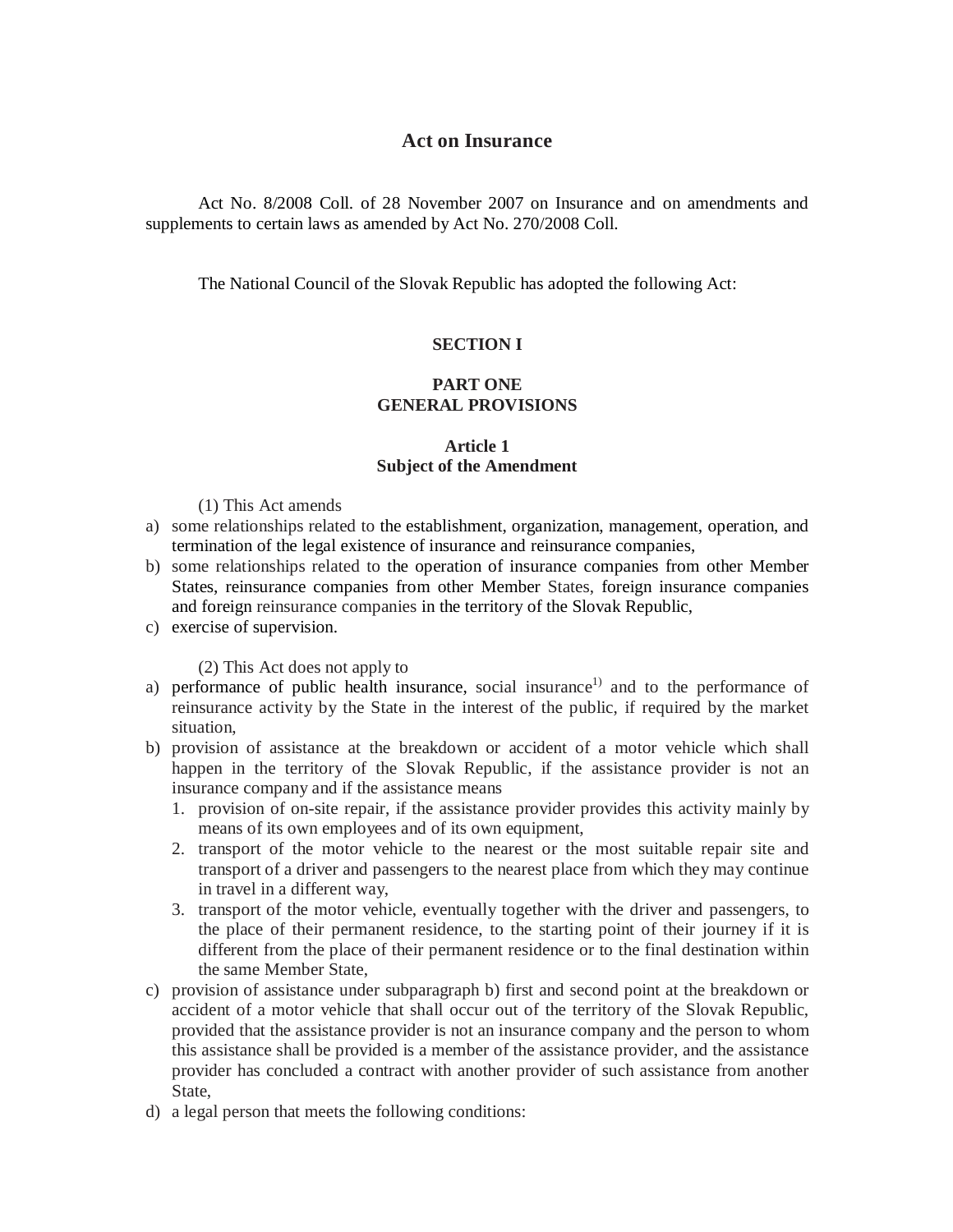- 1. it performs activity stated in Annex No. 1 part B point 18,
- 2. it pursues the activity only in the territory of the Slovak Republic and provides only with material performance,
- 3. total annual incomes from the activity stated in the first point does not exceed EUR 200,000.00 for the preceding year.

### **Definition of basic terms**

## **Article 2**

(1) ´Insurance company´ shall mean a legal entity being a joint stock company with its registered office in the territory of the Slovak Republic that pursues insurance activity upon the authorisation to pursue insurance activity granted by the National Bank of Slovakia within the proceedings under a special regulation; $2^{2}$  the insurance company may also have a legal form of a European Company.<sup>3)</sup>

(2) ´Insurance company from another Member State´ shall mean a legal entity with its registered office in the territory of another Member State having a licence to pursue insurance activity granted to it in its home Member State.

(3) ´Branch of an insurance company from another Member State´ shall mean a structural component of an insurance company from another Member State located in the territory of the Slovak Republic; also establishment of an office managed by an employee of the insurance company from another Member State or by another person having authorisation to perform insurance activity on behalf of an insurance company from another Member State without time limitation is considered to be a branch.

(4) ´Foreign insurance company´ shall mean a legal entity with its registered office in the territory of the State not being a Member State having a licence to pursue insurance activity granted to it in the State of its registered office.

(5) ´Branch of a foreign insurance company´ shall mean a structural component of a foreign insurance company located in the territory of the Slovak Republic.<sup>4)</sup>

 $(6)$   $\alpha$  Reinsurance company' shall mean a legal entity that is a joint stock company with its registered office in the territory of the Slovak Republic performing reinsurance activity upon the authorisation to pursue reinsurance activity granted by the National Bank of Slovakia within the proceedings under a special regulation;<sup>2)</sup> the reinsurance company may also have a legal form of a European Company.<sup>3)</sup>

(7) ´Captive reinsurance company´ shall mean a reinsurance company that is in ownership of a financial institution other than an insurance company, reinsurance company, group of insurance companies or a group of reinsurance companies or that is in ownership of other institution than a financial institution the aim of which is to provide with reinsurance solely for the risks of the institution or institutions that control it or a part of which it forms.

(8) ´Reinsurance company from another Member State´ shall mean a legal entity with its registered office in the territory of another Member State having a licence to pursue reinsurance activity granted to it in its home Member State.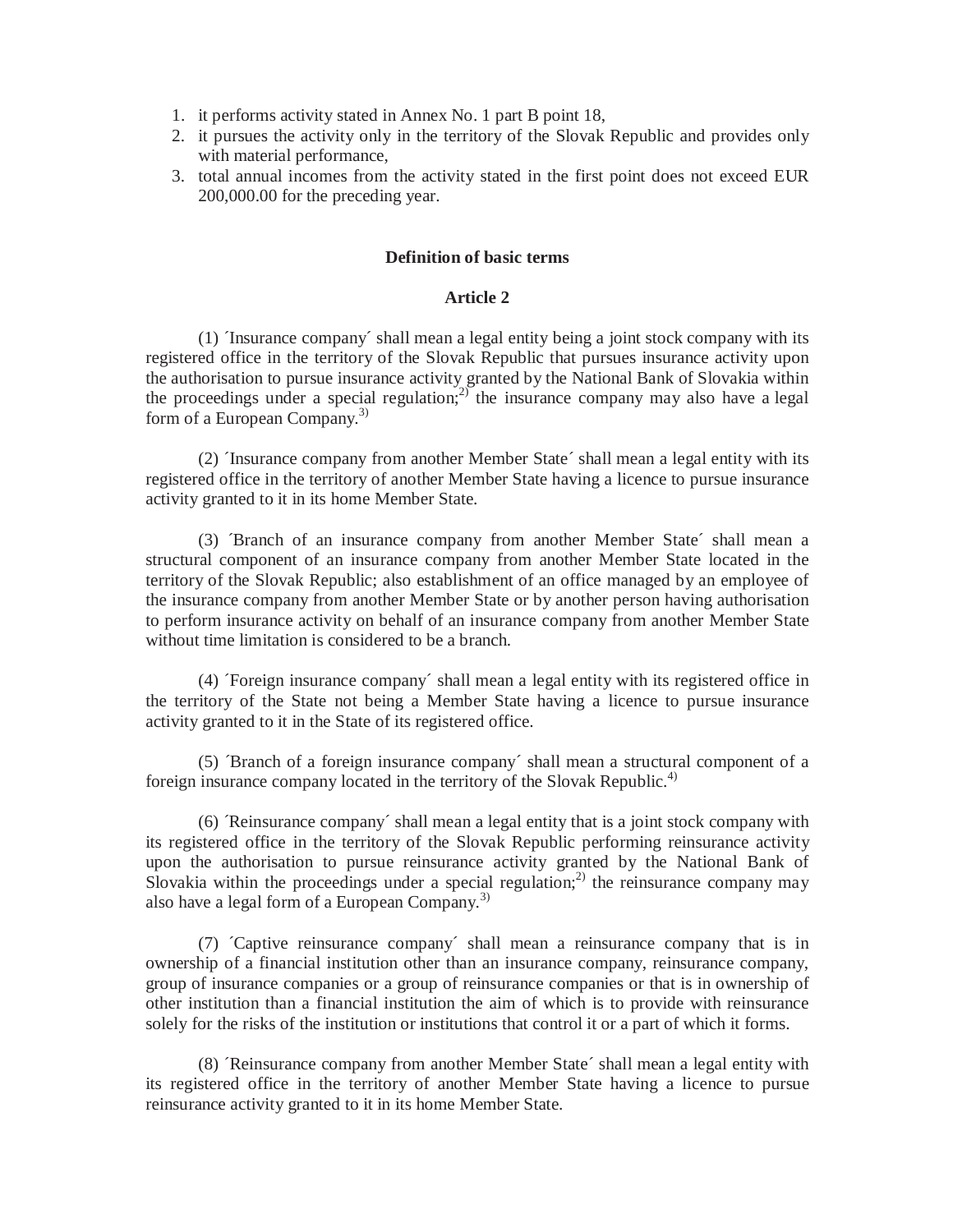(9) ´Branch of a reinsurance company from another Member State´ shall mean a structural component of a reinsurance company from another Member State located in the territory of the Slovak Republic; also establishment of an office managed by an employee of the reinsurance company from another Member State or by another person having authorisation to pursue reinsurance activity on behalf of the reinsurance company from another Member State without time limitation is considered to be a branch.

(10) Toreign reinsurance company' shall mean a legal entity with its registered office in the territory of the State not being a Member State having a licence to perform reinsurance activity granted to it in the State of its registered office.

(11) ´Branch of a foreign reinsurance company´ shall mean a structural component of a foreign reinsurance company located in the territory of the Slovak Republic.<sup>4)</sup>

(12) ´Insurance activity´ shall mean underwriting of insurance risks by an insurance company, insurance company from other Member State, foreign insurance company or their branches, assessment and management of risks, administration of insurance contracts, creation of technical reserves and maintenance of required solvency margin and administration of placement of the means from technical reserves and a guarantee fund, settlement of insurance claims, provision of claims payment upon insurance contracts, provision of assistance services, assignment of insurance risks of the insurance company, insurance company from another Member State, foreign insurance company or their branches upon a contract of reinsurance (hereinafter referred as the ´passive reinsurance´) and activity to prevent damages.

(13) ´Reinsurance activity´ shall mean assuming of insurance risks by a reinsurance company, reinsurance company from another Member State, foreign reinsurance company or their branches assigned by an insurance company, insurance company from another Member State, foreign insurance company or their branches or by other reinsurance company, reinsurance company from another Member State, foreign reinsurance company or their branches, assessment and management of risks, administration of reinsurance contracts, creation of technical reserves and maintenance of required solvency margin and administration of placement of the means technical reserves and a guarantee fund, provision of claims payment upon reinsurance contracts and provision of consultancy activity in the field of insurance industry.

(14) ´Administration of insurance contracts´ shall mean a set of activities aimed at updating of the state of insurance contracts, including activities related to the control of the concluded insurance contracts, their archiving, recording of premium payment and its accounting, and related to recording of changes in insurance up to the termination of an insurance contract.

(15) ´Reinsurance contracts administration´ shall mean a set of activities aimed at updating of the state of reinsurance contracts, including activities related to the control of the concluded reinsurance contracts, their archiving, recording of payment of the contractually agreed part of the premium from the insurance contracts which are the subject of a reinsurance contract and its accounting, and related to recording of changes in reinsurance up to the termination of the reinsurance contract.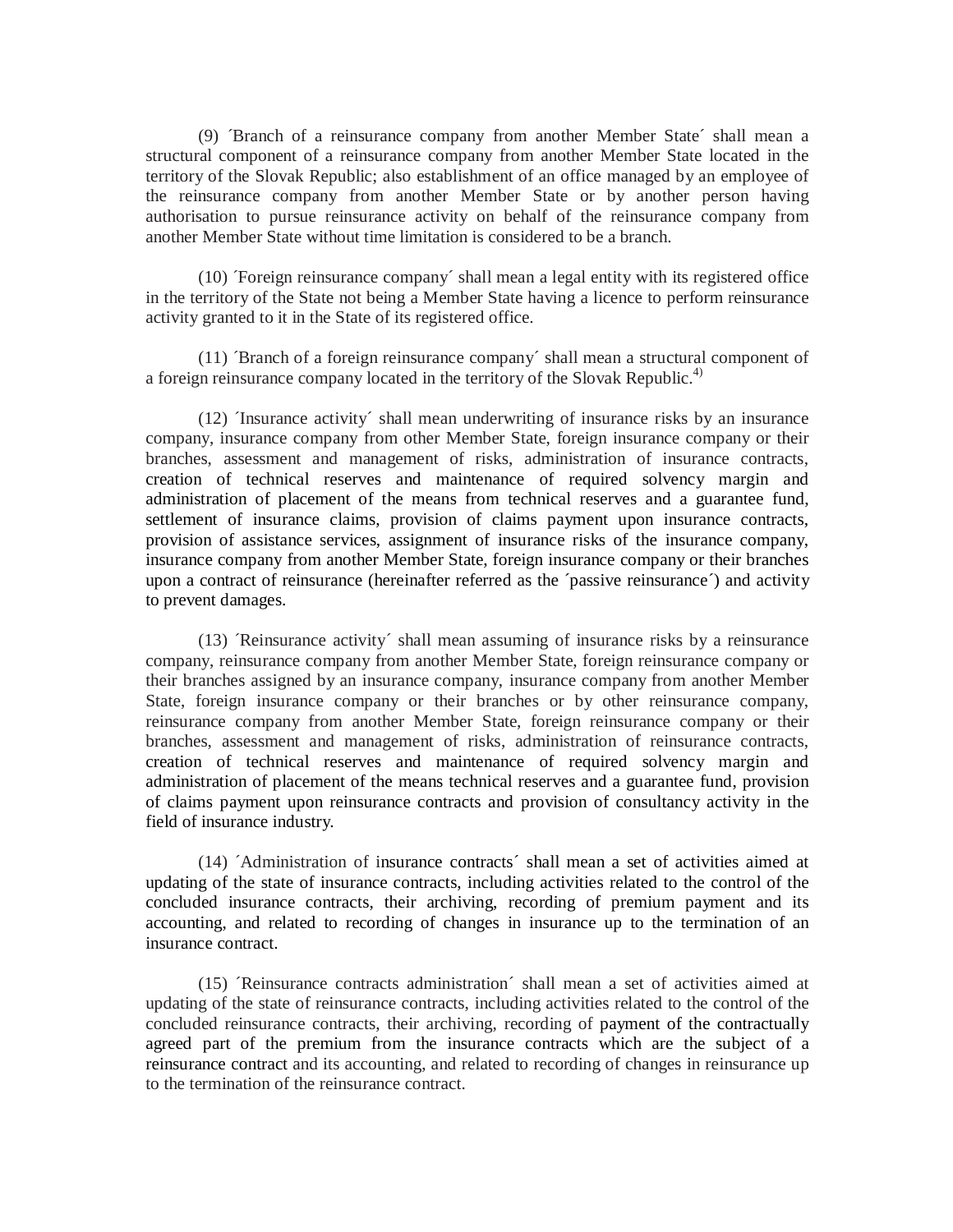$(16)$  The Insurance risk<sup> $\epsilon$ </sup> shall mean the risk that may lead to an insurance event occurrence.

(17) ´Insurance portfolio´ shall mean a set of concluded insurance contracts as well as the set of liabilities and receivables resulting from these contracts.

(18) ´Reinsurance portfolio´ shall mean a set of concluded reinsurance contracts as well as the set of liabilities and receivables resulting from these contracts.

(19) ´Adjustment of an insurance claim´ is a set of activities related to the settlement of an insurance claim.

(20) 'Person under this Act' shall mean a natural person and a legal person, unless in the individual provisions of this Act it is stated as only a natural person or only a legal person.

(21) ´Technical interest rate´ shall mean the interest rate used by the insurance company and branch of a foreign insurance company to calculate the premium and the technical reserve for life assurance by means of actuarial methods. The technical interest rate forms part of the insurance rate and represents such rate of investment yield when the present value of future liabilities resulting from insurance calculated by actuarial methods equals to the present value of future premium.

#### **Article 3**

For the purposes of this Act

- a) ´credible person´ shall mean a natural person who
	- 1. has not been lawfully sentenced for a criminal offence against the right of property or offence in relation to business, for a criminal offence committed in relation to a management function performance or for a wilful criminal offence; these facts are proved by means of a copy of an entry in the Criminal Record  $5$  presented no more than three months after it was issued; in the case of a foreigner, these facts are proved by a similar certificate issued by the competent authority of the State of the habitual residence of the foreigner,
	- 2. did not work in the last ten years in a position referred to in Article 5 paragraph 2 subparagraph d) in an insurance company, insurance company from another Member State or foreign insurance company whose authorisation to pursue insurance activity or a similar authorisation issued by the competent authority in the State of its registered office has been withdrawn, or in a position referred to in Article 7 paragraph 2 subparagraph d) in a reinsurance company, reinsurance company from another Member State or a foreign reinsurance company whose authorisation to pursue reinsurance activity or a similar authorisation issued by the competent authority in the State of its registered office has been withdrawn, or in a position of a member of the Board of Directors, proctor, chief executive in direct managing competence of the Board of Directors, chief executive managing an internal control department or an internal audit department in a financial institution whose authorisation to pursue its activity has been withdrawn, or in a position referred to in Article 8 paragraph 2 subparagraph d) in a foreign insurance company whose authorization to pursue insurance activity by means of its branch has been withdrawn, or in a position referred to in Article 9 paragraph 2 subparagraph c) in a foreign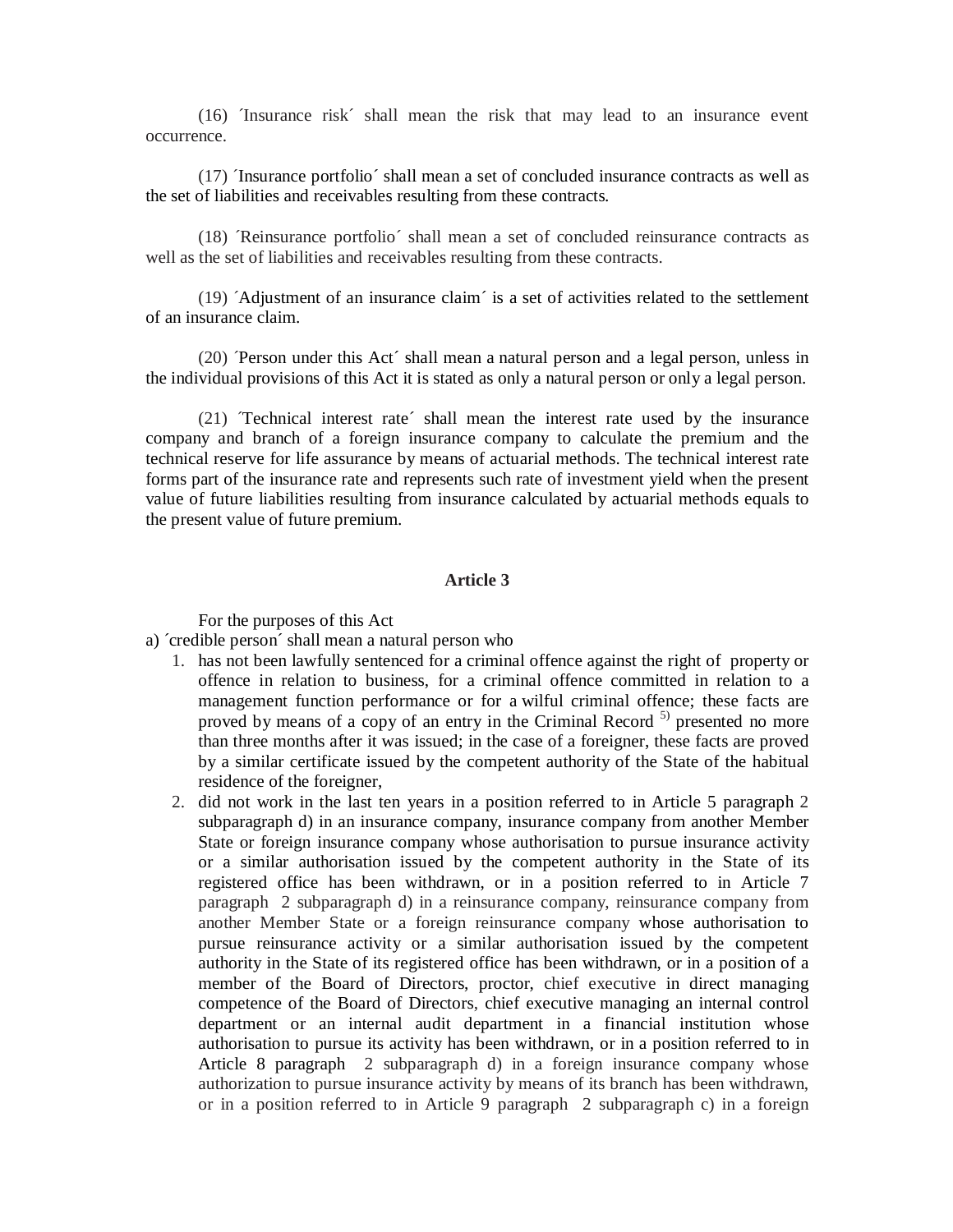reinsurance company whose authorization to pursue reinsurance activity by means of its branch has been withdrawn, or in a legal person whose authorisation to pursue insurance intermediation by an insurance agent  $\binom{6}{1}$ , authorisation to pursue insurance intermediation by an insurance broker  $\frac{1}{2}$  or authorisation to pursue reinsurance by a reinsurance intermediary has been withdrawn, 8) or did not operate in the last ten years as an exclusive insurance intermediary,  $9$  subordinate insurance intermediary,  $10$ insurance agent or insurance broker whose relevant authorisation has been withdrawn at any time in the period of one year before the withdrawal of the authorisation concerned; this shall not apply if the nature of the matter proves that with regard to the position referred to in Article 5 paragraph 2 subparagraph d) such person could not have affected the activity of the insurance company, insurance company from another Member State, foreign insurance company, or in the position referred to in Article 7 paragraph 2 subparagraph d) such person could not have affected the activity of the reinsurance company, reinsurance company from another Member State, foreign reinsurance company, or in a position of a member of the Board of Directors, proctor, chief executive in direct managing competence of the Board of Directors, chief executive managing an internal control department or an internal audit department such person could not have affected the activity of the financial institution, insurance agent, insurance broker or insurance intermediary or reinsurance intermediary and could not have caused the effects which resulted in the withdrawal of such authorisation and if within the proceedings to grant an authorisation under this Act the National Bank of Slovakia has recognised such person as a credible person,

- 3. did not work in the last ten years in a position referred to in Article 5 paragraph 2 subparagraph d) in an insurance company from another Member State, foreign insurance company, or in the position referred to in Article 7 paragraph 2 paragraph d) in a reinsurance company from another Member State, in a foreign reinsurance company or in a position of a member of the Board of Directors, proctor, chief executive in direct managing competence of the Board of Directors, chief executive managing an internal control department or an internal audit department in a financial institution which was placed under compulsory receivership, at any time in the period of one year before it was placed under the compulsory receivership; this shall not apply if the nature of the matter proves that with regard to the position referred to in Article 5 paragraph 2 subparagraph d) such person could not have affected the activity of the insurance company, insurance company from another Member State, foreign insurance company, or in the position referred to in Article 7 paragraph 2 subparagraph d) such person could not have affected the activity of the reinsurance company, reinsurance company from another Member State, foreign reinsurance company, or in a position of a member of the Board of Directors, proctor, chief executive in direct managing competence of the Board of Directors, chief executive managing an internal control department or an internal audit department such person could not have affected the activity of the financial institution and could not have caused the effects which resulted in the establishment of the compulsory receivership, and if within the proceedings to grant an authorisation under this Act the National Bank of Slovakia has recognised such person as a credible person,
- 4. did not work in the last ten years in a position referred to in Article 5 paragraph 2 subparagraph d) in an insurance company, insurance company from another Member State, foreign insurance company, or in the position referred to in Article 7 paragraph 2 subparagraph d) in a reinsurance company, reinsurance company from another Member State, foreign reinsurance company, in a position of a member of the Board of Directors, proctor, chief executive in direct managing competence of the Board of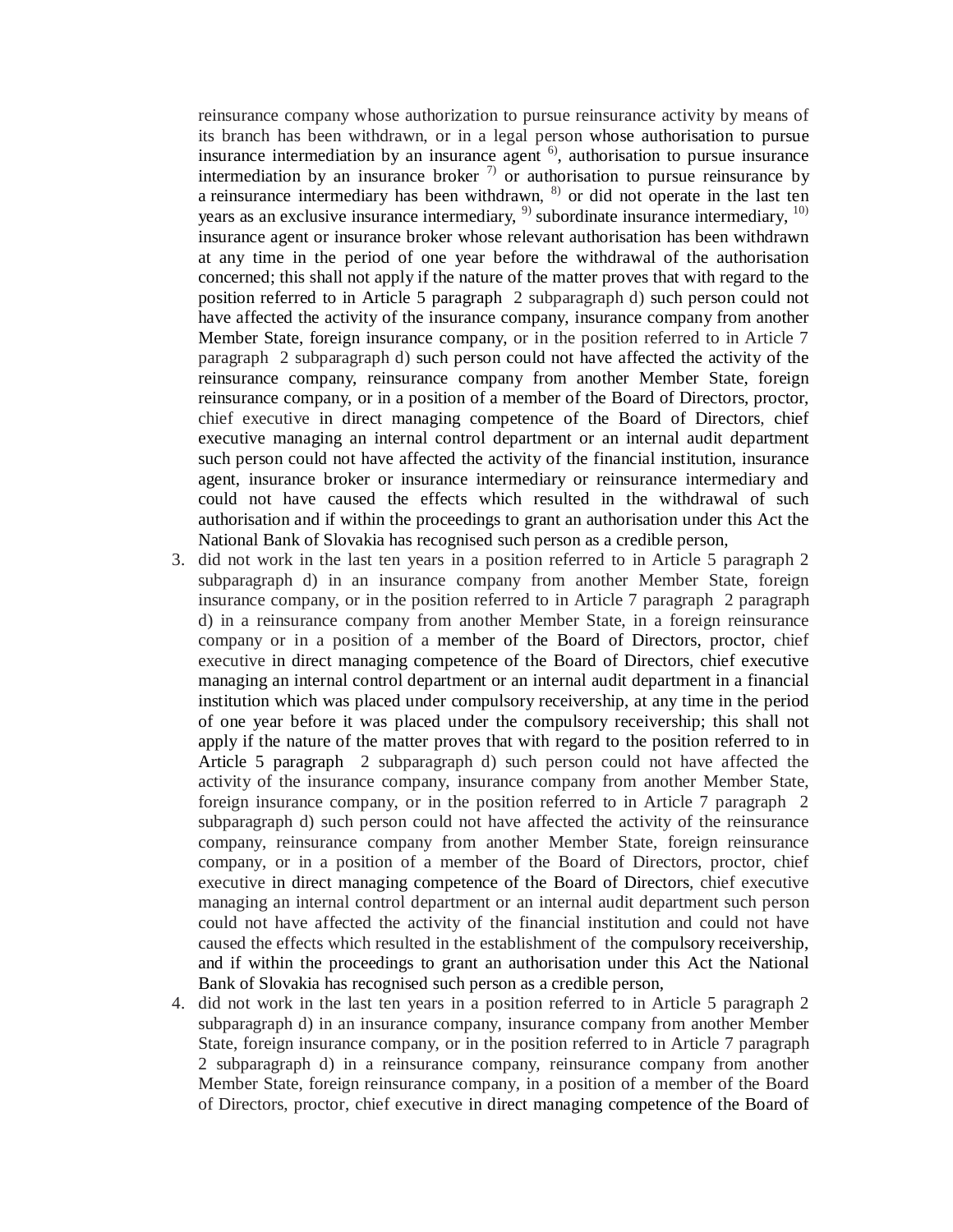Directors, chief executive managing an internal control department or an internal audit department in a financial institution or was not a statutory body, member of a statutory body or a chief executive of an insurance agent, insurance broker or reinsurance intermediary who entered into liquidation or went bankrupt, a petition in bankruptcy was filed, restructuring was permitted, a petition for bankruptcy was rejected because of lack of property or bankruptcy proceedings were discontinued because of lack of property or proceedings were cancelled because of lack of property, <sup>11)</sup> namely anytime during the period of one year before the occurrence of such event; this shall not apply if the nature of the matter proves that with regard to the position referred to in Article 5 paragraph 2 subparagraph d) such person could not have affected the activity of the insurance company, insurance company from another Member State, foreign insurance company, or in the position referred to in Article 7 paragraph 2 subparagraph d) such person could not have affected the activity of the reinsurance company, reinsurance company from another Member State, foreign reinsurance company, or in the position of a member of the Board of Directors, proctor, chief executive in direct managing competence of the Board of Directors, chief executive managing an internal control department or an internal audit department such person could not have affected the activity of the financial institution, insurance agent, insurance broker or reinsurance intermediary and could not have caused the effects which resulted in a petition in bankruptcy or entering into liquidation, and if within the proceedings to grant an authorisation under this Act the National Bank of Slovakia has recognised such person as a credible person,

- 5. was not fined more than 50 % of the amount which he/she could have been imposed according to Article 67 paragraph 6 or under special legislation, $12$ )
- 6. is not considered to be an untrustworthy person under special legislation  $^{13)}$  in the area of the financial market,
- 7. carried out his/her function in the last ten years or pursued business activities reliably, honestly and without breaking any generally binding legal regulations, and with regard to these facts offers a guarantee that he/she will perform the proposed function reliably, honestly and without breaking generally binding legal regulations, including the fulfilment of duties arising from generally binding legal regulations, from the charter of the insurance company or from the charter of the reinsurance company, eventually from other internal management acts,
- b) 'financial institution' shall mean a bank and a branch of a foreign bank,  $^{14}$ ) supplementary pension company, <sup>15)</sup> securities dealer and a branch of a foreign securities dealer, <sup>16)</sup> asset management company,  $17$  pension management company,  $18$  mixed financial holding company pursuant to Article 53 paragraph e) and entities with their registered office outside the territory of the Slovak Republic with a similar line of business,
- c) ´group with close links´ shall mean at least two persons where one person has at least 20 % direct or indirect holding of the registered capital or the voting rights of the other person or controls this person directly or indirectly, or any relationship of two or more persons controlled by the same person,
- d) ´qualified holding´ shall mean a direct or indirect holding or their aggregate which represents 10 % or more of the registered capital of a legal person or of the voting rights in a legal person or ability to exert influence on the management of this legal person which is comparable with the contribution corresponding to this holding (hereinafter referred as the ´significant influence´),
- e) 'indirect holding' shall mean a holding held through intermediation, namely by means of a legal person or more legal persons which is or are under the control of the person,
- f) 'control' shall mean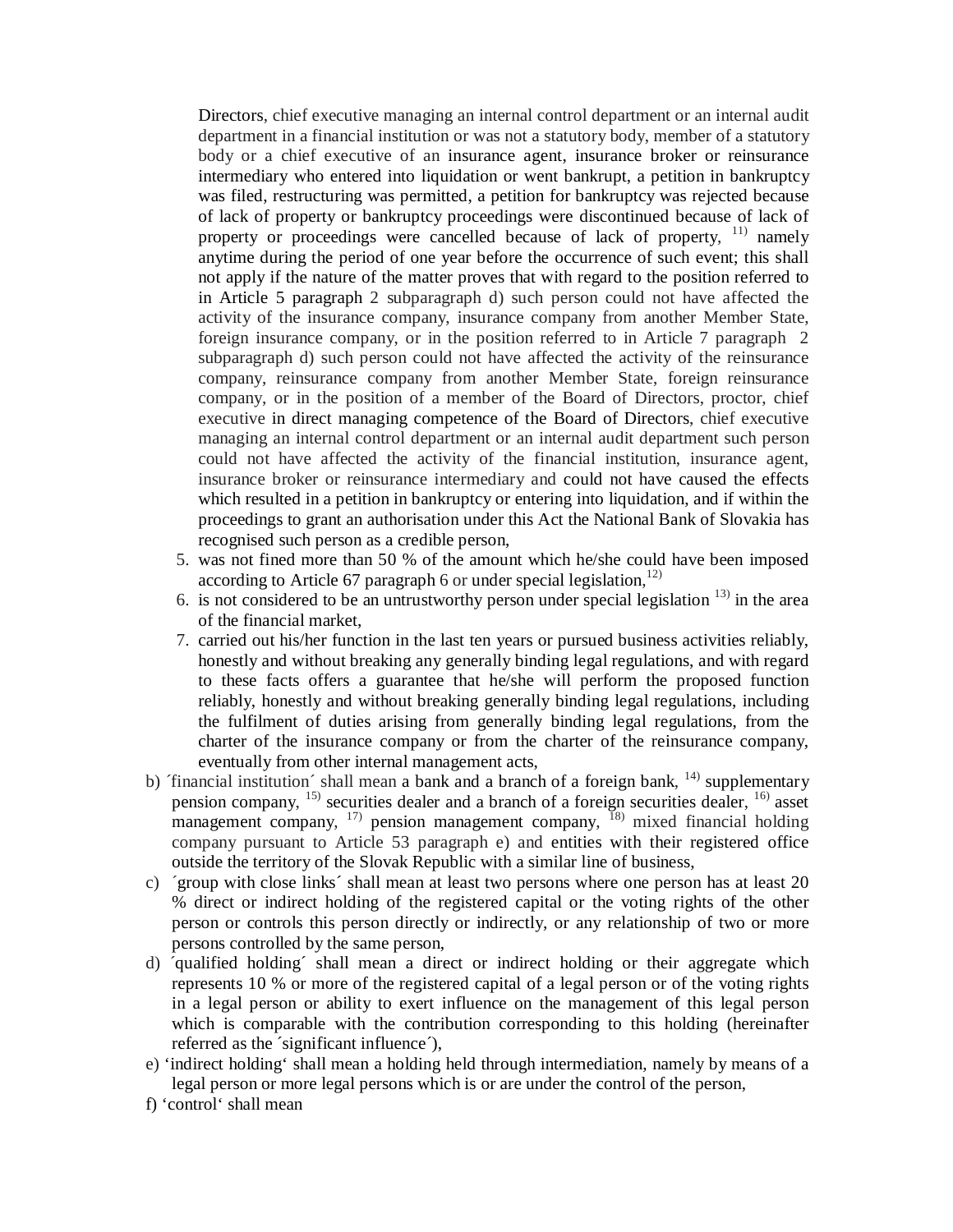- 1. direct holding or indirect holding or their sum exceeding 50 % in the registered capital of a legal person or in the voting rights in a legal person,
- 2. the right to appoint or otherwise designate or remove a statutory body, majority of members of the statutory body, majority of members of the Supervisory Board or of other managing, supervisory or control body of a legal person, even in the case when such right could have been applied anytime during two preceding years,
- 3. the capacity to exert influence on the management of a legal person
	- 3a. which is comparable with the influence corresponding to the holding under point 1 (hereinafter referred as the ´decisive influence´) on the basis of a charter of the legal person or a contract concluded between the legal person and its partner, shareholder or member,
	- 3b. on the basis of relationship of the partner or the member of the legal person to majority of members of the statutory body, majority of members of the Supervisory Board or other persons forming other managing, supervisory or control body of a legal person, created upon their designation by the appropriate partner, shareholder or a member of the legal person, whereas such relationship of the control shall last to the earliest consolidated financial statement after termination of the right under point 2 to the appropriate partner, shareholder or member of the legal person,
	- 3c. which is comparable with the influence corresponding to the holding under point 1 on the basis of an agreement with partners of the legal person, or
- 4. the capacity to exert directly or indirectly decisive influence in a different way,
- g) 'subsidiary' shall mean a legal person subject to the control under subparagraph f), as well as any other subsidiary of a subsidiary,
- h) 'parent company' shall mean a legal person which performs control under subparagraph f),
- i) 'policyholder' shall mean a person which has concluded an insurance contract and is obliged to pay a premium,
- j) ´significant risk´ shall mean the insurance risk concerning the non-life insurance classes
	- 1. referred to in Annex No. 1 part B points 4, 5, 6, 7, 11 and 12,
	- 2. referred to in Annex No. 1 part B points 14 and 15 if this insurance risk is concerned the activity of a policyholder in the field of industry, business, or the performance of activities according to special regulations, 19)
	- 3. referred to in Annex No. 1 part B points 3, 8, 9, 10, 13 and 16 provided that at least two of the following conditions are met:
		- 3a. the total sum of insured property exceeds EUR 6,200,000.00,
		- 3b. net turnover of the policyholder exceeds EUR 12,800,000.00,
		- 3c. average calculated annual state of the employees of the policyholder for the period of taxation is more than 250,
- k) 'Member State' shall mean a Member State of the European Communities or a Member State of the European Free Trade Agreement which has signed the European Economic Area Act,
- l) 'Member State of a branch' shall mean a Member State in which an insurance company or insurance company from another Member State pursues insurance activities through a branch, or in which a reinsurance company or reinsurance company from another Member State pursues reinsurance activities through a branch,
- m) 'Member State of the commitment' shall mean a Member State in which a person which has concluded an insurance contract within life assurance has its habitual residence or a registered office in the case that the policyholder is a legal entity, a Member State in which the person has its business premises that are covered by the insurance contract, or if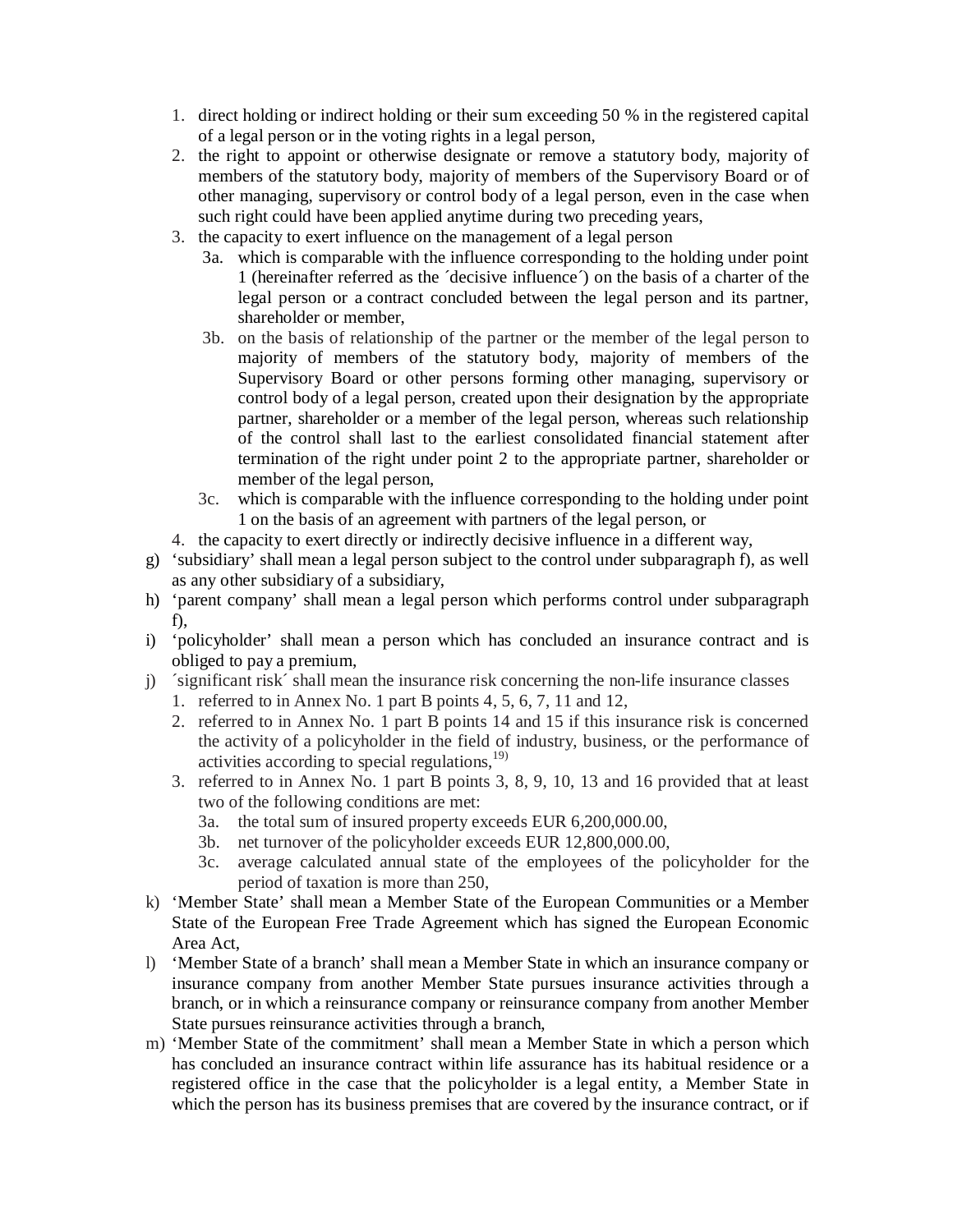the concerned insurance contract is an insurance contract within non-life insurance it shall mean a Member State

- 1. in whose territory the insured buildings, their parts, appurtenance and objects situated inside of them are located, if they are insured in the same insurance contract,
- 2. in which the means of transport is registered, if the insurance applies to means of transport of all kinds,
- 3. in which the policyholder concluded an insurance contract with a duration of cover no more than four months, which covers insurance risks related to travelling or vacation without regard to the insurance class.
- 4. in which the policyholder has its habitual residence, and if the policyholder is a legal person then a Member State in which are situated the premises covered by the insurance contract; the premises are understood as the registered office of a legal person or the place in which a legal person pursues its activities,
- n) 'home Member State' shall mean a Member State in which is situated the head office
	- 1. of the insurance company which covers the obligations from the insurance, or
	- 2. of the insurance company from another Member State which covers the obligations from the insurance, or
	- 3. of the reinsurance company which covers the obligations from reinsurance, or
	- 4. of the reinsurance company from another Member State which covers the obligations from reinsurance,
- o) 'host Member State' shall mean a Member State in which an insurance company or insurance company from another Member State pursues insurance activities through a branch or upon the right of the free provision of services, or in which a reinsurance company or reinsurance company from another Member State pursues reinsurance activities through a branch or upon the right of the free provision of services,
- p) ´Member State of the provision of services´ shall mean the Member State of the commitment, if this commitment is covered by an insurance company or an insurance company from another Member State or their branches situated in the territory of another Member State,
- q) ´competent supervisory authority of another Member State´ shall mean the body that performs supervision over an insurance company or a reinsurance company upon a legal regulation of the appropriate Member State,
- r) 'regulated market' shall mean a market with financial instruments which meets the conditions of the legal norm of the European Union regulating investment services and which is situated in a Member State, or a market with financial instruments which is situated in a State which is not a Member State and which meets equal requirements as a regulated market with financial instruments in a Member State, if it was recognized by the home Member State; the financial instruments dealt in on this market with financial instruments must be of a quality comparable to that of the financial instruments dealt in on the regulated market of the Member State in question,
- s) 'head office' shall mean the place from which is managed the activity of the insurance company or the activity of an insurance company from another Member State, the activity of the reinsurance company or the activity of a reinsurance company from another Member State, or the place in which the documents on the activity of the insurance company or on the activity of an insurance company from other Member State, the documents on the activity of a reinsurance company or on the activity of a reinsurance company from other Member State necessary for the exercise of supervision are located,
- t) 'matching assets' shall mean liabilities from insurance, where the option of the payment of insurance claims has been agreed in a concrete currency by means of assets expressed or realizable in this currency,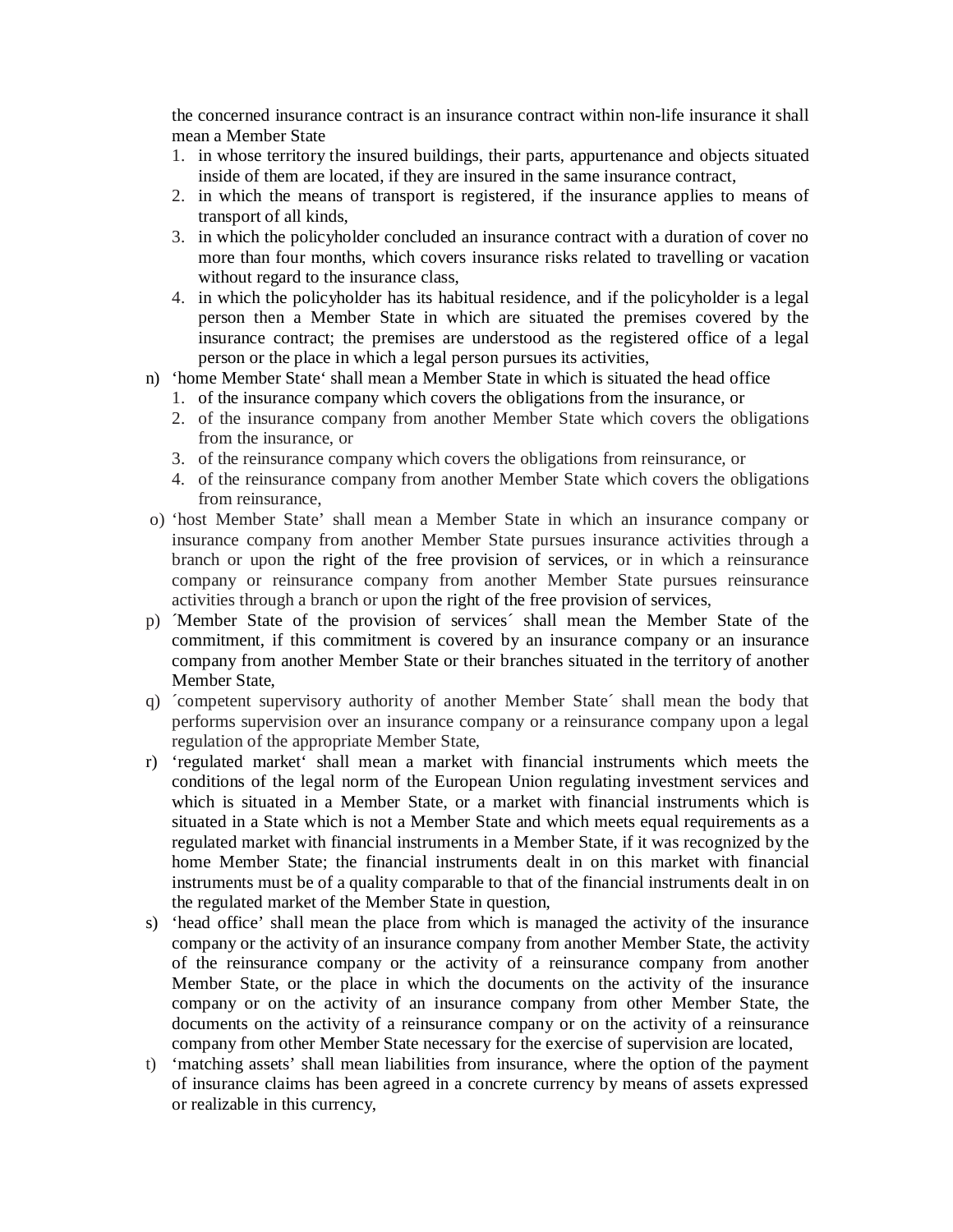- u) ´system of internal control and management´ shall mean a set of processes performed by the company management and the company employees that ensures operations effectiveness, financial and non-financial information reliability, adequate risk management, circumspect approach to enterprise and observance of legal regulations as well as internal rules and procedures and which is regularly evaluated by the internal audit according to international standards,
- v) ´risk management´ shall mean prevention of possible losses by means of timely and adequate risk identification, measurement of risk size, monitoring of risks and their size and reduction of the risk size,
- w) 'special purpose instrument' shall mean the company another than the insurance company or reinsurance company that assumes risks of insurance companies or reinsurance companies and finances them fully from revenues from issue of debt securities or other financial mechanisms when the right of investors to pay these financial instruments is subordinated to reinsurance obligations of such company,
- x) ´finite reinsurance´ shall mean reinsurance in which the maximal possible loss expressed as a maximal transferred economic risk resulting from a significant insurance risk or from timing of payments resulting from the transferred risk has exceeded the sum of transferred premium for the period of validity of a contract concerned by a limited, but sizeable sum, together with at least one of the following two conditions:
	- 1. clear and significant considering of money time value,
	- 2. contractual provisions with aim to reduce balance between contracting parties in course of time so that the target transfer of risk would be reached,
- y) ´assistance services´ shall mean the assistance in the form of pecuniary consideration or material consideration provided to the persons who has got into troubles during travelling or stay out of the place of their permanent residence; it consists in obligation of the insurance company, branch of the insurance company from another Member State and branch of a foreign insurance company that pursue the insurance activities referred to in Annex No. 1 part B point 18 to provide the beneficiary with immediate assistance upon the premium paid in advance according to the insurance contract when such person has occurred in a serious situation as a result of an insurance event.

### **PART TWO**

# **PURSUIT OF INSURANCE ACTIVITY AND REINSURANCE ACTIVITY**

# **Terms and conditions for pursuing of insurance activity**

#### **Article 4**

(1) Under conditions specified by this Act, an authorisation to pursue insurance activity authorises the establishment of an insurance company or the establishment of a branch of a foreign insurance company and the pursuing of insurance activity of this insurance company or branch of a foreign insurance company within the scope specified in such authorisation.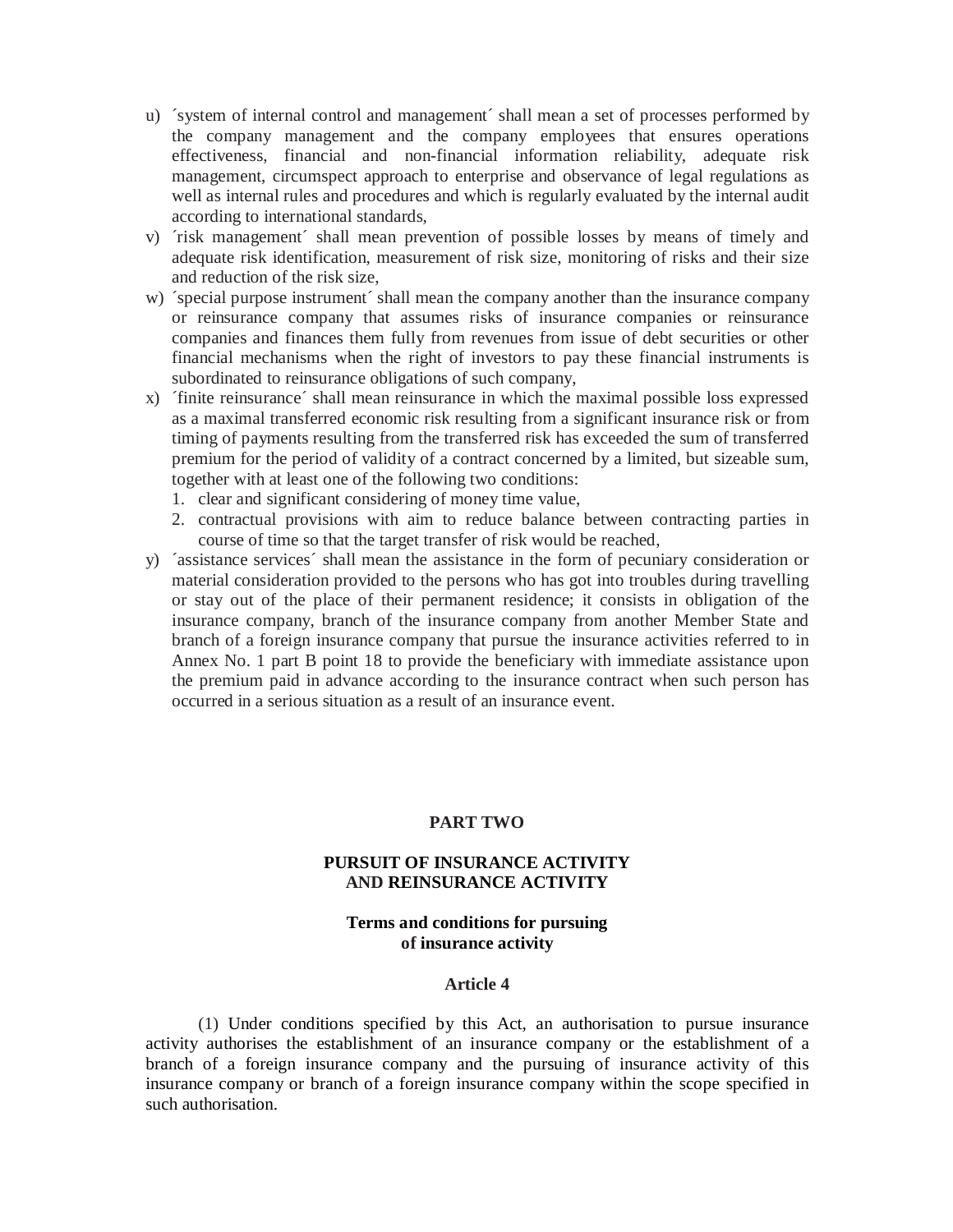(2) The commercial name of the insurance company must contain the expression ´insurance company´. Only a legal person having the authorisation to pursue insurance activities may use the expression ´insurance company´, its foreign-language translation or the expression the base of which contains such expression or its foreign-language translation. Other persons cannot use this specification within their commercial name, except of insurance companies established under special regulations.<sup>1</sup>) In the case that confusion could occur, the National bank of Slovakia may request detailing of the name of the insurance company or the branch of a foreign insurance company or another legal person; the insurance company, branch of a foreign insurance company or other legal person are obliged to comply with this request.

(3) No other person than an insurance company, insurance company from another Member State or branch of a foreign insurance company can pursue insurance activity, unless otherwise stipulated by this Act or a special  $Act^{20}$ ).

(4) A foreign insurance company can only pursue insurance activity in the territory of the Slovak Republic through its branch and only if it has been granted an authorisation to pursue insurance activity under Article 8.

(5) An insurance company or a branch of a foreign insurance company may pursue only the activities for which it was granted the authorisation under Article 5 paragraph 1 or Article 8 paragraph 1 and activities connected with them. An insurance company or branch of a foreign insurance company may, after prior approval by the National Bank of Slovakia, pursue insurance intermediation or other intermediation activities for financial institutions in  $\alpha$  accordance with special legislation.<sup>12</sup>)

(6) The National Bank of Slovakia grants the authorisation to pursue insurance activity for the insurance types

- a) life assurance according to the individual assurance classes specified in Annex No. 1,
- b) non-life insurance according to the individual insurance classes or a group of insurance classes specified in Annex No. 1.

(7) ´Insurance type´ shall mean a separate group of insurance classes divided according to the equivalence of the insurance risk. The classification of insurance classes according to the insurance types is specified in Annex No. 1.

(8) An insurance company cannot pursue life assurance and non-life insurance at the same time, with the exception of insurance companies which

- a) pursue life assurance; these insurance companies can also be granted an authorisation to provide accident insurance and illness insurance,
- b) provide life assurance and non-life insurance at the same time in accordance with legal regulations existing prior to effective date of this Act.

(9) The registered capital of an insurance company required to pursue insurance activity must be

- a) for life assurance at least EUR 4,000,000.00;
- b) for the insurance classes of non-life insurance specified in Annex No. 1 part B
	- 1. points 1, 2, 3, 4, 5, 6a, 6b, 7, 8, 9, 16, 17 and 18 at least EUR 3,000,000.00;
	- 2. points 6c, 10b, 11, 12, 13, 14 and 15 at least EUR 4,000,000.00;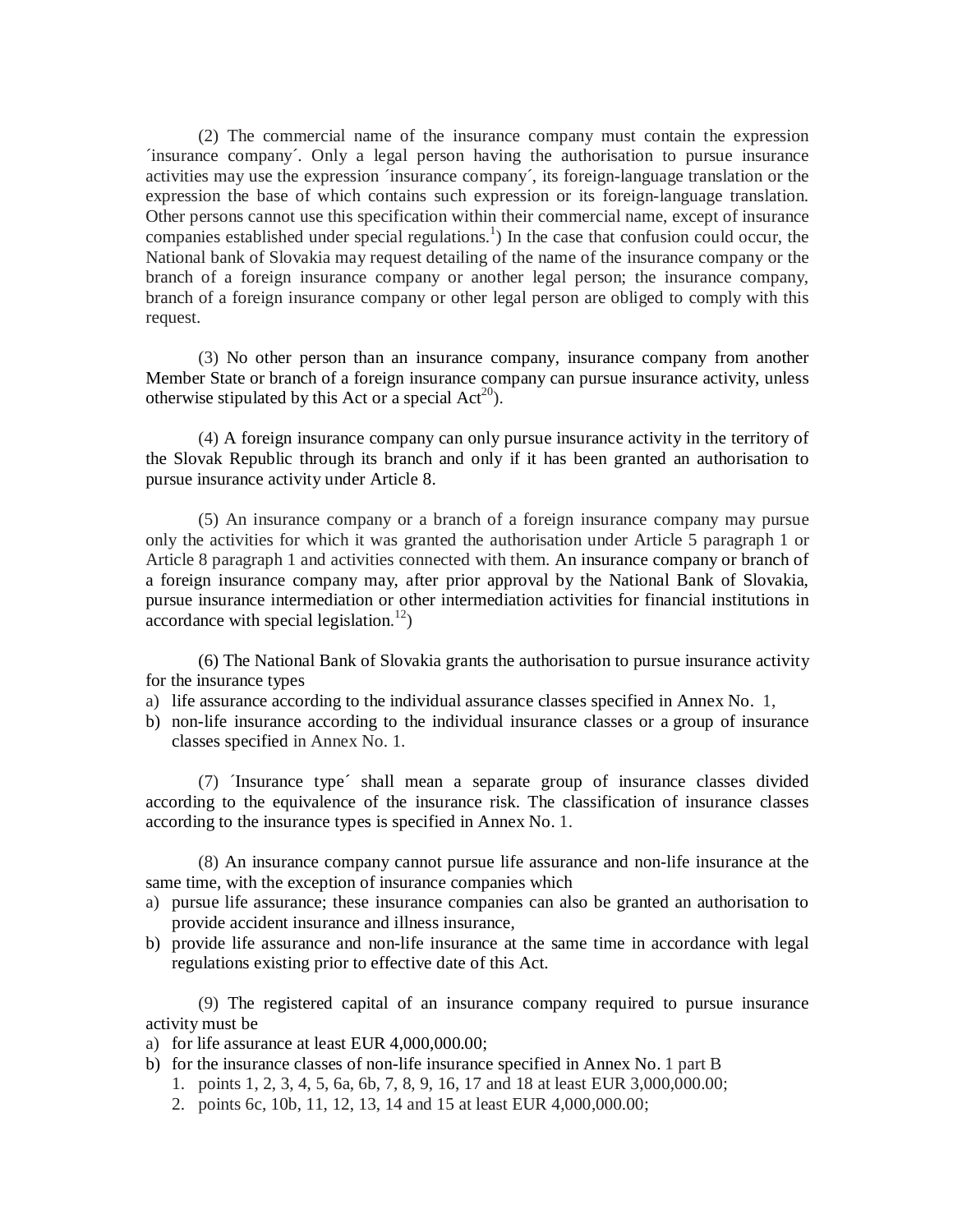3. point 10a at least EUR 5,000,000.00.

(10) If an insurance company pursues insurance activity for a number of insurance classes of non-life insurance with various registered capital requirements, the highest amount of registered capital under paragraph 9 is the decisive amount.

(11) If an insurance company pursues insurance activity under paragraph 8 subparagraph a) or subparagraph b), the amount of the registered capital for non-life insurance under paragraph 9 subparagraph b) and paragraph 10 shall be increased by the amount of registered capital for life assurance under paragraph 9 subparagraph a).

(12) An insurance company may pursue also reinsurance activity upon the authorisation to pursue reinsurance activity granted by the National Bank of Slovakia. The national Bank of Slovakia may grant the authorisation to pursue reinsurance activity only for such insurance type for which the authorisation to pursue insurance activity has been granted.

(13) In the case that the insurance activity and reinsurance activity are pursued at the same time, the registered capital must be at least in the amount under Article 6 paragraph 8. The registered capital of an insurance company must be at least in the amount under paragraphs 9 and 10 or paragraph 11 if the insurance company meets the conditions as follows:

- a) received reinsurance premium does not exceed 10 % from the total received insurance premium,
- b) received reinsurance premium does not exceed EUR 50,000,000.00 and
- c) technical reserves created from the received reinsurance premium do not exceed 10 % from the total created technical reserves.

(14) The registered capital of an insurance company in the amount stipulated in paragraph 9 may be paid only in the form of a monetary contribution.

# **Article 5**

(1) The National Bank of Slovakia shall decide on the granting of an authorisation to pursue insurance activity. The application for granting an authorisation to pursue insurance activity shall be submitted by the establishing members of the insurance company to the National Bank of Slovakia, unless otherwise stipulated by this Act.

(2) To be granted an authorisation under paragraph 1, the fulfilment of the following conditions must be proved:

- a) paid registered capital of the insurance company under Article 4,
- b) a transparent and trustworthy origin of the registered capital and other financial resources of the insurance company,
- c) suitability of persons with qualified holding in the insurance company and transparency of relationships of these persons with other persons, especially transparency of holdings in the registered capital and in the voting rights,
- d) professional qualification and trustworthiness of persons which are proposed for members of the Board of Directors, proctors, chief executives of the insurance company in direct managing competence of the Board of Directors, for a responsible actuary and for a chief executive managing the department of internal audit,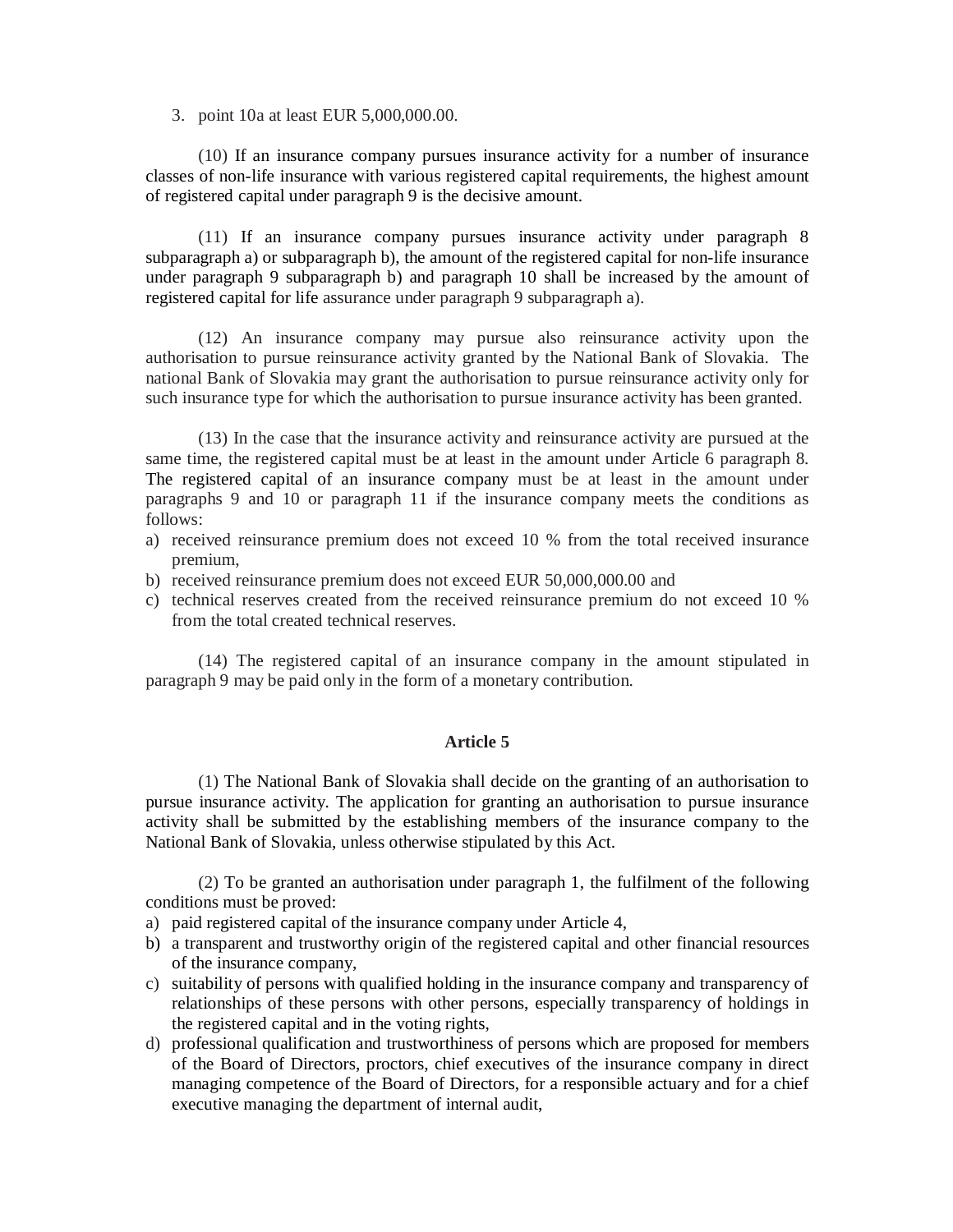- e) transparency of the group with close links, which also includes a shareholder with a qualified holding in the insurance company,
- f) the exercise of supervision is not obstructed by close links within a group under subparagraph e),
- g) the exercise of supervision is not obstructed by the legal order and the manner in which it is exercised in the State in whose territory a group under subparagraph e) has close links,
- h) the insurance company must have its registered office and head office in the territory of the Slovak Republic,
- i) technological and organizational preparedness for pursuing of insurance activity, existence of managing and control system of internal control, including the department of internal audit, and existence of risk management system.

## (3) The application under paragraph 1 shall contain

- a) the commercial name and the registered office of the future insurance company,
- b) the identification number of the future insurance company, it if has been already assigned,
- c) the amount of the registered capital of the future insurance company,
- d) the list of shareholders with qualified holdings in the future insurance company and the list of persons close  $^{21}$  to the shareholders with qualified holdings that in the time of submission of the application for authorisation to pursue insurance activity are in the labour-law relationship or similar employment relationship to the insurance company, insurance company from another Member State, foreign insurance company, branch of a foreign insurance company, reinsurance company, reinsurance company from another Member State, foreign reinsurance company, branch of a foreign reinsurance company or a financial institution; the list shall contain the name, surname, permanent residence and birth registration number of natural persons or the commercial name, registered office and identification number of legal persons and the amount of qualified holding,
- e) a proposal regarding the scope within which the future insurance company shall pursue insurance activity,
- f) the material, personnel-related and organizational conditions for the pursuit of insurance activity,
- g) the name and surname, permanent residence and birth registration number of the natural persons proposed for members of the Board of Directors, members of the Supervisory Board, proctors, chief executives of the insurance company in direct managing competence of the Board of Directors, the chief executive managing the department of internal audit and for a responsible actuary,
- h) a statement by the applicants that the submitted data are complete and accurate,
- i) the name and surname, permanent residence or the commercial name and registered office of the liquidation representative,<sup>22</sup>) if the future insurance company shall pursue insurance activity listed in Annex No. 1 part B point 10a,
- j) proof of credibility and professional competence of natural persons that are members of a statutory body or shareholders controlling a mixed financial holding company, and proof of the suitability of the shareholders controlling a mixed financial holding company if the insurance company, insurance company from other Member State, foreign insurance company, including their branches, is part of a financial conglomerate involving also a mixed financial holding company; the suitability of the shareholders controlling a mixed financial holding company means the ability to ensure proper and safe pursuit of the activities of regulated persons constituting a financial conglomerate controlled by such mixed financial holding company in the interest of the stability of financial market.
	- (4) Annex of the application under paragraph 1 involves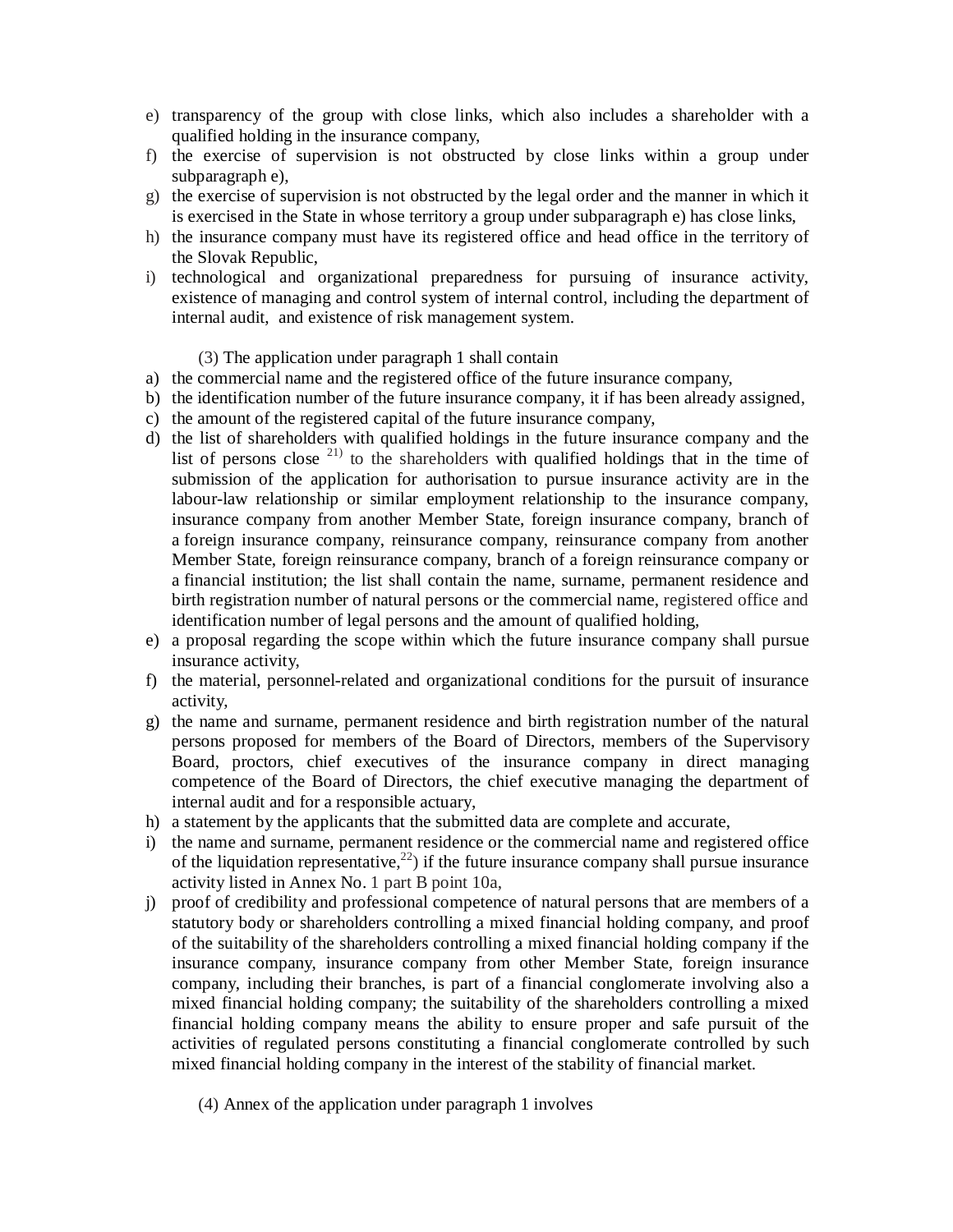- a) Deed of Incorporation or Memorandum of Association,
- b) a proposal of the Articles of Association of the insurance company,
- c) a proposal of the organisational structure of the insurance company, of the rules of the activities of the insurance company, and a proposal of the business strategy of the insurance company,
- d) short professional CVs, documents of achieved education and professional experience of the persons proposed for members of the Board of Directors, members of the Supervisory Board, responsible actuary and chief executives of the insurance company in direct managing competence of the Board of Directors and chief executive managing the department of internal audit,
- e) copies of an entry in the Criminal Record of the natural persons referred to in paragraph 3 subparagraph g) no older than three months and their affirmations that they meet the requirements established by this Act,
- f) a written statement of the founding members that their properties have not been subjected to a petition in bankruptcy, no restructuring proceedings or proceedings to discharge from debts have been conducted, no supervisory trusteeship has been imposed and no compulsory composition has been authorised either,  $\binom{11}{2}$
- g) a proposal of the business and financial plan of the insurance company, which must contain
	- 1. character of risks resulting from the planned activity,
	- 2. principles for assignment of risks to reinsurance companies,
	- 3. items forming a guarantee fund under Article 34,
	- 4. estimation of establishing costs, financial resources for coverage of establishing costs and the manner of guarantee of the activity,
	- 5. estimation of costs for the insurance company management for first three years of its operation, except of establishing costs,
	- 6. estimation of insurance premium and insurance benefits for first three years of its operation,
	- 7. expected balance sheet and expected profit and loss statement for first three years of its operation,
	- 8. expected financial resources for first three years of its operation intended to cover underwriting liabilities and required solvency margin,
	- 9. financial and technical resources intended for provision of assistance services in the case of pursuing of the insurance activity referred to in Annex No. 1 part B point 18,
- h) a document that proves that the registered capital has been paid,
- i) documents of trustworthy origin of monetary and non-monetary contributions put into the registered capital of the future insurance company by founding members and documents of origin of further financial resources of the future insurance company, for example in the case of a natural person summaries of his/her property and financial situation, statements of bank accounts, transcripts of entries in the real estate register, in the case of a legal person statements of balances verified by an auditor together with a statement of the auditor, records on economy submitted to the general assembly for last three years; in the case that the legal person was established less than three years before proving the fulfilment of the condition under Article 5 paragraph 2 subparagraph b), the aforementioned documents shall be submitted only for the period from the date of its establishment.

(5) Národná banka Slovenska shall decide on the application under paragraph 1 within the time limit under a special law<sup>23</sup>) upon consideration of the entire application, annex to the application and pursuant to assessment of material, personnel-related and organizational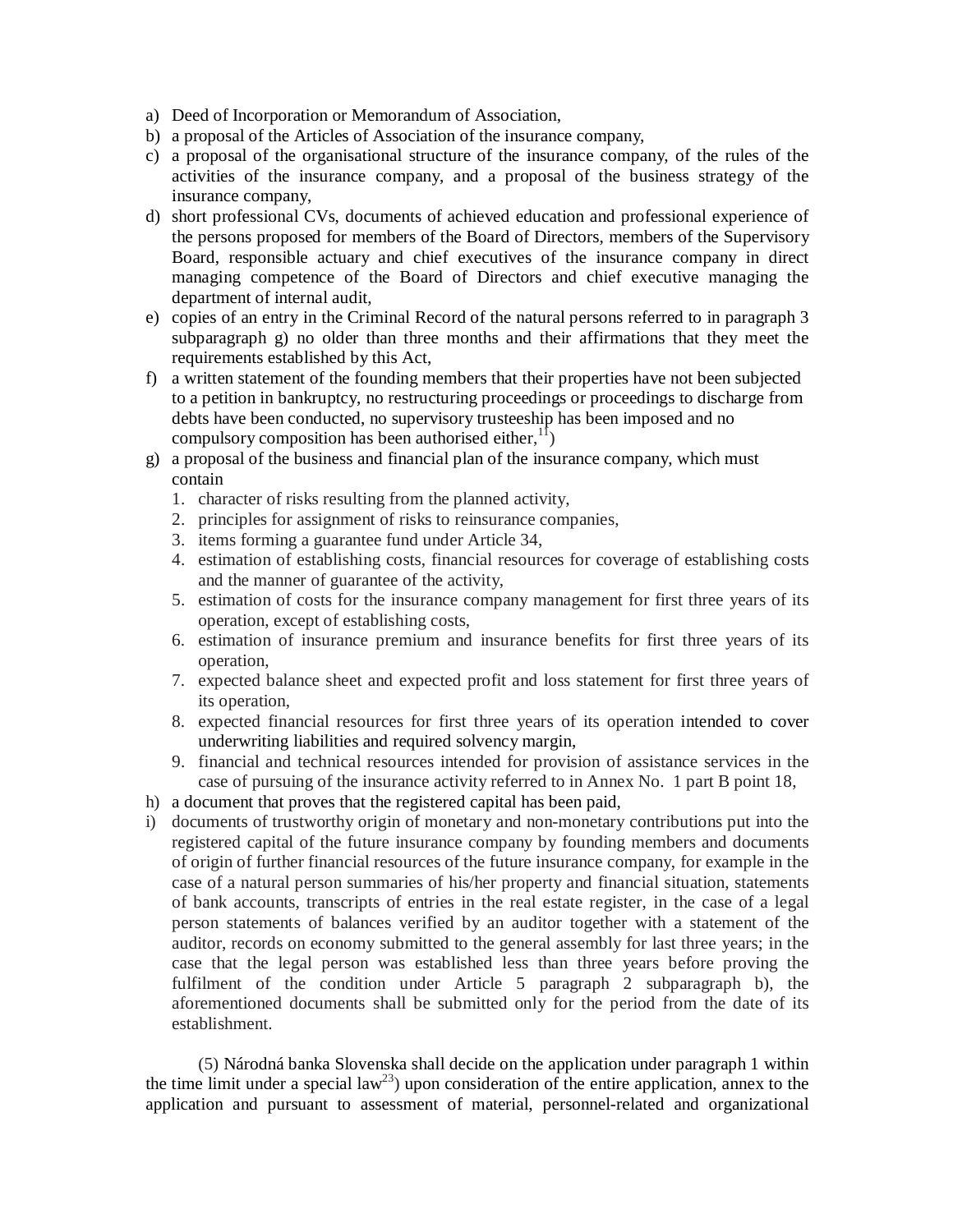conditions with respect to the proposed scope of insurance activity.

(6) Národná banka Slovenska shall dismiss the application under paragraph 1 if the applicant fails to meet the conditions referred to in paragraph 2, fails to state the data under paragraph 3 or fails to submit the annex to the application according to paragraph 4, or if the submitted data are not complete or provable. The economic needs of the market cannot constitute a reason for the dismissal of the application. The National Bank of Slovakia may accept the application under paragraph 1 partially if the applicant has met the conditions under paragraph 2, has stated the data under paragraph 3 and submitted the annex to the application according to paragraph 4 only for some of the required activities and if these data are complete and provable.

(7) The terms and conditions under paragraph 2 must be met continuously throughout the entire period of validity of the authorisation to pursue insurance activity.

(8) The manner of proving the fulfilment of the conditions under paragraph 2 for granting of the authorisation to the insurance company to pursue insurance activity shall be determined in the Decree to be issued by Národná banka Slovenska and published in the Collection of Laws of the Slovak Republic (hereinafter referred as the ´Collection of Laws´).

(9) Professional qualifications in the case of natural persons proposed for members of the Board of Directors of the insurance company, for proctors, chief executives in direct managing competence of the Board of Directors and for a chief executive managing the department of internal audit shall mean completed full university education and at least three years of practice in the area of the financial market. A natural person can also be recognized as professionally qualified by Národná banka Slovenska if he/she has full secondary education, or other professional foreign education and at least seven years of practice in the area of financial market, from that at least three years must be in a managing position. The applicant is also obliged to prove that at least one natural person proposed for a member of the Board of Directors of the insurance company and that at least one natural person proposed for a chief executive in direct managing competence of the Board of Directors has five years of practice in the area of insurance industry. In the case of a natural person proposed for a responsible actuary, the applicant shall be obliged to prove the fulfilment of the conditions under Article 46 paragraph 5.

(10) When assessing the fulfilment of conditions under paragraph 2 subparagraph c), a suitable person is defined as a person who reliably proves the fulfilment of the conditions under paragraph 2 subparagraph b) and it is obvious under any circumstances that the person shall ensure proper pursuit of insurance activity in the interest of the stability of the financial market.

(11) Details on the scope and content, structure, form and composition of the business and financial plan, including the methodology for its drawing up, for the insurance company or branch of a foreign insurance company may be determined in the Decree to be issued by the National Bank of Slovakia and published in the Collection of Laws.

(12) Article 16 shall apply to the insurance company that decided to pursue insurance activity in the territory of the Swiss Confederation by means of a branch or that has already been pursuing the insurance activity for the insurance type other than the life assurance in the territory of the Swiss Confederation by means of a branch, unless otherwise stipulated in the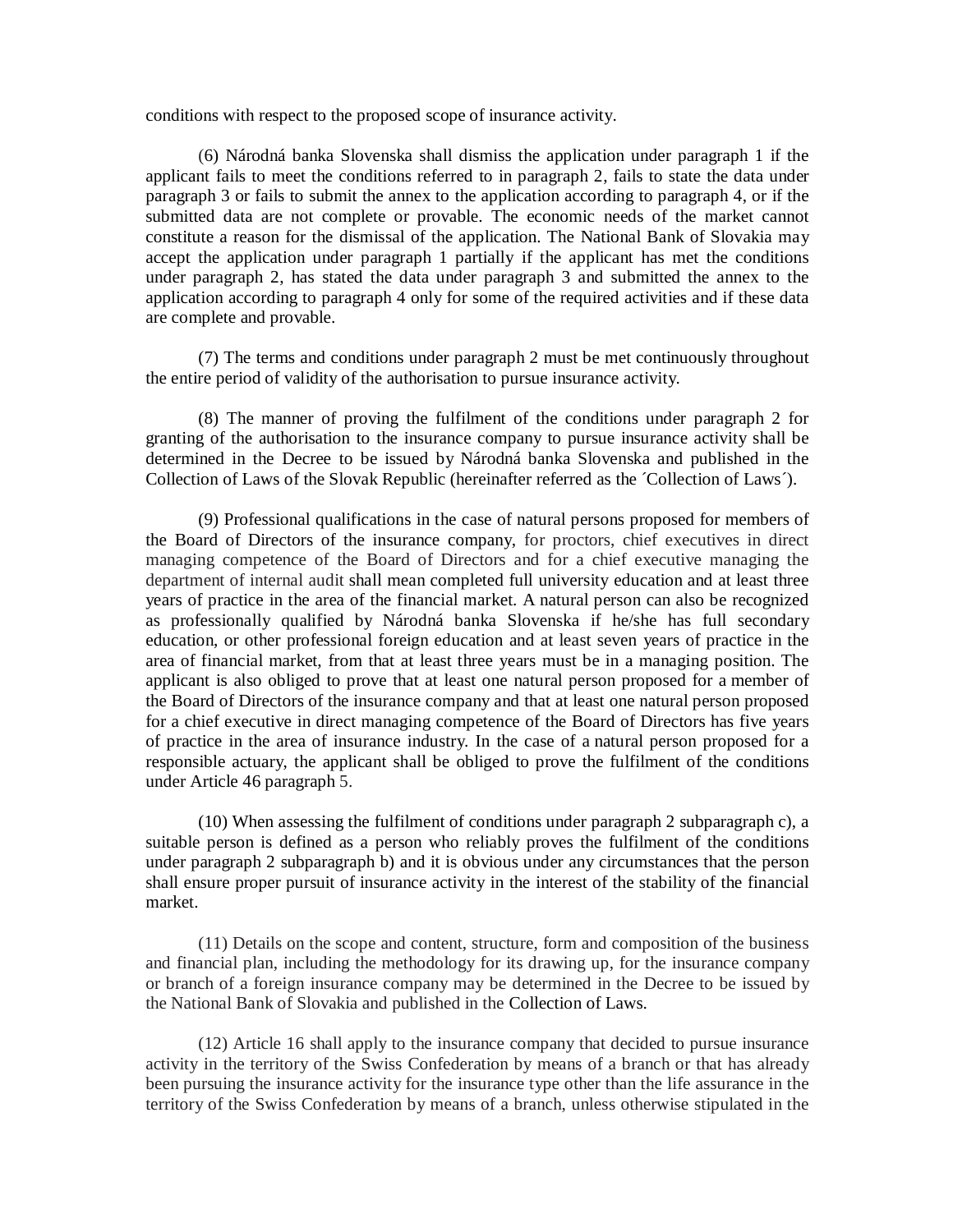international agreement  $24$ ).

# **Terms and conditions for pursuing of reinsurance activity**

## **Article 6**

(1) Under conditions specified by this Act, an authorisation to pursue reinsurance activity authorises the establishment of a reinsurance company or the establishment of a branch of a foreign reinsurance company or a branch of a foreign reinsurance company within the scope specified in such authorisation.

(2) The commercial name of the reinsurance company must contain the expression ´reinsurance company´. Only a legal person having the authorisation to pursue reinsurance activities may use the expression ´reinsurance company´, its foreign-language translation or the term whose base contains such expression or its foreign-language translation in the commercial name. Other persons may not use this expression in their commercial names. In the case that confusion could occur, the National bank of Slovakia may request detailing of the name of the reinsurance company or the branch of a foreign reinsurance company or another legal person; the reinsurance company, branch of a foreign reinsurance company or another legal person are obliged to comply with this request.

(3) No other person than a reinsurance company, reinsurance company from another Member State or a branch of a foreign reinsurance company can pursue reinsurance activity, unless stipulated otherwise by this Act.

(4) A foreign reinsurance company can only pursue reinsurance activity in the territory of the Slovak Republic through its branch and only if it has been granted an authorisation to pursue reinsurance activity under Article 9 paragraph 1.

(5) A reinsurance company or branch of a foreign reinsurance company may pursue only the activities for which it was granted the authorisation under Article 7 paragraph 1 or Article 9 paragraph 1 and activities connected with them. A reinsurance company or branch of a foreign reinsurance company may, after prior approval by the National Bank of Slovakia, pursue reinsurance intermediation and other intermediation activities for financial institutions in accordance with special legislation.<sup>12</sup>)

(6) The National Bank of Slovakia grants the authorisation to pursue reinsurance activity for the insurance types

a) life assurance,

b) non-life insurance,

c) life assurance and non-life insurance.

(7) The National Bank of Slovakia may grant the authorisation to the insurance company to pursue reinsurance activity only for the insurance type for which it was granted the authorisation to pursue insurance activity.

(8) A registered capital of a reinsurance company having its registered office in the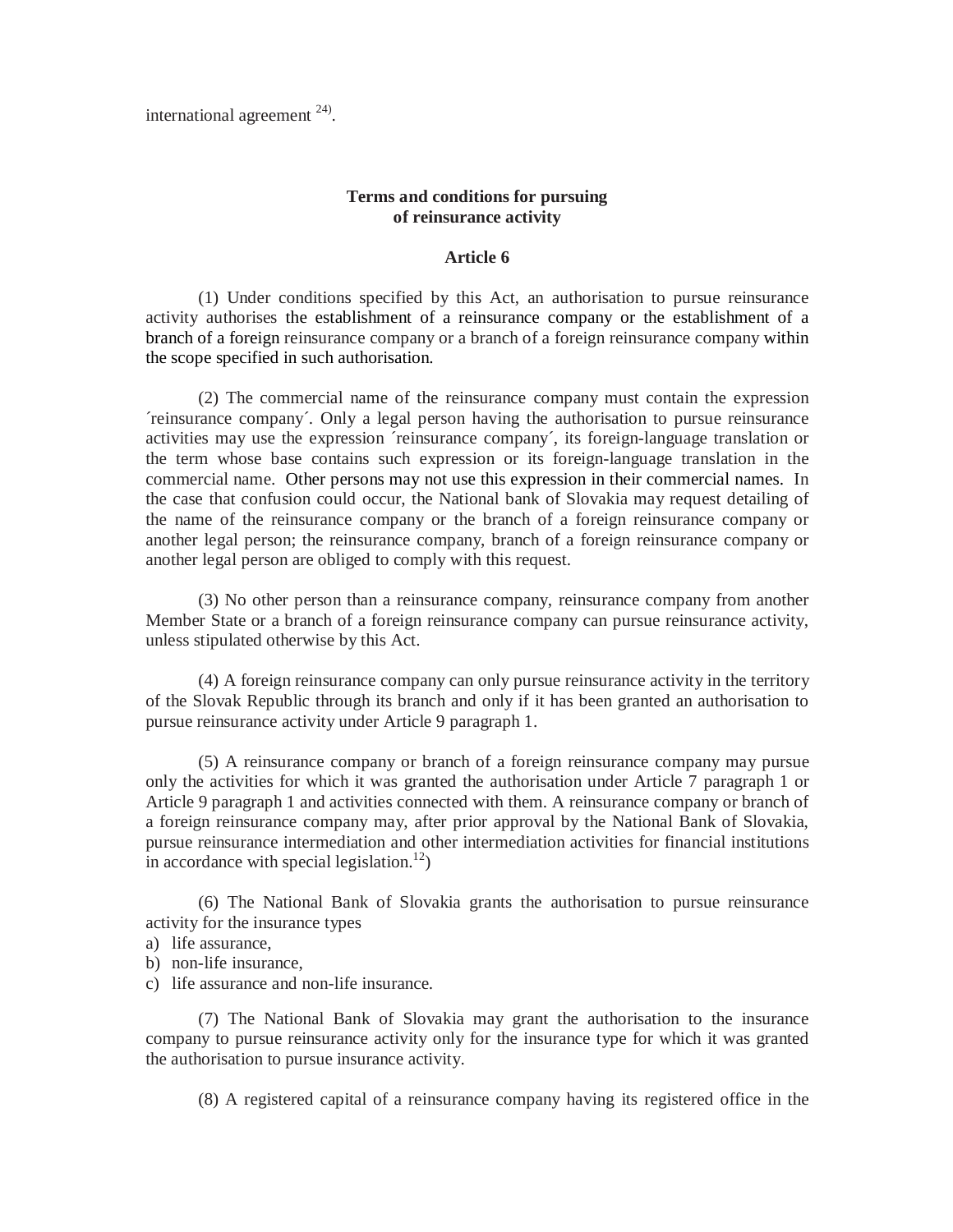territory of the Slovak Republic must be at least EUR 25,000,000.00.

(9) A registered capital of a reinsurance company in the amount stipulated in paragraph 8 may be paid only in the form of a monetary contribution.

### **Article 7**

(1) The National Bank of Slovakia shall decide on the granting of an authorisation to pursue reinsurance activity. The application for granting an authorisation to pursue reinsurance activity shall be submitted by the establishing members of the reinsurance company to the National Bank of Slovakia, unless stipulated otherwise by this Act.

(2) To be granted an authorisation under paragraph 1, the fulfilment of the following conditions must be proved:

- a) paid registered capital of the reinsurance company under Article 6,
- b) a transparent and trustworthy origin of the registered capital and other financial resources of the reinsurance company,
- c) suitability of persons with qualified holding in the reinsurance company and transparency of relationships of these persons with other persons, especially transparency of holdings in the registered capital and in the voting rights,
- d) professional qualification and trustworthiness of persons who are proposed for members of the Board of Directors, proctors, chief executives of the reinsurance company in direct managing competence of the Board of Directors, for the responsible actuary and for the chief executive managing an internal audit department,
- e) transparency of the group with close links, which also includes a shareholder with a qualified holding in the reinsurance company,
- f) the exercise of supervision is not obstructed by close links within the group under subparagraph e),
- g) the exercise of supervision is not obstructed by the legal order and the manner in which it is exercised in the State in whose territory a group under subparagraph e) has close links,
- h) the reinsurance company must have its registered office and head office in the territory of the Slovak Republic,
- i) technological and organizational preparedness for pursuing of reinsurance activity, existence of the system of internal control and management, including an internal audit department and risk management system.

(3) The application under paragraph 1 shall contain

- a) the commercial name and the registered office of the future reinsurance company,
- b) the identification number of the future reinsurance company, it if has already been assigned,
- c) the amount of the registered capital of the future reinsurance company,
- d) the list of shareholders with qualified holdings in the future reinsurance company and the list of persons close  $^{21}$  to the shareholders with qualified holdings that are in the labourlaw relationship or similar employment relationship to the reinsurance company, reinsurance company from another Member State, foreign reinsurance company, branch of a foreign reinsurance company, insurance company, insurance company from another Member State, foreign insurance company, branch of a foreign insurance company or to a financial institution in the time of submission of the application for authorisation to pursue reinsurance activity; the list shall contain the name, surname, permanent residence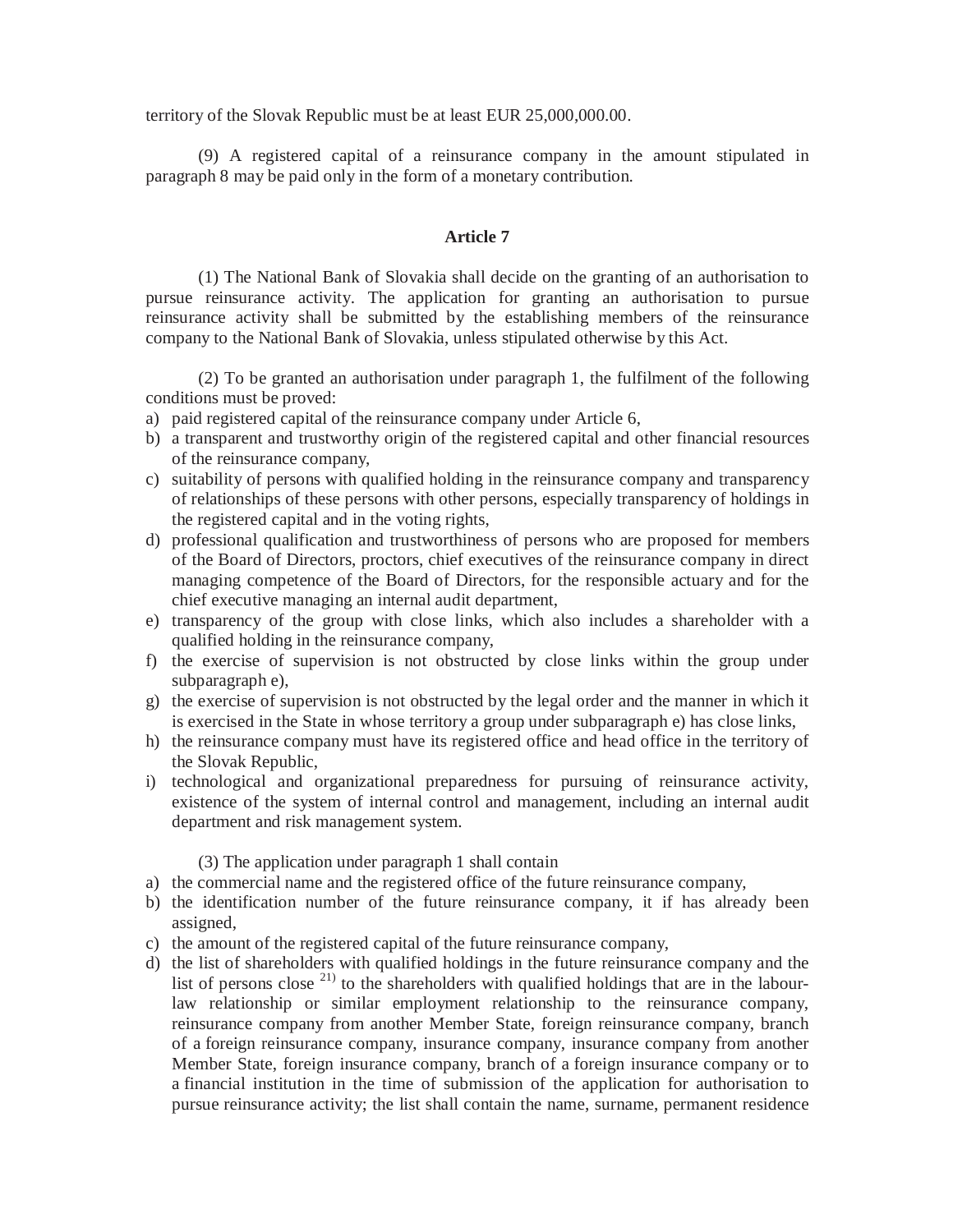and birth registration number of natural persons or the commercial name, registered office and identification number of legal persons and amount of qualified holdings,

- e) a proposal regarding the scope within which the future reinsurance company will pursue reinsurance activity,
- f) the material, personnel-related and organisational conditions for the pursuit of reinsurance activity,
- g) the name and surname, permanent residence and birth registration number of natural persons proposed for members of the Board of Directors, members of the Supervisory Board, proctors, chief executives of the reinsurance company in direct managing competence of the Board of Directors, the chief executive managing the department of internal audit and for the responsible actuary,
- h) a statement by the applicants that the submitted data are complete and accurate,
- i) proof of credibility and professional competence of natural persons that are members of a statutory body or shareholders controlling a mixed financial holding company, and proof of the suitability of the shareholders controlling a mixed financial holding company if the reinsurance company, reinsurance company from other Member State, foreign reinsurance company, including their branches, is a part of a financial conglomerate involving also a mixed financial holding company; the suitability of the shareholders controlling a mixed financial holding company means the ability to ensure proper and safe pursuit of activities of the regulated persons constituting a financial conglomerate controlled by such mixed financial holding company in the interest of stability of the financial market.
	- (4) Annex of the application under paragraph 1 involves
- a) Deed of Incorporation or Memorandum of Association,
- b) a proposal of the Articles of Association of the reinsurance company,
- c) a proposal of an organizational structure of the reinsurance company, principles for activities of the reinsurance company, and a proposal of the business strategy of the reinsurance company,
- d) short professional CVs, documents of achieved education and professional experience of the persons proposed for members of the Board of Directors, members of Supervisory Board, for the responsible actuary and for the chief executives of the reinsurance company in direct managing competence of the Board of Directors and for the chief executive managing an internal audit department,
- e) copies of an entry in the Criminal Record of the natural persons under paragraph 3 subparagraph g) no older than three months and their affirmations that they meet the requirements established by this Act,
- f) a written statement of the founding members that their properties have not been subjected to a petition in bankruptcy and no compulsory composition has been authorised either,  $^{11}$ )
- g) a proposal of a business and financial plan of the reinsurance company, which must contain
	- 1. character of risks resulting from the planned activity,
	- 2. types of the reinsurance contracts that the reinsurance company plans to realise,
	- 3. principles for assignment of risks to reinsurance companies,
	- 4. items forming a guarantee fund under Article 34,
	- 5. estimation of establishing costs, financial resources for coverage of establishing costs and the manner of the guarantee of the activity,
	- 6. estimation of costs for the reinsurance company management for first three years of its operation other than the establishing costs,
	- 7. estimation of reinsurance premium and reinsurance benefits for first three years of its operation,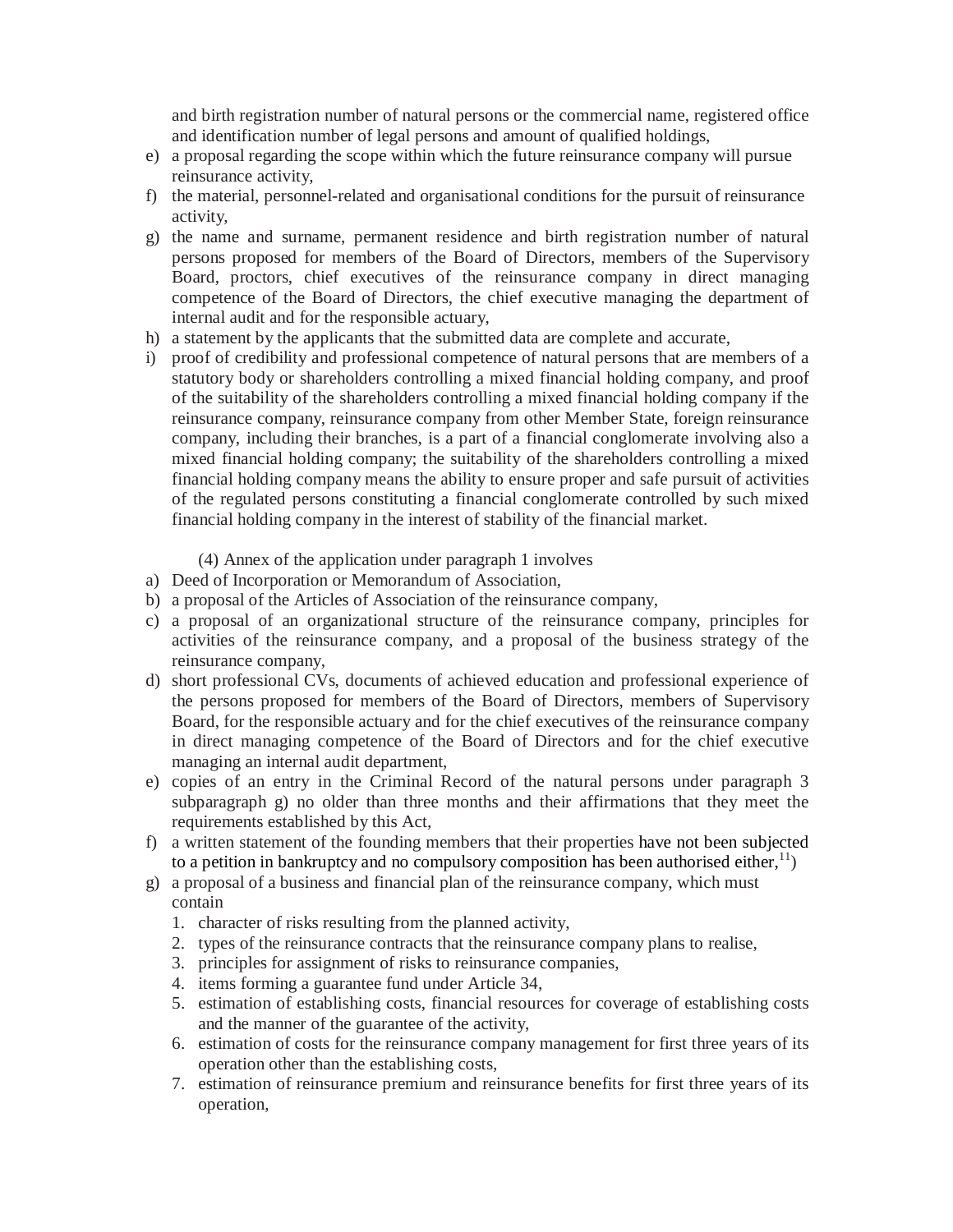- 8. expected balance sheet and expected profit and loss statement for first three years of its operation,
- 9. expected financial resources intended for first three years of its operation to cover underwriting liabilities resulting from reinsurance and required solvency margin,
- h) a document that proves that the registered capital has been paid,
- i) documents of trustworthy origin of monetary and non-monetary contributions put into the registered capital of the future reinsurance company by founding members and documents of origin of further financial resources of the future reinsurance company, for example in the case of a natural person summaries of his/her property and financial situation, statements of bank accounts, transcripts of entries in the real estate register, in the case of a legal person statements of balances verified by an auditor together with a statement of the auditor, records on economy submitted to the general assembly for last three years; in the case that the legal person was established less than three years before proving the fulfilment of the condition under Article 7 paragraph 2 subparagraph b), the aforementioned documents shall be submitted only for the period from the date of its establishment.

(5) The National Bank of Slovakia shall decide on the application under paragraph 1 within the time limit under a special regulation<sup>23</sup>) upon consideration of the entire application, annex to the application and pursuant to assessment of material, personnel-related and organizational conditions with respect to the proposed scope of reinsurance activity.

(6) The National Bank of Slovakia shall dismiss the application under paragraph 1 if the applicant fails to meet the conditions referred to in paragraph 2, fails to state the data under paragraph 3 or fails to submit the annex to the application according to paragraph 4, or if the proposed data are not complete or provable. The economic needs of the market cannot constitute a reason for the dismissal of the application. The National Bank of Slovakia may accept the application partially if the applicant has met the conditions under paragraph 2, has stated the data under paragraph 3 and submitted the annex to the application according to paragraph 4 only for some of the required activities and if these data are complete and provable.

(7) The terms and conditions under paragraph 2 must be met continuously throughout the entire period of validity of the authorisation to pursue reinsurance activity.

(8) The manner of proving the fulfilment of the conditions under paragraph 2 for granting of the authorisation to the reinsurance company to pursue reinsurance activity shall be determined in the Decree to be issued by the National Bank of Slovakia and published in the Collection of Laws.

(9) Professional qualifications in the case of natural persons proposed for members of the Board of Directors of the reinsurance company, proctors, chief executives in direct managing competence of the Board of Directors and for a chief executive managing the department of internal audit shall mean completed full university education and at least three years of practice in the area of the financial market. A natural person can also be recognized as professionally qualified by the National Bank of Slovakia if he/she has full secondary education, or other professional foreign education and at least seven years of practice in the area of financial market, from that at least three years must be in a managing position. The applicant is also obliged to prove that at least one natural person proposed for a member of the Board of Directors and that at least one natural person proposed for a chief executive in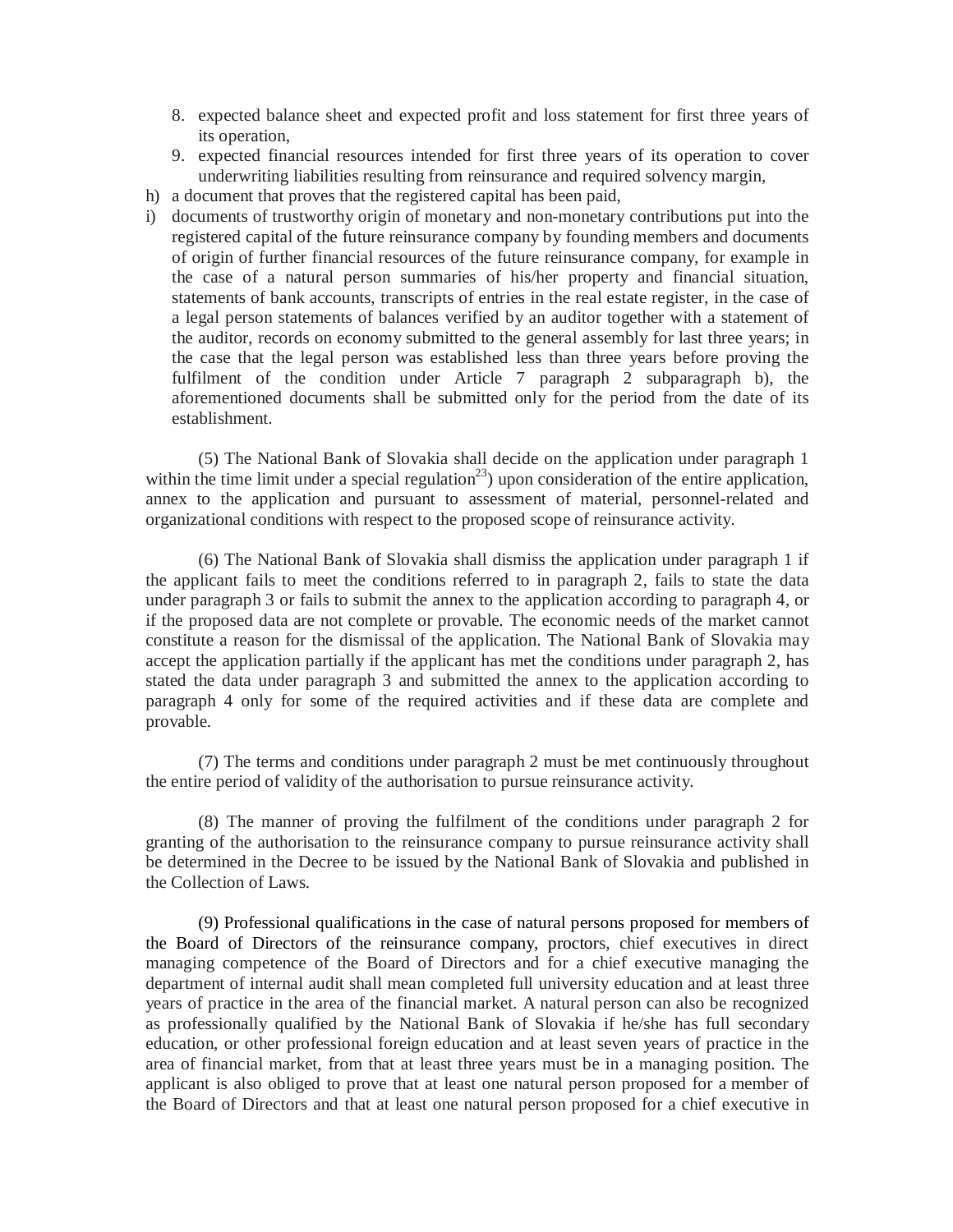direct managing competence of the Board of Directors has five years of practice in the area of reinsurance. In the case of a natural person proposed for a responsible actuary, the applicant shall be obliged to prove the fulfilment of the conditions under Article 46 paragraph 5.

(10) When assessing the fulfilment of conditions under paragraph 2 subparagraph c), a suitable person is defined as a person who reliably proves the fulfilment of the conditions under paragraph 2 subparagraph b) and it is obvious under any circumstances that the person shall ensure proper pursuit of reinsurance activity in the interest of the stability of the financial market.

(11) Details on the scope and content, structure, form and composition of the business and financial plan, including the methodology for its drawing up, for the reinsurance company or the branch of a foreign reinsurance company may be set in the Decree to be issued by the National Bank of Slovakia and published in the Collection of Laws.

### **Article 8**

## **Pursuing of insurance activity by a foreign insurance company through a branch**

(1) The National Bank of Slovakia shall decide on the granting of an authorisation to pursue insurance activity to a foreign insurance company through its branch. The application for authorisation to pursue insurance activity by the foreign insurance company shall be submitted to the National Bank of Slovakia by the foreign insurance company.

(2) To be granted an authorisation under paragraph 1, the fulfilment of the following conditions must be proved:

- a) assets in the territory of the Slovak Republic cannot be less than one half of the guarantee fund under Article 34 and financial means in the amount of one quarter of the guarantee fund under Article 34 must be deposited on a separate account in a bank;  $^{14}$  the financial means must be deposited on this account throughout the entire period of operation of the branch of the foreign insurance company,
- b) actual solvency margin resulting from the scope of the insurance activity pursued in the territory of the Slovak Republic shall be in accordance with Article 34,
- c) credibility of the foreign insurance company and its financial capacity adequate to the scope of the insurance activity pursued through its branch,
- d) professional qualifications and credibility of the persons proposed by the foreign insurance company to manage its branch, for a proctor and for a responsible actuary,
- e) transparency of the group with close links, which includes the foreign insurance company,
- f) the exercise of supervision is not obstructed by close links within the group under subparagraph e),
- g) the exercise of supervision is not obstructed by the legal order and the manner in which it is exercised in the State in whose territory a group under subparagraph e) has close links,
- h) the foreign insurance company that has decided to pursue insurance company through its branch pursues a significant part of insurance activity in the State of its registered office.

(3) The application of the foreign insurance company under paragraph 1 shall contain, except of the data according to Article 5 paragraph 3 subparagraphs d) and e) the following: a) the commercial name and registered office of the foreign insurance company and intended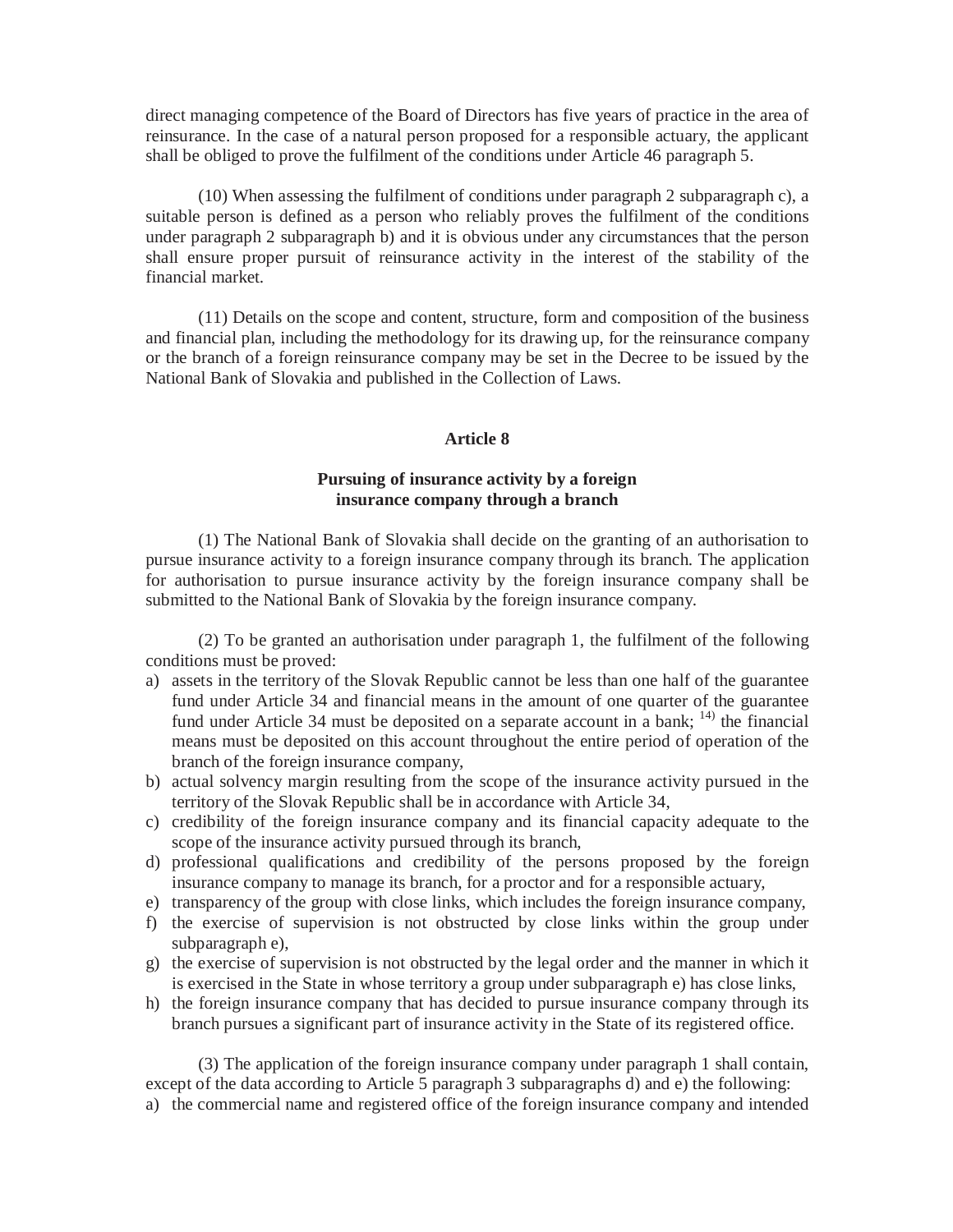location of its branch in the territory of the Slovak Republic,

- b) the material, personnel-related and organizational conditions for the pursuit of the activity under paragraph 1 in the territory of the Slovak Republic,
- c) the name, surname and permanent residence of the head of the branch of the foreign insurance company and the proctor, responsible actuary, data on their professional qualification and the place of their residence in the territory of the Slovak Republic.
- d) the name and surname, permanent residence or the commercial name and registered office of the liquidation representative,  $^{22)}$  if the branch of the foreign insurance company shall pursue insurance activity listed in Annex No. 1 part B point 10a.
	- (4) Annex of the application under paragraph 1 involves
- a) an authorisation to pursue activity granted to the foreign insurance company in accordance with the legal order of the State in which the foreign insurance company has its registered office, in the latest full version,
- b) financial statements verified by an auditor or an auditorial company for the last three years before submitting the application for granting an authorisation to pursue insurance activity; if the foreign insurance company is part of a group, also consolidated financial statements for the past three years,
- c) copies of an entry in Criminal Record of natural persons referred to in paragraph 3 subparagraph c) no older than three months; a foreign natural person shall submit a document of a similar character issued by the appropriate body of the State of its permanent residence, in the State of which it is a citizen, and in the States in which this person lived permanently in the last five years for a period of more than six months; if the relevant States do not issue these documents they shall be replaced by the natural person's affirmation,
- d) short professional CV, documents on achieved education and professional experience of the persons proposed for the head of the branch of the foreign insurance company and for the proctor and the responsible actuary,
- e) a written consent of the appropriate body of the State in which the foreign insurance company has registered office with the establishment of the branch of the foreign insurance company, if such consent is issued under the legal order of the State in which the foreign insurance company has its registered office,
- f) a statement of the supervisory authority of the State, in which the foreign insurance company has its registered office, on the establishment of the branch in the territory of the Slovak Republic, as well as a written promise of this authority to timely notify in writing the National Bank of Slovakia of any changes of adequacy of own resources of the foreign insurance company and of other facts which might have a negative impact on the ability of the foreign insurance company and its branch to fulfil its obligations, if the competent supervisory bodies issue such documents,
- g) a proposal of a business and financial plan of the foreign insurance company in the scope under Article 5 paragraph 4 subparagraph g).

(5) The National Bank of Slovakia shall decide on the application under paragraph 1 within the time limit under a special  $law^{23}$ ) upon consideration of the application, annex to the application and pursuant to assessment of material, personnel-related and organizational conditions with respect to the proposed scope of insurance activity.

(6) The National Bank of Slovakia shall dismiss the application under paragraph 1 if the applicant fails to meet the conditions referred to in paragraph 2, fails to state the data under paragraph 3 or fails to submit the annex to the application according to paragraph 4, or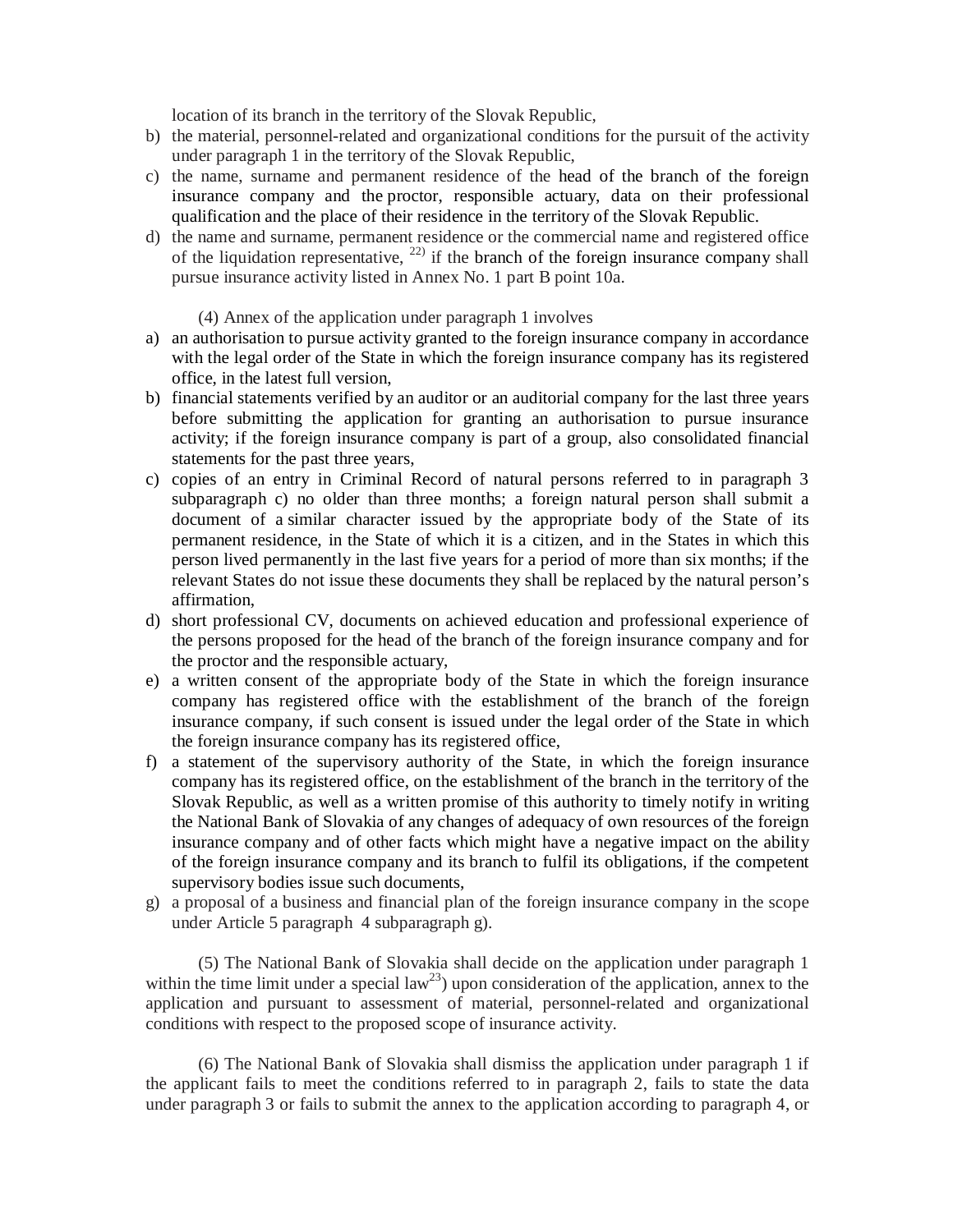if the proposed data are not complete or provable. The economic needs of the market cannot constitute a reason for the dismissal of the application. The National Bank of Slovakia may accept the application partially if the applicant has met the conditions under paragraph 2, has stated the data under paragraph 3 and submitted the annex to the application according to paragraph 4 only for some of the required activities and if these data are complete and provable.

(7) The fact that the legal form of the foreign insurance company does not correspond with the legal form of a joint-stock company cannot be a reason for dismissing the application under paragraph 1.

(8) The terms and conditions under paragraph 2 must be met continuously throughout the entire period of validity of the authorisation to pursue insurance activity.

(9) The manner of proving the fulfilment of the conditions under paragraph 2 for granting of the authorisation to the foreign insurance company to pursue insurance activity through its branch shall be determined in the Decree to be issued by the National Bank of Slovakia and published in the Collection of Laws.

(10) Professional qualification in the case of persons proposed for the head of the branch of the foreign insurance company is understood as completed full university education and at least three years of practice in the area of the financial market. A person can also be recognized as professionally qualified by the National Bank of Slovakia if he/she has full secondary education, or other professional foreign education and at least seven years of practice in the area of financial market, from that at least three years must be in a managing position. In the case of a natural person proposed for a responsible actuary, the applicant shall be obliged to prove the fulfilment of the conditions under Article 46 paragraph 5.

(11) The foreign insurance company can be granted an authorisation under paragraph 1 for one insurance type only, at the most in the scope of activities for which it was granted an authorisation in this insurance type in the State of its registered office. This does not apply if the foreign insurance company performs life assurance; in this case an authorisation can also be granted for performing accident insurance and illness insurance. Insurance activity for other insurance type can be pursued in the territory of the Slovak Republic by the foreign insurance company only through a subsidiary; this does not affect provision of Article 4 paragraph 1.

(12) A foreign insurance company, which has applied for an authorisation under paragraph 1 with the National Bank of Slovakia and which has applied for an authorisation to pursue insurance activity through its branch in another Member State, or such authorisation has been granted to it in another Member State, may ask the National Bank of Slovakia for the granting of the advantages consisting in the following:

- a) the financial means under paragraph 2 subparagraph a) can be deposited on an independent account with a bank only in one Member State in which it has a branch,
- b) the calculation of the required solvency margin under Article 34 is carried out in relation to the entire scope of insurance activity which it pursues in Member States; for the purposes of this calculation only the activities pursued by all branches of the foreign insurance company established in Member States are taken into account,
- c) the assets that form the guarantee fund can be located in the Member State in which the foreign insurance company pursues insurance activity.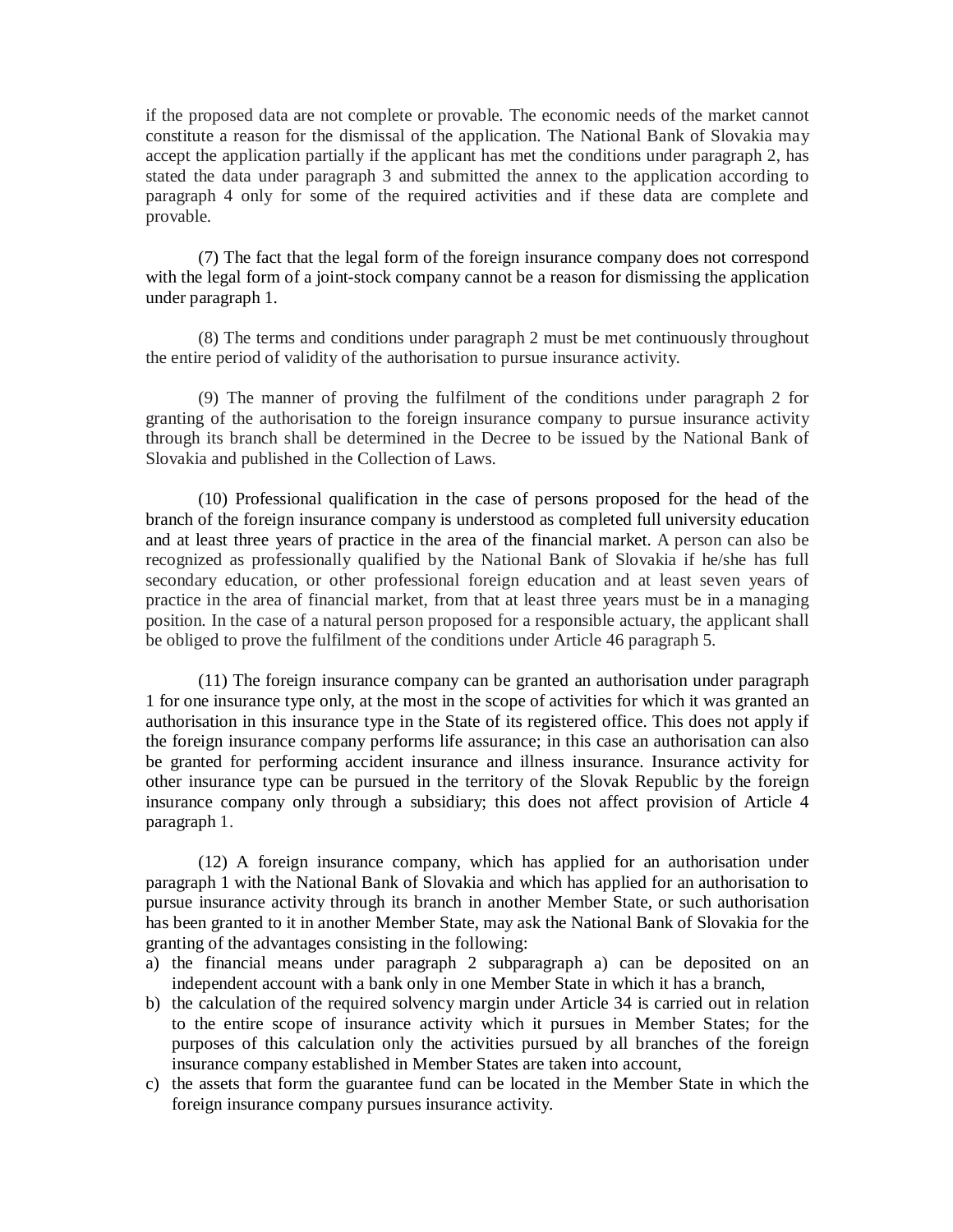(13) The advantages under paragraph 12 can only be granted simultaneously. The application for the granting of these advantages is submitted to the competent supervisory authority of the Member States in whose territory the foreign insurance company wants to pursue insurance activity. In the application for the granting of advantages under paragraph 12 it is necessary to designate the competent supervisory authority of the Member State which will exercise supervision over maintaining solvency of the branches of the foreign insurance company pursuing insurance activity in the territory of Member States and the reason for designation of the competent supervisory authority of the Member State must be specified.

(14) The advantages under paragraph 12 can only be granted if the granting is approved by all competent supervisory authorities of the Member States in which the application for the granting of these advantages was submitted. The advantages under paragraph 12 can be used from the date on which the National Bank of Slovakia received information from the competent supervisory authority designated by the foreign insurance company that it will exercise supervision over solvency maintenance under paragraph 13, or from the date when the National Bank of Slovakia as a designated competent supervisory authority informed the relevant authorities of the Member States in which the application for the granting of advantages under paragraph 12 was submitted stating that it will exercise supervision over solvency maintenance under paragraph 13.

(15) The National Bank of Slovakia shall be obliged to provide to the designated competent supervisory authority of the Member State all information necessary for the exercise of supervision over solvency maintenance under paragraph 13. If the National Bank of Slovakia has been designated to be a competent supervisory authority, it shall be entitled to request information necessary for the exercise of supervision over solvency maintenance under paragraph 13 from the competent supervisory authorities of the Member States in which the application for the granting of advantages under paragraph 12 was submitted.

(16) If the advantages under paragraph 12 have been granted, the financial means under paragraph 12 subparagraph a) must be deposited on an independent account with a bank with its registered office in the Member State whose competent supervisory authority exercises supervision over solvency maintenance under paragraph 13.

(17) Based on a request of the competent supervisory authority or of another competent authority of the Member State in which the application for the granting of the advantages under paragraph 12 was submitted, the National Bank of Slovakia shall be obliged to withdraw such advantages and notify the competent supervisory authorities of such withdrawal.

(18) If the National Bank of Slovakia withdraws the advantages under paragraph 12 at its own instance from the foreign insurance company which pursues insurance activity on the basis of an authorisation under paragraph 1, it shall notify thereof the competent supervisory authorities of the Member States in which the application for the granting of such advantages was submitted and at the same time, it shall ask them to withdraw the advantages granted by them.

(19) Article 18 and provisions of this Act governing operation of a branch of an insurance company from another Member State shall apply to the foreign insurance company with its registered office in the Swiss Confederation that decided to pursue insurance activity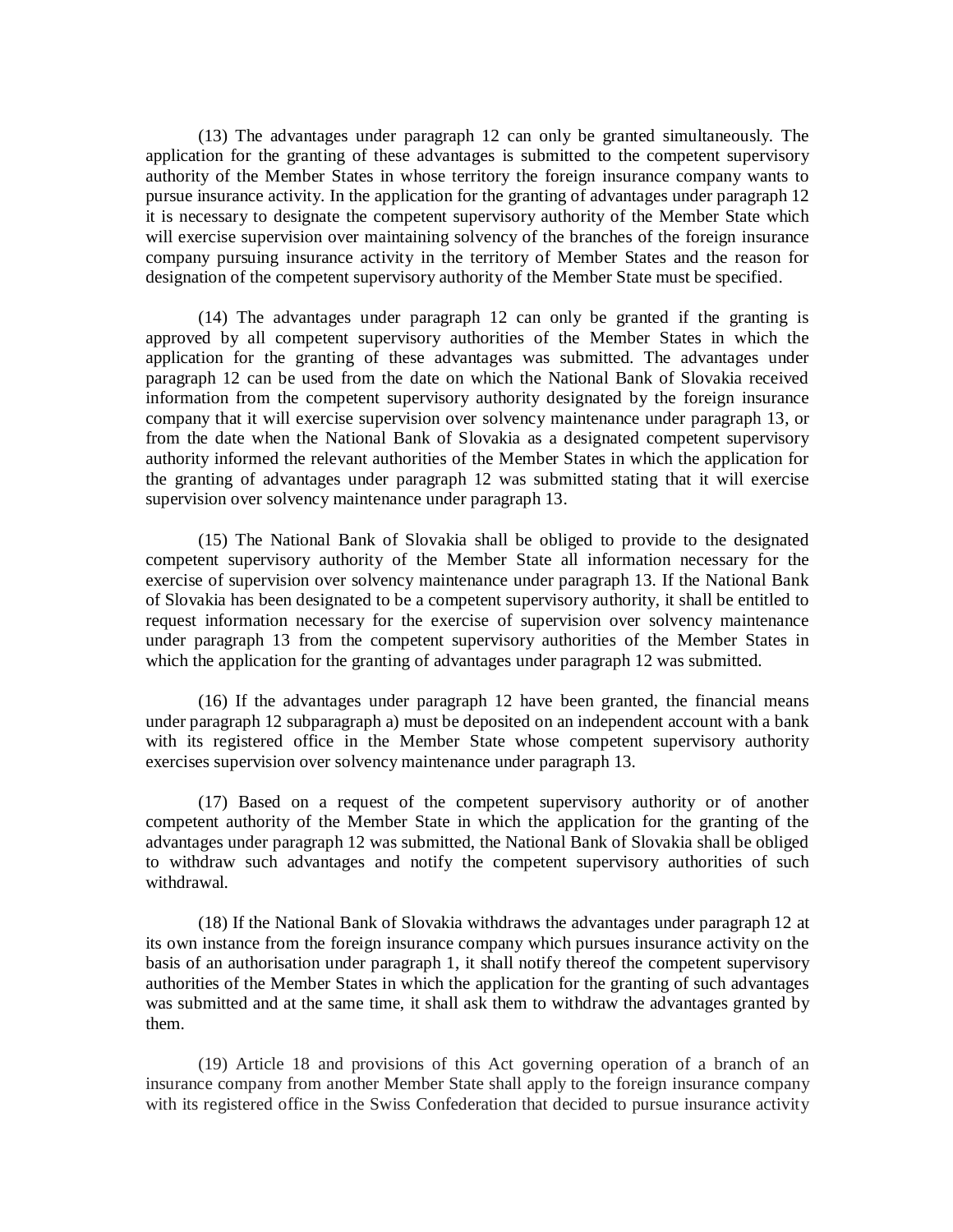in the territory of the Slovak Republic through a branch or that has already been pursuing the insurance activity for the insurance type other than life assurance in the territory of the Slovak Republic through a branch, unless stipulated otherwise by the international agreement<sup>24</sup>).

## **Article 9**

# **Pursuing of reinsurance activity by a foreign reinsurance company through a branch**

(1) The National Bank of Slovakia shall decide on the granting of an authorisation to pursue reinsurance activity to a foreign reinsurance company through its branch. The application for authorisation to pursue reinsurance activity by the foreign reinsurance company shall be submitted to the National Bank of Slovakia by the foreign reinsurance company.

(2) To be granted an authorisation under paragraph 1, the fulfilment of the following conditions must be proved:

- a) the actual solvency margin resulting from the scope of reinsurance activity pursued in the territory of the Slovak Republic shall be in accordance with Article 34,
- b) credibility of the foreign reinsurance company and its financial capacity adequate to the scope of reinsurance activity pursued through its branch,
- c) professional qualifications and credibility of the persons proposed by the foreign reinsurance company to manage its branch, for a proctor and for a responsible actuary,
- d) transparency of the group with close links, which also includes the foreign reinsurance company,
- e) the exercise of supervision is not obstructed by close links within the group under subparagraph d),
- f) the exercise of supervision is not obstructed by the legal order and the manner in which it is exercised in the State in whose territory a group under subparagraph d) has close links,
- g) the foreign reinsurance company that decided to pursue reinsurance company through its branch pursues a significant part of reinsurance activity in the State of its registered office.

(3) The application of the foreign insurance company under paragraph 1 shall contain, except of the data according to Article 7 paragraph 3 subparagraphs d) and e) the following

- a) the commercial name and registered office of the foreign reinsurance company and intended location of its branch in the territory of the Slovak Republic,
- b) the material, personnel-related and organizational conditions for the pursuit of the activity under paragraph 1 in the territory of the Slovak Republic,
- c) the name, surname and permanent residence of the head of the branch of the foreign reinsurance company, the proctor, responsible actuary, data on their professional qualification and the place of their residence in the territory of the Slovak Republic.

# (4) Annex of the application under paragraph 1 involves

- a) an authorisation to pursue activity granted to the foreign reinsurance company in accordance with the legal order of the State in which the foreign reinsurance company has its registered office, in the latest full version,
- b) financial statements verified by an auditor or an auditorial company for the last three years before submitting the application for granting an authorisation to pursue reinsurance activity; if the foreign reinsurance company is part of a group, also consolidated financial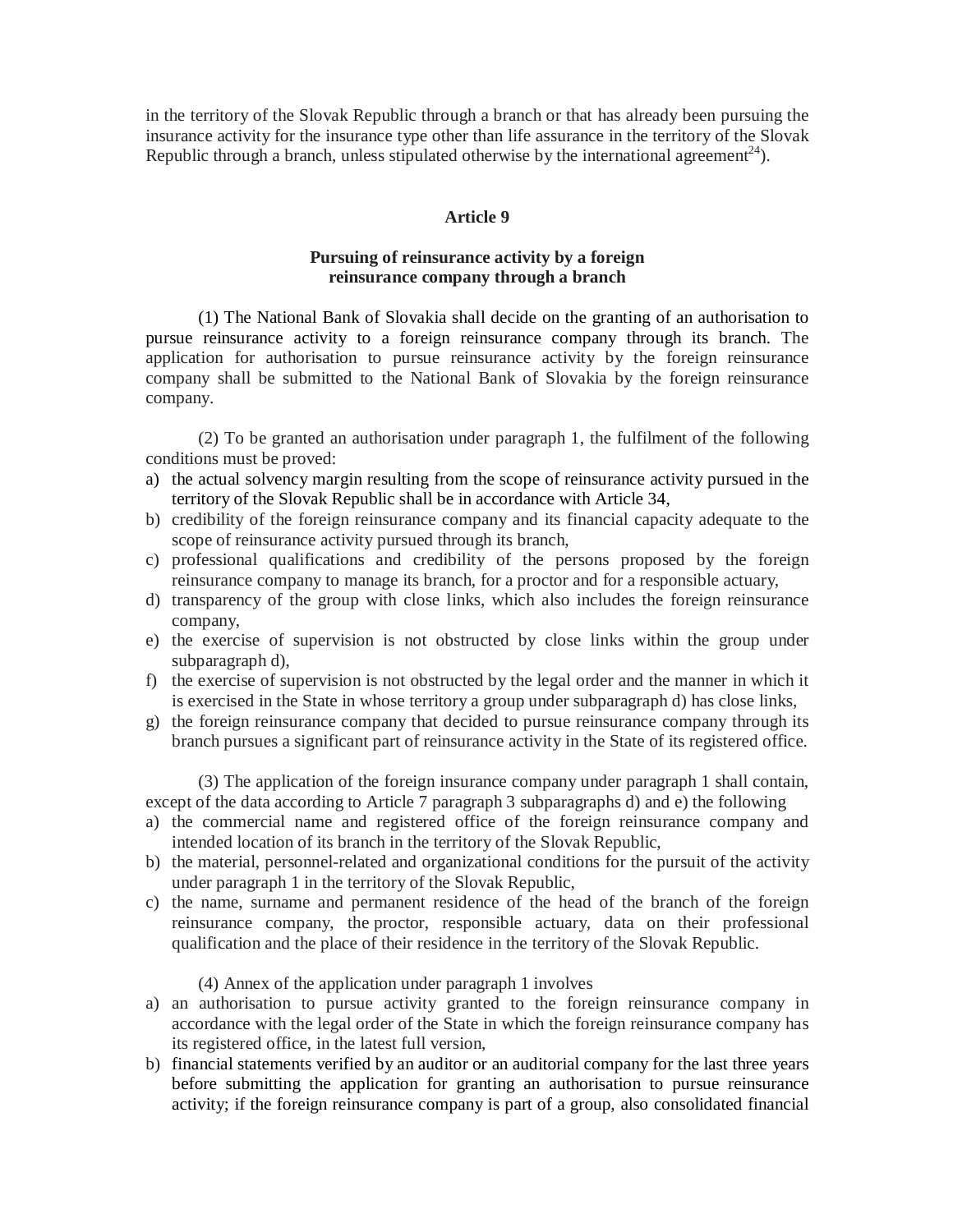statements for the past three years,

- c) copies of an entry in Criminal Record of the natural persons referred to in paragraph 3 subparagraph c) no older than three months; a foreign natural person shall submit a document of a similar character issued by the competent authority of the State of its permanent residence, in the State of which it is a citizen, and in the States in which this person lived permanently in the last five years for a period of more than six months; if the relevant States do not issue these documents they shall be replaced by the natural person's affirmation,
- d) short professional CV, documents on achieved education and professional experience of the natural persons proposed for the head of the branch of the foreign reinsurance company and for the proctor and the responsible actuary,
- e) a written consent of the competent authority of the State in which the foreign reinsurance company has registered its office with the establishment of the branch of the foreign reinsurance company, if such consent is issued under the legal order of the State in which the foreign insurance company has its registered office,
- f) a statement of the supervisory authority of the State, in which the foreign reinsurance company has its registered office, on the establishment of the branch in the territory of the Slovak Republic, as well as a written promise of this authority to timely notify in writing the National Bank of Slovakia of any changes of adequacy of own resources of the foreign reinsurance company and of other facts which might have a negative impact on the ability of the foreign reinsurance company and its branch to fulfil its obligations,
- g) a proposal of a business and financial plan of the foreign reinsurance company in the scope under Article 7 paragraph 4 subparagraph g).

(5) The National Bank of Slovakia shall decide on the application under paragraph 1 within the time limit under a special regulation  $23$  upon consideration of the application, annex to the application and pursuant to assessment of material, personnel-related and organizational conditions with respect to the proposed scope of reinsurance activity.

(6) The National Bank of Slovakia shall dismiss the application under paragraph 1 if the applicant fails to meet the conditions referred to in paragraph 2, fails to state the data under paragraph 3 or fails to submit the annex to the application according to paragraph 4, or if the proposed data are not complete or provable. The economic needs of the market cannot constitute a reason for the dismissal of the application. The National Bank of Slovakia may accept the application partially if the applicant has met the conditions under paragraph 2, has stated the data under paragraph 3 and submitted the annex to the application according to paragraph 4 only for some of the required activities and if these data were complete and provable.

(7) The fact that the legal form of the foreign reinsurance company does not correspond with the legal form of a joint-stock company cannot be a reason for dismissing the application under paragraph 1.

(8) The terms and conditions under paragraph 2 must be met continuously throughout the entire period of validity of the authorisation to pursue reinsurance activity.

(9) The manner of proving the fulfilment of the conditions under paragraph 2 for granting of the authorisation to the foreign reinsurance company to pursue reinsurance activity through its branch shall be determined by the Decree to be issued by the National Bank of Slovakia and published in the Collection of Laws.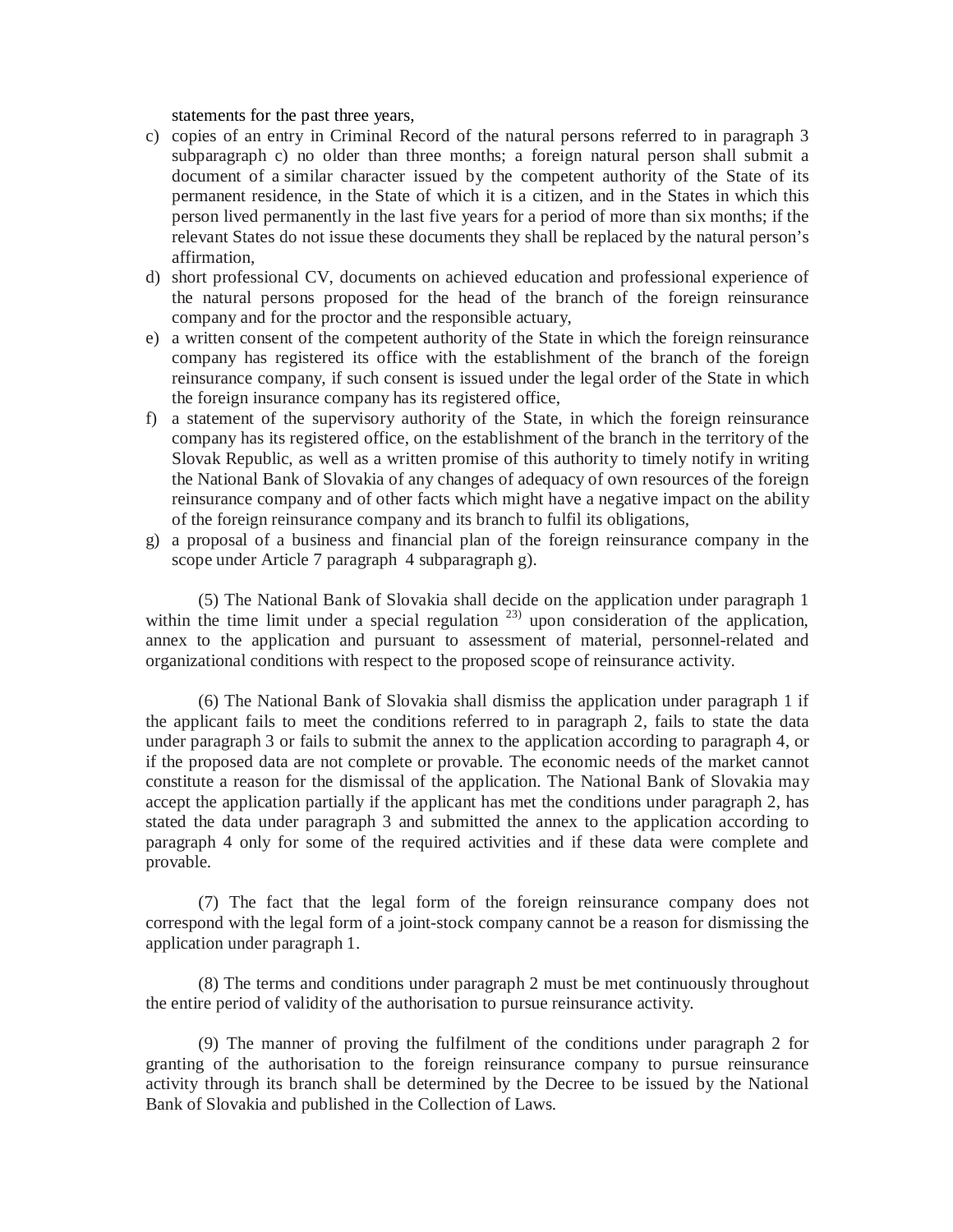(10) Professional qualification in the case of persons proposed for the head of the branch of the foreign reinsurance company is understood as completed full university education and at least three years of practice in the area of the financial market. A person can also be recognized as professionally qualified by the National Bank of Slovakia if he/she has full secondary education, or other professional foreign education and at least seven years of practice in the area of financial market, from that at least three years must be in a managing position. In the case of a natural person proposed for a responsible actuary, the applicant shall be obliged to prove the fulfilment of the conditions under Article 46 paragraph 5.

(11) The foreign reinsurance company can be granted an authorisation under paragraph 1 at the most in the scope of activities for which it was granted an authorisation in the State of its registered office.

### **Article 10**

#### **Failure to grant the authorisation**

An authorisation under this Act cannot be granted if this were contrary to an international treaty, which has been ratified and promulgated as prescribed by law.

#### **Article 11**

### **Cooperation of the National Bank of Slovakia with competent supervisory authorities of other Member States**

(1) The National Bank of Slovakia shall be obliged to consult the granting of an authorisation under Article 5 and 7 with the competent supervisory authority of another Member State if such authorisation is to be granted to a legal person which is

- a) a subsidiary of an insurance company from other Member State or a subsidiary of a reinsurance company from other Member State,
- b) a subsidiary of a parent company of an insurance company from other Member State or a subsidiary of a parent company of a reinsurance company from other Member State,
- c) controlled by the same persons which control an insurance company from another Member State or a reinsurance company from another Member State.

(2) The National Bank of Slovakia shall be obliged to consult the granting of an authorisation under Article 5 and 7 with the competent supervisory authority of another Member State, banking supervision authority of another Member State or capital market supervision authority of another Member State if such authorisation is to be granted to a legal person which is

- a) a subsidiary of a bank or a securities dealer with its registered office in the territory of another Member State,
- b) a subsidiary of a parent company of a bank or a securities dealer with its registered office in the territory of another Member State,
- c) controlled by the same persons which control the bank or securities dealer with its registered office in the territory of another Member State.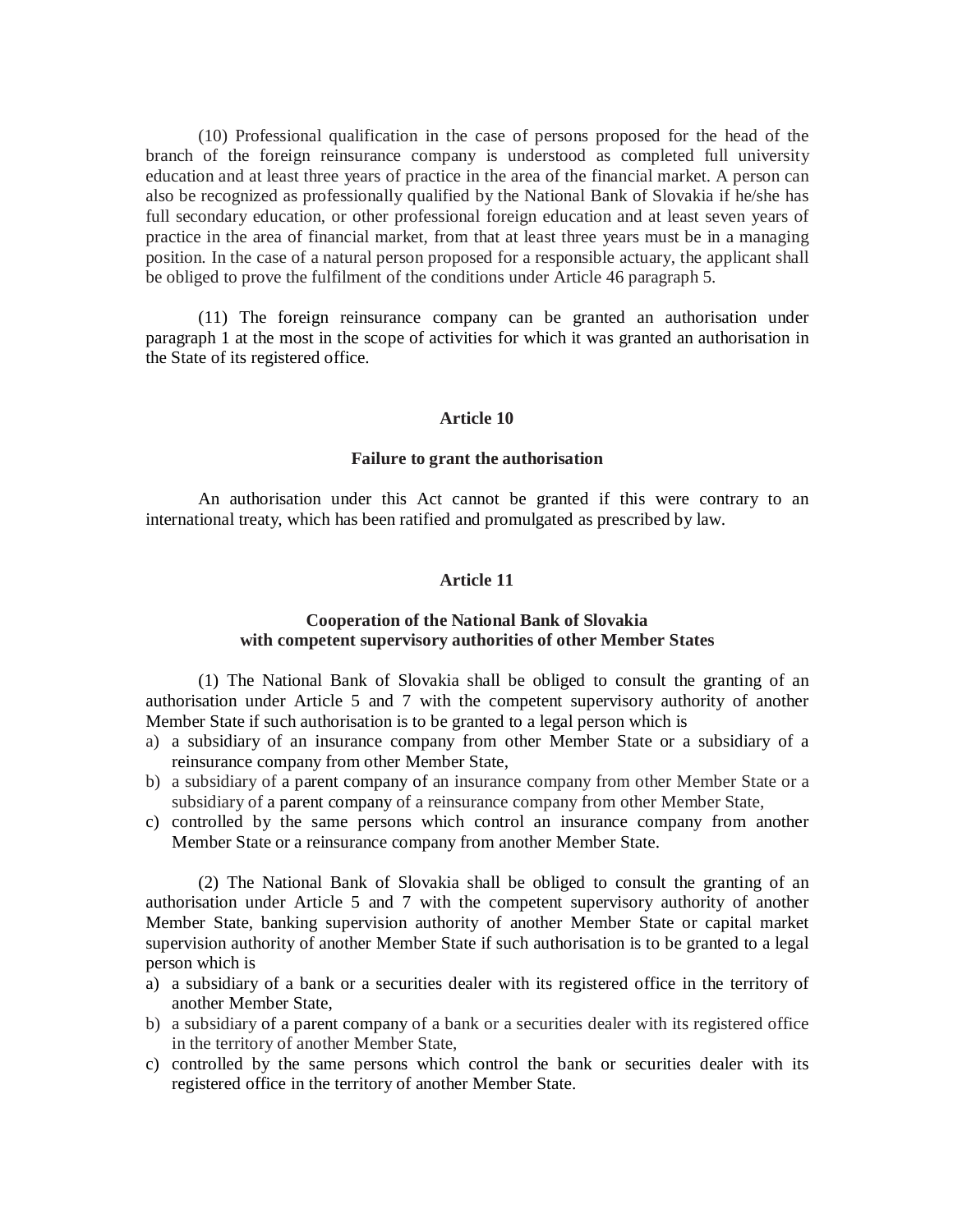(3) The National Bank of Slovakia shall be obliged to consult in particular the suitability of the shareholders, credibility and professional qualifications of chief executives in direct managing competency of the Board of Directors being a subject to the supervision with the supervisory authorities under paragraphs 1 and 2 and to exchange with such authorities all information necessary for granting the authorisation under Article 5 or Article 7 and for the supervision over the activities of persons under paragraphs 1 and 2.

### **Article 12**

# **Authorisation to pursue insurance activity or reinsurance activity**

(1) An authorisation to pursue insurance activity or an authorisation to pursue reinsurance activity is granted for an indefinite period and cannot be transferred to another person or to a successor. The authorisation to pursue insurance activity granted to an insurance company is valid for all Member States and entitles the insurance company to pursue insurance activity in the territory of another Member State through a branch established in another Member State or on the basis of the right of the free provision of services. The authorisation to pursue reinsurance activity granted to a reinsurance company is valid for all Member States and entitles the reinsurance company to pursue reinsurance activity in the territory of another Member State through a branch established in another Member State or on the basis of the right of the free provision of services.

(2) Apart from the general requirements of the decision under special legislation<sup>25</sup>) the statement of the decision which grants the authorisation to pursue insurance activity or the authorisation to pursue reinsurance activity must contain

- a) the commercial name and registered office of the insurance company or the commercial name and location of the branch of a foreign insurance company, or the commercial name and registered office of the reinsurance company or the commercial name and location of the branch of a foreign reinsurance company,
- b) designation of the insurance type and insurance classes which the insurance company or the branch of a foreign insurance company is authorised to pursue, or designation of the insurance type for which the reinsurance company or the branch of a foreign reinsurance company is authorised to pursue the reinsurance activity.

(3) An authorisation to pursue insurance activity or an authorisation to pursue reinsurance activity can contain also conditions which the insurance company or the foreign insurance company or the reinsurance company or the foreign reinsurance company must meet before it takes up to pursue insurance activity or reinsurance activity, or the conditions which the insurance company or the foreign insurance company or the reinsurance company or the foreign reinsurance company must comply with when pursuing insurance activity or reinsurance activity. The authorisation to pursue insurance activity can restrict performance of some insurance within an insurance class.

(4) Upon request from the insurance company or the foreign insurance company or the reinsurance company or the foreign reinsurance company a decision of the National Bank of Slovakia can modify the authorisation to pursue insurance activity or the authorisation to pursue reinsurance activity. When assessing the request for modification of the authorisation to pursue insurance activity or reinsurance activity, the National Bank of Slovakia shall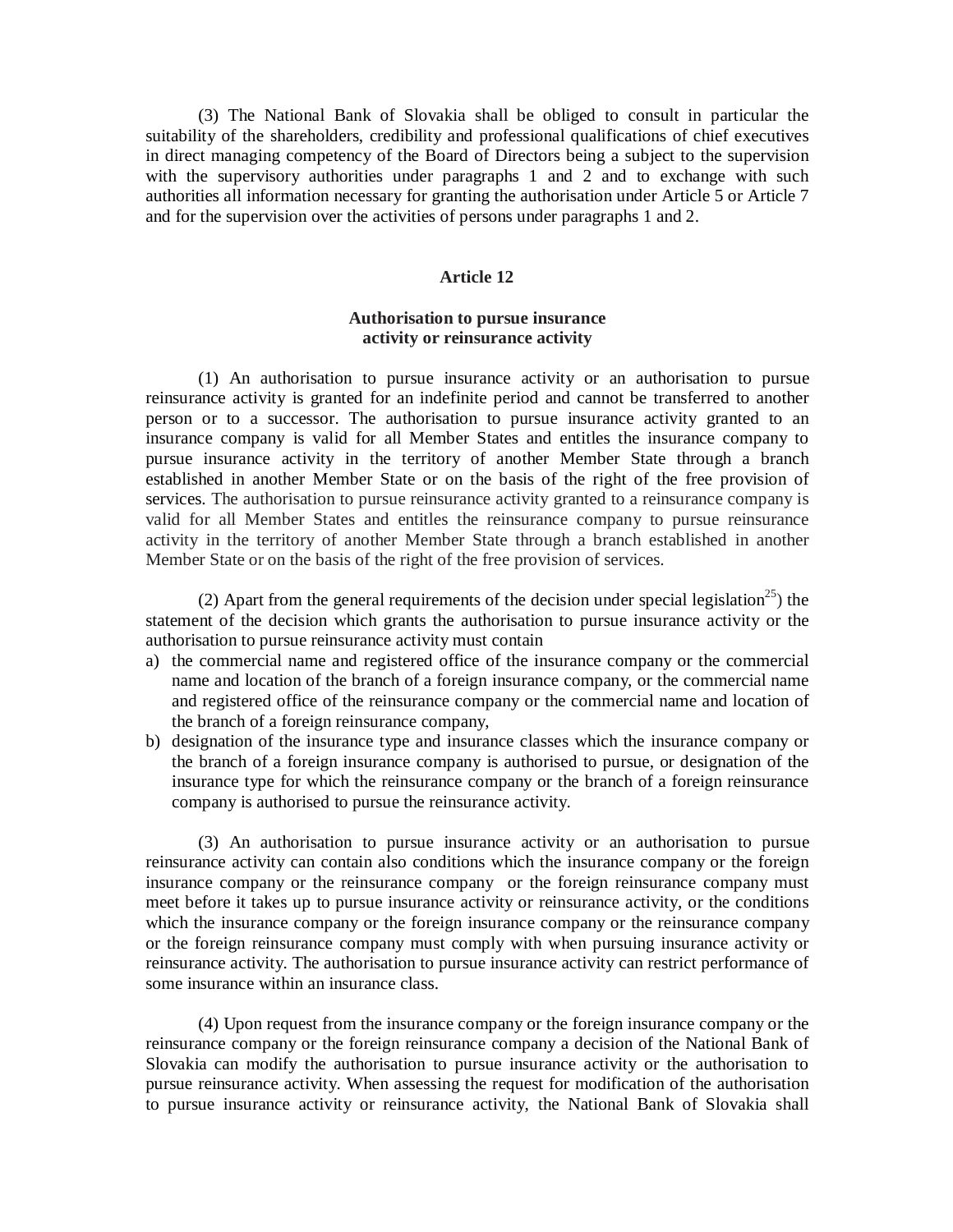proceed in compliance with Article 5 or Article 7, as appropriate. In the case of extending the scope of the authorisation to pursue insurance activity the insurance company or the foreign insurance company shall be obliged to submit to the National Bank of Slovakia a business and financial plan under Article 5 paragraph 4 subparagraph g) or a business and financial plan of the branch of a foreign insurance company under Article 8 paragraph 4 subparagraph g) and prove that it meets the conditions under Article 34. In the case of extending the scope of the authorisation to pursue reinsurance activity the reinsurance company or the foreign reinsurance company shall be obliged to submit to the National Bank of Slovakia a business and financial plan under Article 7 paragraph 4 subparagraph g) or a business and financial plan of the branch of a foreign reinsurance company under Article 9 paragraph 4 subparagraph g) and prove that it meets the conditions under Article 34.

(5) The insurance company or the foreign insurance company or the reinsurance company or the foreign reinsurance company is obliged to submit to the competent court a motion to enter a record of insurance activity or reinsurance activity into the Commercial Register on the basis of an authorisation to pursue insurance activity or an authorisation to pursue reinsurance activity or its modification within thirty (30) days after the effective date of such authorisation or its modification and submit to the National Bank of Slovakia a copy of an entry in the Commercial Register within ten days after the effective date of the court decision on making of an entry into the Commercial Register or modification of an entry in the Commercial Register.

(6) The insurance company or the reinsurance company shall be obliged to notify the National Bank of Slovakia in writing without undue delay of any changes of the facts referred to in Article 5 paragraphs 2 through 4 or in Article 7 paragraphs 2 through 4; the foreign insurance company pursuing insurance activity in the territory of the Slovak Republic through a branch, or the foreign reinsurance company pursuing reinsurance activity in the territory of the Slovak Republic through a branch shall be obliged to notify the National Bank of Slovakia in writing without undue delay of any changes of the facts referred to in Article 8 paragraphs 2 through 4 or in Article 9 paragraphs 2 through 4.

# **Article 13**

# **Termination of the authorisation to pursue insurance activity or reinsurance activity**

(1) The authorisation to pursue insurance activity or the authorisation to pursue reinsurance activity shall terminate

- a) for an insurance company or for a reinsurance company on the date of its dissolution for the reason other than withdrawal of the authorisation to pursue insurance activity or the authorisation to pursue reinsurance activity,
- b) for an insurance company or for a reinsurance company on the date on which the property of the insurance company or the reinsurance company was assigned for bankruptcy under special legislation,  $11$ <sup> $(1)$ </sup>
- c) for a foreign insurance company or for a foreign reinsurance company on the date on which the property of the foreign insurance company or the foreign reinsurance company was assigned for bankruptcy or on the date of the dissolution of the foreign insurance company for the reason other than withdrawal of the authorisation to pursue insurance activity or on the date of dissolution of the foreign reinsurance company for the reason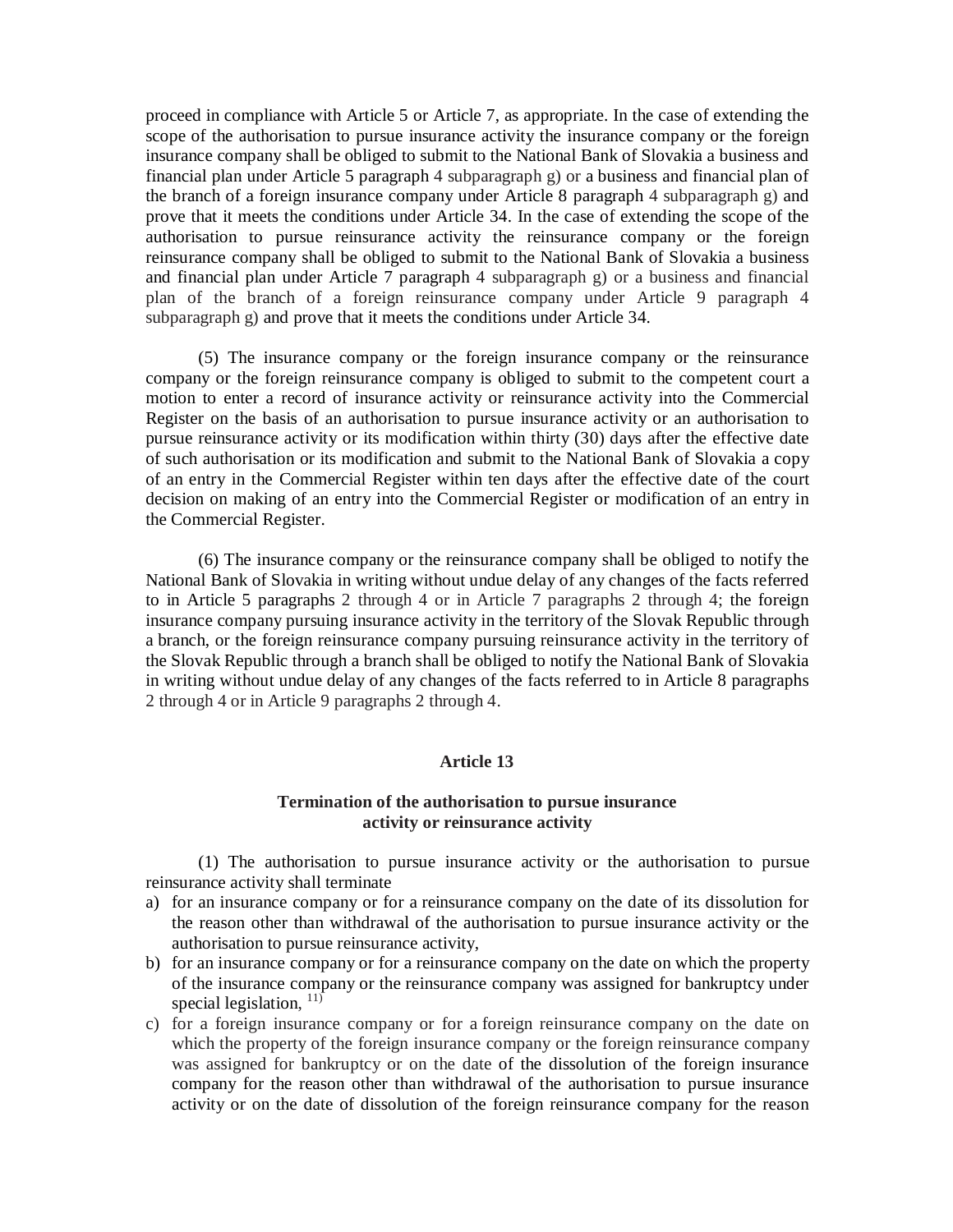other than withdrawal of the authorisation to pursue reinsurance activity,

- d) for an insurance company or a foreign insurance company or a reinsurance company or a foreign reinsurance company on the effective date of the decision of the National Bank of Slovakia on granting prior approval under Article 45 paragraph 1 subparagraph e),
- e) if the insurance company or the foreign insurance company or if the reinsurance company or the foreign reinsurance company has not submitted a motion to enter a record in the Commercial Register under Article 12 paragraph 5 on the day following the expiry of the period under Article 12 paragraph 5,
- f) on the date of the sale of the undertaking of the insurance company or of the branch of a foreign insurance company<sup>26</sup>) or of the reinsurance company or of the branch of a foreign reinsurance company,
- g) for a foreign insurance company or for a foreign reinsurance company on the date of termination of its activity.

(2) The insurance company, foreign insurance company or the reinsurance company, foreign reinsurance company shall be obliged to notify the National Bank of Slovakia in writing of the facts referred to in paragraph 1 subparagraphs a), b), c), e), f) and g) without undue delay after their occurrence.

### **Article 14**

#### **Entrusting of activities pursuance**

(1) Upon a contract on entrusting of activities an insurance company, branch of a foreign insurance company, reinsurance company or branch of a foreign reinsurance company may entrust one activity or more activities to other person that is authorised to pursue the entrusted activities. An insurance company, branch of a foreign insurance company, reinsurance company or branch of a foreign reinsurance company may not entrust the following activities:

- a) acceptance or assuming of insurance risks,
- b) assessment of insurance risks and their management,
- c) creation of technical reserves and creation of a guarantee fund, and
- d) passive reinsurance.

(2) An insurance company, branch of foreign insurance company, reinsurance company or branch of a foreign reinsurance company may not entrust pursuance of activities to the person that has not its registered office or does not pursue activity in a Member State. An insurance company, branch of a foreign insurance company, reinsurance company or branch of a foreign reinsurance company may not entrust pursuance of activities to the person whose interests may be in a conflict with interests of the insurance company, branch of a foreign insurance company, reinsurance company or branch of a foreign reinsurance company or their clients.

(3) Pursuance of activity of a responsible actuary upon other than employment relationship with the insurance company shall not be considered as entrusting of activity pursuance.

(4) An insurance company, branch of a foreign insurance company, reinsurance company or branch of a foreign reinsurance company shall be obliged to notify the National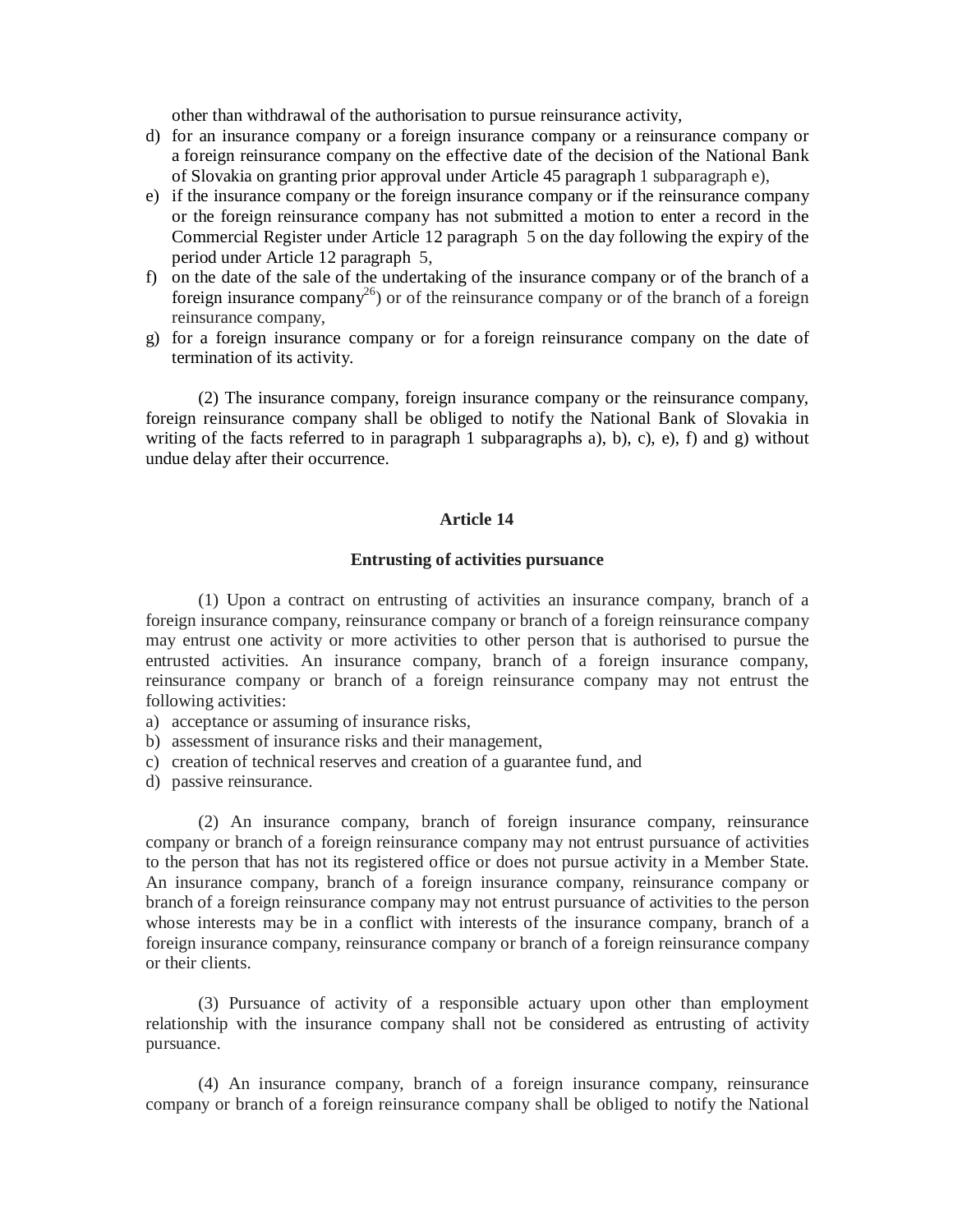bank of Slovakia on an intention to entrust pursuance of activity in writing. The notification must contain the proposal of a contract on entrusting of activity and documents proving fulfilment of conditions under paragraphs 2 and 5.

(5) The activities may be entrusted only provided that the following conditions have been met:

- a) the contract on entrusting of activity contains provisions upon which the insurance company, branch of a foreign insurance company, reinsurance company or branch of a foreign reinsurance company have the right to effectively control the pursuance of the entrusted activities and to terminate this contract; the notice period may not be longer than one month,
- b) in the case of a discharge of the contract on entrusting of activity, the interests of clients and proper and safe pursuance of insurance activity or reinsurance activity may not be endangered,
- c) entrusting of activity pursuance does not obstruct performance of effective supervision over the insurance company, branch of a foreign insurance company, reinsurance company or branch of a foreign reinsurance company,
- d) entrusting of activity pursuance does not obstruct the insurance company, branch of a foreign insurance company, reinsurance company or branch of a foreign reinsurance company to act in the interest of clients,
- e) considering the character of activities that are to be entrusted, the person has material, personnel-related and organizational preconditions for pursuance of the entrusted activities.

(6) In the case that the insurance company, branch of a foreign insurance company, reinsurance company or branch of a foreign reinsurance company has not proved fulfilment of some of the conditions for entrusting of activity pursuance under paragraphs 2 and 5 in the notification under paragraph 4, the National Bank of Slovakia is entitled to dismiss conclusion of the contract on entrusting of activity within thirty (30) days from delivery of the notification on the intention to entrust pursuing of activity.

(7) An insurance company, branch of a foreign insurance company, reinsurance company or branch of a foreign reinsurance company shall be obliged to inform the National bank of Slovakia about termination of the contract on entrusting of activity pursuance without undue delay. The insurance company, branch of a foreign insurance company, reinsurance company or branch of a foreign reinsurance company shall be obliged to inform the National Bank of Slovakia about each proposal for the modification of the contract on entrusting of activity pursuance in advance within thirty (30) days at least; if the breach of the conditions referred to in paragraphs 2 and 5 occurred, the National Bank of Slovakia is entitled to dismiss the modification of the contract on activity entrusting within thirty (30) days from the date of delivery of the notification about the modification of the contract on activity entrusting.

(8) Entrusting of pursuance of insurance activity or reinsurance activity does not affect the responsibility of an insurance company, branch of a foreign insurance company, reinsurance company or branch of a foreign reinsurance company for damages caused to clients that may arise in connection with pursuance of insurance activity or reinsurance activity. The provision of paragraph 5 shall be without prejudice to the provisions of a special  $\int$ law.<sup>27)</sup>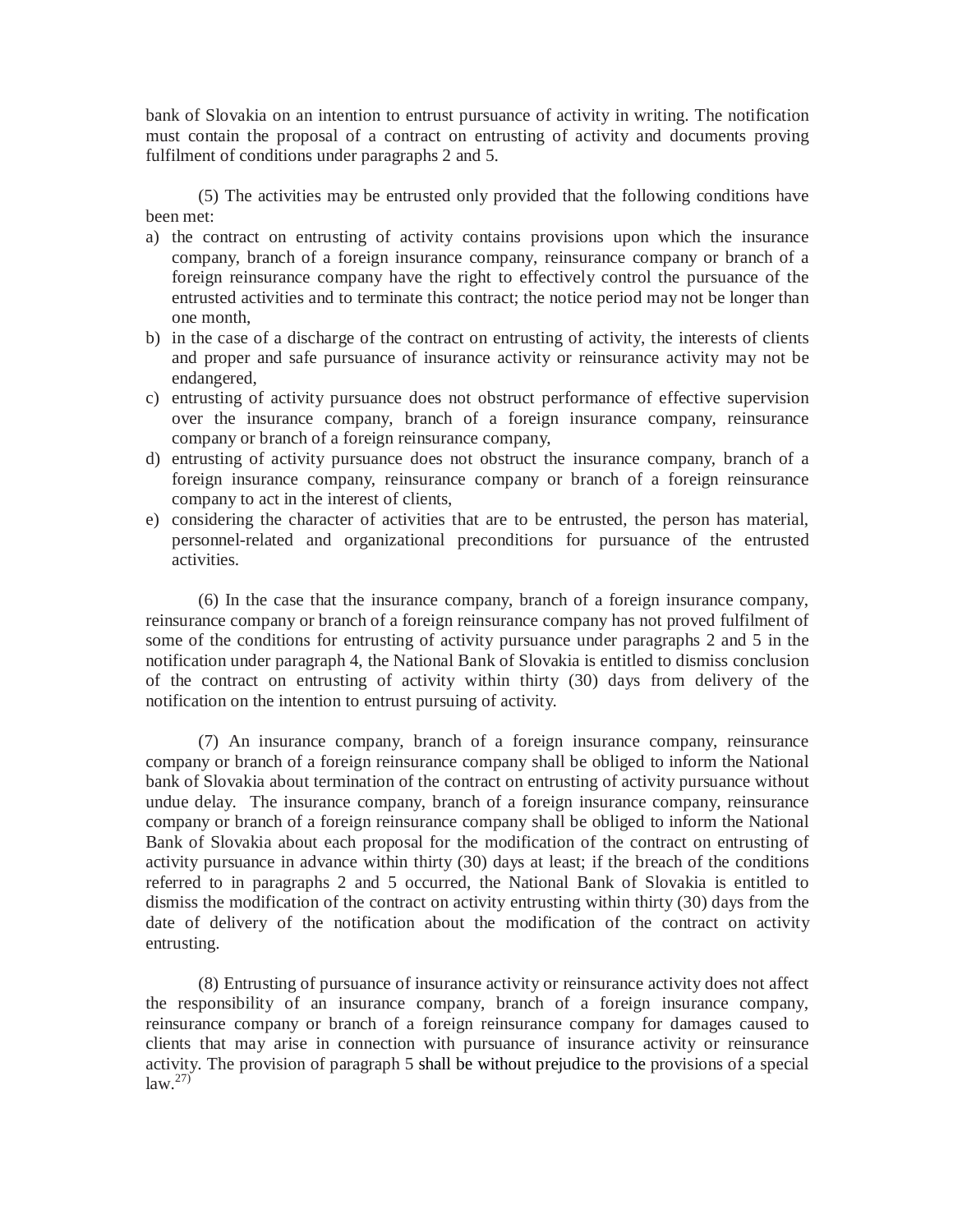(9) Entrusting of activities cannot be used to circumvent the duty to pursue insurance activity or reinsurance activity otherwise than on the basis of the authorisation to pursue insurance activity or on the basis of the authorisation to pursue reinsurance activity.

## **Article 15**

### **Establishment of branches abroad**

(1) The insurance company or the reinsurance company that has decided to establish a branch in the territory of other State shall be obliged to notify the National Bank of Slovakia in writing of the following

- a) the country in whose territory it has decided to establish the branch,
- b) supposed address of the branch,
- c) the name and surname of the supposed head of the branch,
- d) the organisational structure of the branch,
- e) the scheme of insurance operations which the insurance company has decided to take up through its branch for first three years, or the scheme of reinsurance operations which the reinsurance company has decided to take up through its branch for first three years.

(2) The insurance company and the reinsurance company shall be obliged to notify the National Bank of Slovakia without undue delay of the granting of a permission to establish a branch in other State; this shall not apply if the branch is established in the territory of other Member State.

### **Cooperation and free movement within Member States**

# **Article 16**

(1) If the insurance company has notified pursuant to Article 15 paragraph 1 of its decision to establish a branch in the territory of another Member State, the National Bank of Slovakia shall, within three months after the delivery of such notification, submit data under Article 15 paragraph 1 and a certificate proving that the actual solvency margin and the guarantee fund is in accordance with Article 34 to the competent supervisory authority of another Member State; it shall notify the insurance company thereof.

(2) The insurance company is entitled to establish a branch and the branch may take up its activity only after the competent supervisory authority of another Member State has provided to the National Bank of Slovakia with the provisions of generally binding legal regulations of the Member State of the branch which are applicable to the insurance activity of the branch of an insurance company, however, within two months at the latest after the date of delivery of the notification under paragraph 1 to the competent supervisory authority of the Member State of the branch.

(3) If the National Bank of Slovakia has reasonable doubts about the data stated in the notification under Article 15 paragraph 1 or about the financial situation of the insurance company with regard to the authorised insurance activity, it shall not submit the data under paragraph 1 to the competent supervisory authority of another Member State; in this case the National Bank of Slovakia shall issue a decision in which it shall give reasons for its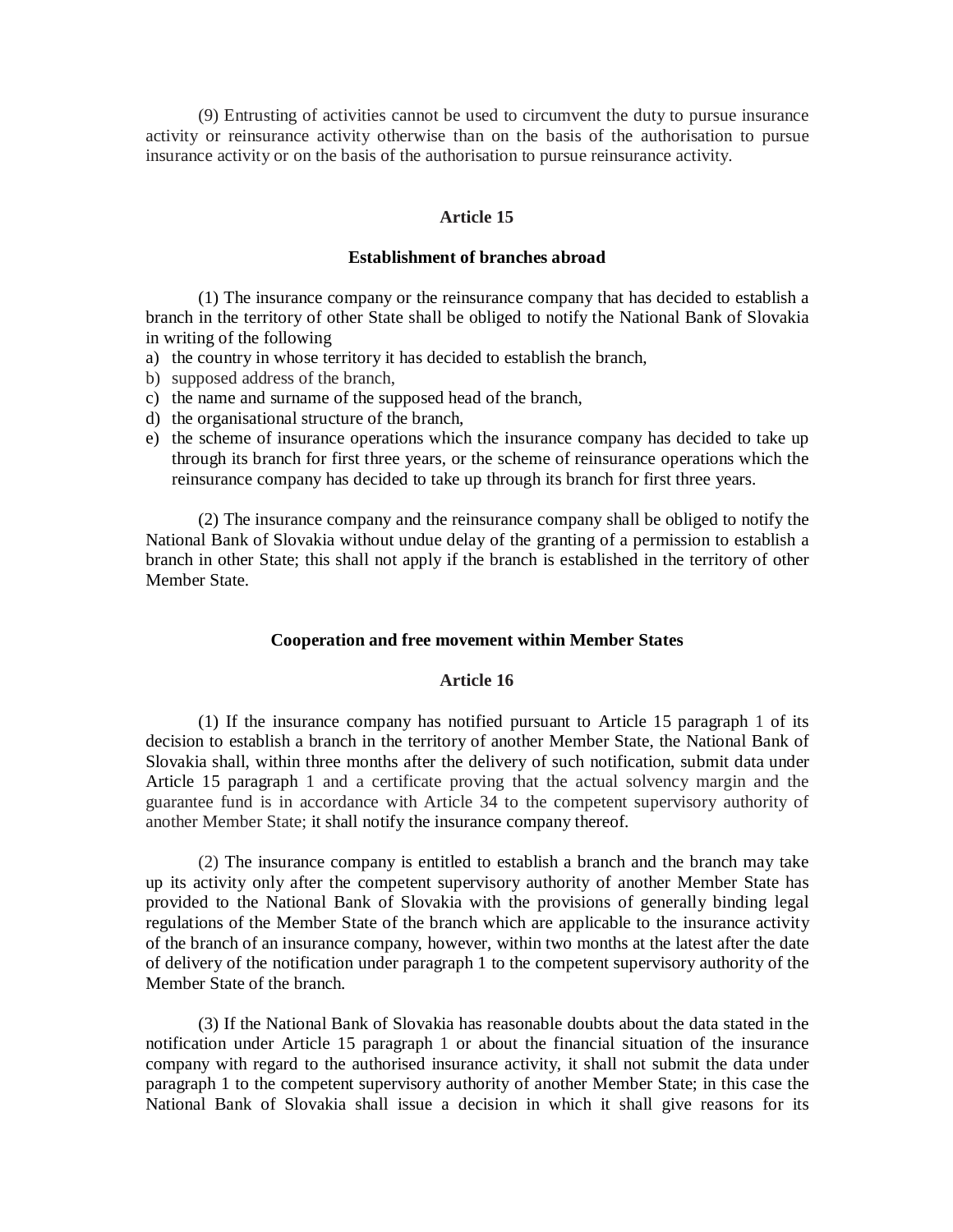procedure and submit it to the insurance company without undue delay.

(4) The insurance company shall be obliged to notify the National Bank of Slovakia and the competent supervisory authority of the Member State of the branch of the planned changes in the data referred to in Article 15 paragraph 1 subparagraphs b) through e) within thirty (30) days at the latest before their implementation. The reinsurance company shall be obliged to notify the National Bank of Slovakia of the planned changes in the data referred to in Article 15 paragraph 1 subparagraphs b) through e) within thirty (30) days at the latest before their implementation.

(5) The National Bank of Slovakia shall exercise supervision over the branch of the insurance company or over the branch of the reinsurance company established in the territory of another Member State. Such branch is also subject to the measures adopted by the appropriate Member State of the branch within its monetary policy; in the cases of countries which have introduced the Euro as their currency, this branch is subject to the measures adopted by the European Central Bank.

(6) If the competent supervisory authority of the Member State of the branch informs the National Bank of Slovakia that the branch of the insurance company or the branch of the reinsurance company breaches legal regulations while pursuing its activity in the territory of that Member State, the National Bank of Slovakia shall adopt the necessary measures to discontinue such unlawful situation.

(7) If the branch of the insurance company or the branch of the reinsurance company in the territory of the Member State of the branch does not execute remedy within the given period under paragraph 6, it shall be obliged to execute or tolerate measures adopted by the competent supervisory authority of the Member State of the branch.

(8) While exercising supervision under paragraph 7, the competent supervisory authority of the Member State can demand from the branch of the insurance company or from the branch of the reinsurance company information of the same extent as from an insurance company or a reinsurance company with registered office in its territory. The competent supervisory authority of the Member State can demand from the insurance company or from the reinsurance company which has a branch in its territory regular reporting on its activity in the territory of that Member State for statistical purposes. The insurance company or the reinsurance company is obliged to comply with the demand.

(9) If the National Bank of Slovakia withdraws from an insurance company or from a reinsurance company an authorisation for the pursuit of its activity, it shall be obliged to notify the competent supervisory authority of the Member State in which the insurance company or the reinsurance company has a branch thereof without undue delay.

## **Article 17**

(1) An insurance company which has decided to pursue insurance activity or a reinsurance company which has decided to pursue reinsurance activity in another Member State on the basis of the right of free provision of services without having established a branch, shall be obliged to notify the National Bank of Slovakia of such intention in writing before undertaking insurance activity or reinsurance activity for the first time.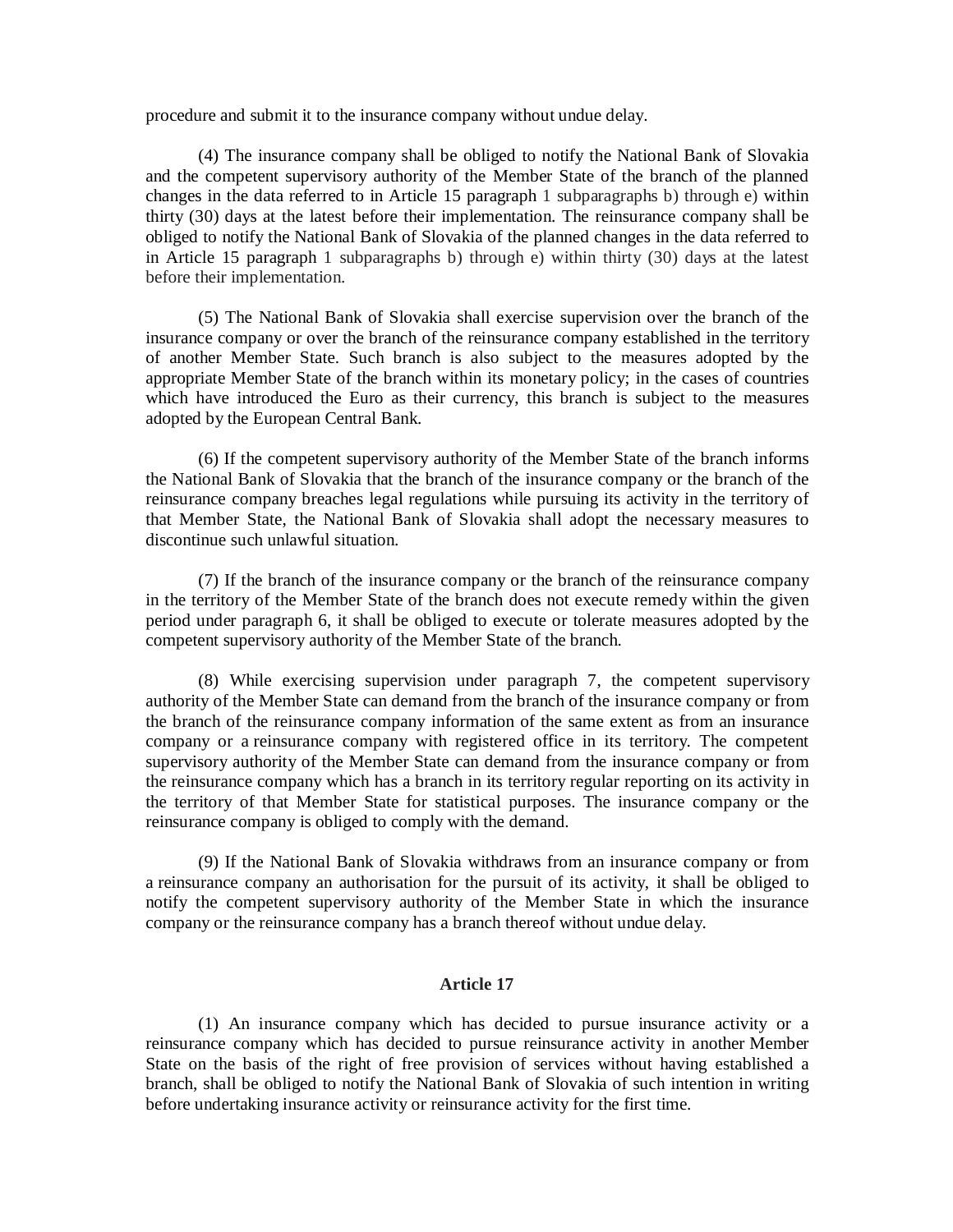(2) The insurance company or the reinsurance company shall be obliged to include in the information under paragraph 1 the following

- a) the Member State in whose territory it has decided to pursue insurance activity or reinsurance activity,
- b) character of risks resulting from supposed insurance activity or reinsurance activity,
- c) scope of liabilities resulting from supposed insurance activity or reinsurance activity for first three years.

(3) Within thirty (30) days after receiving the information under paragraph 1 the National Bank of Slovakia shall send to the competent supervisory authority of the Member State under paragraph 2 subparagraph a) a confirmation proving that the actual solvency margin and the guarantee fund of the insurance company comply with Article 34, the list of insurance classes for which the insurance company was granted the authorisation to pursue insurance activity and data under paragraph 2 subparagraph b); it shall inform the insurance company thereof.

(4) The insurance company is authorised to take up insurance activity upon delivery of the information under paragraph 3 from the National Bank of Slovakia.

(5) If the National Bank of Slovakia fails to send the documents under paragraph 3 to the competent supervisory authority of the Member State under paragraph 2 subparagraph a), it shall issue a decision thereon where it shall give reasons for its procedure and submit it to the insurance company without undue delay.

(6) The insurance company or the reinsurance company shall be obliged to notify the National Bank of Slovakia of any modification of the data submitted under paragraph 2 subparagraph b) within thirty (30) days before making the respective modifications; the provisions of paragraphs 3, 4 and 5 shall apply accordingly.

(7) If the National Bank of Slovakia withdraws from the insurance company the authorisation for the pursuit of its activity, it shall be obliged to notify the competent supervisory authority of other Member State where the insurance company pursues insurance activity or the reinsurance company pursues reinsurance activity based on the right of free provision of services thereof without undue delay.

#### **Article 18**

(1) An insurance company from another Member State can pursue insurance activity in the territory of the Slovak Republic through its branch without an authorisation to pursue insurance activity, in the case that it has been granted the authorisation to pursue insurance activity in the appropriate Member State on the basis of an affirmative written statement of the competent supervisory authority of the home Member State submitted to the National Bank of Slovakia.

(2) The National Bank of Slovakia shall notify the insurance company from another Member State of the delivery of the statement under paragraph 1.

(3) The National Bank of Slovakia may, within the time limit of two months of the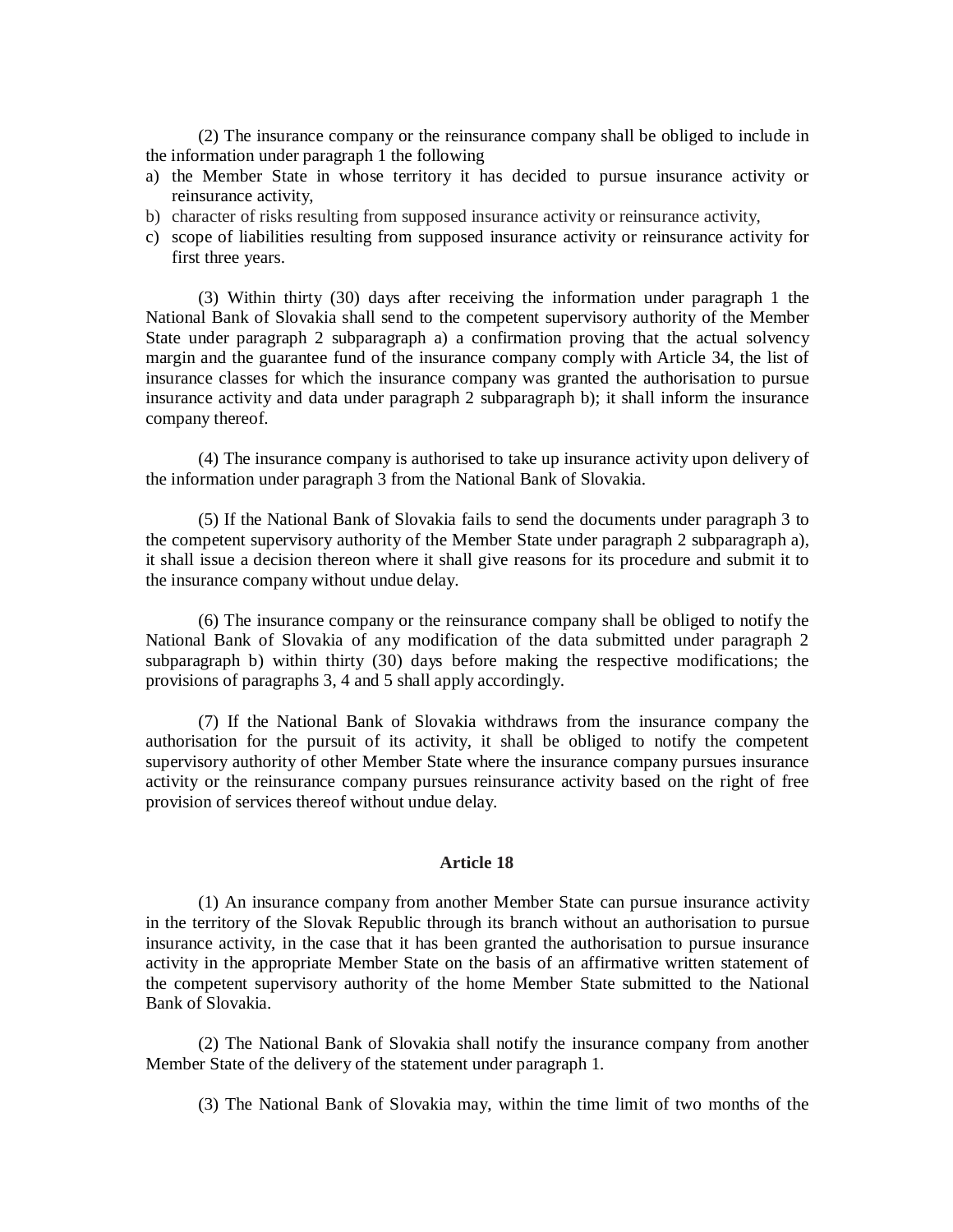delivery of the statement under paragraph 1, communicate to the competent supervisory authority of the home Member State the provisions of generally binding legal regulations applicable to the pursuit of insurance activity by a branch of an insurance company from other Member State in the territory of the Slovak Republic.

(4) A branch of an insurance company from other Member State can take up insurance activity in the territory of the Slovak Republic after the delivery of the communication to the competent supervisory authority under paragraph 3 or after the lapse of two months after the date of delivery of the statement under paragraph 1 to the National Bank of Slovakia.

(5) A branch of an insurance company from other Member State shall be obliged to notify the National Bank of Slovakia in writing of any modification not later than thirty (30) days before making a modification of

- a) the character of risks to be covered by the branch of an insurance company from other Member State in the Member State of the provision of services,
- b) the address of the branch of the insurance company from other Member State,
- c) the name and surname of the head of the branch of the insurance company from other Member State,
- d) the organizational structure of the branch of the insurance company from other Member State.

(6) Paragraphs 1 through 4 shall apply accordingly to the notification under paragraph 5 by the branch of an insurance company from other Member State.

(7) A reinsurance company from another Member State can pursue reinsurance activity in the territory of the Slovak Republic through its branch without an authorisation to pursue reinsurance activity, in the case that it has been granted the authorisation to pursue reinsurance activity in the appropriate Member State.

# **Article 19**

(1) An insurance company from other Member State may pursue insurance activity in the territory of the Slovak Republic on the basis of the right of free provision of services upon delivery of the notification to the National Bank of Slovakia from the competent supervisory authority of the home Member State where it has its registered office, within the scope pursuant to Article 17 paragraph 3.

(2) Paragraph 1 shall apply accordingly to a change of data provided under Article 17 paragraph 2 subparagraph b) that an insurance company from other Member State wants to make in connection with the pursuit of insurance activity in the territory of the Slovak Republic on the basis of the right of free provision of services.

(3) A reinsurance company from another Member State can pursue reinsurance activity in the territory of the Slovak Republic on the basis of the right of free provision of services in the case that it has been granted the authorisation to pursue reinsurance activity in the appropriate Member State.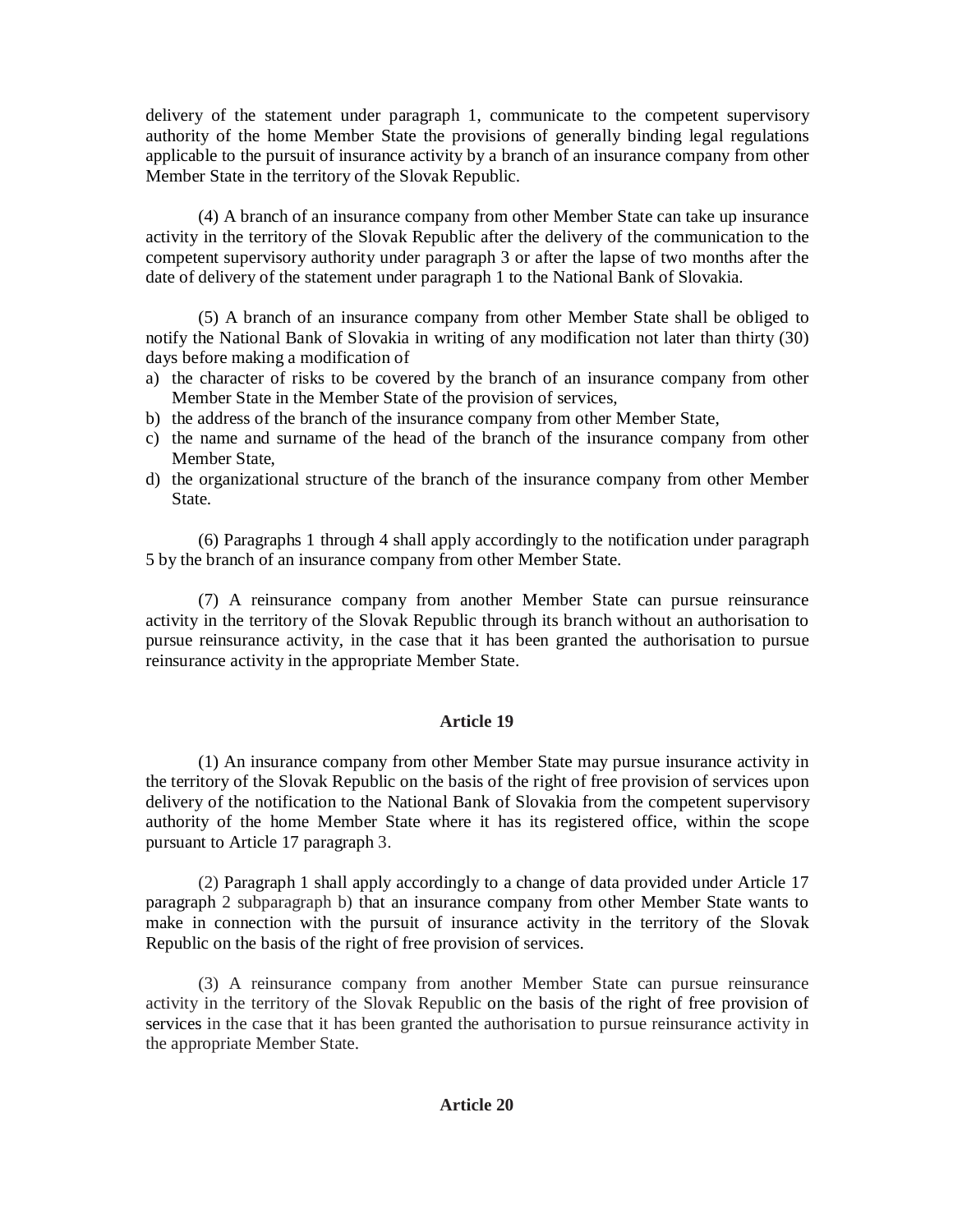The insurance activity of an insurance company from another Member State or the reinsurance activity of a reinsurance company from another Member State under Article 18 paragraph 1 and 7 and Article 19 paragraph 1 and 3 is subject to supervision by the competent supervisory authority of the home Member State.

### **Article 21**

(1) If the National Bank of Slovakia finds out that the insurance company from other Member State while pursuing insurance activity under Article 18 paragraph 1 and Article 19 paragraph 1 or the reinsurance company from other Member State while pursuing reinsurance activity under Article 18 paragraph 7 and Article 19 paragraph 3 breached generally binding legal regulations, it shall call on without undue delay the insurance company from other Member State or the reinsurance company from other Member State to make remedy within the determined time limit. The National Bank of Slovakia shall notify the competent supervisory authority of the home Member State on the breach of generally binding legal regulations.

(2) If an insurance company from other Member State or a reinsurance company from other Member State under paragraph 1 fails to make remedy within the determined time limit, the National Bank of Slovakia shall notify the competent supervisory authority of the home Member State and ask it to execute immediate measures necessary to discontinue such unlawful situation and to provide information about measures taken.

(3) If the insurance company from other Member State or the reinsurance company from other Member State keeps breaking generally binding legal regulations despite the measure under paragraph 2, the National Bank of Slovakia may, having previously notified the competent supervisory authority of the home Member State, impose measures necessary to discontinue such unlawful situation, including imposing of measures to remove and remedy of the deficiencies revealed and to limit or suspend an authorisation to conclude insurance contracts or reinsurance contracts and to extend liabilities. The insurance company from other Member State or the reinsurance company from other Member State shall be obliged to implement such measures.

(4) If the competent supervisory authority of the home Member State withdraws from the insurance company from other Member State pursuing insurance activity under Article 18 paragraph 1 and Article 19 paragraph or if the competent supervisory authority of the home Member State withdraws from the reinsurance company from other Member State pursuing reinsurance activity under Article 18 paragraph 7 and Article 19 paragraph 3 the authorisation to pursue this activity, the National Bank of Slovakia, having learnt thereof, shall take measures without undue delay to prevent the insurance company from other Member State to pursue insurance activity or to prevent the reinsurance company from other Member State to pursue reinsurance activity under Article 18 paragraph 1 and 7 and Article 19 paragraphs 1 and 3.

(5) The National Bank of Slovakia may demand from the insurance company from other Member State pursuing the insurance activity under Article 18 paragraph 1 and Article 19 paragraph 1 or the reinsurance company from other Member State pursuing reinsurance activity under Article 18 paragraph 7 and Article 19 paragraph 3 to submit reporting on its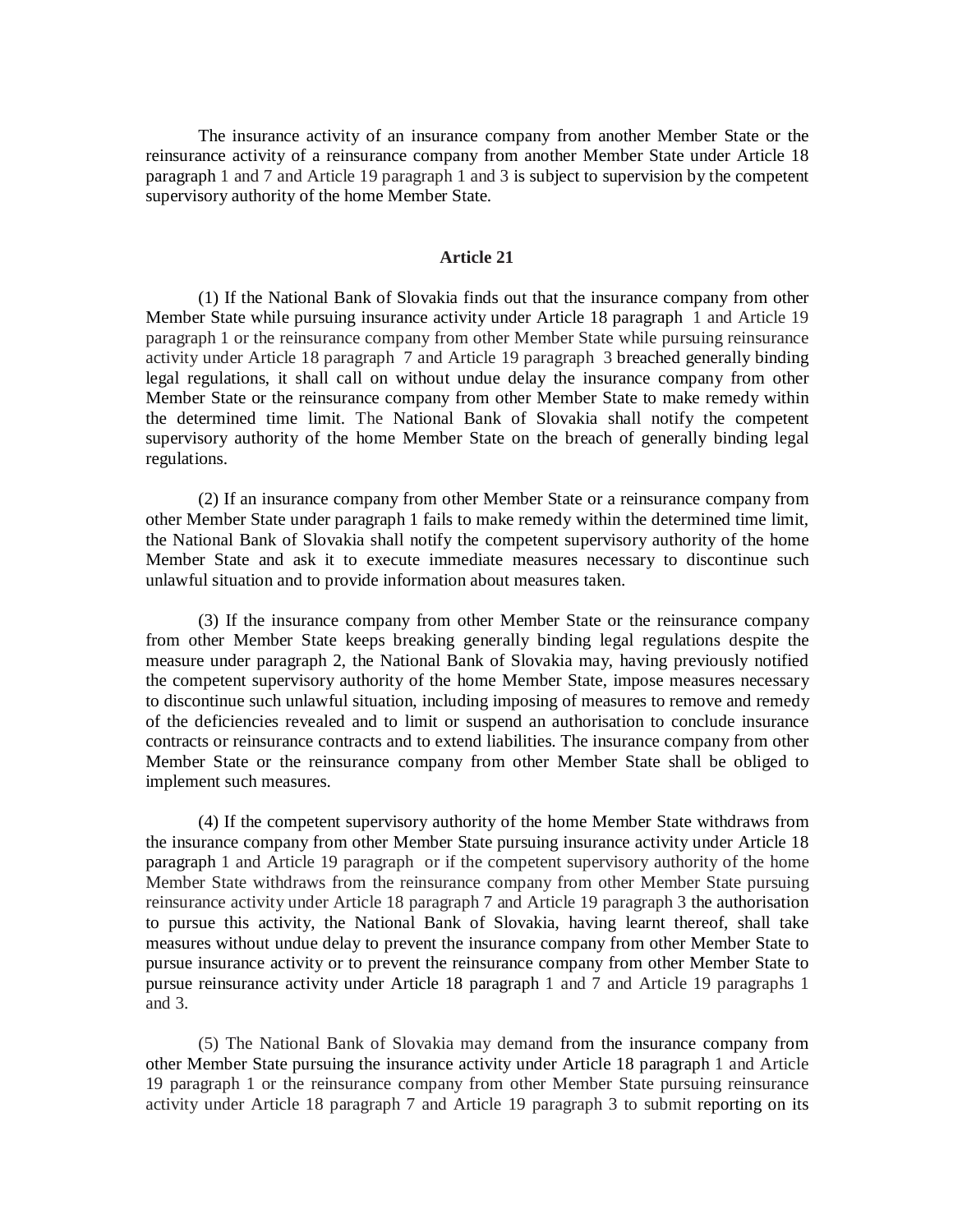activity in the territory of the Slovak Republic for statistical purposes. The scope, ways and time limits of submission of reporting shall be defined in the Decree to be issued by the National Bank of Slovakia and published in the Collection of Laws.

### **Article 22**

(1) The National Bank of Slovakia shall inform the European Commission (hereinafter referred as the ´Commission´) that it has refused to fulfil its duty under Article 16 paragraph 1 and Article 17 paragraph 3 and proceeded under Article 16 paragraph 3 or Article 17 paragraph 5 and shall give reasons for its procedure.

## (2) The National Bank of Slovakia shall inform the Commission on

- a) measures imposed under Article 21 paragraph 3,
- b) the establishment of a branch of an insurance company in the territory of the State that is not a Member State, or the establishment of a branch of a reinsurance company in the territory of the State that is not a Member State,
- c) the granting or withdrawal of an authorisation to pursue insurance activity to the branch of a foreign insurance company or the granting or withdrawal of an authorisation to pursue reinsurance activity to the branch of a foreign reinsurance company,
- d) information on the problems that occurred when establishing the foreign insurance company which shall be the subsidiary of the insurance company or when establishing the branch of the insurance company in a State other than a Member State, or the facts which prevented them to pursue properly their insurance activity in the territory of a State that is not a Member State,
- e) information on the problems that occurred when establishing the foreign reinsurance company which shall be the subsidiary of the reinsurance company or when establishing the branch of the reinsurance company in a State other than a Member State, or the facts which prevented them to pursue properly their reinsurance activity in the territory of a State that is not a Member State,
- f) the fact that the insurance company or the reinsurance company is or shall become a subsidiary of a foreign insurance company or a subsidiary of a foreign reinsurance company that is governed by the legal order of a State not being a Member State,
- g) a structure of the group into which the insurance company or the reinsurance company under subparagraph f) belongs or shall belong.

(3) The National Bank of Slovakia shall inform also the competent supervisory authorities of other Member States on the fact under paragraph 2 subparagraph f).

(4) The National Bank of Slovakia shall also inform the Commission in writing of

- a) the problems that occurred when implementing legal acts of the European Communities and the European Union related to pursuing of insurance activity or reinsurance activity and of the problems in connection with the transfer of insurance activity of an insurance company or of reinsurance activity of an reinsurance company in favour of its branch established in the territory of other Member State,
- b) the fact that certificates under Article 3 subparagraph a) first point shall be submitted by foreign nationals having their habitual residence in other Members State to the National Bank of Slovakia; this shall apply equally to the submission of the documents under Article 8 paragraph 4 subparagraph c) or Article 9 paragraph 4 subparagraph c) by natural persons, whereas the National Bank of Slovakia shall notify thereof also the competent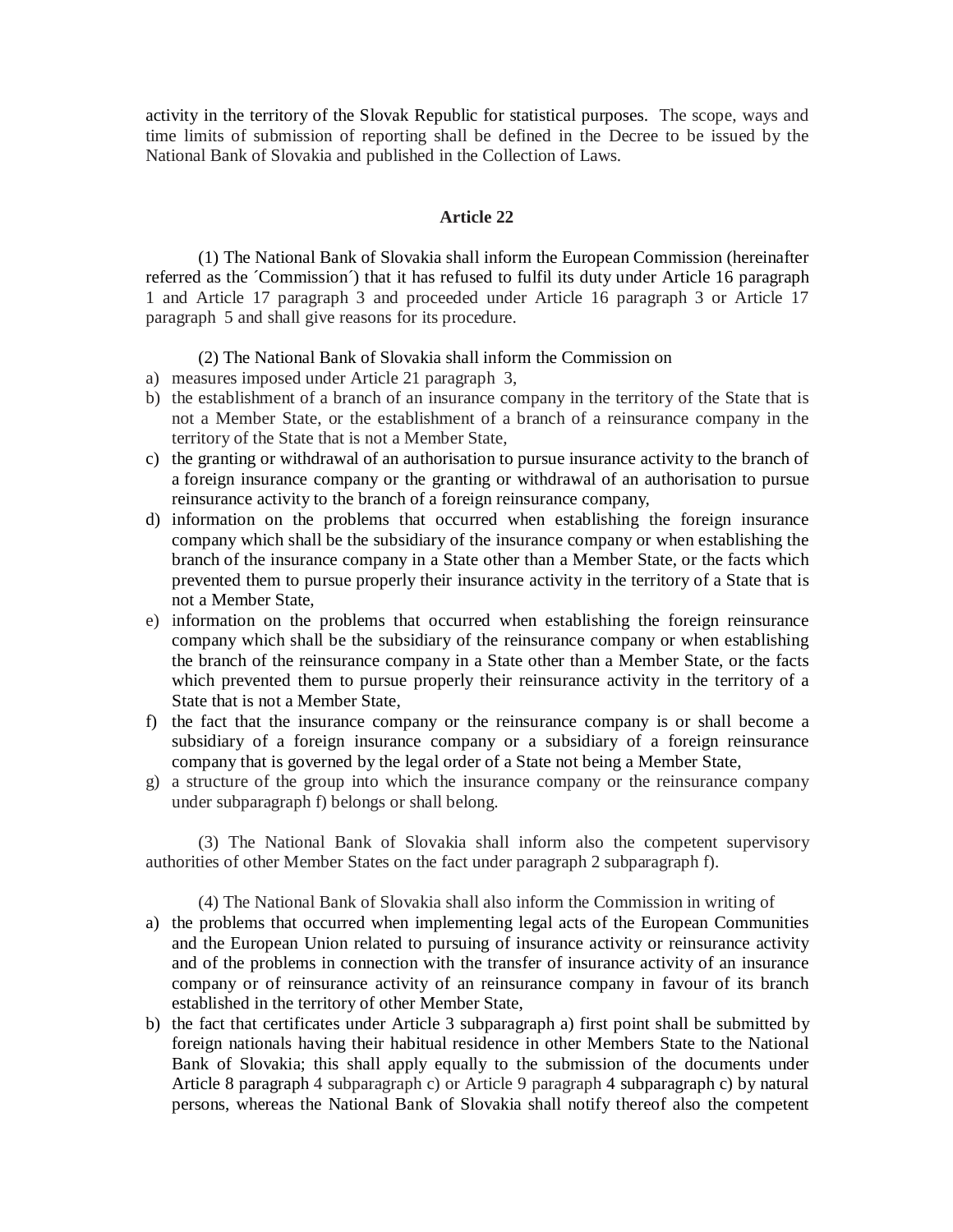supervisory authorities of other Member States.

### **PART THREE**

# **REQUIREMENTS FOR ENTREPRENEURIAL ACTIVITIES WITHIN INSURANCE INDUSTRY**

### **Article 23**

## **Technical reserves of an insurance company and reinsurance company**

(1) In order to pursue insurance activity, an insurance company shall, in compliance with the defined line of business, establish the following technical reserves:

- a) technical reserve for the unearned premium,
- b) technical reserve for the claim payments,
- c) technical reserve for bonuses and discounts,
- d) technical reserve for payment of liabilities towards the Slovak Insurers´ Bureau arising from the activities pursuant to a special regulation,  $28$ )
- e) technical reserve for life assurance,
- f) technical reserve to cover risk arising from the investment of resources on behalf of the insured,
- g) technical reserve for settlement of extraordinary risks in the insurance class of the non-life insurance referred to in Annex No. 1 part B point 14,
- h) other technical reserves.

(2) Technical reserves under paragraph 1 shall be established in a sufficient amount to ensure that the insurance company is at any time capable to cover fully all liabilities resulting from insurance contracts and liabilities of the insurance company arising from the activities under a special regulation  $^{28)}$  and they shall be used for their settlement.

(3) The insurance company can establish other technical reserves under paragraph 1 subparagraph h) if the liabilities towards the insured persons cannot be paid from any of the technical reserves referred to in paragraph 1 subparagraphs a) through g). In order to establish further technical reserves it is first necessary to obtain an approval from the National Bank of Slovakia, issued on the basis of a request by the insurance company.

(4) The branch of a foreign insurance company is obliged to establish technical reserves from the insurance activity pursued in the territory of the Slovak Republic under this Act.

(5) The insurance company from other Member State or the reinsurance company from other Member State pursuing insurance activity or reinsurance activity in the territory of the Slovak Republic establishes technical reserves for satisfaction of liabilities from this activity in accordance with legal regulations of the home Member State, except of the creation of the technical reserve under Article 28.

(6) The reinsurance company and the branch of a foreign reinsurance company are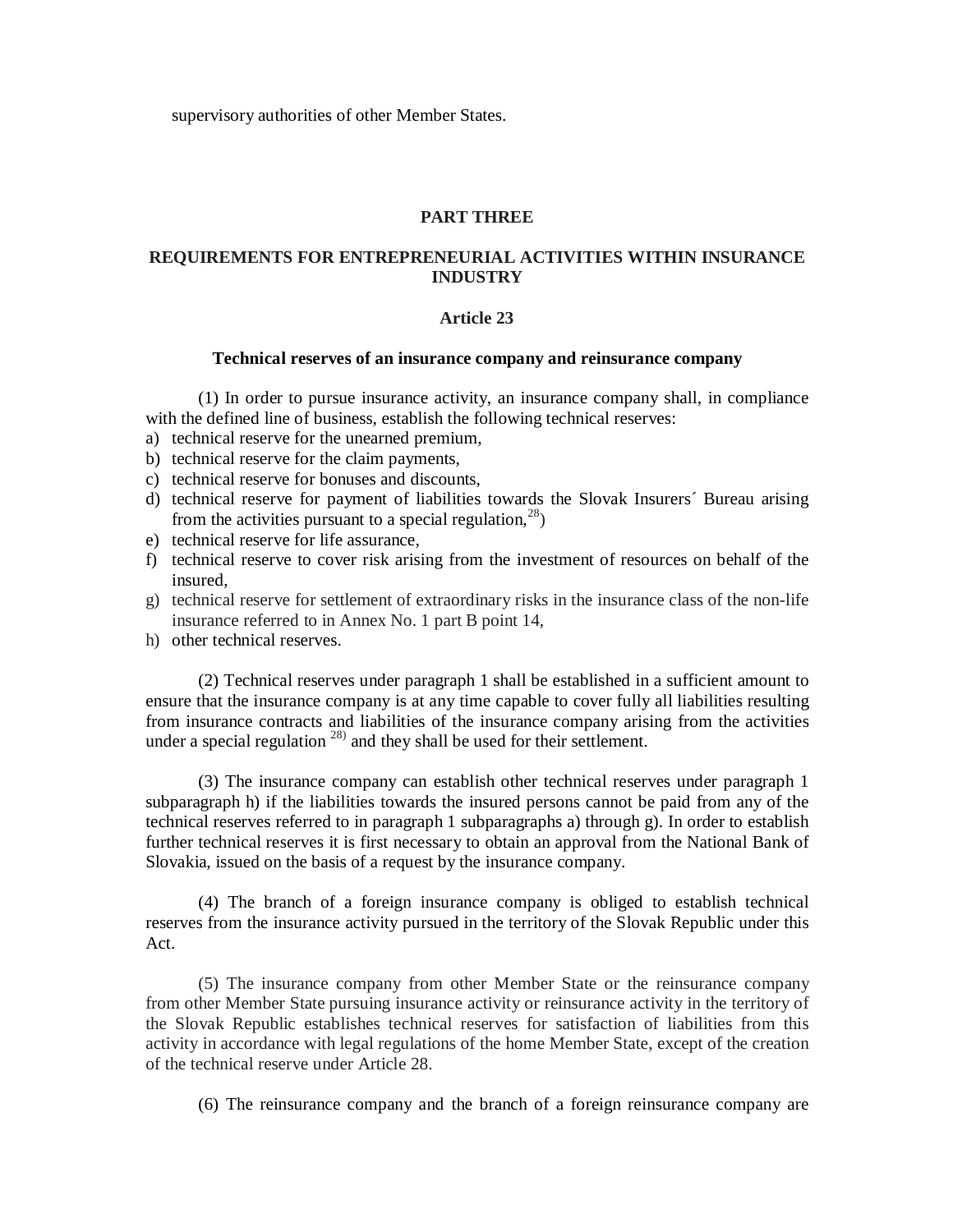obliged to establish technical reserves under paragraph 1, if their establishing results from the concluded reinsurance contracts, in the amount sufficient to ensure the ability of the reinsurance company or the branch of a foreign reinsurance company to pay fully all the claims of the reinsurance company or the branch of a foreign reinsurance company arising from the reinsurance contracts at each moment.

(7) Technical reserves under paragraph 1 shall be established separately for life assurance and separately for non-life insurance. Each technical reserve is placed to account separately from other liabilities of the insurance company, branch of a foreign insurance company, reinsurance company or branch of a foreign reinsurance company.

(8) When placing the means of technical reserves, the insurance company, branch of a foreign insurance company, reinsurance company or branch of a foreign reinsurance company shall comply with the following rules:

- a) the safety rule, according to which means of technical reserves and guarantee fund are deposited so as to offer a guarantee of return of such means of the technical reserves,
- b) the profitability rule, according to which the means of technical reserves and guarantee fund ensure a yield from their placement or a profit from their sale,
- c) the liquidity rule, according to which a part of the means of technical reserves is deposited so as to be immediately usable to continuously cover the payments of liabilities from concluded insurance contracts or reinsurance contracts,
- d) the diversification rule, according to which the means of technical reserves are placed in a greater number of legal persons not being in the relation of a parent company and a subsidiary, or that these legal persons do not act in accord.<sup>29)</sup>

(9) An insurance company, branch of a foreign insurance company, reinsurance company and branch of a foreign reinsurance company shall be obliged to establish technical reserves for the entire scope of their activity and to place the means of technical reserves in assets under Article 32.

(10) If a reinsurance company, reinsurance company from other Member State, branch of a foreign reinsurance company or foreign reinsurance company participates in the technical reserves of an insurance company or branch of a foreign insurance company, the insurance company or branch of a foreign insurance company shall be obliged to conclude a reinsurance contract so that the capability of the insurance company or the branch of a foreign insurance company to pay its liabilities arising from the concluded insurance contracts is not endangered.

(11) An insurance company, reinsurance company, branch of a foreign insurance company and branch of a foreign reinsurance company shall be obliged to provide a proof of the sufficiency of technical reserves under paragraph 2 and 6 to the National Bank of Slovakia by passing a test of a liability adequacy<sup>30)</sup> and provide the National Bank of Slovakia upon its request with all materials, documents and other information determined by the National Bank of Slovakia necessary for the calculation of sufficiency of the technical reserves.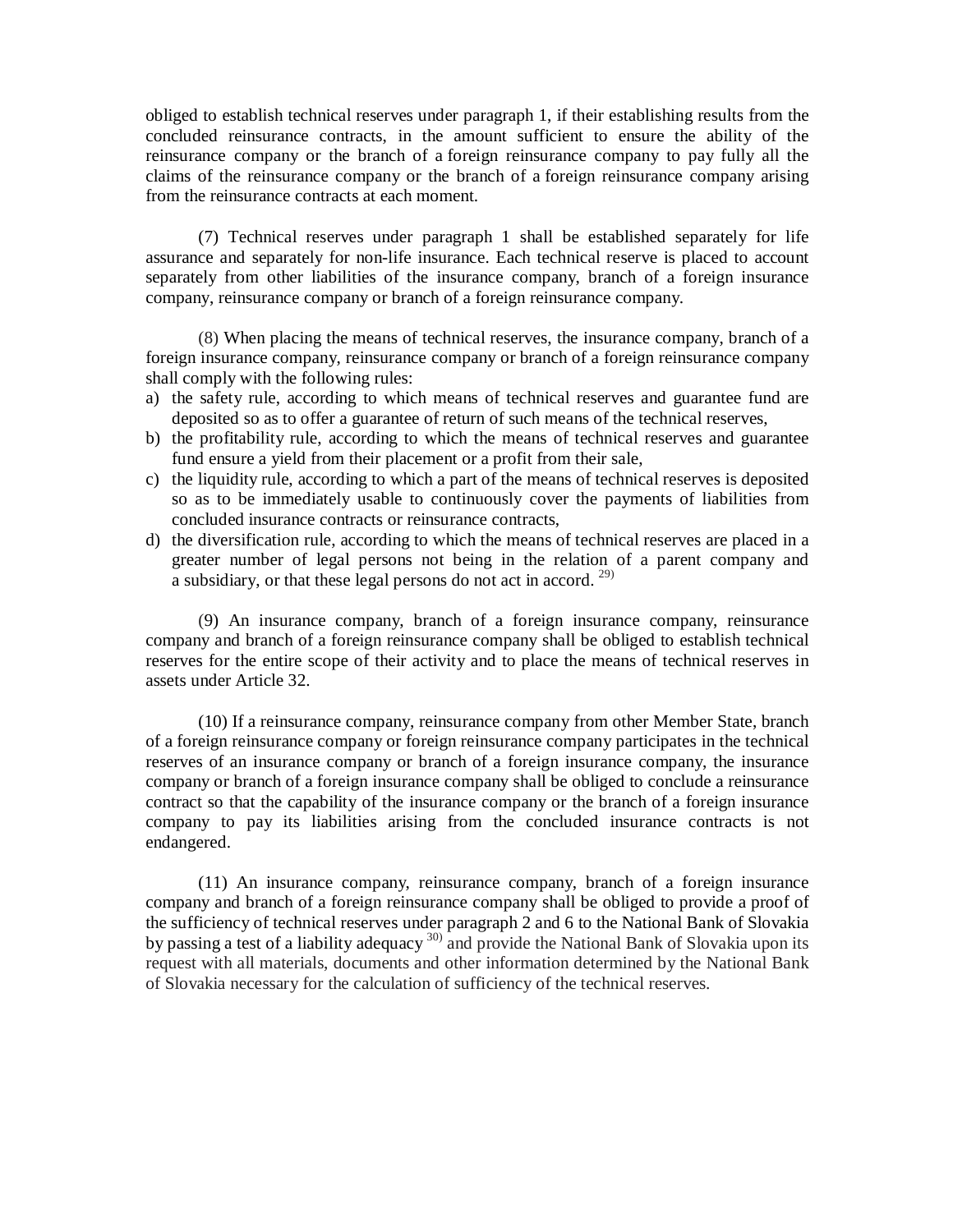# **Article 24**

## **Rules for the calculation of technical reserves within life assurance**

(1) The following rules must be observed when calculating technical reserves within life assurance:

- a) the amount of technical reserves within life assurance is calculated by a sufficiently prudent prospective method, and the calculation is based on future payable premium and future liabilities which are specified in the insurance conditions for every insurance contract, including
	- 1. all guaranteed insurance benefits including the guaranteed surrender value,
	- 2. bonuses to which a claim has originated, regardless of the characterization of these bonuses,
	- 3. options which the policyholder is entitled to under the insurance contract,
	- 4. costs and commissions,
- b) the retrospective method of the calculation of technical reserves within life assurance can be used if it proves that the technical reserves within life assurance calculated by this method are not lower than if they were calculated by a sufficiently prudent prospective method, or if the prospective method cannot be used for the insurance contract,
- c) a sufficiently prudent prospective method of the technical reserves evaluation does not mean determination of the best estimation, but it should include an adequate margin for negative deviations of the evaluation preconditions,
- d) the method used for the calculation of technical reserves within life assurance must be sufficiently prudent also in relation to evaluating the assets which are used to cover these technical reserves,
- e) the technical reserves within life assurance are calculated by actuarial methods for each insurance contract separately; these technical reserves can be calculated for each insurance contract or for more insurance contracts also by estimate or by the generalization of data used during their calculation, if the results with these manner of calculation are similar to those with the calculation of these technical reserves by actuarial methods for each insurance contracts separately; the use of an independent calculation of technical reserves within life assurance must not obstruct the creation of other technical reserves for insurance risks which are not individualized,
- f) the value of technical reserves within life assurance for each insurance contract must be at the least in the guaranteed amount of the surrender value throughout the entire period of its duration, if the amount of the surrender value is guaranteed.

(2) Preconditions used at evaluation and the part of the technical reserve for life assurance intended for payment of the future costs of the insurance company or branch of a foreign insurance company must be specified by the insurance company or branch of a foreign insurance company taking into account the Member State of the liability, the content of the insurance contract and the expected management costs including commissions.

(3) When calculating the technical reserve for life assurance established for the payment of liabilities arising from insurance contracts which contain the right to a share in the profit, the insurance company or branch of a foreign insurance company can use the method taking into account future bonuses, their expected development and the current manner of the award of these bonuses.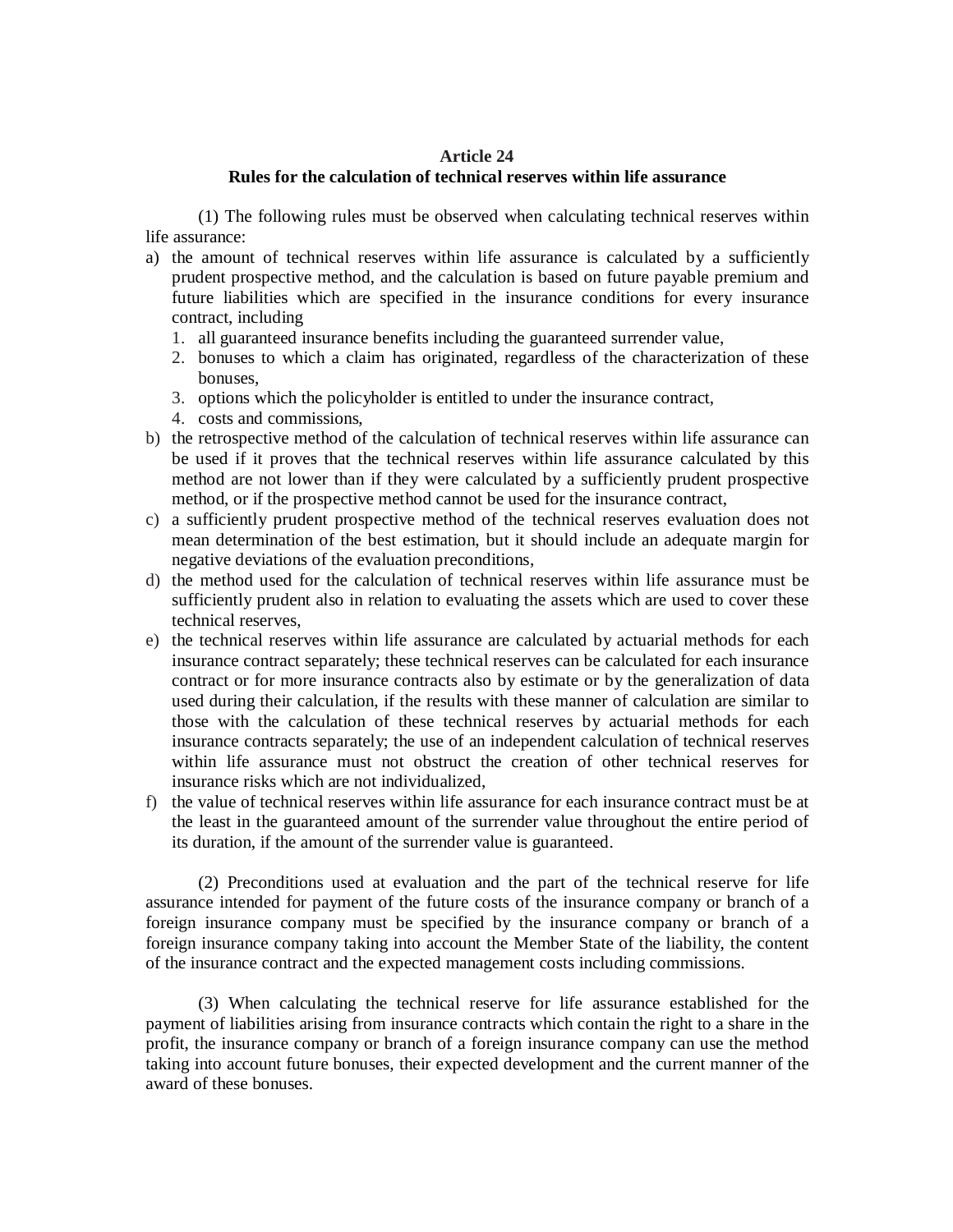(4) The method of calculating the amount of technical reserves within life assurance can not be changed because of changes in the basis for their calculation and the method used must be such that it is possible to unambiguously and provably specify the manner of dividing the profit throughout the entire period of duration of each insurance contract.

(5) The insurance company or the branch of a foreign insurance company is obliged to enable any person to acquaint with principles and methods used for the calculation of technical reserves within life assurance.

## **Article 25**

# **Technical reserve for unearned premium**

(1) Technical reserve for unearned premium is established within non-life insurance and within life assurance except of life assurances with single premium from that part of the required premium which is related to future accounting periods. Its amount is determined as the aggregate of technical reserves calculated according to the individual insurance contracts.

(2) If the technical reserve for unearned premium cannot be determined as the aggregate of technical reserves calculated according to the individual insurance contracts, actuarial methods shall be used to calculate its amount.

(3) The reserve for unsettled risks constitutes part of the technical reserve for unearned premium. The reserve for unsettled risks is established if the required premium related to the future accounting period is not sufficient for coverage of all claims from insurance events and costs that shall occur in the future period and that are related to the valid insurance contracts.

### **Article 26 Technical reserve for the claim payments**

(1) The technical reserve for the claim payments is established within life assurance and non-life insurance and represents estimation of total costs resulting from settlement of all claim payments occurred to the end of the accounting period reduced by the already settled claim payments in relation to these occurrences and is intended for payment of claims from insured events

a) reported and not settled,

b) originated and not reported in the current accounting period.

(2) The amount of the technical reserve for the claim payments within life assurance and non-life insurance is calculated as the aggregate of technical reserves for the claim payments within life assurance and non-life insurance calculated for the individual insurance claims. If the amounts of the technical reserves for the claim payments within life assurance and non-life insurance cannot be calculated using the aforementioned method, actuarial methods shall be employed instead.

(3) The technical reserve for the claim payments within life assurance and non-life insurance also includes all expected costs related to the settlement of insurance claims.

(4) The amount of the technical reserve for the claim payments within life assurance and non-life insurance for those insurance claims which originated before the end of the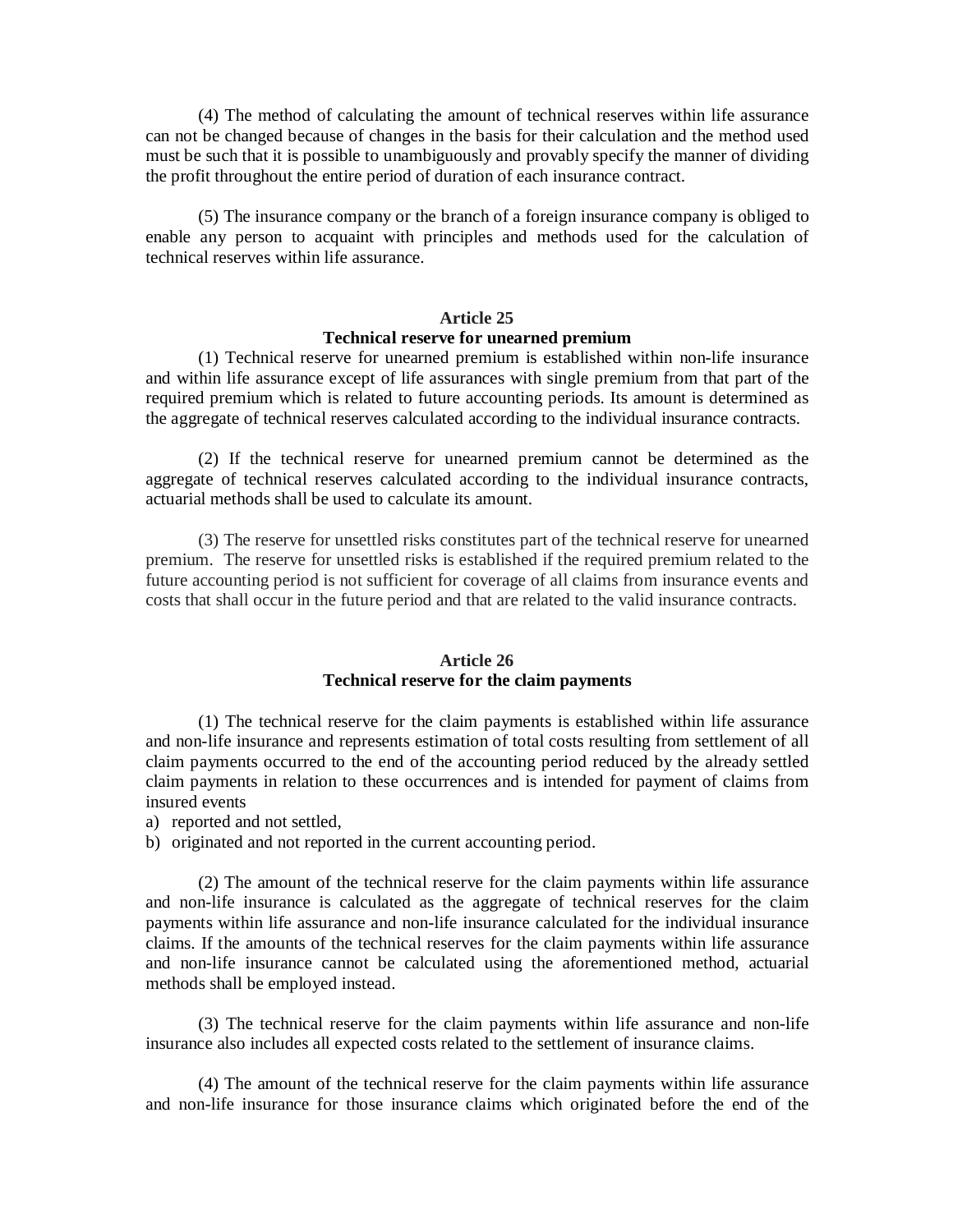current accounting period, but were not reported to the insurance company, shall be calculated by means of actuarial methods.

(5) If within the individual classes of life assurances and non-life insurances the payment of insurance claims is provided in the form of pension, the technical reserve for the claim payments within life assurance and non-life insurance shall be created on the basis of actuarial methods.

# **Article 27 Technical reserve for bonuses and discounts**

The technical reserve for insurance bonuses and discounts is established in life assurance and non-life insurance in accordance with the insurance contract and is aimed for provision of insurance bonuses and premium discounts. The technical reserve for insurance bonuses and discounts is calculated as the aggregate of technical reserves calculated from the individual insurance contracts.

## **Article 28**

# **The technical reserve for payment of the liabilities towards the Slovak Insurers´ Bureau arising from the activities pursuant to a special regulation**

Within the non-life insurance an insurance company, an insurance company from other Member State and a branch of a foreign insurance company operating within the insurance class of the non-life insurance referred to in Annex No. 1 part B point 10a create the technical reserve for payment of the liabilities towards the Slovak Insurers´ Bureau arising from the activities pursuant to a special regulation<sup>28</sup>) and this technical reserve is intended for the payment of liabilities arising from the activities pursuant to a special regulation,  $28$ ) for which the Slovak Insurers´ Bureau does not have created assets pursuant to Article 32 paragraph 1. The insurance company, insurance company from other Member State and the branch of the foreign insurance company shall create this reserve in the scope, in which they participate in the total liabilities arising from the activities pursuant to a special regulation.<sup>28</sup>)

## **Article 29 Technical reserve for life assurance**

(1) The technical reserve for life assurance shall be established as the aggregate of technical reserves under individual contracts of life assurance and represents the value of future obligations of the insurance company or branch of a foreign insurance company within life assurance calculated by actuarial methods including shares in the profit or shares in the surplus of the insurance premium and the costs connected to the management of insurances after deduction of the value of future premium.

(2) When calculating technical reserves, zillmerising up to the amount of the acquisition costs calculated into the insurance premium in life assurance is authorised. Zillmerising is understood as the gradual amortization of the acquisition costs connected with life assurance during the payment of the insurance premium. For the calculation of technical reserves are used the same death rate charts and the same technical interest rate as for the calculation of the insurance premium rates.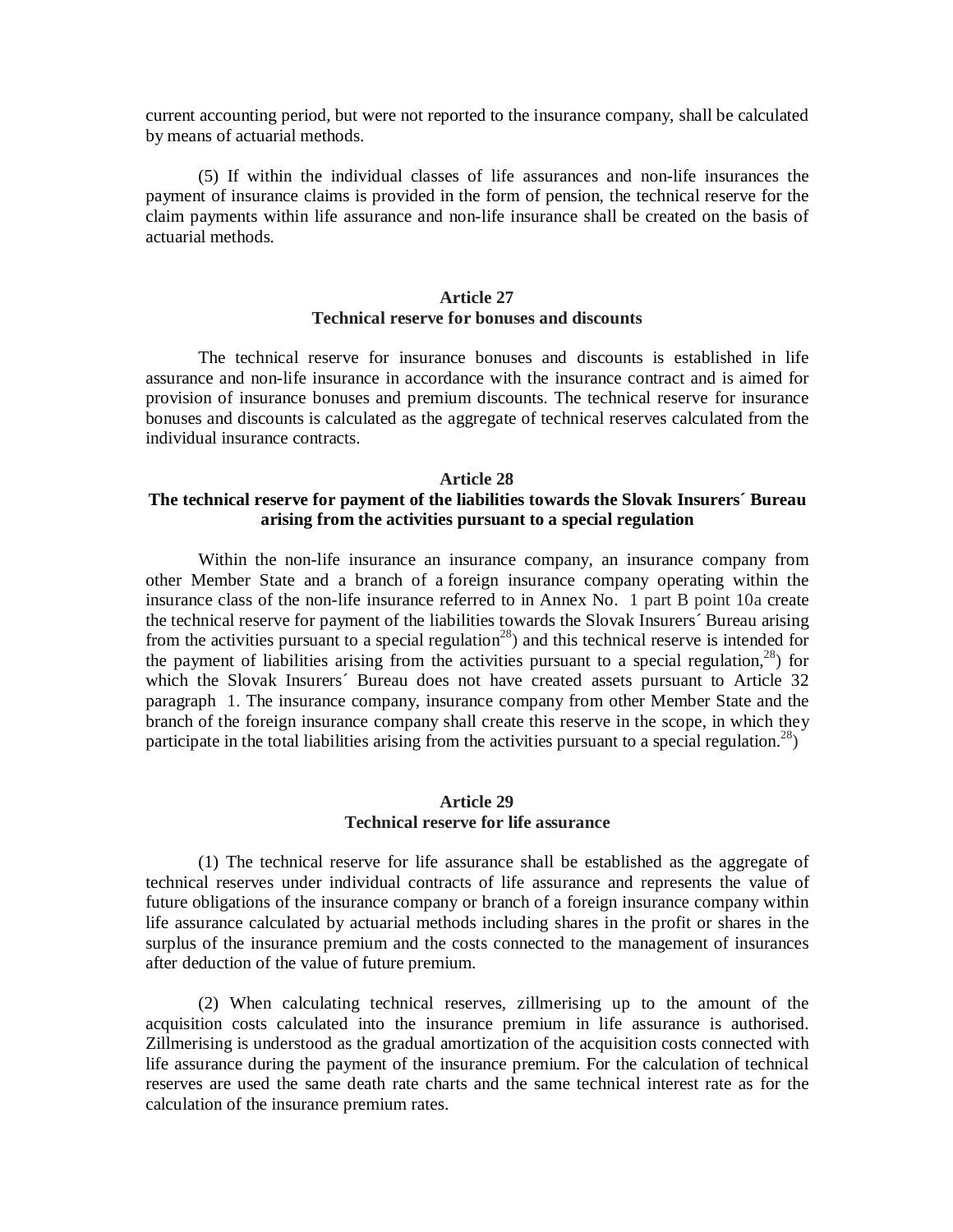(3) If the technical reserve has a negative value it shall be replaced by a zero.

(4) The maximum amount of the technical interest rate shall be defined in the Decree to be issued by the National Bank of Slovakia and published in the Collection of Laws.

(5) The maximum amount of the technical interest rate shall not apply to the products of the life insurance with single premium, if the period of insurance does not last more than five years.

(6) The total guaranteed improvement agreed on in the insurance contract may not at the date of conclusion of the insurance contract exceed the currently recorded yield realized in the previous calendar quarter from the placement of the means of technical reserves reduced by the appropriate deduction and calculated by the method verified by the responsible actuary.

# **Article 30 Technical reserve to cover risk arising from investment of means on behalf of the insured**

(1) The technical reserve to cover risk derived from investment of means on behalf of the insured shall be established within life assurance if the economic risk of the fluctuating character of yields or of the growth of the invested means of the insurance premium is carried exclusively by a person that has concluded an insurance contract with the insurance company or the branch of a foreign insurance company. This technical reserve is calculated as the current value of the finances invested in the name of the insured persons for all such insurance contracts within life assurance in accordance with insurance contracts.

(2) The additional technical reserve for coverage of death risk, management costs or other risks constitute part of the technical reserve for life assurance pursuant to Article 29.

# **Article 31 Technical reserve for settlement of extraordinary risks in the insurance class of non-life insurance**

(1) The technical reserve for settlement of extraordinary risks shall be established for the purpose of settlement of a technical deficit or above-average claim experience arising in the insurance class of non-life insurance referred to in Annex No. 1 part B point 14 in each financial year.

(2) The technical reserve for settlement of extraordinary risks shall be created from the technical profit of the insurance class of non-life insurance referred to in Annex No. 1 part B point 14 of the given accounting period and this in the amount 75 % of the technical profit, maximally 12 % of the written insurance premium reduced by the share of the reinsurer. The technical reserve for settlement of extraordinary risks shall be created as long as it shall reach the amount 150 % of the written insurance premium reduced by the share of the reinsurer for past five years.

(3) An insurance company and a branch of a foreign insurance company shall not be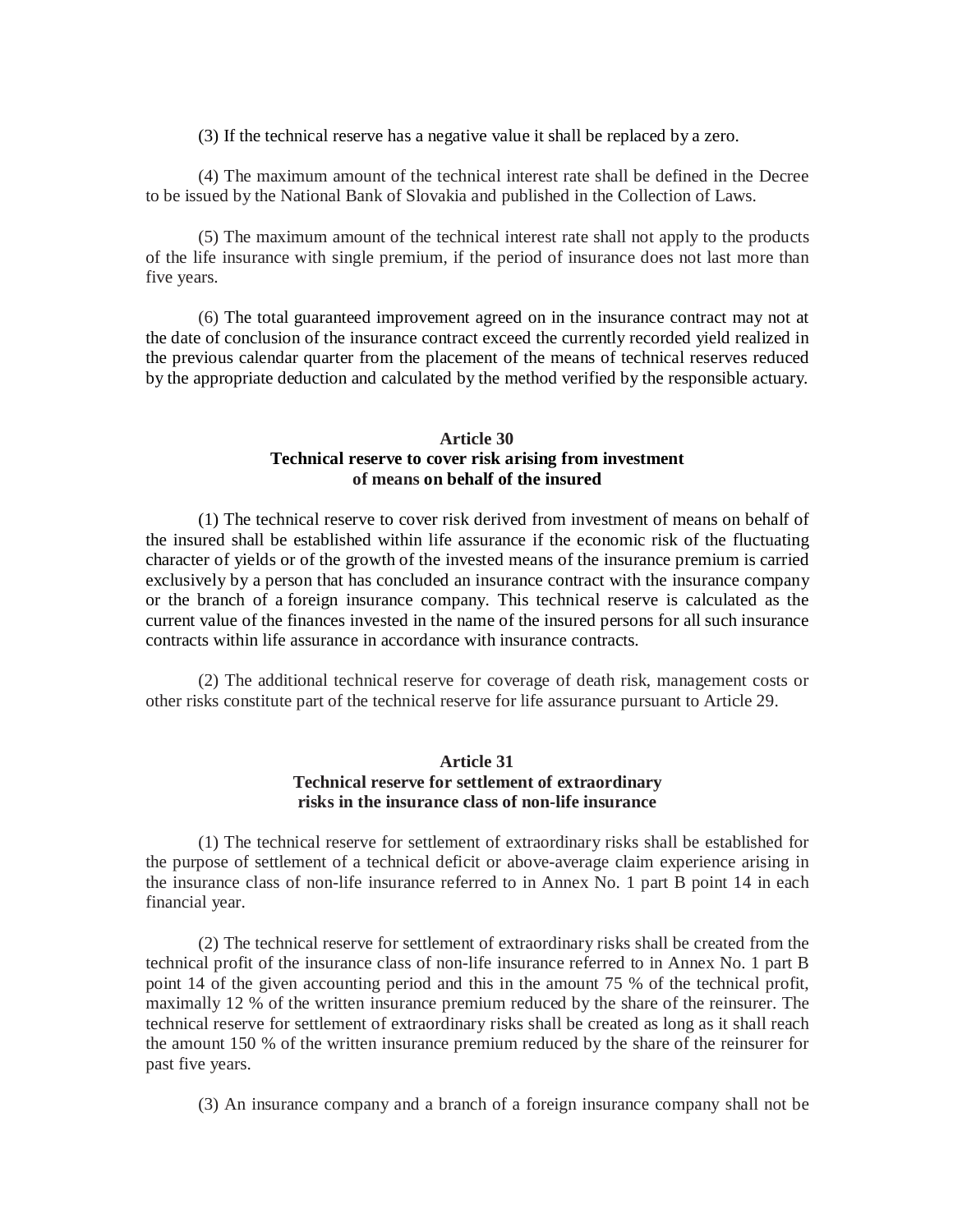obliged to create the technical reserve for settlement of extraordinary risks if the written premium in the insurance class of non-life insurance referred to in Annex No. 1 part B point 14 represents less than 4 % from the total written premium or the premium received from the aforementioned class is less than EUR 2,500,000.00.

## **Article 32 Method of placement of the means of technical reserves**

(1) An insurance company, reinsurance company, branch of a foreign insurance company, branch of a foreign reinsurance company and the Slovak Insurers´ Bureau may invest the means of technical reserves only in the following ways:

- a) buy bonds issued by the Slovak Republic or the National Bank of Slovakia, bonds for which the Slovak Republic has assumed guarantee, bonds issued by the Member States or central banks of these States or for which the Member States have assumed guarantee and bonds issued by the European Investment Bank, European Bank for Reconstruction and Development or the International Bank for Reconstruction and Development,
- b) buy bonds issued by banks or foreign banks with registered office in a Member State,
- c) buy exchequer bills or exchequer bills issued by the Member States,
- d) buy bonds accepted in the regulated market,
- e) buy shares accepted in the regulated market or subscribe for such shares,
- f) buy allotment certificates of closed share funds accepted in the regulated market,
- g) buy allotment certificates of open share funds or securities of foreign open subjects of collective investment, 31)
- h) deposit on term accounts in banks<sup>14</sup>) or in foreign banks with registered office in a Member State,
- i) buy mortgage certificates or foreign mortgage certificates,
- j) buy deposit certificates or foreign deposit certificates,
- k) buy real estate in the territory of the Slovak Republic or in the territory of other Member States,
- l) provide loans to insured persons who have concluded insurance contracts within life assurance with the insurance company,
- m) provide loans or credits secured with a bank guarantee or a bank guarantee of a foreign bank with registered office in a Member State,
- n) buy bills of exchange secured with a bank guarantee and bills of exchange issued by a bank,
- o) buy other securities than those referred to in subparagraphs a) through g), i), j) and n), traded in a foreign stock exchange or in a different foreign regulated public market with securities in a Member State or in a Member State of the Organization for Economic Cooperation and Development,
- p) buy debenture bonds issued by a special purpose instrument,
- q) in a form of outstanding debts and other similar assets towards a reinsurance company or reinsurance company from another Member State and towards a foreign reinsurance company,
- r) buy other negotiable securities and instruments of the money market as referred to in subparagraphs a) through g), i), j), n) through p).

(2) The insurance company, reinsurance company, branch of a foreign insurance company and branch of a foreign reinsurance company are obliged to place the means of technical reserves in accordance with paragraph 1 only in the limits determined for the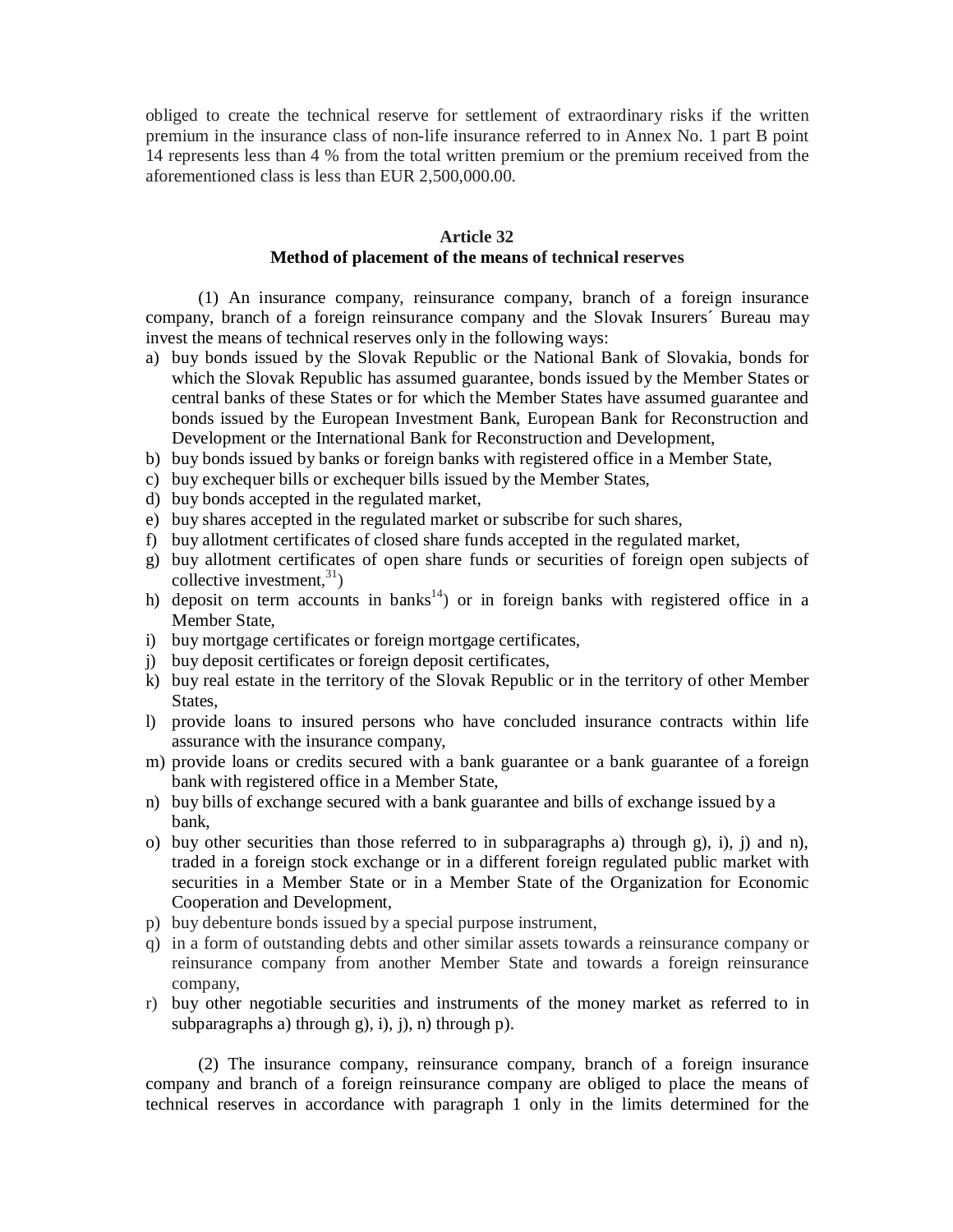individual method of their placement. The limits of the individual manners of the technical reserves means placement shall be defined in the Decree to be issued by the National bank of Slovakia and published in the Collection of Laws.

(3) The method of determining the value of securities and real estate in which the means of the technical reserves under paragraph 1 are placed shall be determined in the Decree to be issued by the National Bank of Slovakia and published in the Collection of Laws.

(4) The manner of placing the means of technical reserves according to paragraph 1 does not apply to the investment of the means of the technical reserve under Article 30.

(5) The insurance company, reinsurance company, branch of a foreign insurance company and branch of a foreign reinsurance company are obliged to maintain continuously the means of technical reserves placed under paragraph 1 at least in the amount of technical reserves created under this Act not reduced by a share of a reinsurer in these technical reserves.

(6) An insurance company and a branch of a foreign insurance company are obliged to place the means of technical reserves in matching assets in the amount which is minimally 80 % of their liabilities in given currency. This shall not apply if

- a) the assets in this currency does not exceed 7 % of the value of assets in other currencies, or
- b) liabilities are payable in a currency other than the currency of some of the Member States and under the legal order of the State, on behalf of which the means of the technical reserves should be placed, investment in this currency or dealing with this currency is limited, or if for other reasons this currency is not suitable for the placement of the means of technical reserves.

(7) A reinsurance company and a branch of a foreign reinsurance company are obliged to place the means of technical reserves in matching assets in the amount which is minimum 70 % of their liabilities in given currency.

(8) If the liability is to be covered with assets which are expressed in the currency of some of the Member States, this obligation is considered to be fulfilled if these assets are expressed in EUR.

(9) If the amount of payment of insurance claims within life assurance directly depends on the value of shares obtained by investments in open share funds or European funds <sup>32)</sup> or on the value of assets which form the fund of the insurance company or the branch of a foreign insurance company, the technical reserves which apply to this payment of insurance claims must be expressed in these shares, or if these shares are not specified in the assets of the fund of the insurance company or the branch of a foreign insurance company.

(10) If the amount of the payment of insurance claims within life assurance depends directly on the index of shares or on other value than the value under paragraph 9, the technical reserves related to this payment of the insurance claim must be expressed in shares which represent this value, or if these shares are not specified in assets which correspond with the assets from which this value is determined.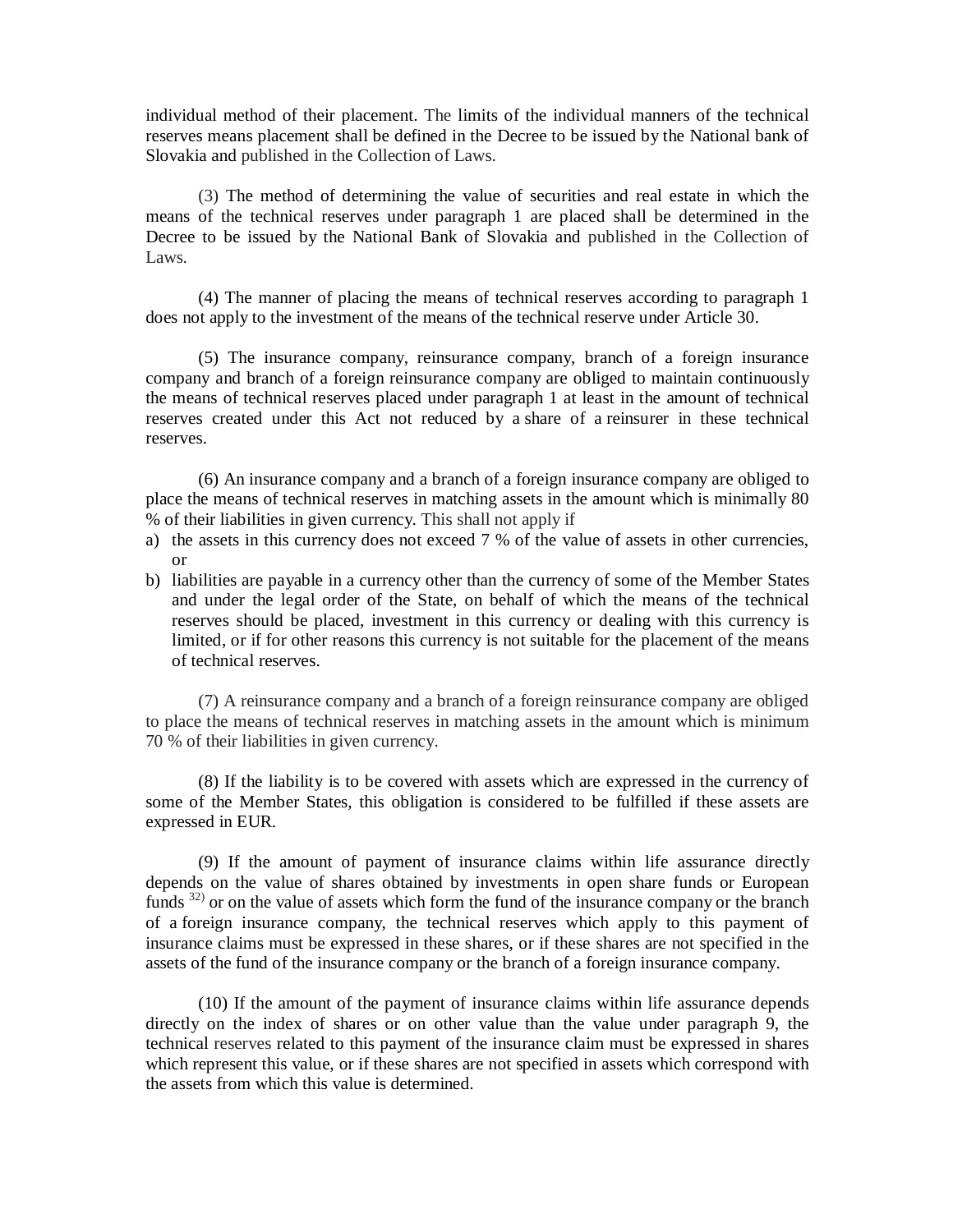(11) Provisions of paragraphs 1 through 3, 6 through 8 do not apply to assets which are aimed to cover the liabilities from insurance contracts under paragraphs 9 and 10. This does not apply if the payment of insurance claims under paragraphs 9 and 10 includes a guaranteed yield or another guaranteed fulfilment.

## **Article 33 Levy of a part of the insurance premium**

(1) An insurance company, insurance company from another Member State and branch of a foreign insurance company is obliged to pay 8 % from the accepted premium from compulsory contractual motor vehicle third party liability insurance from the activity pursued in the territory of the Slovak Republic for the preceding calendar year to a special account of the Ministry of Interior of the Slovak Republic before the end of February of the given year. The insurance company, the insurance company from another Member State and the branch of a foreign insurance company shall be obliged to notify the National Bank of Slovakia and the Ministry of Finance of the Slovak Republic (hereinafter referred as the ´Ministry´) in writing of the transfer of a part of the premium under the first sentence within three working days after the transfer at the latest*.* 

(2) The Ministry of Interior of the Slovak Republic shall divide the means from a special account pursuant to the paragraph 1 after discussion with the Ministry to the fire units for payment of the costs connected with procurement of the material and technical equipment, its maintenance, service and operation and to the units of the Ministry of Interior of the Slovak Republic for payment of the costs connected with procurement of the technical means necessary for fulfilment of tasks connected with control of safety and smoothness of road traffic, clarification of reasons of road traffic accidents, and with building and equipment of coordinating centres of the integrated rescue system and operating centres of the emergency call and with building and procurement of technical equipment of emergency call operating centres of rescue health service to the end of June of the given year.

(3) The Ministry of Interior of the Slovak Republic is obliged to submit the summary of all means under the paragraph 2 drawn to 31 December of the given year to the Ministry to 15 February of the following year. The Ministry of Interior of the Slovak Republic is also obliged to publish the aforementioned settlement in accordance with a special regulation. 33)

### Article 34

Solvency of an insurance company, solvency of a branch of a foreign insurance company, solvency of a reinsurance company and solvency of a branch of a foreign reinsurance company

(1) Solvency of an insurance company, branch of a foreign insurance company, reinsurance company or a branch of a foreign reinsurance company means the capacity to ensure the payment of the liabilities arising from the pursuing of insurance activity or reinsurance activity at each moment.

(2) In order to ensure the capacity to pay properly and on time the liabilities arising from insurance activity or from reinsurance activity, the insurance company or the reinsurance company is obliged to create and continuously maintain the actual solvency margin at least in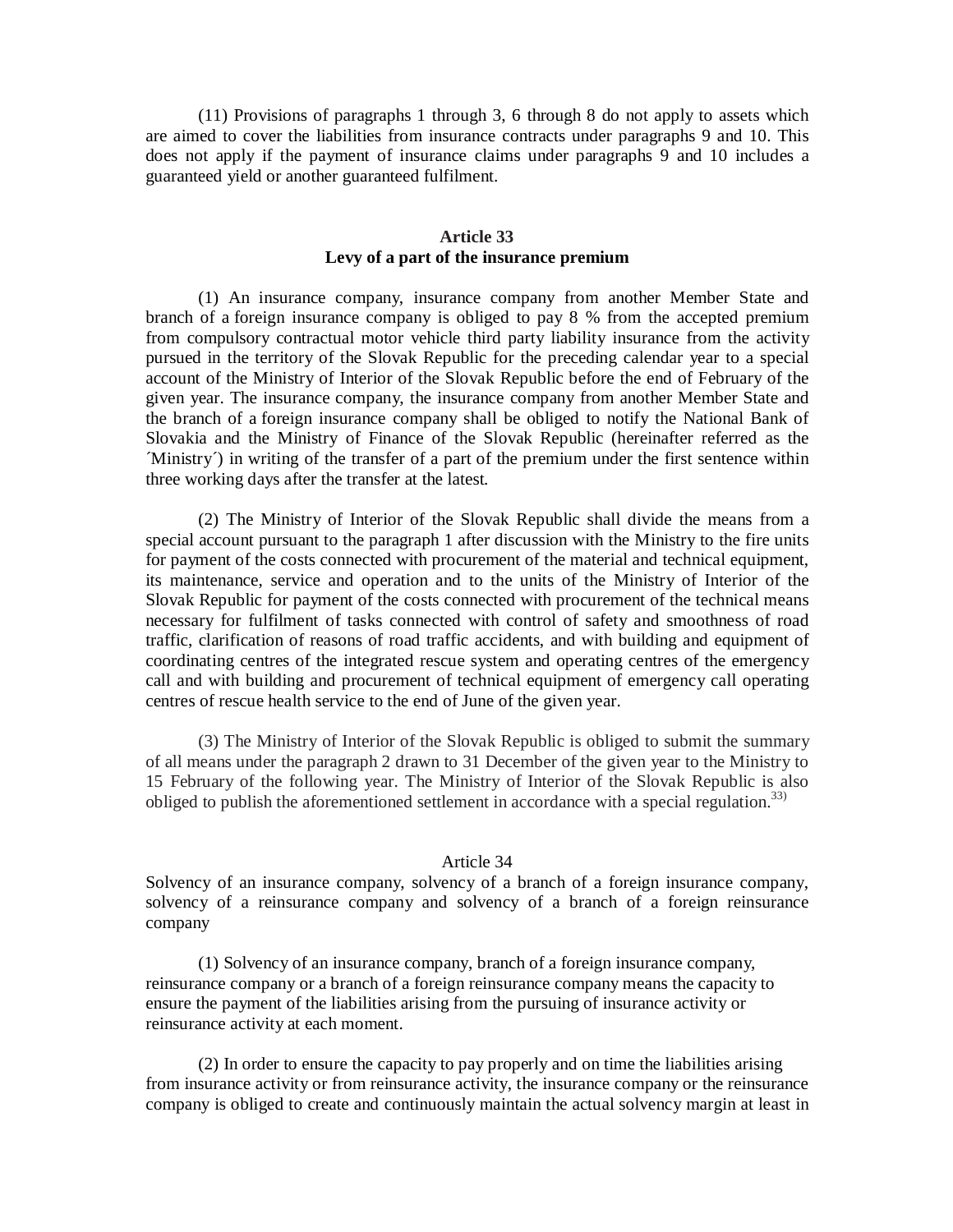the amount of the required solvency margin.

(3) The required solvency margin is understood as the minimum value of the actual solvency margin calculated on the basis of the scope of insurance activity pursued by the insurance company or the scope of reinsurance activity pursued by the reinsurance company. The insurance company determines the required solvency margin separately for life assurance and separately for non-life insurance.

(4) The actual solvency margin means the value of own resources of the insurance company or the reinsurance company decreased by the following items:

a) intangible property of the insurance company or the reinsurance company,

b) own shares in the ownership of the insurance company or the reinsurance company,

c) concern pursuant to Article 49 paragraph 5 subparagraph f) of the insurance company or the reinsurance company in another insurance company, insurance company from another Member State, foreign insurance company, reinsurance company, reinsurance company from another Member State, foreign reinsurance company, financial holding institution or another financial institution,

d) financial instruments stipulated in paragraphs 7 and 9 that the insurance company or the reinsurance company has in its assets in relation to entities stipulated in subparagraph c).

(5) Own resources of the insurance company or the reinsurance company comprise: a) paid-up registered capital,

b) statutory reserve fund and other funds not affected by the liabilities from insurance or reinsurance,

c) unpaid loss or undistributed profit of previous years and loss or profit of the current period after the deduction of dividends destined for disbursement.

(6) The actual solvency margin of the insurance company or the reinsurance company may be formed by credits provided that the conditions stipulated in paragraph 7 are met, and by securities provided that the conditions stipulated in paragraph 9 are met, up to the maximum amount of 50 % of the lower of the values of the actual solvency margin or the required solvency margin, whereas at the most 25 % may consist of credits with a fixed maturity period and securities with a fixed maturity period.

(7) A credit may be included in the actual solvency margin provided that the following conditions are met:

a) existing agreements based on which, in case of bankruptcy or liquidation of the insurance company or the reinsurance company, the credits shall be paid only after the satisfaction of all other creditors,

b) the credit was actually provided in full amount,

c) in case of credits with a fixed maturity period, the stipulated maturity period of the credit must be at least five years, whereas at the latest one year before the maturity day of the credit the insurance company or the reinsurance company must submit a plan to the National Bank of Slovakia for approval, on the basis of which the insurance company or the reinsurance company shall demonstrate that the actual solvency margin after the payment of the credit shall be at least in the amount of the required solvency margin; this shall not apply if the extent in which the credit may be included in the actual solvency margin has been decreasing by at least 20 % per year during the last five years before the maturity day of the credit,

d) in case of credits without a fixed maturity period, at least the five-year notice period must be observed; this shall not apply if these credits do not form the actual solvency margin or if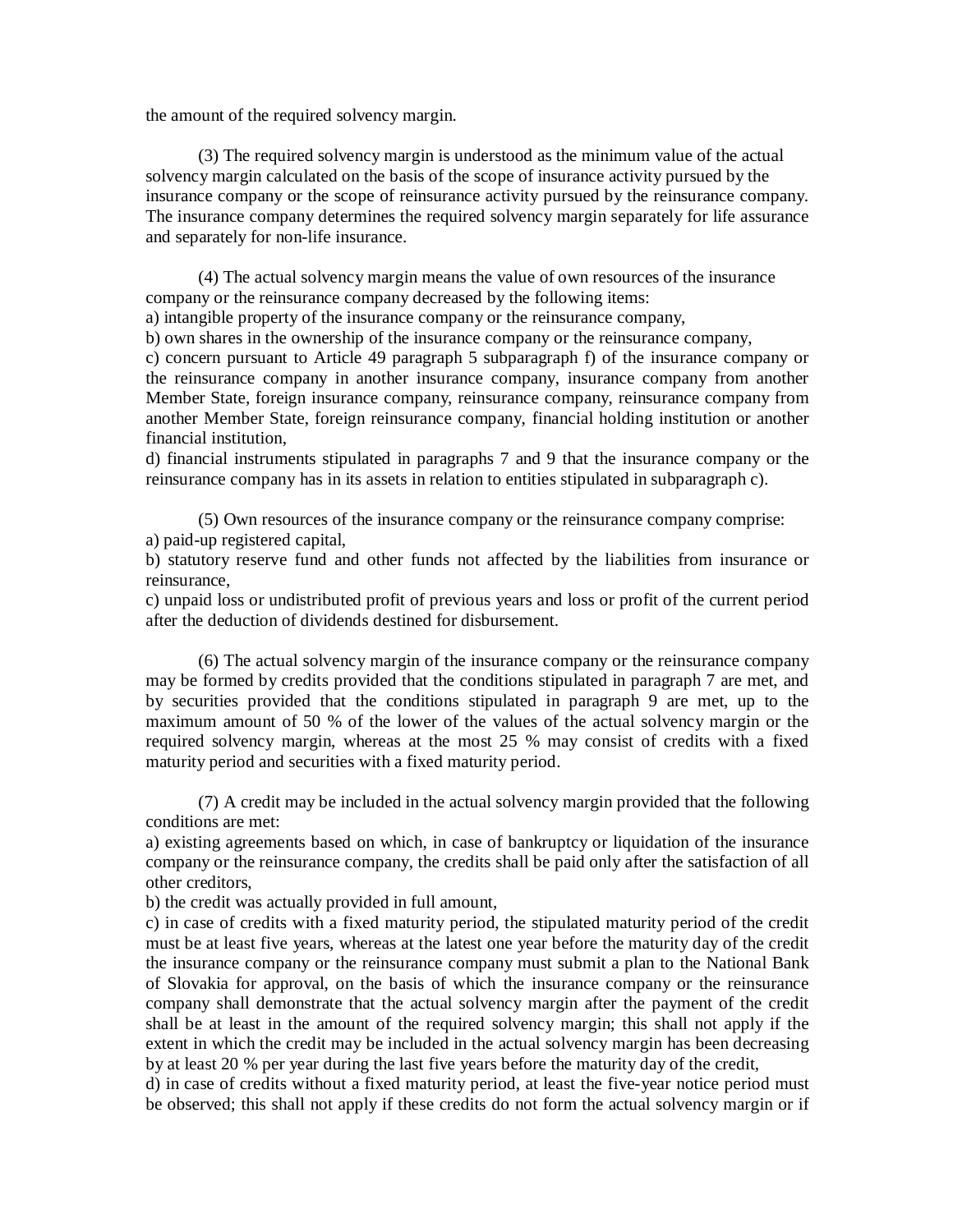the National Bank of Slovakia granted prior approval of a premature payment of the credit, e) the agreement on the credit does not contain a provision enabling the payment of the credit before the determined maturity under circumstances other than liquidation of the insurance company or the reinsurance company or without prior approval of the National Bank of Slovakia,

f) the agreement on the credit may be amended only upon prior approval of the National Bank of Slovakia.

(8) For a premature payment of the credit pursuant to paragraph 7 on the basis of a written application of the insurance company or the reinsurance company the National Bank of Slovakia may grant prior approval if there is no risk of a decrease of the actual solvency margin of the insurance company or of the actual solvency margin of the reinsurance company below the required solvency margin.

(9) Securities may be included in the actual solvency margin pursuant to paragraph 6 provided that the following conditions are met:

a) existing agreements based on which, in case of bankruptcy or liquidation of the insurance company or the reinsurance company, the credits shall be paid only after the satisfaction of all other creditors,

b) they may not be paid due to the initiative of the security holder or without prior approval of the National Bank of Slovakia,

c) the agreement or emission conditions enable the insurance company or the reinsurance company to postpone the payment of interests,

d) the agreement or emission conditions contain a provision on the ability to absorb losses of the insurance company or the reinsurance company,

e) securities were paid off.

(10) On the basis of a written application of the insurance company or the reinsurance company and upon prior approval by the National Bank of Slovakia the actual solvency margin may involve

a) hidden reserves resulting from the evaluation of assets, if these reserves are not of an extraordinary character,

b) the difference between the unzillmerised technical reserve for life assurance and the zillmerised technical reserve for life assurance or the partially zillmerised technical reserve for life assurance, if an insurance company performing life assurance is concerned,

c) one half of the unpaid registered capital, if at least 25 % of the registered capital have been paid, however only up to the amount of 50 % of the lower of the values of the actual solvency margin or the required solvency margin.

(11) The prior approval pursuant to paragraph 10 cannot be granted if the National Bank of Slovakia has reasonable doubts about the accuracy of the data indicated in the application for the granting of prior approval or if it considers them to be insufficiently proved.

(12) One third of the value of the required solvency margin shall constitute the guarantee fund. The minimal amount of the guarantee fund shall be determined in the Decree to be issued by the National bank of Slovakia and published in the Collection of Laws. The National Bank of Slovakia is authorised to modify the minimum amount of the guarantee fund on the basis of data published by the Statistical Office of the European Communities on the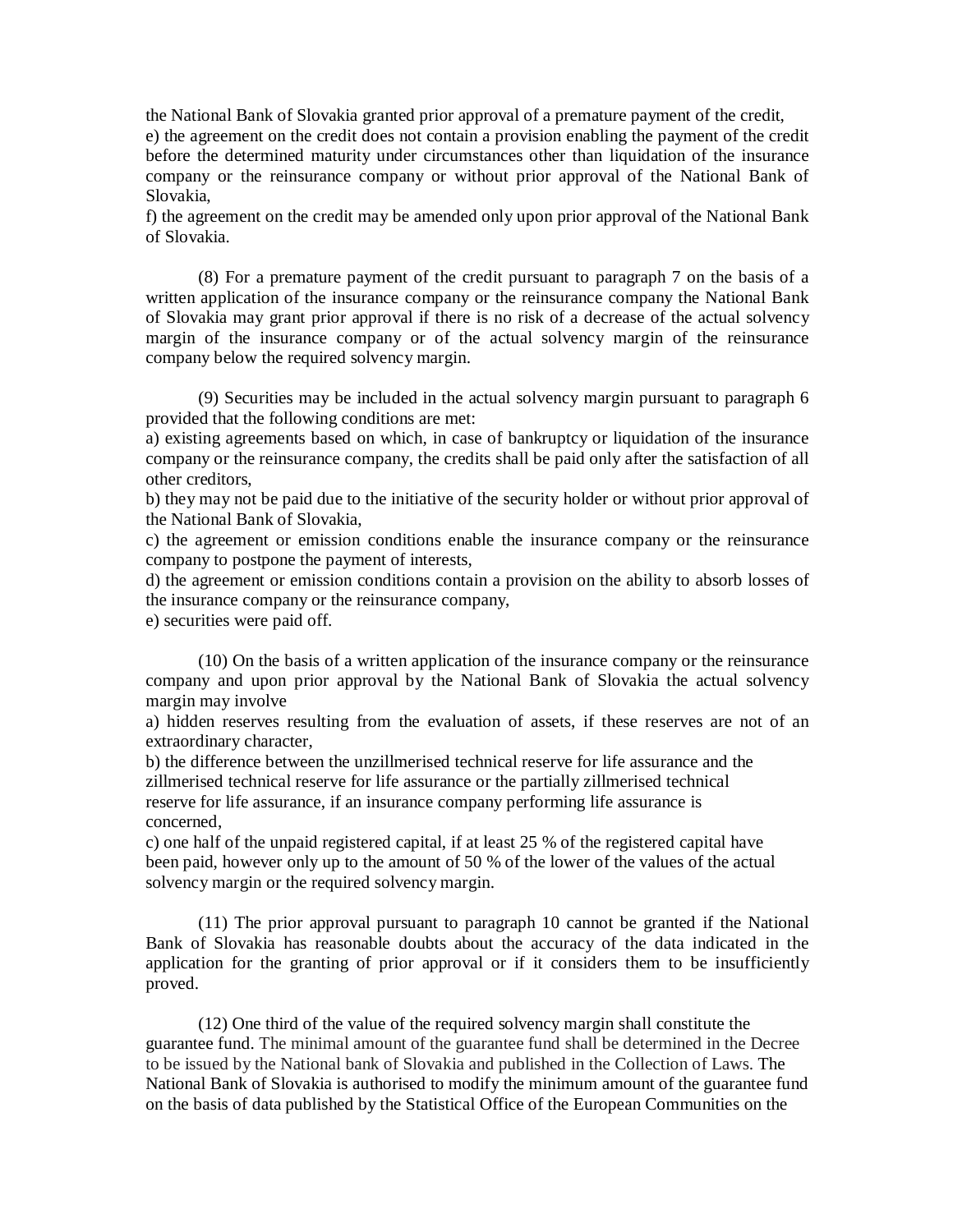European index of consumer prices including all Member States. The minimum amount of the guarantee fund shall be modified by the percentage change of that index if the value of such index increases minimally by 5 % from its last modification. The minimum amount of the guarantee fund shall be rounded to entire EUR 100,000.00.

(13) To an insurance company that pursues insurance activity for non-life insurance and

that pursues also reinsurance activity for the non-life insurance applies the same minimal amount of the guarantee fund as to the reinsurance company provided that it shall meet at least one of the following conditions:

a) received reinsurance premium exceeds 10 % of the total accepted insurance premium, b) accepted reinsurance premium exceeds EUR 50,000,000.00, or

c) technical reserves created from the received reinsurance premium exceed 10 % of the total created technical reserves.

(14) The insurance company that pursues insurance activity for life assurance and that pursues also reinsurance activity for life assurance is obliged to create and continuously maintain an actual solvency margin at least in the amount of the required solvency margin with

respect to liabilities resulting from reinsurance activity provided that it shall meet at least one of the following conditions:

a) received reinsurance premium exceeds 10 % of the total accepted insurance premium, b) accepted reinsurance premium exceeds EUR 50,000,000.00, or

c) technical reserves created from the received reinsurance premium exceed 10 % of the total created technical reserves.

(15) The guarantee fund consists of items pursuant to paragraphs 5 and 6; the assets at least in the amount of the guarantee fund must be placed according to the principles stipulated in

Article 23 paragraph 8 subparagraphs a) and b).

(16) The provisions of the paragraphs 2 through 15 shall be equally applied to a branch of a foreign insurance company and to a branch of a foreign reinsurance company.

(17) A foreign insurance company which pursues insurance activity in the territory of the Slovak Republic through its branch is obliged to locate the assets constituting that part of the required solvency margin which applies to this insurance activity in the territory of the Slovak Republic, at least in the amount of the value of the guarantee fund and the remaining part in the territory of Member States, unless stipulated otherwise by this Act.

(18) The insurance company and the reinsurance company over which the supervision over a group is exercised under Article 49 paragraph 1 subparagraph a) is obliged to continuously create and maintain the modified solvency margin.

(19) The modified solvency margin of an insurance company and reinsurance company in a group means the capacity to ensure sustainable payment of liabilities arising from the concluded insurance contracts or reinsurance contracts.

(20) The controlling person shall prove the modified solvency margin on behalf of the insurance company and the reinsurance company in a group.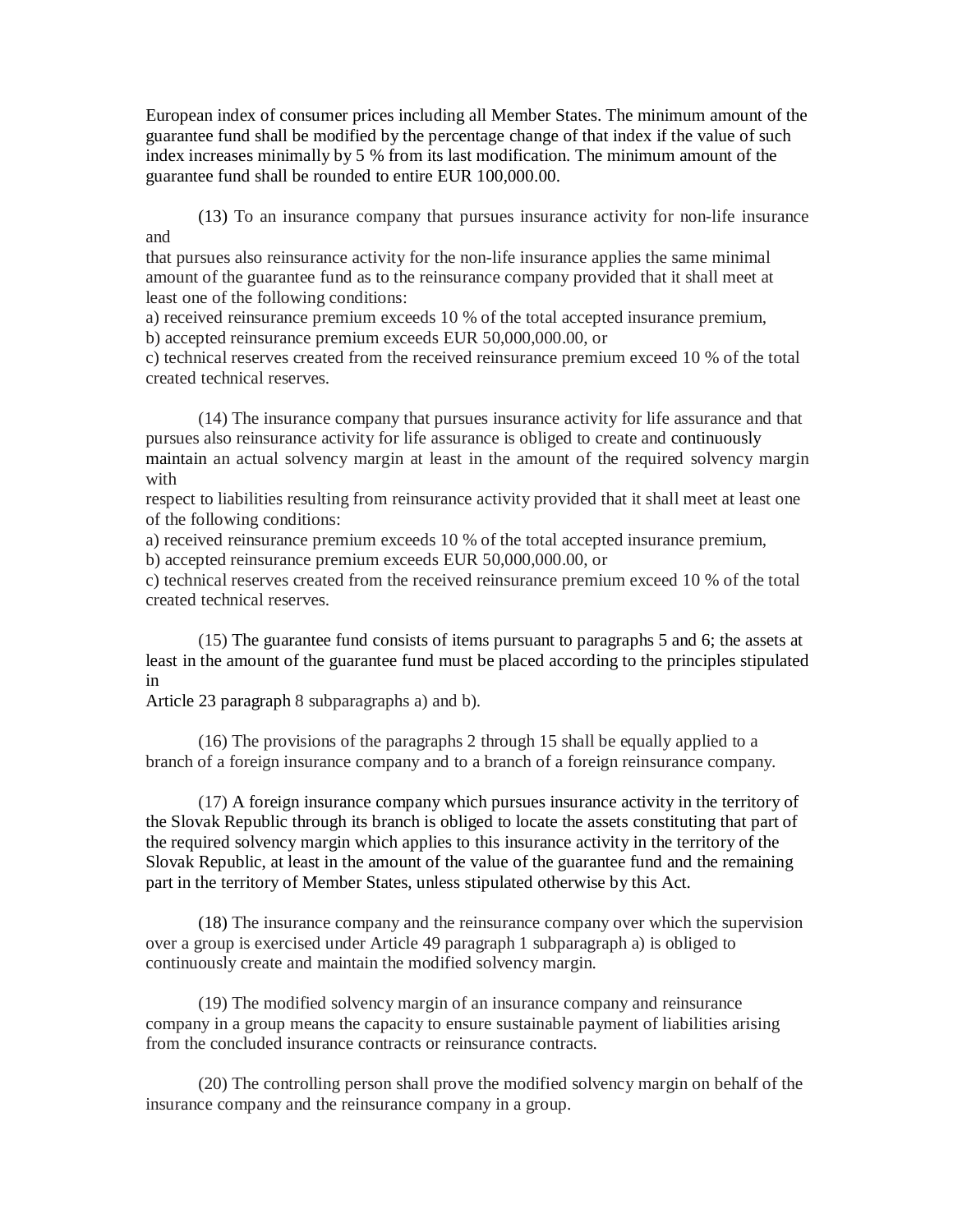(21) The Decree to be issued by the National Bank of Slovakia and published in the Collection of Laws shall determine:

a) a method of calculation, a manner and methodology of presenting of the actual solvency margin,

b) a method of calculation, a manner and methodology of presenting of the required solvency margin,

c) a time limit for presenting of the actual solvency margin and the required solvency margin,

d) a method of calculation, a manner and methodology of presenting of the modified solvency margin,

e) a time limit for presenting of the modified solvency margin,

f) a definition of capital at risk and a method of calculation of capital at risk.

# **Article 35 Insurance premium**

(1) An insurance company and a branch of a foreign insurance company are obliged to determine the amount of premium on the basis of actuarial methods in order that the premium amount shall ensure the permanent fulfilment of all liabilities of the insurance company and the branch of a foreign insurance company, including the establishing of sufficient technical reserves.

(2) The premium amount within each pursued insurance class referred to in Annex No. 1 must be determined in the manner that shall ensure the permanent fulfilment of all liabilities of an insurance company and a branch of a foreign insurance company resulting from pursuance of a given insurance class in accordance with paragraph 1.

(3) An insurance company and a branch of a foreign insurance company are obliged to collect and update the actuarial data and the statistical data related to the use of the criterion of a sex of a natural person as the determining actuarial factor for calculation of the premium amount and for calculation of the claim payment if their determination is based on the appropriate actuarial data and statistical data.

(4) An insurance company and a branch of a foreign insurance company shall be obliged to report the data under paragraph 3 for a calendar year to the National Bank of Slovakia at the latest to 31 March of the following calendar year. The content and the form of such report shall be determined in the Decree to be issued by the National Bank of Slovakia and published in the Collection of Laws.

(5) Upon the data submitted under paragraph 4 and upon further publicly available data the National Bank of Slovakia shall collect, regularly update and publish the actuarial data and the statistical data related to use of the criterion of a sex of a natural person as the determining actuarial factor.

# **Organization and management of an insurance company and reinsurance company**

# **Article 36**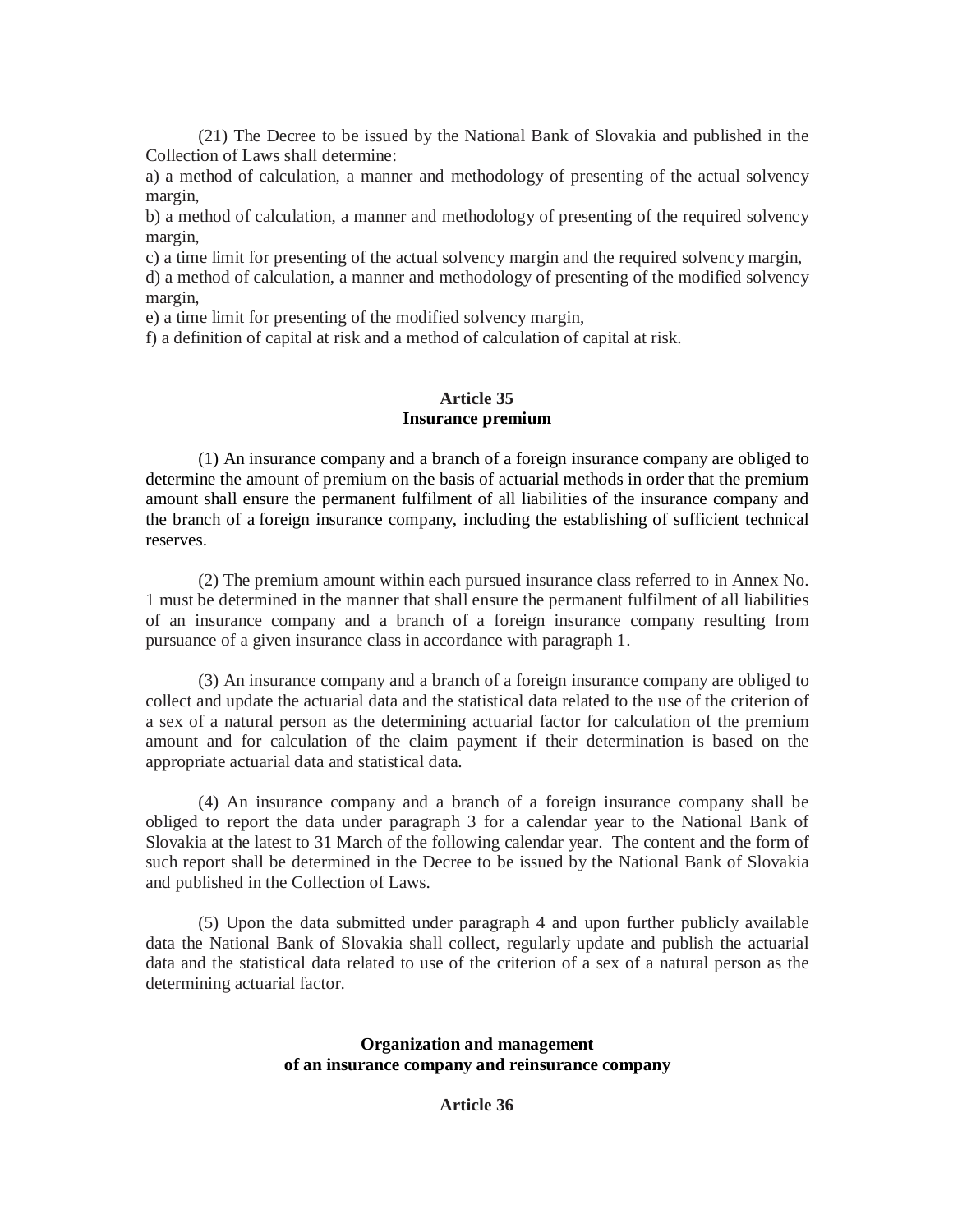(1) An insurance company and reinsurance company shall be obliged to adjust the organizational structure of the insurance company and reinsurance company so that they shall be able to ensure proper and safe pursuance of insurance activity and reinsurance activity and prevent occurrence of a conflict of interests within the insurance company and reinsurance company, and adjust the relationships between the Board of Directors, Supervisory Board, responsible actuary and the department of internal audit. The insurance company and reinsurance company shall be also obliged to divide and modify in their Articles of Association the powers and responsibility within the insurance company and reinsurance company concerning the matters of protection against legalisation of proceeds of crime and against terrorists financing.

(2) An insurance company, reinsurance company, branch of a foreign insurance company and branch of a foreign reinsurance company shall be obliged, adequately to the character, scope and complexity of the subject of their activity and the scope of provided services

- a) to implement, exercise and observe procedures of decision-making and organizational structure within which the relationships of subordination are specified unambiguously and provably and tasks and responsibilities are assigned with emphasis on the identification of the persons responsible for the pursuance of insurance activities and reinsurance activities within the insurance company, reinsurance company, branch of a foreign insurance company and branch of a foreign reinsurance company,
- b) to ensure that their competent persons shall be acquainted with procedures that must be followed for the proper fulfilment of their duties,
- c) to implement, exercise and maintain an adequate system of risk management and system of internal control to ensure compliance with decisions and procedures at all organizational levels,
- d) to employ staff having experience, knowledge and professional qualifications necessary for compliance with assigned duties,
- e) to keep proper records on their activity and internal organization.

(3) An insurance company, reinsurance company, branch of a foreign insurance company and branch of a foreign reinsurance company shall be obliged to implement, exercise and follow accounting methods enabling to submit immediately reports on their financial situation to the National Bank of Slovakia upon its request that shall correspond to real and true reflection of their financial situation and that shall be in accordance with valid accounting standards and rules.

(4) An insurance company, reinsurance company, branch of a foreign insurance company and branch of a foreign reinsurance company shall be obliged to monitor and regularly evaluate adequacy and effectiveness of their systems of internal control and management, procedures and measures implemented under paragraphs 1 through 3 and take measures for remedy of revealed deficiencies.

(5) An insurance company or reinsurance company shall provide the National Bank of Slovakia with a verified copy of the valid Articles of Association without undue delay after their any modification. An insurance company, reinsurance company, branch of a foreign insurance company or branch of a foreign reinsurance company shall provide the National Bank of Slovakia with the information on the organisational structure without undue delay after any modification of the organisational structure.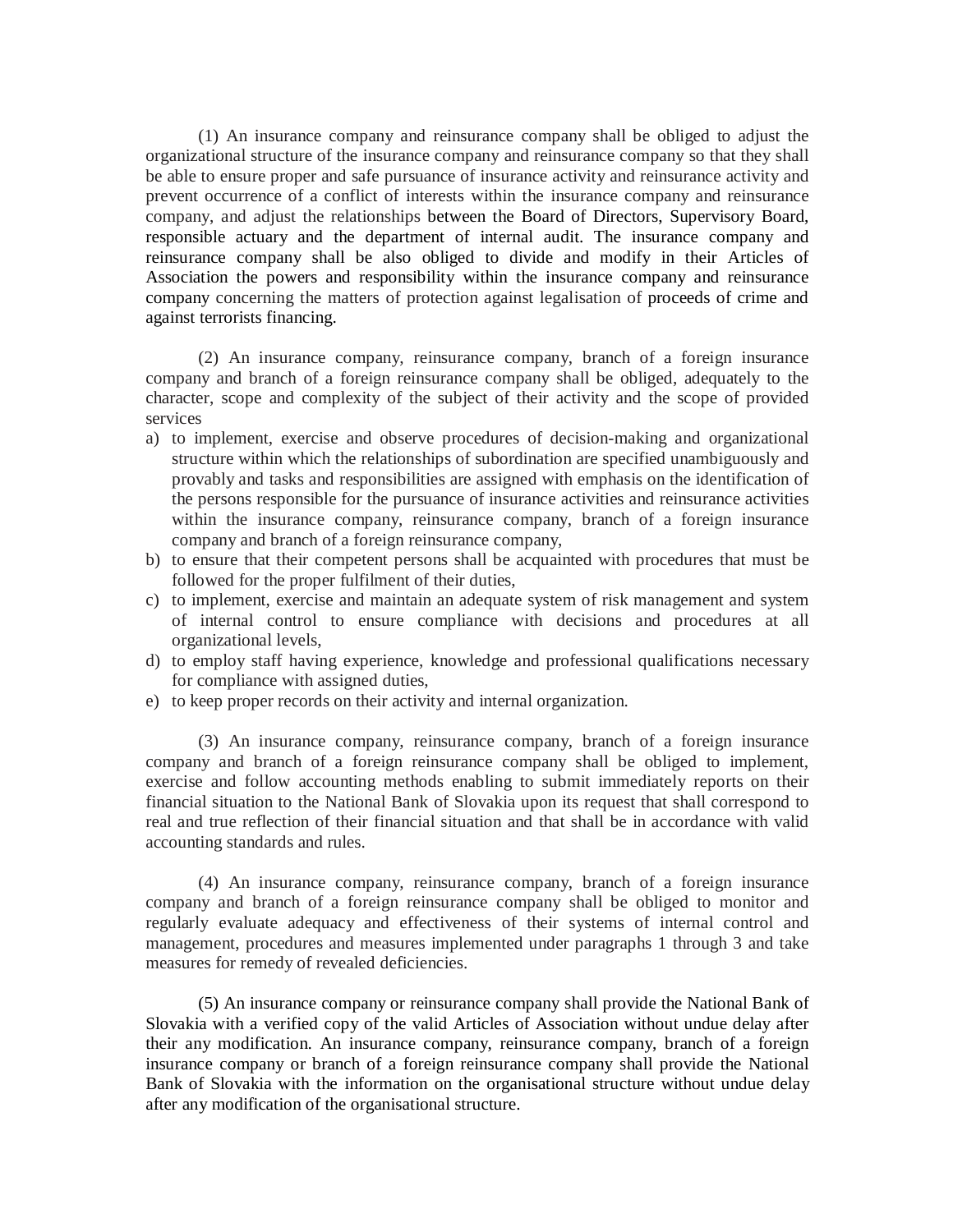(6) The organisational structure of the insurance company, reinsurance company, branch of a foreign insurance company and branch of a foreign reinsurance company must include a department of internal control; the tasks of the department of internal control is especially

- a) drawing up, exercising and observance of the plan of internal audit aimed at inspection and evaluation of adequacy and effectiveness of systems of internal control and management and internal acts of management,
- b) issuing of recommendations for elimination of deficiencies revealed upon results of activities pursued in accordance with subparagraph a),
- c) checking of fulfilment of recommendations for elimination of deficiencies issued under subparagraph b),
- d) submission of a report concerning the internal audit under paragraph 9.

(7) Internal audit may be performed by means of the department of internal audit.

(8) The Supervisory Board of the insurance company or reinsurance company shall be authorised to request the department of internal audit to perform internal audit of the insurance company or reinsurance company within the scope as defined by it.

(9) The department of internal audit shall be obliged to inform the Supervisory Board of the insurance company or reinsurance company, as well as the National Bank of Slovakia without undue delay on breach of the obligations of the insurance company or reinsurance company determined by generally binding legal regulations and on a fact which might affect proper pursuit of the insurance activity or reinsurance activity of the insurance company or reinsurance company.

(10) An insurance company, reinsurance company, branch of a foreign insurance company and branch of a foreign reinsurance company shall submit to the National Bank of Slovakia, by 31 March of a calendar year, a report on the results of the activity of the department of internal audit for the preceding calendar year, on the measures taken to eliminate the deficiencies revealed in the activity of the insurance company, reinsurance company, branch of a foreign insurance company and branch of a foreign reinsurance company and a plan of activity of the internal audit department for the following calendar year.

(11) The structure, scope and form for drawing up of the report on results of the activity of the internal audit department for the preceding calendar year and the plan of the activity of the internal audit department for the following year under paragraph 10 shall be determined in the Decree to be issued by the National Bank of Slovakia and published in the Collection of Laws.

(12) The person responsible for the performance of internal audit may not be a member of the Board of Directors, a member of the Supervisory Board or the proctor of the insurance company or reinsurance company whose employee he/she is.

(13) An insurance company, reinsurance company, branch of a foreign insurance company and branch of a foreign reinsurance company shall be obliged to ensure access of the persons responsible for performance of the internal audit to the information on their activities that the persons responsible for performance of the internal audit shall request in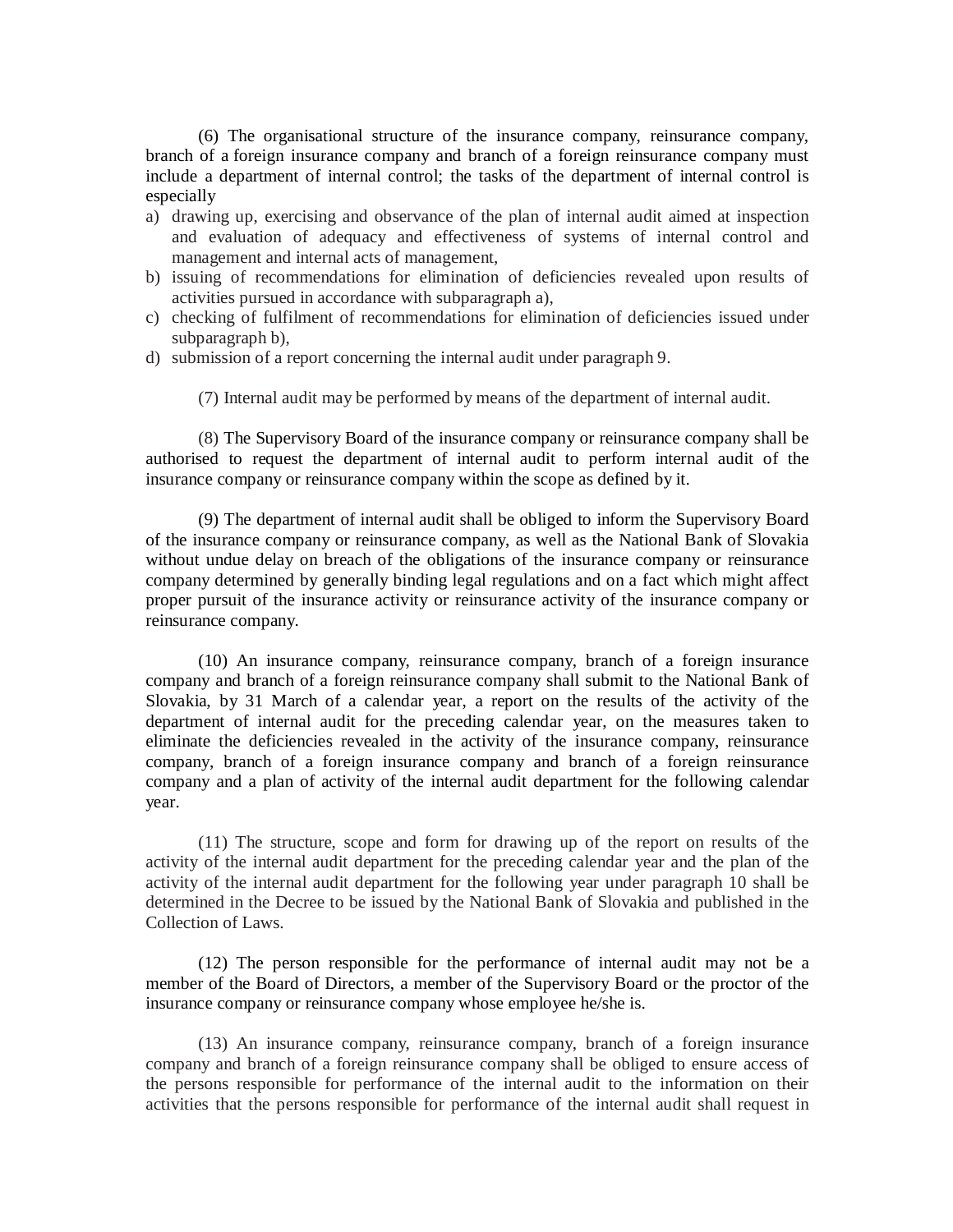connection with fulfilment of the duties under this Act.

(14) An insurance company, reinsurance company, branch of a foreign insurance company and branch of a foreign reinsurance company shall be obliged

- a) to implement, exercise and observe adequate strategies and procedures of management for identification of risks connected with their activities, procedures and systems,
- b) to take effective measures and apply effective procedures and mechanisms for management of risks connected with their activities, procedures and systems with regard to the risks they are exposed to,
- c) to monitor
	- 1. adequacy and effectiveness of their strategies and procedures of risk management,
	- 2. the level of compliance with measures, processes and mechanisms taken under subparagraph b),
	- 3. adequacy and effectiveness of the measures taken to remedy the deficiencies within these strategies and procedures, measures, processes and mechanisms, including the deficiencies consisting in their non-observance by competent persons.

(15) An insurance company and a branch of a foreign insurance company shall be obliged to accept a complaint concerning correctness and quality of their services in each their structural unit, in which is the acceptance of the complaint with respect to the type of provided services possible. If the complaint is not anonymous, the complainant shall be, in the case that the complainant is a natural person, obliged to provide in his/her complaint with his/her personal data, in particular the name, surname and permanent residence.

(16) An insurance company and a branch of a foreign insurance company shall be obliged to ensure acceptance of complaints concerning the correctness and quality of their services during the whole service hours.

(17) An insurance company and a branch of a foreign insurance company shall be obliged to implement and exercise effective and transparent procedures of adequate and prompt handling the complaints of clients or prospective clients and keep records on each complaint in the scope of the data under paragraph 15 and on measures taken for its solution.

(18) In the Decree to be issued by the National Bank of Slovakia and published in the Collection of Laws the National Bank of Slovakia shall determine

- a) details on organizational structure and system of management of an insurance company, reinsurance company, branch of a foreign insurance company and branch of a foreign reinsurance company,
- b) details on system of internal control, on activity and responsibility of the department of internal audit.

## **Article 37**

(1) An insurance company and a branch of a foreign insurance company shall be obliged

- a) to pursue their activity in the manner that takes into account and minimizes risks resulting from their activity,
- b) to pursue their activity with professional care in the interest of their clients,
- c) to provide a client clearly and intelligibly with information related to conclusion of an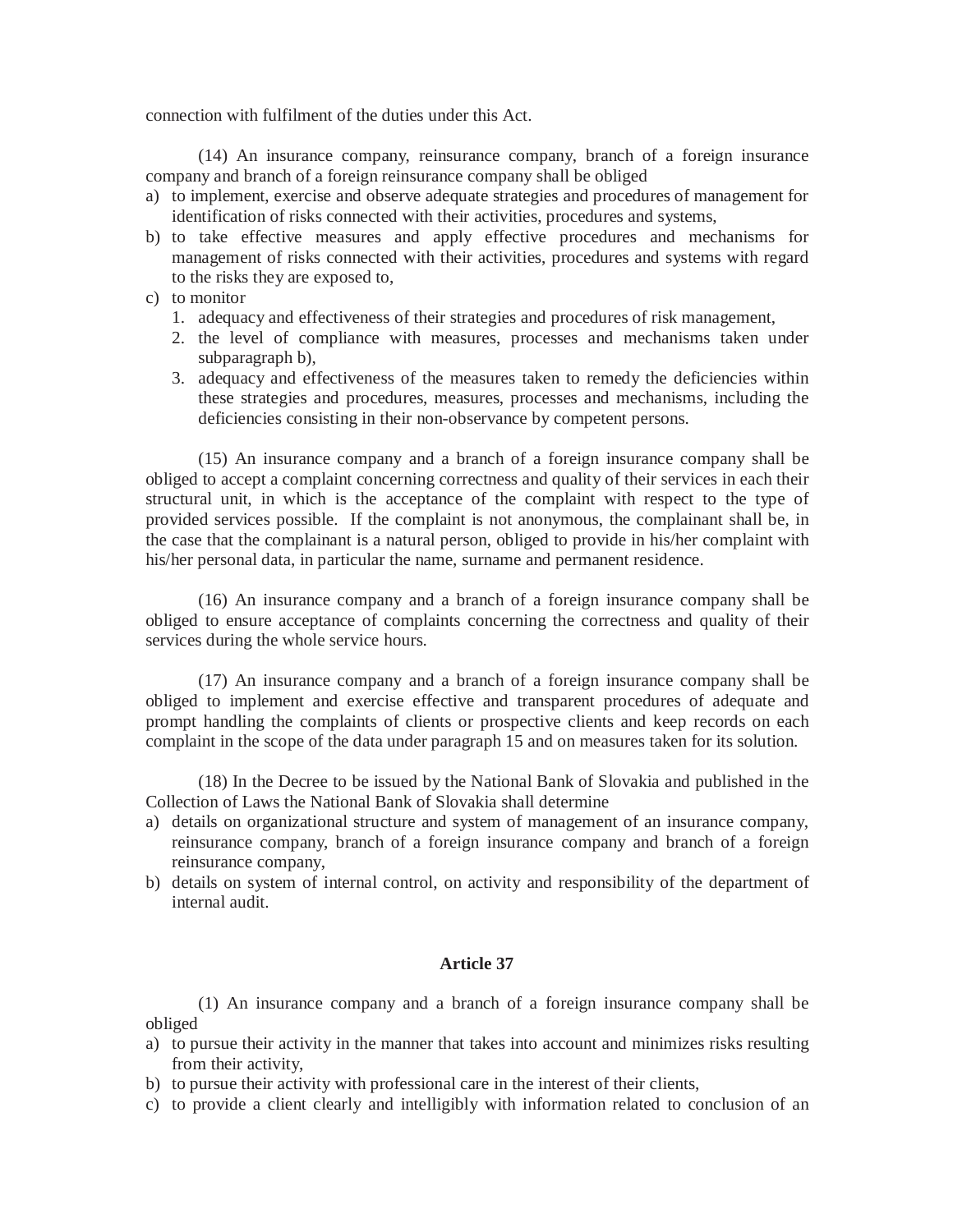insurance contract and draw a client's attention to important facts and risks related to conclusion of the insurance contract,

d) not to use false or misleading information at promotion of their activity, not to conceal important facts and not to offer advantages whose reliability they are not able to ensure.

(2) An insurance company and a branch of a foreign insurance company shall be obliged upon request by the client or the National Bank of Slovakia to authentically prove that professional care has been exerted. The exertion of professional care involves, in particular that an insurance company and a branch of a foreign insurance company

- a) document the method of pursuing their activities, control the objectivity of the data archived and prevent the risk of own financial losses,
- b) analyze the economic profitability of the pursuit of their activities from available information.

(3) An insurance company and reinsurance company shall be obliged to regulate legal relationships with members of the Board of Directors in a contract subject to a special regulation<sup>34)</sup>. The head of the branch of a foreign insurance company or the head of the branch of a foreign reinsurance company shall be obliged to regulate their legal relationships with the foreign insurance company or foreign reinsurance company in a contract subject to a special regulation $34$ .

(4) The member of the Board of Directors, member of a Supervisory Board of an insurance company or reinsurance company, head of a branch of a foreign insurance company, head of a branch of a foreign reinsurance company, official receiver, deputy of the official receiver, the responsible actuary, the proctor, the chief executive managing the department of internal audit and managers are obliged to perform their activity

- a) in a manner that takes into account and minimises the risks resulting from their activity for the insurance company, branch of a foreign insurance company and their client, for the reinsurance company and a branch of a reinsurance company,
- b) in the interest of the insurance company, branch of a foreign insurance company and their clients, the reinsurance company and the branch of a foreign reinsurance company.

(5) A member of the Board of Directors is responsible for the real damage caused while discharging his/her office if he/she breaches duties of a member of the Board of Directors of an insurance company or reinsurance company resulting for him/her from generally binding legal regulations, charter and internal acts of management.

(6) A head of a branch of a foreign insurance company or a head of a branch of a foreign reinsurance company is responsible for the damage caused by breach of obligations resulting from generally binding legal regulations and from internal acts of management while discharging his/her office.

(7) An insurance company, reinsurance company, branch of a foreign reinsurance company and branch of a foreign reinsurance company may not to carry out legal acts on their own costs for the benefit of a member of the Board of Directors of the insurance company or reinsurance company, a member of the Supervisory Board of the insurance company or reinsurance company or a head of a branch of a foreign insurance company or branch of a foreign reinsurance company in connection with insurance of his/her liability for damages under paragraphs 5 and 6 or in connection with insurance for eventuality of his/her dismissal from office. If the insurance company, reinsurance company, branch of a foreign insurance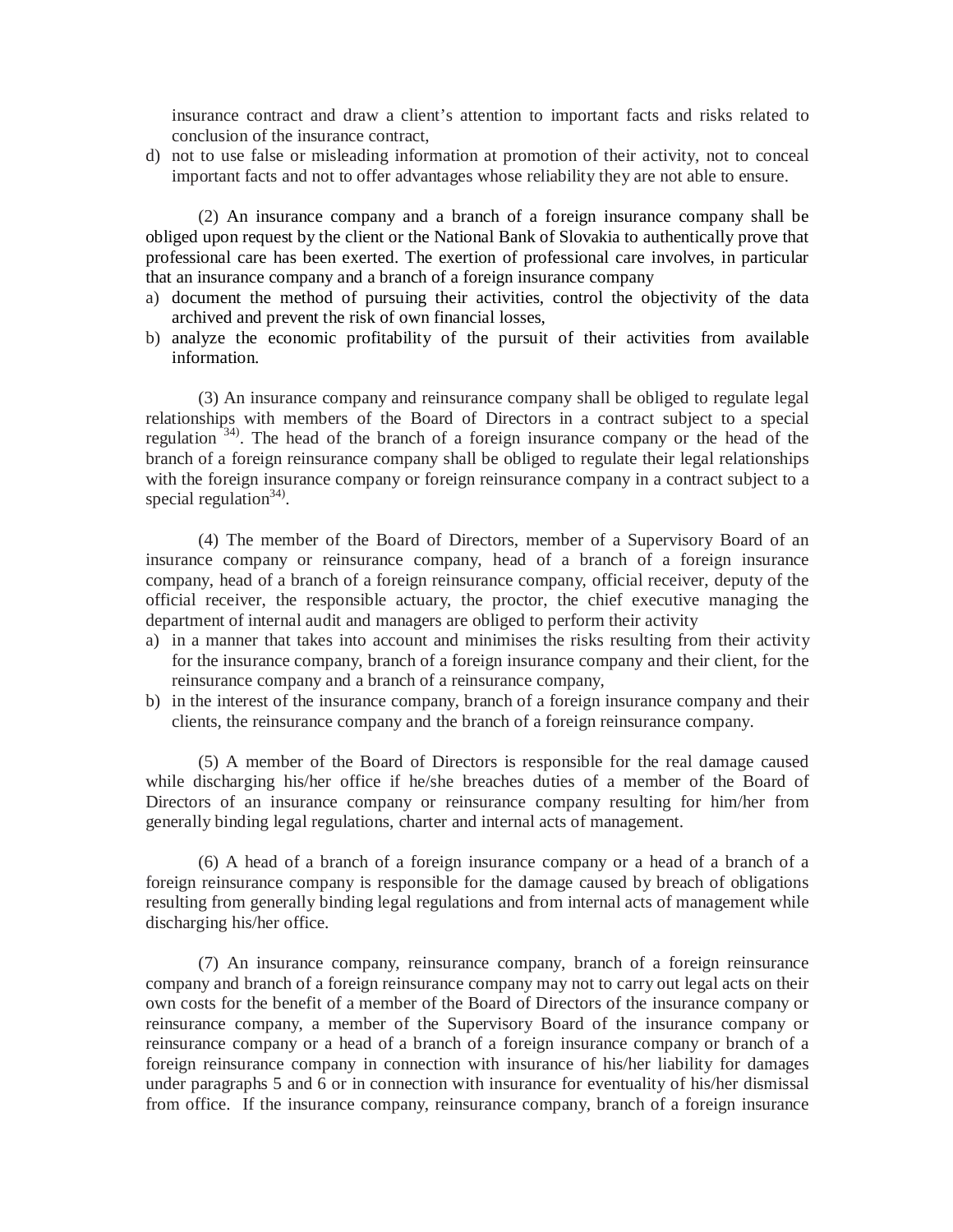company or branch of a foreign reinsurance company dismisses these persons from office by reason of incredibility under Article 67 paragraph 9, it cannot pay them any agreed reward or reward declared in internal rules; the right for such reward shall become null and void on the date of dismissal.

(8) The Board of Directors and the Supervisory Board of the insurance company or reinsurance company are obliged to ensure that the damaged incurred to the insurance company or reinsurance company under paragraph 5 shall be enforced properly and on time.

### **Article 38**

(1) An insurance company, branch of a foreign insurance company, reinsurance company and branch of a foreign reinsurance company cannot pursue businesses which would not be realised with other clients regarding their character, purpose or risk with persons having a special relationship to it. An insurance company, branch of a foreign insurance company, reinsurance company and branch of a foreign reinsurance company shall be obliged to verify whether the person with which such business is realized has a special relationship to it before conclusion and realization of such business; such person shall be obliged to provide the insurance company, branch of a foreign insurance company, reinsurance company and branch of a foreign reinsurance company with true information that the insurance company, branch of a foreign insurance company, reinsurance company and branch of a foreign reinsurance company shall need for the purpose of such verification. The insurance company, branch of a foreign insurance company, reinsurance company and branch of a foreign reinsurance company shall be obliged to guarantee the truthfulness of the provided data in writing in the contract on such business by means of a sanction in the form of invalidity of conclusion of such contract.

(2) An insurance company, branch of a foreign insurance company, reinsurance company and branch of a foreign reinsurance company shall conclude contracts with persons under paragraph 1 only if a statutory body of the insurance company, reinsurance company or a head of the branch of a foreign insurance company or a branch of a foreign reinsurance company has decided on it with one assent based upon a written analysis of the business in question and the financial situation of the applicant. The person concerned by such decision shall be excluded from the process of the taking decision.

(3) Within thirty (30) days after the lapse of a calendar year each person referred to in paragraph 4 subparagraphs a), b), c) and f) and paragraph 5 subparagraphs a), b), c) and f) shall be obliged to provide an insurance company, branch of a foreign insurance company, reinsurance company and branch of a foreign reinsurance company in writing with all information necessary for detection of other persons having a special relationship towards the insurance company, branch of a foreign insurance company, reinsurance company and branch of a foreign reinsurance company based upon the relationship towards the informant. In the case of natural persons the name, surname, permanent residence and date of birth shall be provided. The insurance company, branch of a foreign insurance company, reinsurance company and branch of a foreign reinsurance company shall be obliged to elaborate the information obtained in such manner to the summary of persons with a special relationship towards it and submit the summary to the National Bank of Slovakia upon its request. The requirements of the information on persons having a special relationship towards the insurance company, branch of a foreign insurance company, reinsurance company and branch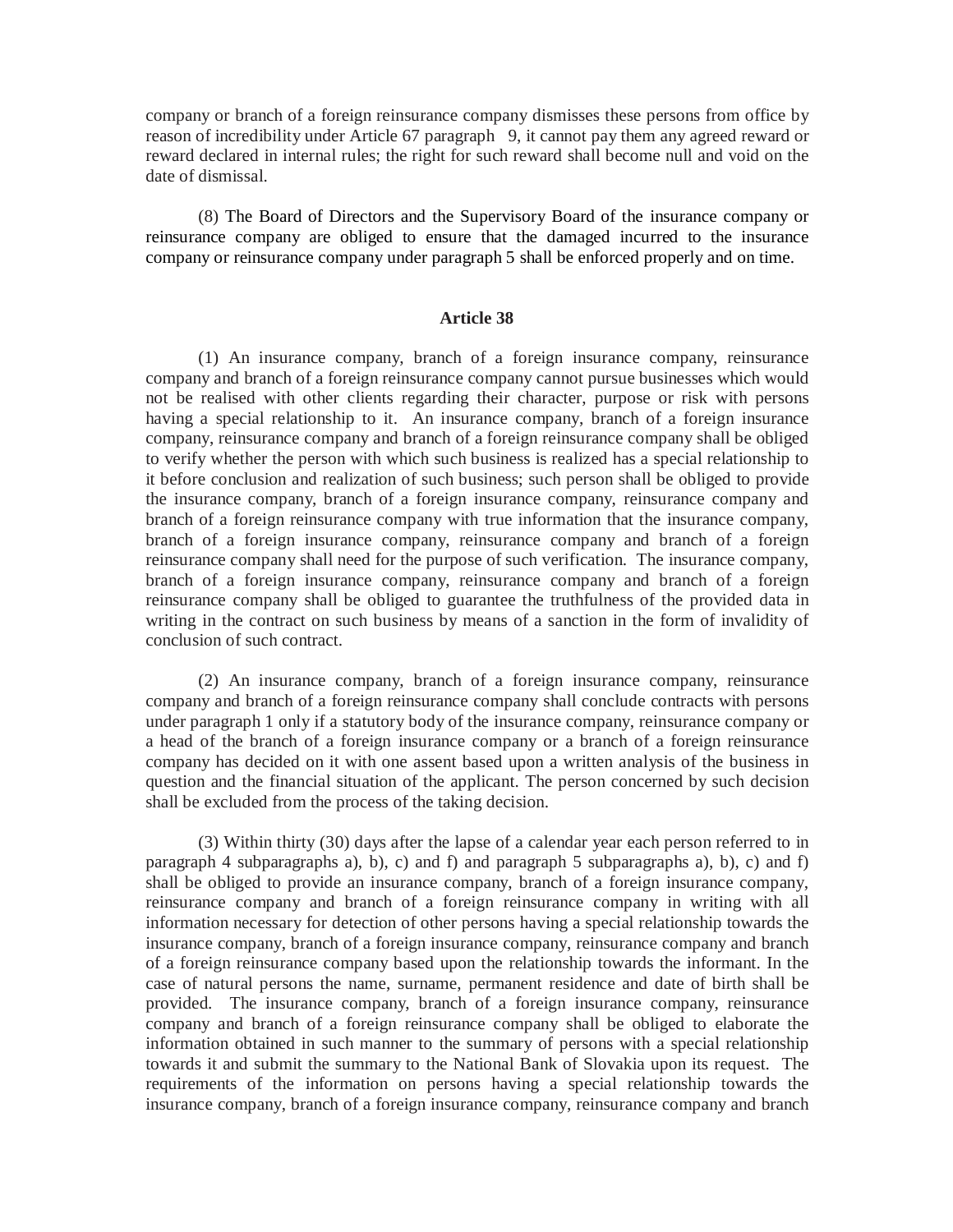of a foreign reinsurance company shall be defined in the Decree to be issued by the National Bank of Slovakia and published in the Collection of Laws.

(4) For the purpose of this Act the following persons shall be considered as the persons having a special relationship towards an insurance company and reinsurance company

- a) members of a statutory body of the insurance company and reinsurance company, chief executives of the insurance company and reinsurance company, other employees of the insurance company and reinsurance company designated in the Articles of Association of the insurance company and reinsurance company and the proctor of the insurance company and reinsurance company,
- b) members of the Supervisory Board of the insurance company and reinsurance company,
- c) the responsible actuary of the insurance company and the responsible actuary of the reinsurance company,
- d) persons controlling the insurance company and reinsurance company, members of statutory bodies of such legal persons and chief executives of such legal persons,
- e) persons close <sup>21)</sup> to members of the statutory body of the insurance company and reinsurance company, to members of the Supervisory Board of the insurance company and reinsurance company or to natural persons controlling the insurance company and reinsurance company,
- f) legal persons in which some of the persons referred to in subparagraphs a), b), c) or d) have qualified holdings,
- g) shareholders having qualified holdings in the insurance company and reinsurance company and a legal person being under their control or a legal person controlling them,
- h) legal persons being under the control of the insurance company and reinsurance company,
- i) members of Bank Board of the National Bank of Slovakia,
- j) an auditor or a natural person performing auditing activity in the insurance company and reinsurance company on behalf of an auditing company,
- k) a member of a statutory body of another insurance company and reinsurance company and a head of a branch of a foreign insurance company and branch of a foreign reinsurance company,
- l) during compulsory receivership an official receiver of the insurance company and reinsurance company, deputy of an official receiver and an involved expert adviser,
- m) persons having concluded legal relationship with the insurance company and reinsurance company that might lead to the occurrence of a qualified holdings in the insurance company and reinsurance company.

(5) For the purpose of this Act the following persons shall be considered as the persons having a special relationship towards a branch of a foreign insurance company and branch of a foreign reinsurance company

- a) a head of the branch of a foreign insurance company and a head of the branch of a foreign reinsurance company,
- b) members of a statutory body or a Supervisory Board of the foreign insurance company and foreign reinsurance company,
- c) the responsible actuary of a branch of a foreign insurance company and the responsible actuary of a branch of a foreign reinsurance company,
- d) persons controlling a foreign insurance company and foreign reinsurance company, members of statutory bodies of such legal persons,
- e) persons close  $^{21}$  to the persons referred to in subparagraph a) or subparagraph b) or to natural persons controlling a foreign insurance company and foreign reinsurance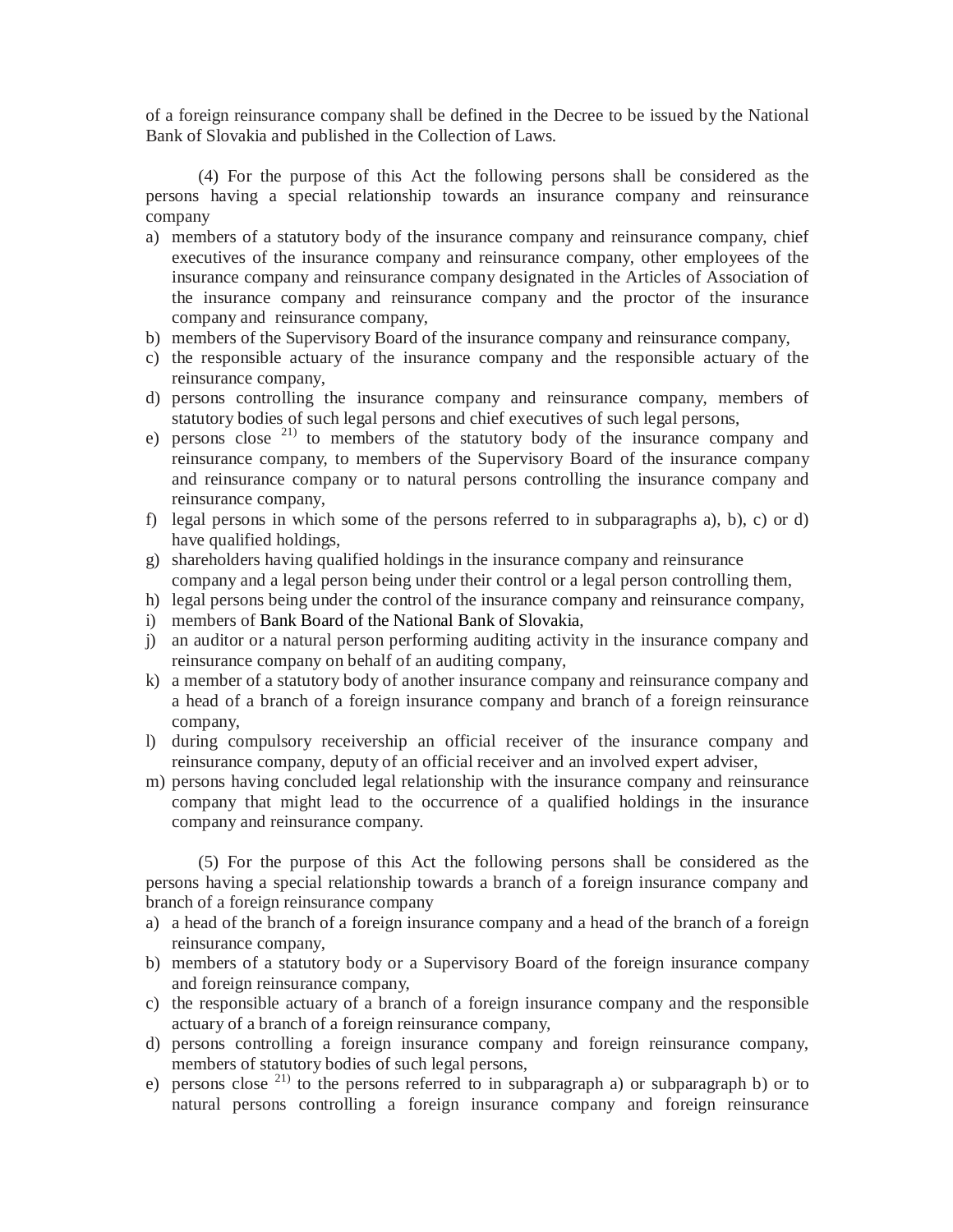company,

- f) legal persons in which some of the persons referred to in subparagraphs a), b), c) or d) have a qualified holdings,
- g) shareholders having qualified holdings in a foreign insurance company and foreign reinsurance company and a legal person being under their control or a legal person controlling them,
- h) legal persons under a control of a foreign insurance company and foreign reinsurance company,
- i) members of Bank Board of the National Bank of Slovakia,
- j) an auditor or a natural person performing auditing activity in a branch of a foreign insurance company and branch of a foreign reinsurance company on behalf of an auditing company,
- k) a head of another branch of a foreign insurance company and a head of another branch of a foreign reinsurance company and a member of a statutory body of an insurance company and reinsurance company.

# **Article 39 Conflict of interests**

A member of the Board of Directors or Supervisory Board or a proctor of the insurance company or the reinsurance company may not be

- a) a deputy of the National Council of the Slovak Republic, a member of the Government of the Slovak Republic or a State Secretary; a State Secretary can only be a member of the Board of Directors or the Supervisory Board of the insurance company or reinsurance company in the case when exercising the shareholder's rights of the State,
- b) a member of a body of the Supreme Audit Office or its employee, a member of a body of the National Bank of Slovakia or its employee, a person participating in exercising the supervision over insurance business,
- c) a member of the Board of Directors or the Supervisory Board or the proctor or an employee of other insurance company, insurance company from another Member State, foreign insurance company, other reinsurance company, reinsurance company from another Member State, foreign reinsurance company, supplementary pension company, bank, pension management company<sup>18</sup>) or securities dealer, proctor, employee or a chief executive of the branch of a foreign insurance company or the branch of a foreign reinsurance company, a member of a body of the Export and Import Bank of the Slovak Republic, a member of a body of a company pursuing insurance intermediation or reinsurance mediation pursuant to a special regulation;<sup>35</sup>) this shall not apply if this legal person has decisive control over the insurance company or reinsurance company,
- d) an insurance intermediary, an insurance intermediary from other Member State, a reinsurance intermediary, a reinsurance intermediary from other Member State, a responsible actuary, an employee of the central depository or of the stock exchange.

# **Article 40 Confidentiality**

(1) The members of the Board of Directors and of Supervisory Boards, employees of the insurance company, reinsurance company, branch of a foreign insurance company and branch of a foreign reinsurance company, proctors, liquidators, trustees, preliminary trustees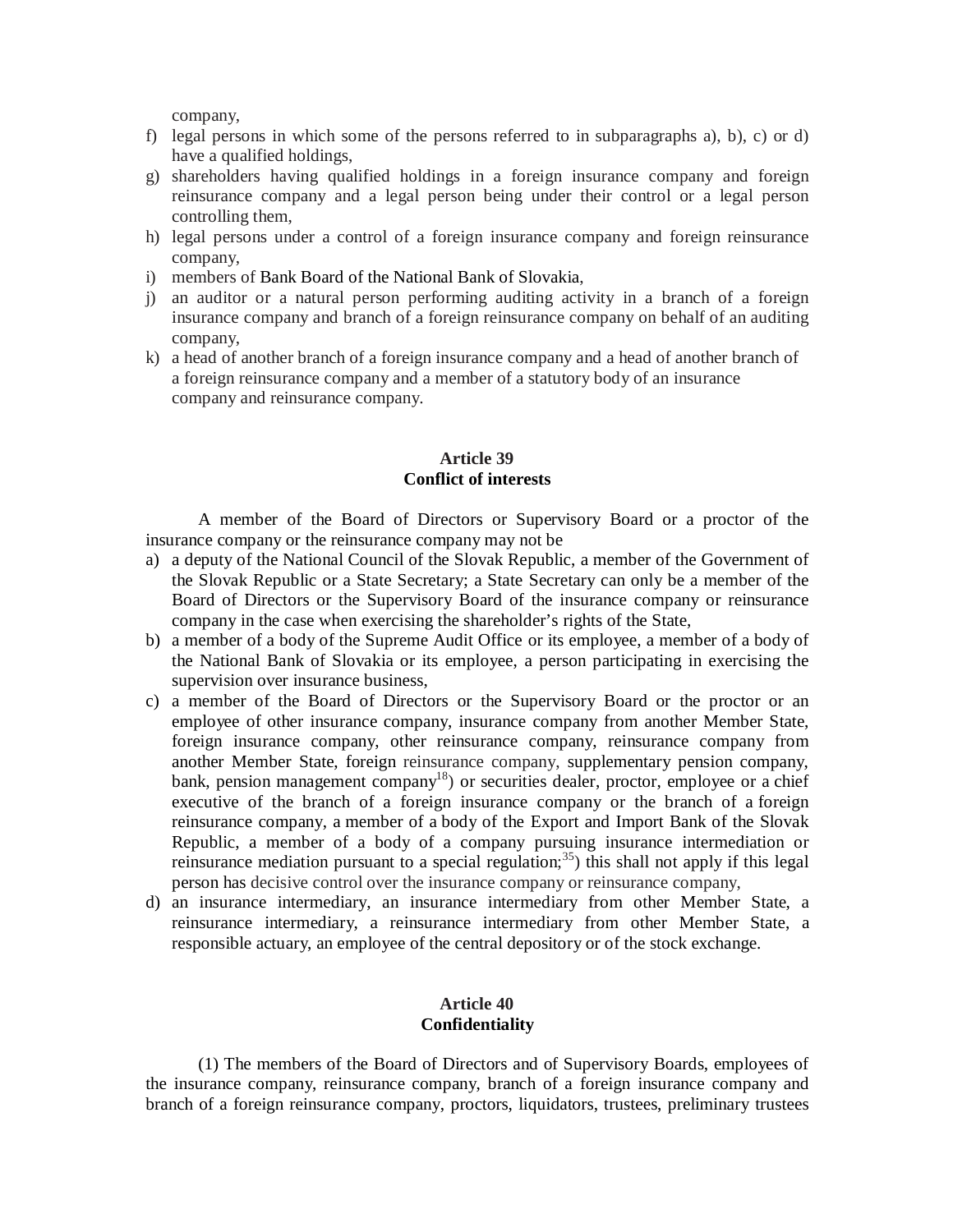in bankruptcy and restructuring proceedings, composition proceedings or in proceedings on discharge from debts or supervising trustees performing supervising trusteeship, responsible actuaries, as well as other persons participating in their activities are obliged to maintain confidentiality of the facts they got to know in connection with their position or during the fulfilment of their professional duties and which are significant for the development of the financial market or have impact on the interests of its individual participants. The aforementioned persons shall be also obliged to maintain confidentiality concerning the data acquired under Article 47.

(2) The persons under paragraph 1 shall be obliged to maintain confidentiality of the activity of the insurance company, branch of a foreign insurance company, reinsurance company and branch of a foreign reinsurance company even after the termination of employment or other legal relation.

(3) It is not considered as a breach of the duty of confidentiality under paragraph 1 if the information is provided

- a) to the National Bank of Slovakia while exercising supervision in accordance with a special law, 2)
- b) to a court for the purpose of a civil proceeding if a participant of the proceeding is a client of the insurance company, reinsurance company, branch of a foreign insurance company or branch of a foreign reinsurance company, if the subject of the proceeding is the property of a client of the insurance company,  $36$  reinsurance company, branch of a foreign insurance company or branch of a foreign reinsurance company, if a participant of a proceeding is an insurance intermediary or reinsurance intermediary who mediated insurance or reinsurance with the client of the insurance company or reinsurance company,
- c) to a law enforcement body or a court for the purpose of criminal proceedings,  $37$
- d) to tax bodies in cases of tax proceedings,  $38$  if a participant of the proceedings is an insurance company or reinsurance company, policyholder or insured person,
- e) to a service of the criminal police, service of the border police, service of the alien police and a service of the financial police of the Police Force for the purpose of the fulfilment of duties prescribed by a special law,  $39$ )
- f) to the Slovak Information Service for the purpose of the fulfilment of duties prescribed by a special law,  $40$ )
- g) to a judicial executor charged with performing execution under a special law,  $41$ )
- h) to a trustee or preliminary trustee in bankruptcy proceedings, restructuring proceedings, settlement proceedings, or in proceedings to discharge from debts, or to a supervising trustee performing supervising trusteeship if the property of a client of the insurance company, insurance company from other Member State, reinsurance company, reinsurance company from another Member State, branch of a foreign insurance company or a branch of a foreign reinsurance company is subject to bankruptcy proceedings, restructuring proceedings, composition proceedings or proceedings to discharge from debts, or on which the supervising trusteeship pursuant to a special regulation has been instituted, $11)$
- i) to auditors who control financial statement of the insurance company, branch of a foreign insurance company, reinsurance company or a branch of a foreign reinsurance company and to authorities performing supervision over these auditors,
- j) to the competent supervisory authority of another Member State in the case of an insurance contracts concluded by an insurance company in the territory of the appropriate Member State or in the case of reinsurance contracts concluded by a reinsurance company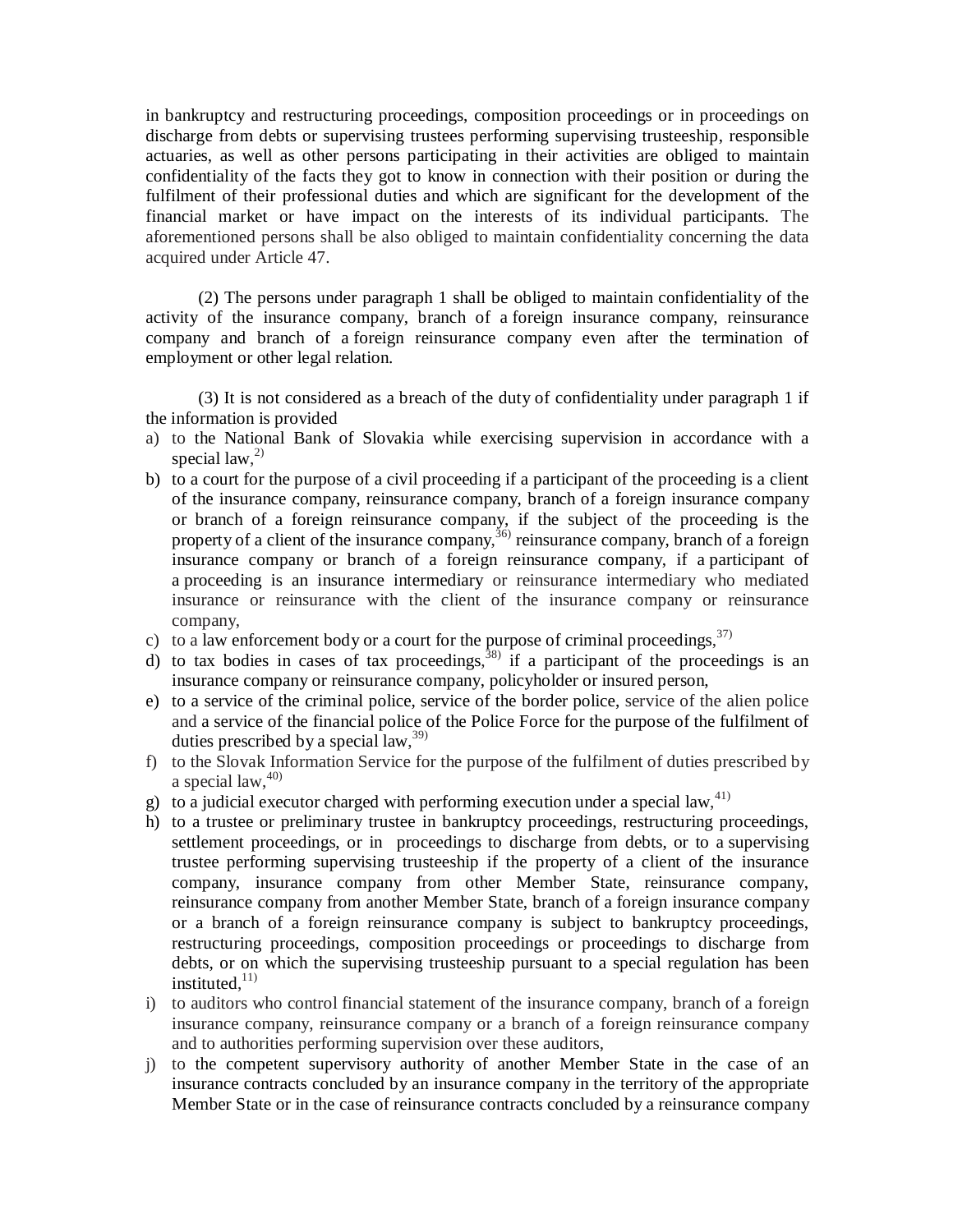in the territory of the appropriate Member State.

(4) The exchange of information shall not be considered as a breach of the duty of nondisclosure under paragraph 1 if done between

- a) insurance companies, insurance companies from other Member State, branches of foreign insurance companies, reinsurance companies, reinsurance companies from other Member State, branches of foreign reinsurance companies if this involves mutual exchange of information related to insurance contracts concluded by a person in the case of
	- 1. a suspicion that false or incomplete data have been provided,
	- 2. investigation necessary to determine the extent of an obligation of an insurance company, insurance company from other Member State, branch of a foreign insurance company, reinsurance company, reinsurance company from another Member State and a branch of a foreign reinsurance company to provide payment of claims,
	- 3. discharge of an insurance contract by reason of failure to pay premium;
- b) the National Bank of Slovakia if it was provided with information under paragraph 3 subparagraph a), and
	- 1. the supervisory authorities of other Member States or authorities of the supervision of financial institutions of other Member States,
	- 2. persons from other Member State or from a State not being a Member State which participate in the bankruptcy or liquidation of an insurance company from other Member State or a foreign reinsurance company from other Member State, and the bodies exercising supervision over such persons,
	- 3. auditors from other Member States or from States other than Member States auditing financial statements of an insurance company from another Member State, reinsurance company from another Member State and financial institutions having their registered office in other Member States, and the bodies exercising supervision over such auditors,
	- 4. persons from other Member States that pursue the activity of a responsible actuary and bodies exercising supervision over them,
	- 5. courts for examination of decisions given by the National Bank of Slovakia under a special  $law.<sup>2</sup>$ )

(5) At disclosure, provision and exchange of the information under paragraphs 1 through 4 and Article 47 an insurance company, branch of a foreign insurance company, reinsurance company and a branch of a foreign reinsurance company shall not provide, without consent of the Slovak Information Service, the datum about belonging of a person to the Slovak Information Service or the datum about the property in the ownership of the Slovak Information Service.

(6) The National Bank of Slovakia is authorised to use the information obtained under paragraph 4 only for the purposes for which it was provided. The National Bank of Slovakia is authorised to provide the information obtained under paragraph 4 to other persons only upon consent of those entities under paragraph 4 that provided it.

(7) The provisions of paragraphs 1 through 6 shall be without prejudice to the duty imposed by a special law  $42$ ) to prevent or report the commission of a criminal offence.

### **Business documentation**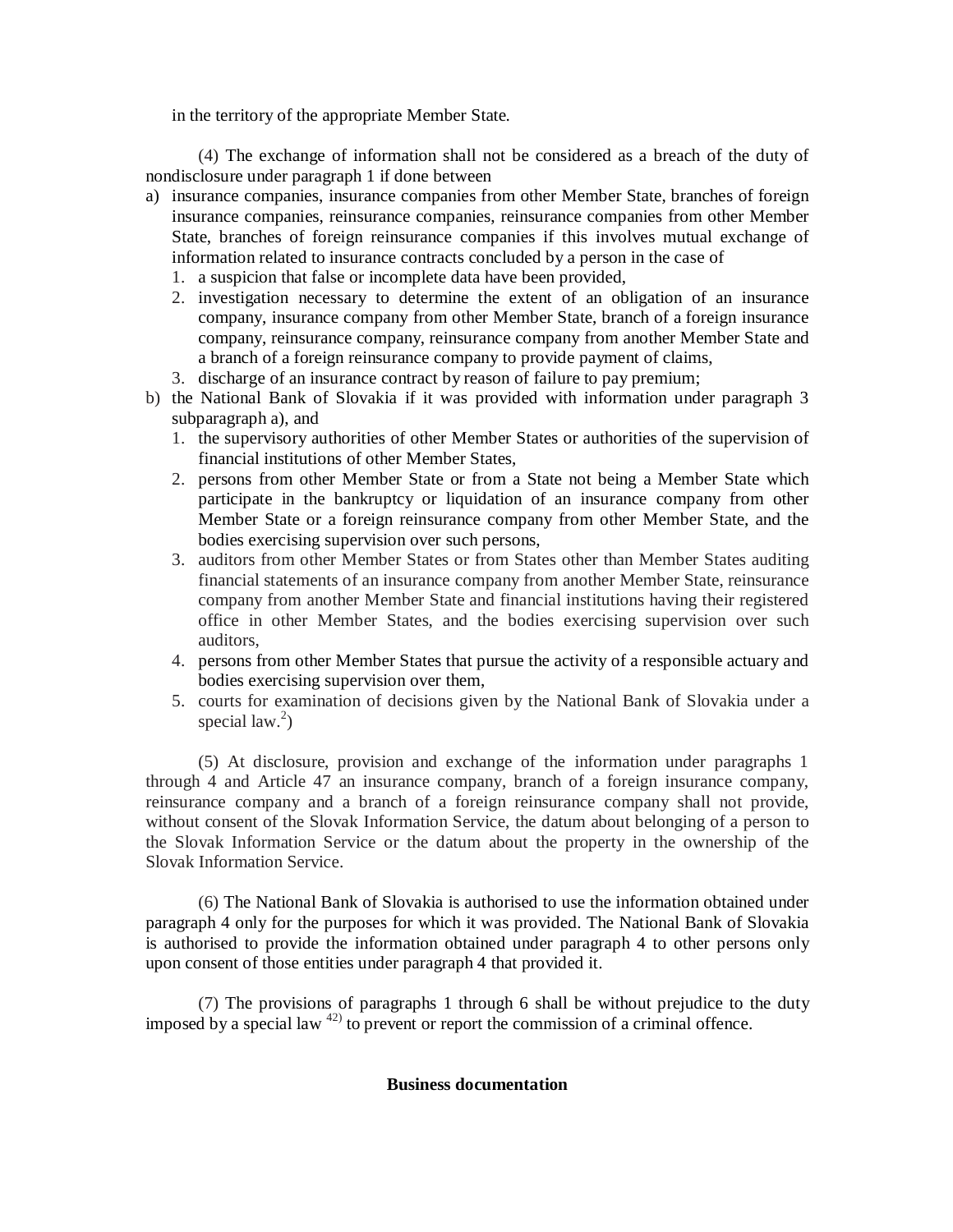### **Article 41**

(1) An insurance company, branch of an insurance company from another Member State, branch of a foreign insurance company, reinsurance company, branch of a reinsurance company from another Member State and a branch of a foreign reinsurance company shall be obliged to keep accounts of the state and movement of the assets and liabilities, costs and revenues and profit or loss in accordance with a special regulation.<sup>43</sup>) A financial statement of the insurance company, reinsurance company, branch of a foreign insurance company and branch of a foreign reinsurance company must be verified by an auditor or by an auditing company.

(2) If an insurance company under Article 4 paragraph 8 subparagraph b) performs both life assurance and non-life insurance, it shall be obliged

- a) to establish a separate management from the personnel-related and organizational viewpoints for life assurance and non-life insurance; a separate management must be arranged in such a way that no damage of the interests of the insured persons within individual insurance types may occur, in particular so that the yields within the given insurance type are used only for the benefit of the persons insured within that insurance type and that the actual solvency margin in each insurance type is met,
- b) to keep separate analytical records for the individual insurance types so that total costs and revenues are kept separately for life assurance and separately for non-life insurance so that the economic result for each activity could be identified separately; the items of analytical record-keeping common for both insurance types shall be divided proportionally according to the share of life assurance and the share of non-life insurance in the insurance activity,
- c) to indicate in the comments of the financial statements the data separately for each insurance type in the scope determined by a Decree issued by the National Bank of Slovakia in accordance with special regulations.<sup>30)</sup>

(3) If an insurance company and a branch of a foreign insurance company under Article 4 paragraph 13 performs at the same time both life assurance and non-life insurance, it shall be obliged

- a) to pursue insurance activities and reinsurance activities so that the interests of persons insured within the individual insurance types and persons reinsured within the individual insurance types would not be injured, in particular so that the revenues in the appropriate insurance type shall be used only to the benefit of the insured persons and the revenues in the appropriate reinsurance type shall be used only to the benefit of the reinsured persons,
- b) to keep separate analytical records so that total costs and revenues are kept separately for insurance activity and separately for reinsurance activity so that the economic result for each activity could be identified separately; the items of the analytical record-keeping common for insurance activity and reinsurance activity shall be divided proportionally according to the share of reinsurance activity in the activity of an insurance company,
- c) to indicate in the comments of the financial statements the data separately for insurance activity and for reinsurance activity in the scope determined in the Decree issued by the National Bank of Slovakia in accordance with special regulations.<sup>30)</sup>

(4) An insurance company and reinsurance company that perform at the same time reinsurance activity for the insurance type life assurance and for the insurance type non-life insurance shall be obliged to keep separate analytical records for the individual insurance types.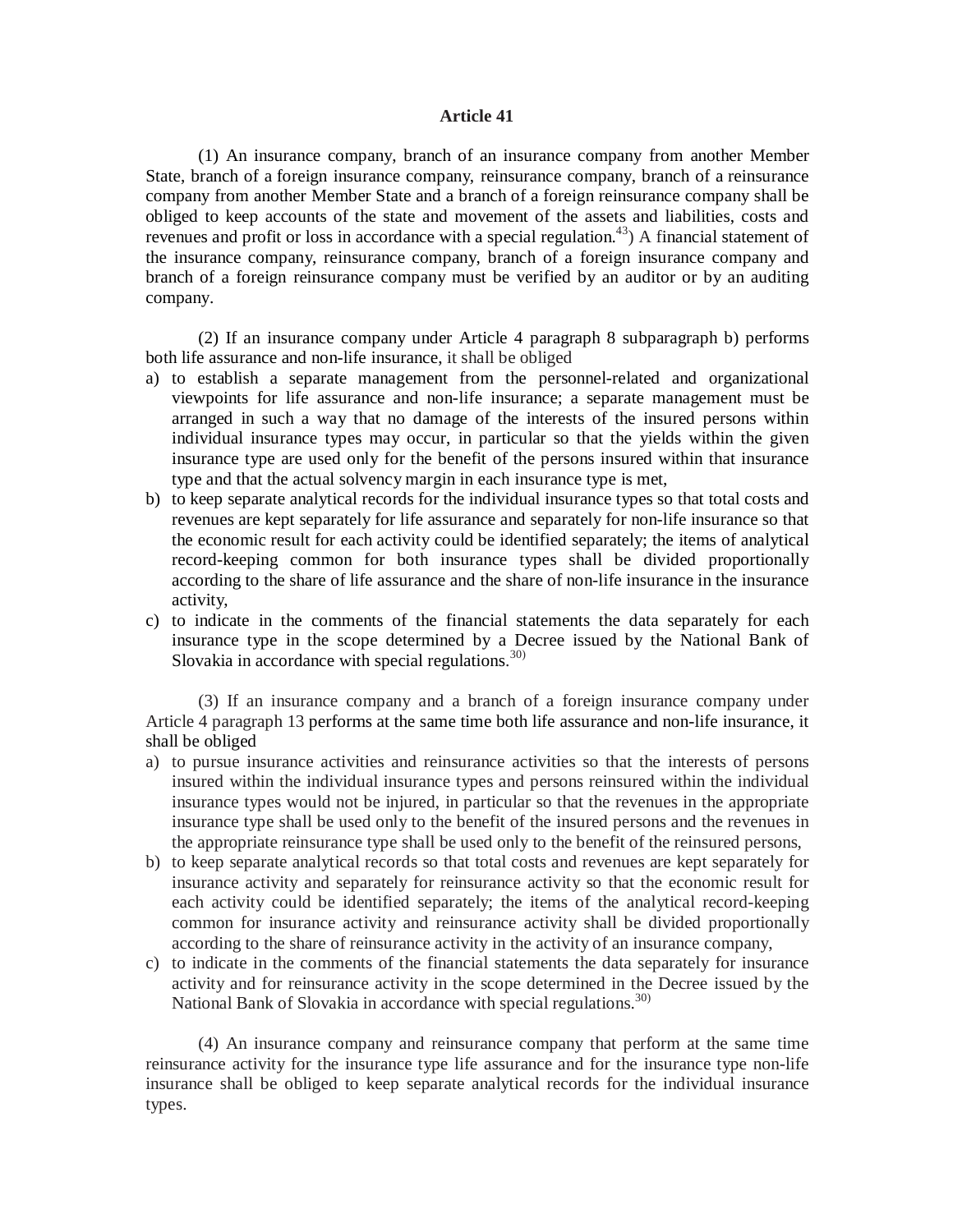(5) An insurance company, reinsurance company, branch of a foreign insurance company and a branch of a foreign reinsurance company are obliged to notify the National Bank of Slovakia in writing of the auditor or auditing company which has been assigned to audit financial statements upon approval by the general assembly of the insurance company or reinsurance company, namely until 30 June or until a half of the accounting period for which the audit is to be performed. If the National Bank of Slovakia doubts on the impartiality and qualification of the proposed auditor or auditing company it is authorized to reject the choice of the auditor or auditing company to 31 July or within seven months from the beginning of the accounting period after delivery of such notification. Within thirty (30) days after the entry into force of the decision on the rejection of the auditor or auditing company, the insurance company, reinsurance company, branch of a foreign insurance company and a branch of a foreign reinsurance company shall be obliged to inform the National Bank of Slovakia in writing of the new auditor or auditing company approved by the general assembly of the insurance company or reinsurance company. If the National Bank of Slovakia rejects also the selection of the other auditor or auditing company, the National Bank of Slovakia shall decide which auditor or auditing company shall make financial statements of the insurance company or reinsurance company.

(6) The National Bank of Slovakia shall be obliged to order performance of an exceptional audit if it reveals deficiencies in the financial statement under paragraph 1 verified by an auditor or auditing company. An insurance company, branch of a foreign insurance company, reinsurance company or a branch of a foreign reinsurance company shall be obliged to notify the National Bank of Slovakia in writing of the auditor or auditing company which shall perform the exceptional audit within thirty (30) days from the date of the order to perform the exceptional audit. Such auditor or auditing company must be a person different from the auditor or auditing company that audited the financial statements under paragraph 1.

## **Article 42**

(1) An insurance company, branch of a foreign insurance company, reinsurance company and a branch of a foreign reinsurance company shall also draw up preliminary financial statements as at the last day of a calendar quarter-year.

(2) As from the date of adoption of the currency euro in the Slovak Republic, an insurance company, reinsurance company, branch of a foreign insurance company and a branch of a foreign reinsurance company shall be obliged to convert the assets and liabilities expressed in a foreign currency to the Euros on a daily basis according to the exchange rate determined and announced by the European Central Bank valid at that day.

(3) The auditor or auditing company verifying financial statements of the insurance company, reinsurance company, branch of a foreign insurance company or a branch of a foreign reinsurance company shall be obliged to inform the National Bank of Slovakia without undue delay of

- a) a breach of the obligations resulting from the laws and other generally binding legal regulations by an insurance company, branch of a foreign insurance company, reinsurance company and a branch of a foreign reinsurance company,
- b) the facts that may affect the proper pursuit of the insurance activity or reinsurance activity,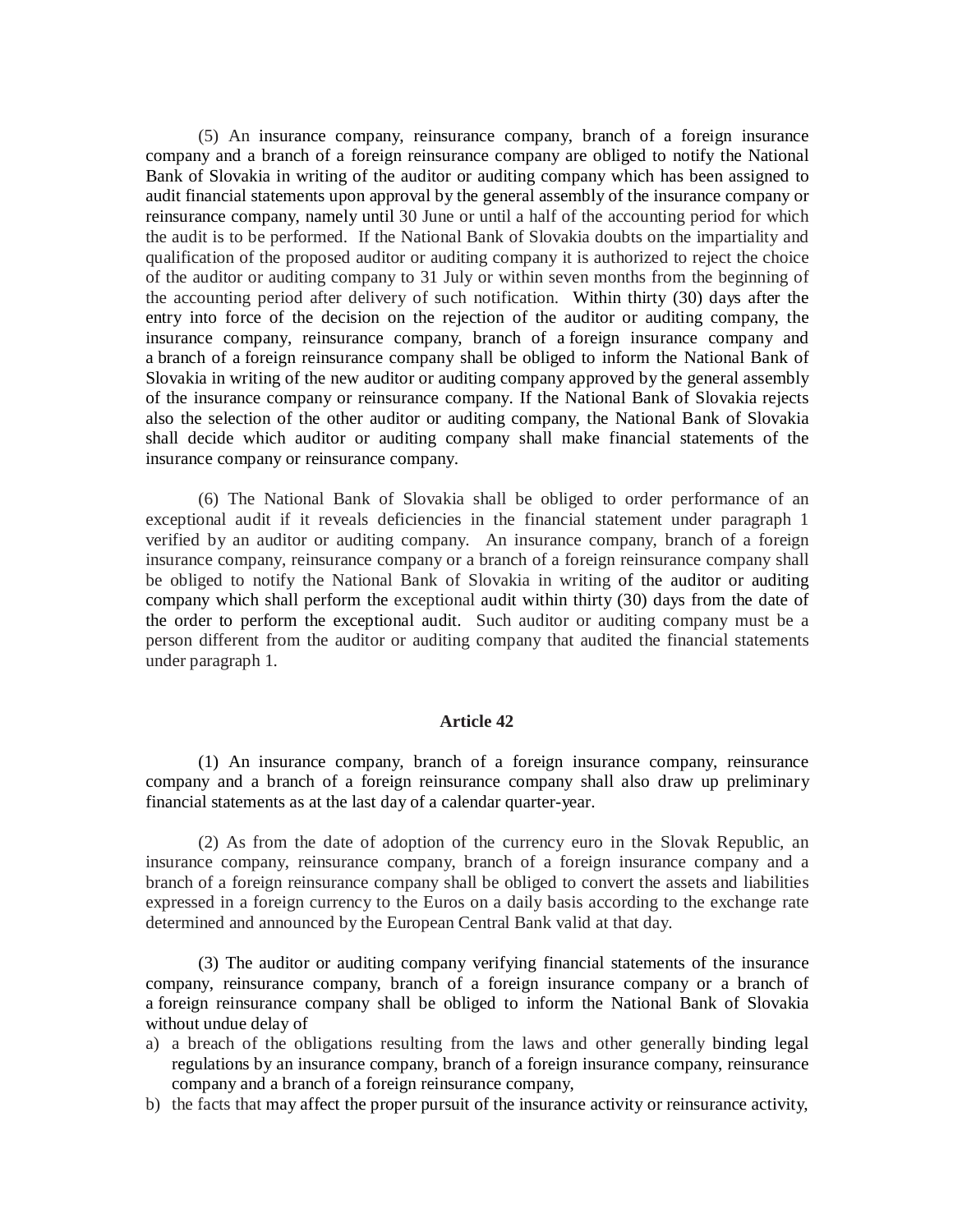- c) the facts that may lead to the expression of objections to the financial statements,
- d) the facts that may lead to rejection of performance of the audit.

(4) The provision of paragraph 3 shall also apply equally to the auditor or auditing company verifying the financial statements of the persons which form together with the insurance company or reinsurance company a group with close links.

(5) An auditor or auditing company shall be obliged to provide the National Bank of Slovakia upon its written request with details of the facts under paragraph 3 and with other information and details found out during performance of their activity in an insurance company, reinsurance company, branch of a foreign insurance company or a branch of a foreign reinsurance company.

(6) An insurance company, reinsurance company, branch of a foreign insurance company and a branch of a foreign reinsurance company are obliged to ensure protection of data electronic processing and saving against misuse, destruction, damage, theft or against a loss.

### **Duty to report**

## **Article 43**

(1) An insurance company, branch of a foreign insurance company, reinsurance company and a branch of a foreign reinsurance company are obliged to submit to the National Bank of Slovakia a report on its business management for the first half of the accounting period (hereinafter referred to as the ´bi-annual report´) within two months following the end of the half of the accounting period at the latest<sup>43</sup>), and to submit to the Ministry and to the National Bank of Slovakia the annual report on its business management (hereinafter referred to as ´the annual report´) within three months following the elapse of the accounting period at the latest.

(2) The annual report shall contain

- a) financial statements verified by an auditor or auditing company, including the auditorial report to such financial statements and the consolidated financial statements, if drawn up.
- b) the report on the financial situation containing in particular a review of the accepted bank credits and other credits and data on their maturity divided into short-term and long-term ones, as well as other data influencing the financial situation of the insurance company or reinsurance company,
- c) a proposal for profit distribution,
- d) information on the expected economic and financial situation in the forthcoming accounting period,
- e) detailed information regarding the verification of the sufficiency of technical reserves using the test of liability adequacy<sup>30</sup>) and regarding the evaluation of the results of the test of liability adequacy,
- f) the list of recommendations by the auditor if such recommendations have been drawn up.

(3) Based on a written request of an insurance company, branch of a foreign insurance company, reinsurance company or a branch of a foreign reinsurance company the National Bank of Slovakia may prolong the time limit for submission of the financial statement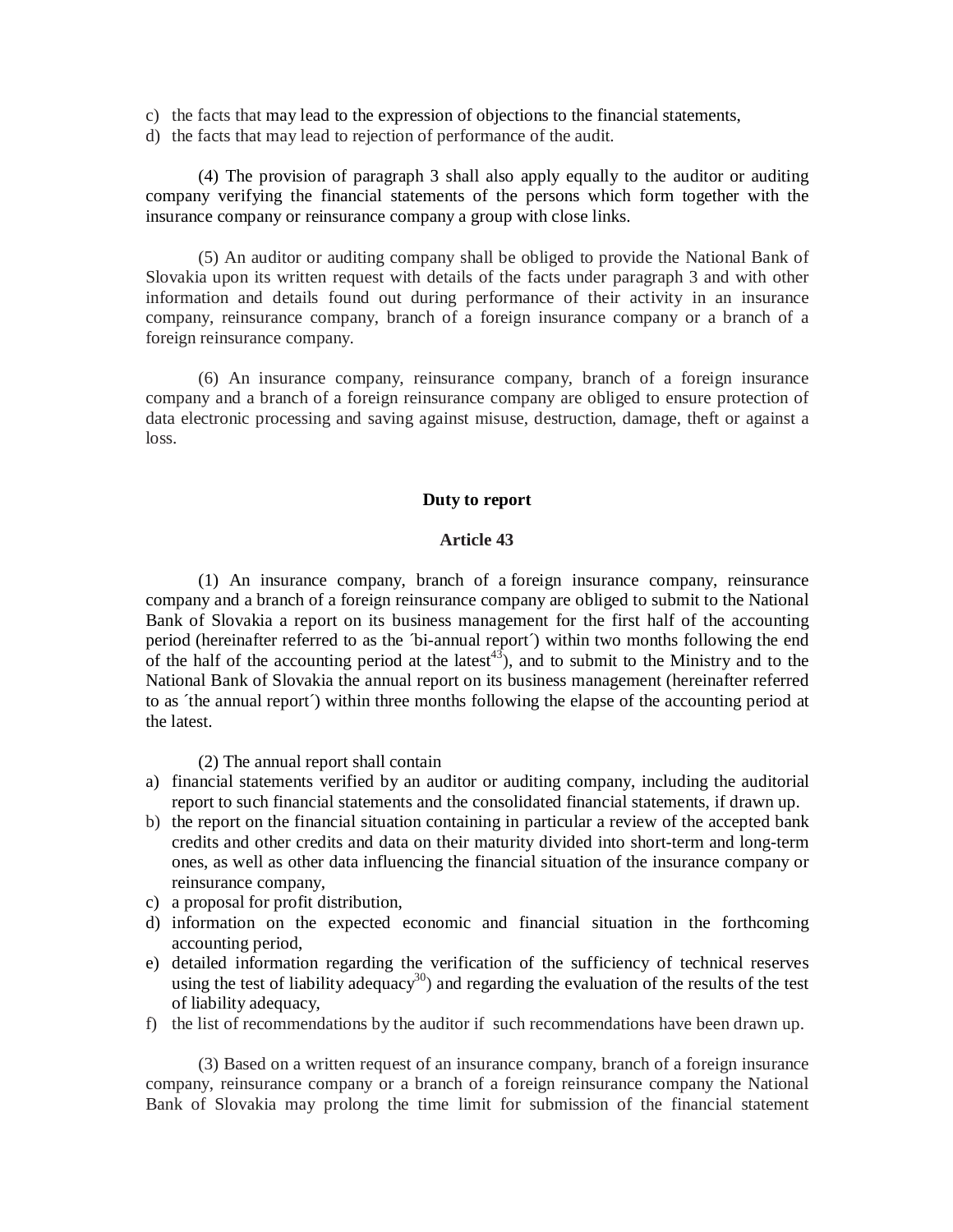verified by an auditor or auditing company. An insurance company, branch of a foreign insurance company, reinsurance company or a branch of a foreign reinsurance company is obliged to submit to the Ministry and to the National Bank of Slovakia auditor's report or the auditing company's report without undue delay after having received such report.

### (4) The bi-annual report shall contain

- a) financial statements for the past half of the accounting period and auditor's statement or the auditing company's statement if the financial statements have been verified by an auditor or by an auditing company,
- b) a report on the financial situation to the extent under paragraph 2 subparagraph b) for the past half of the accounting period,
- c) detailed information regarding the verification of the sufficiency of technical reserves using the test of liability adequacy<sup>30</sup>) and regarding the evaluation of the results of the test of liability adequacy,
- d) updating of the information on the expected economic and financial situation in the current accounting period submitted in the annual report for the preceding accounting period.

(5) An insurance company, branch of a foreign insurance company, reinsurance company or a branch of a foreign reinsurance company are obliged to inform the National Bank of Slovakia without undue delay of any change in its financial situation or other facts that could endanger its capacity to fulfil the obligations arising from the insurance activity or reinsurance activity pursued.

(6) An insurance company, reinsurance company, a branch of a foreign insurance company and a branch of a foreign reinsurance company are obliged to submit to the National Bank of Slovakia the data from the accounting records and the statistical records in the form of statements, reports or reviews in the manner as prescribed and before the determined deadlines; such submission of data is not considered to be a breach of the duty of nondisclosure under Articles 40 and 47. The scope, manner and deadlines for the submission of the data from the accounting records and the statistical records shall be laid down by a Decree to be issued by the National Bank of Slovakia and published in the Collection of Laws.

(7) The data under paragraph 6 and other information indicated in the statements, reports and other information must be understandable, transparent, and provable, must provide a truthful image of the reported facts and must be submitted on time. If the statements, reports and other information are not submitted in the manner prescribed or if reasonable doubts about their accuracy or completeness arise, the insurance company, reinsurance company, branch of a foreign insurance company and branch of a foreign reinsurance company shall be obliged upon request by the National Bank of Slovakia to submit required materials and give explanation within the time limit set out by it.

(8) An insurance company and reinsurance company are obliged to inform the National Bank of Slovakia separately of the results of the insurance activity and reinsurance activity pursued by its branch in the respective Member State and separately of the results of the insurance activity and reinsurance activity pursued on the basis of the right of free provision of services in the respective Member State. Based on the request of the competent supervisory authority of a Member State the National Bank of Slovakia shall be obliged to send it such information in a summary form.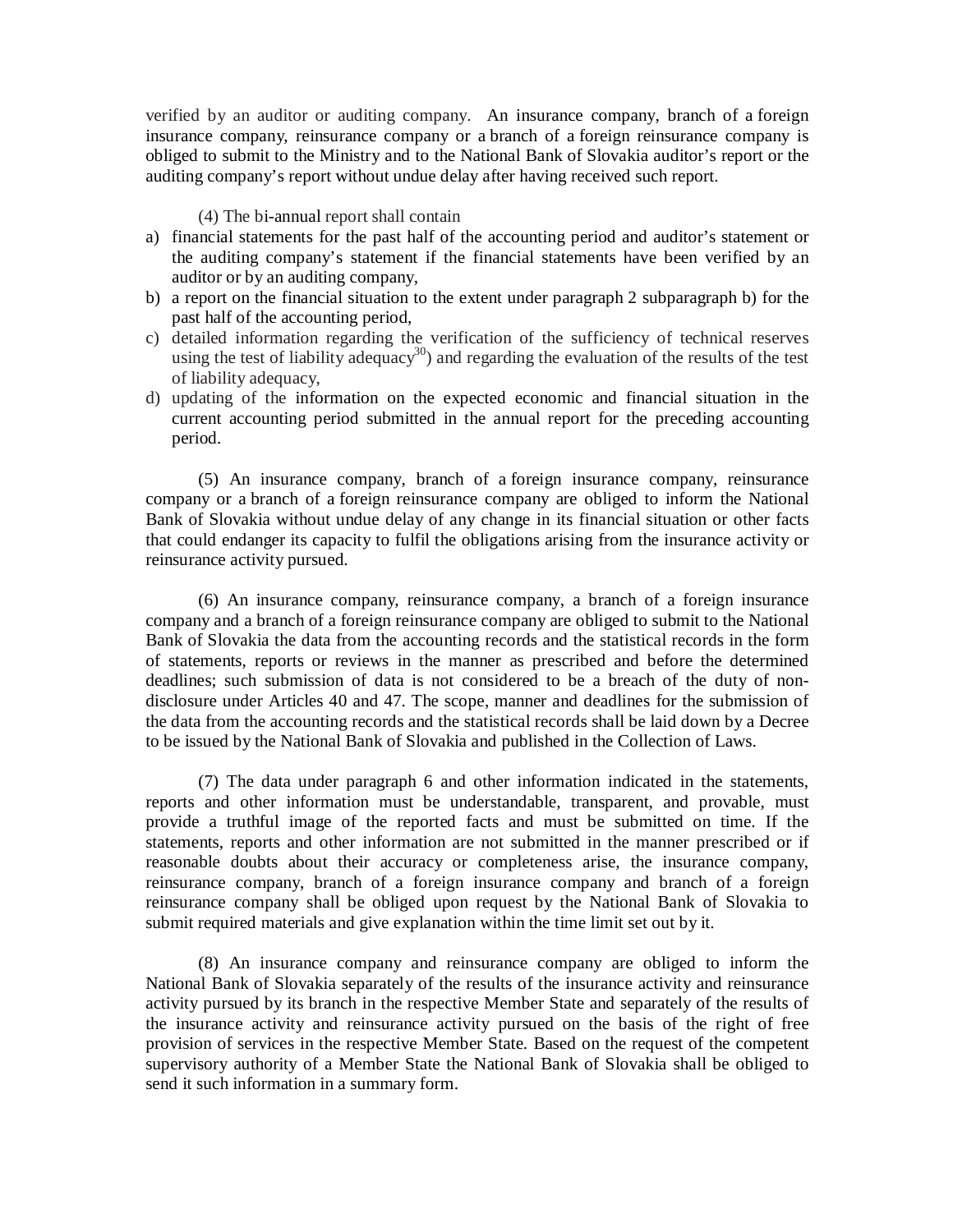(9) An insurance company, branch of a foreign insurance company, reinsurance company or a branch of a foreign reinsurance company are obliged to inform the National bank of Slovakia about a change of the accounting period in writing without undue delay.

(10) An insurance company, branch of a foreign insurance company, reinsurance company and a branch of a foreign reinsurance company are obliged to submit a bi-annual report and annual report to the National Bank of Slovakia free of charge, completely, correctly, truthfully and on time; specification of their structure, scope, content, form, structuring, manner, procedure and place of submission, including of the methodology for their drawing up may be determined by a Decree to be issued by the National Bank of Slovakia and published in the Collection of Laws; such provision of data shall not be considered as breach of the duty of secrecy under Article 47.

### **Article 44**

(1) A person with its registered office in the territory of the Slovak Republic or with its permanent residence in the territory of the Slovak Republic, which has decided to decrease its direct or indirect share in the registered capital of the insurance company or reinsurance company or in the voting rights in the insurance company or reinsurance company so that it will for the first time get under the limit of 50 %, 33 %, or under 20 % of the share in the registered capital of the insurance company or reinsurance company or in the voting rights in the insurance company or reinsurance company directly or by action in concert,  $29$ ) or the insurance company or reinsurance company shall stop being its subsidiary, must notify the National Bank of Slovakia thereof in writing in advance.

(2) A person with its registered office in the territory of the Slovak Republic or with its permanent residence in the territory of the Slovak Republic, which has decided to decrease its direct or indirect share in the registered capital of the insurance company from another Member State or reinsurance company from another Member State or in the voting rights in the insurance company from another Member State or reinsurance company from another Member State so that it will for the first time get under the limit of 50 %, 33 %, or under 20 % of the share in the registered capital of the insurance company or reinsurance company or in the voting rights in the insurance company or reinsurance company directly or by action in concert,<sup>29</sup>) or the insurance company or reinsurance company shall stop being its subsidiary, must notify the competent supervisory authority of the other Member State thereof in advance.

(3) A notification under paragraph 1 must contain the following data:

- a) the name, surname, birth registration number and place of permanent residence of the natural person under paragraph 1 or the commercial name, registered office and identification number of a legal person under paragraph 1,
- b) the scope in which the person wants to decrease the share in the registered capital of the insurance company or reinsurance company under paragraph 1.

(4) The insurance company or reinsurance company is obliged to notify the National Bank of Slovakia of any change in its registered capital which will lead to exceeding the 20 %, 33 % or 50 % share in the registered capital of the insurance company or reinsurance company or in the voting rights in the insurance company or reinsurance company of one person or more persons acting in concert,  $29$  or the insurance company or reinsurance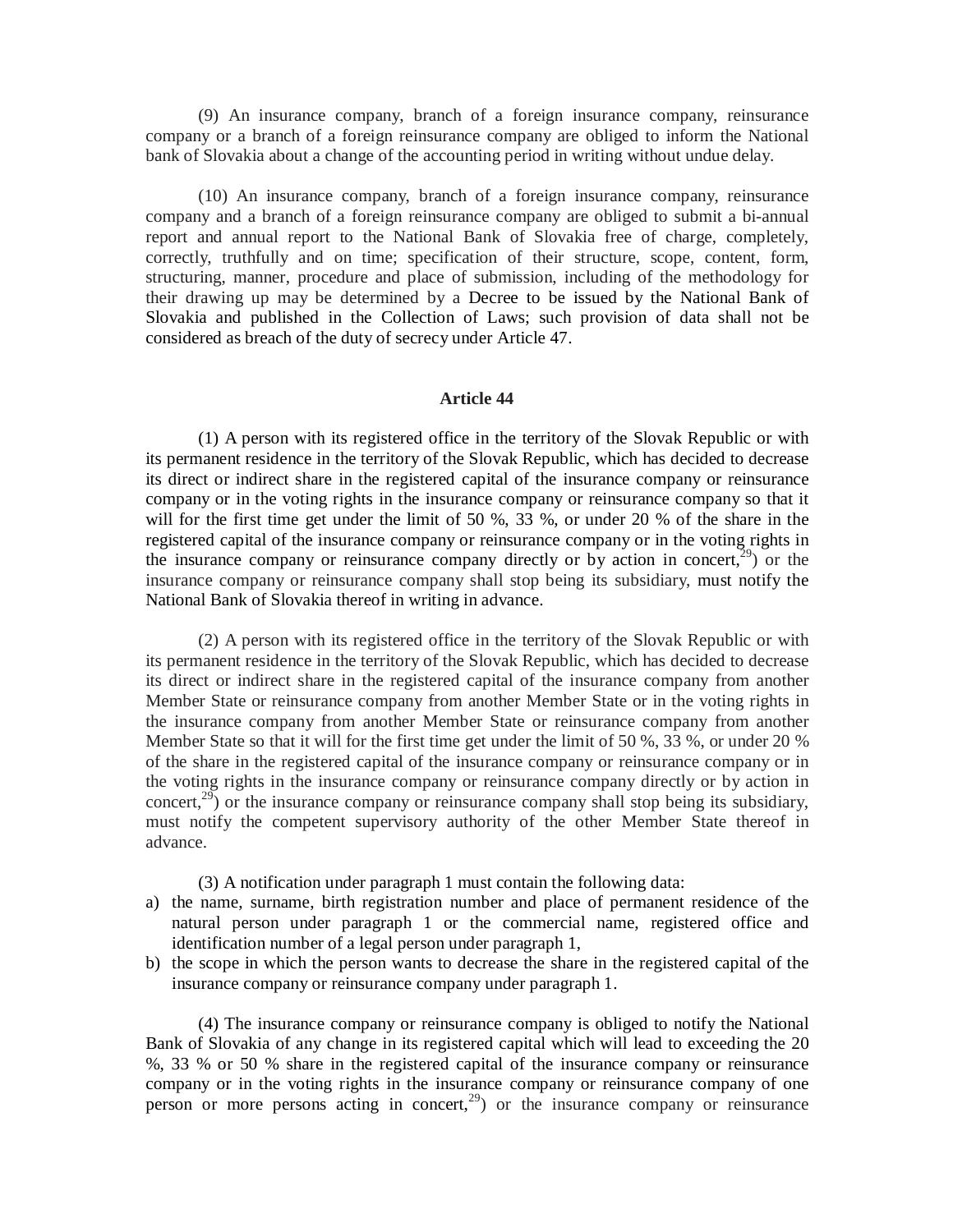company shall become a subsidiary, without undue delay at the latest within ten days of the date of having learnt of these facts.

(5) The insurance company or reinsurance company is obliged to notify the National Bank of Slovakia of any change in its registered capital which will lead to decreasing of the share in the registered capital of the insurance company or reinsurance company or in the voting rights in the insurance company or reinsurance company of one person or more persons acting in concert  $^{29}$  so that it will for the first time get under the limit of 50 %, 33 %, or 20 % or the insurance company or reinsurance company shall stop being a subsidiary without undue delay at the latest within ten days of the date of having learnt of these facts.

(6) For the purposes of supervision an insurance company or reinsurance company shall be obliged to make a list of its shareholders according to the state as at 31 March, 30 June, 30 September and 31 December and submit it to the National Bank of Slovakia always by the end of the subsequent calendar month. The insurance company or reinsurance company shall be obliged to submit the list of its shareholders according to the state as at 31 December also to the Ministry by the end of the subsequent calendar month. If the shareholder is a natural person, such list shall contain personal data of the shareholder, in particular the name, surname, title and permanent residence and it must contain at least the data about the share in the registered capital and about the share in the voting rights.

# **Article 45**

#### **Prior approval of the National Bank of Slovakia**

(1) Prior approval by the National Bank of Slovakia constitutes a condition for

- a) obtaining or exceeding a share in the registered capital of the insurance company or reinsurance company or the voting rights in the insurance company or reinsurance company so that it will for the first time exceed the limit of 20 %, 33 % or 50 % of the share in the registered capital of the insurance company or reinsurance company or in the voting rights in the insurance company or reinsurance company directly or by action in concert<sup>29)</sup> or it shall become a subsidiary insurance company,
- b) decreasing the registered capital of the insurance company or reinsurance company unless this regards a reduction of the registered capital as a consequence of a negative accounting balance,
- c) the election of the person proposed for a member of the Board of Directors, for the proctor of the insurance company or reinsurance company, the proctor and head of the branch of a foreign insurance company, or the proctor and head of the branch of a foreign reinsurance company; prior approval by the National Bank of Slovakia is a condition for the election of the same persons into the same functions for the immediate following term of office,
- d) the merger or consolidation of the insurance company or reinsurance company,
- e) returning of authorisation to pursue insurance activity or reinsurance activity,
- f) sale of an undertaking of an insurance company or reinsurance company, branch of a foreign insurance company or a branch of a foreign reinsurance company or its part,  $^{26}$ )
- g) the inclusion of items under Article 34 paragraph 10 and Article 94 paragraph 4 into the actual solvency margin of the insurance company or the branch of a foreign insurance company or the reinsurance company or the branch of a foreign reinsurance company,
- h) the pursuit of insurance intermediation and other intermediary activities for financial institutions in compliance with special regulations,  $12$ )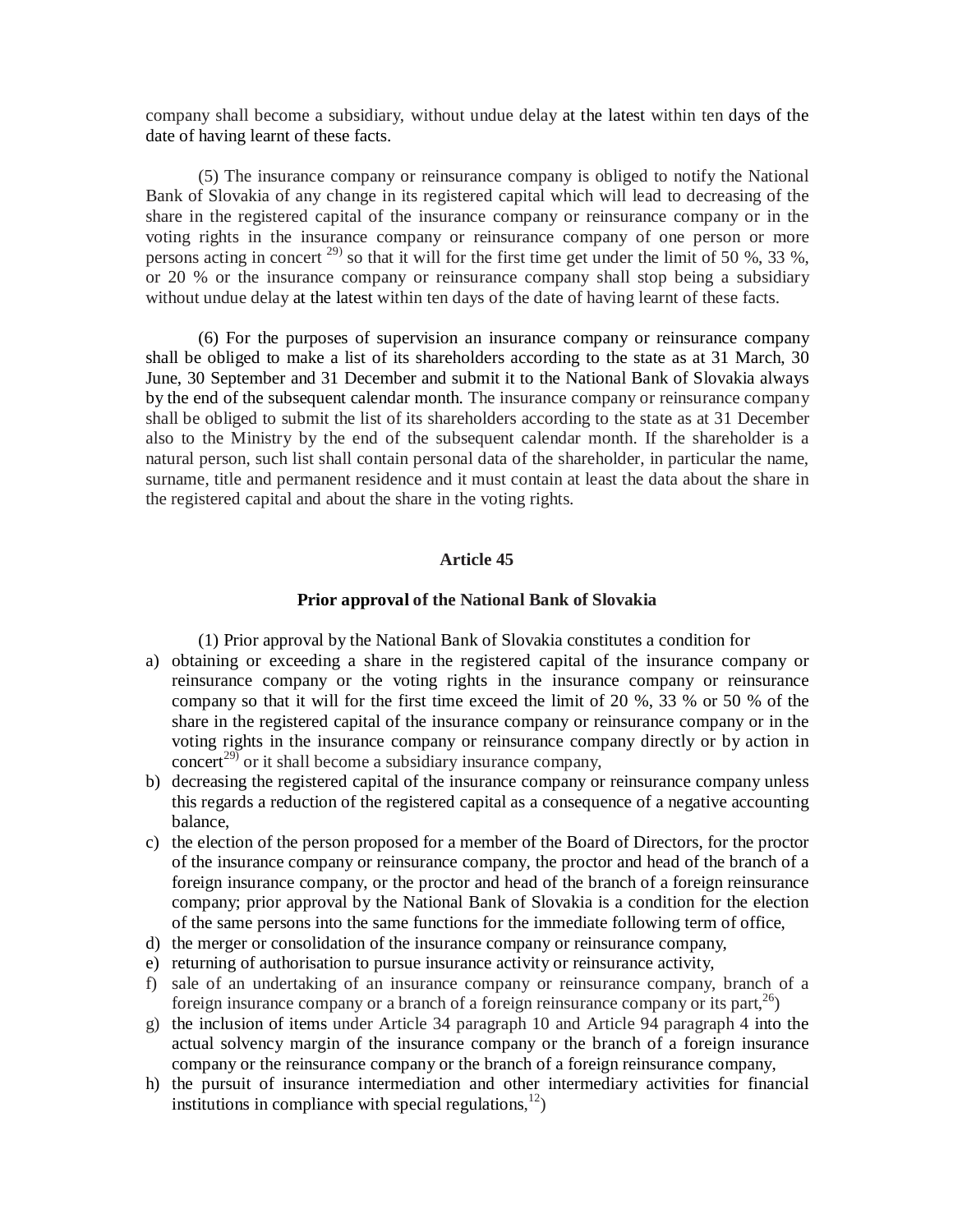- i) premature payment of the credit pursuant to Article 34 paragraph 7,
- j) change of the credit pursuant to Article 34 paragraph 7,
- k) payment of securities without given maturity pursuant to Article 34 paragraph 9,
- l) establishment of other technical reserve under Article 23 paragraph 3.

# (2) To the issuance of prior approval by the National Bank of Slovakia

- a) under paragraph 1 subparagraph a) the conditions referred to in Article 5 paragraph 2 subparagraph g) or in Article 7 paragraph 2 subparagraph g) shall apply for the acquirer of a share equally,
- b) under paragraph 1 subparagraph c) the condition referred to in Article 5 paragraph 2 subparagraph d) or in Article 7 paragraph 2 subparagraph d) shall apply equally,
- c) under paragraph 1 subparagraph d) the conditions referred to in Article 5 paragraph 2 subparagraphs c), e), f) and g), in Article 7 paragraph 2 subparagraphs c), e), f) and g), in Article 8 paragraph 2 subparagraphs d), e), f) and g) or in Article 9 paragraphs d), e), f) and g) shall apply equally,
- d) under paragraph 1 subparagraph f) the conditions referred to in Article 5 paragraph 2 subparagraphs a), c), e), f), g) and i), in Article 7 paragraph 2 subparagraphs a), c), e), f), g) and i), in Article 8 paragraph 2 subparagraphs d), e), f) and g) or in Article 9 paragraphs d), e), f) and g) shall apply equally.

(3) In order to issue prior approval under paragraph 1 subparagraphs a), d) and f) the transparent and trustworthy origin, sufficient volume and suitable structure of the financial means to perform the act for which the granting of prior approval is required must be also proved.

(4) The provisions of paragraph 1 subparagraphs a), b), d), e) and f) shall be without prejudice to the provisions of a special regulation.<sup>44</sup>)

(5) The request for the granting of prior approval

- a) under paragraph 1 subparagraph a) shall be submitted by persons which have decided to acquire a share in the registered capital of the insurance company or reinsurance company,
- b) under paragraph 1 subparagraph b) shall be submitted by an insurance company or reinsurance company,
- c) under paragraph 1 subparagraph c) shall be submitted by an insurance company or reinsurance company, a branch of a foreign insurance company or branch of a foreign reinsurance company or a shareholder of the insurance company or a shareholder of the reinsurance company,
- d) under paragraph 1 subparagraph d) shall be submitted by the legal persons which are merging or consolidating or the insurance company or reinsurance company which is being divided,
- e) under paragraph 1 subparagraph e) shall be submitted by an insurance company, reinsurance company, foreign insurance company or foreign reinsurance company,
- f) under paragraph 1 subparagraph f) shall be submitted jointly by the insurance company or reinsurance company, the foreign insurance company or foreign reinsurance company and the person which acquires the insurance company or reinsurance company, branch of a foreign insurance company or branch of a foreign reinsurance company or its part,
- g) under paragraph 1 subparagraph g) through l) shall be submitted by the insurance company, branch of a foreign insurance company, reinsurance company or a branch of a foreign reinsurance company.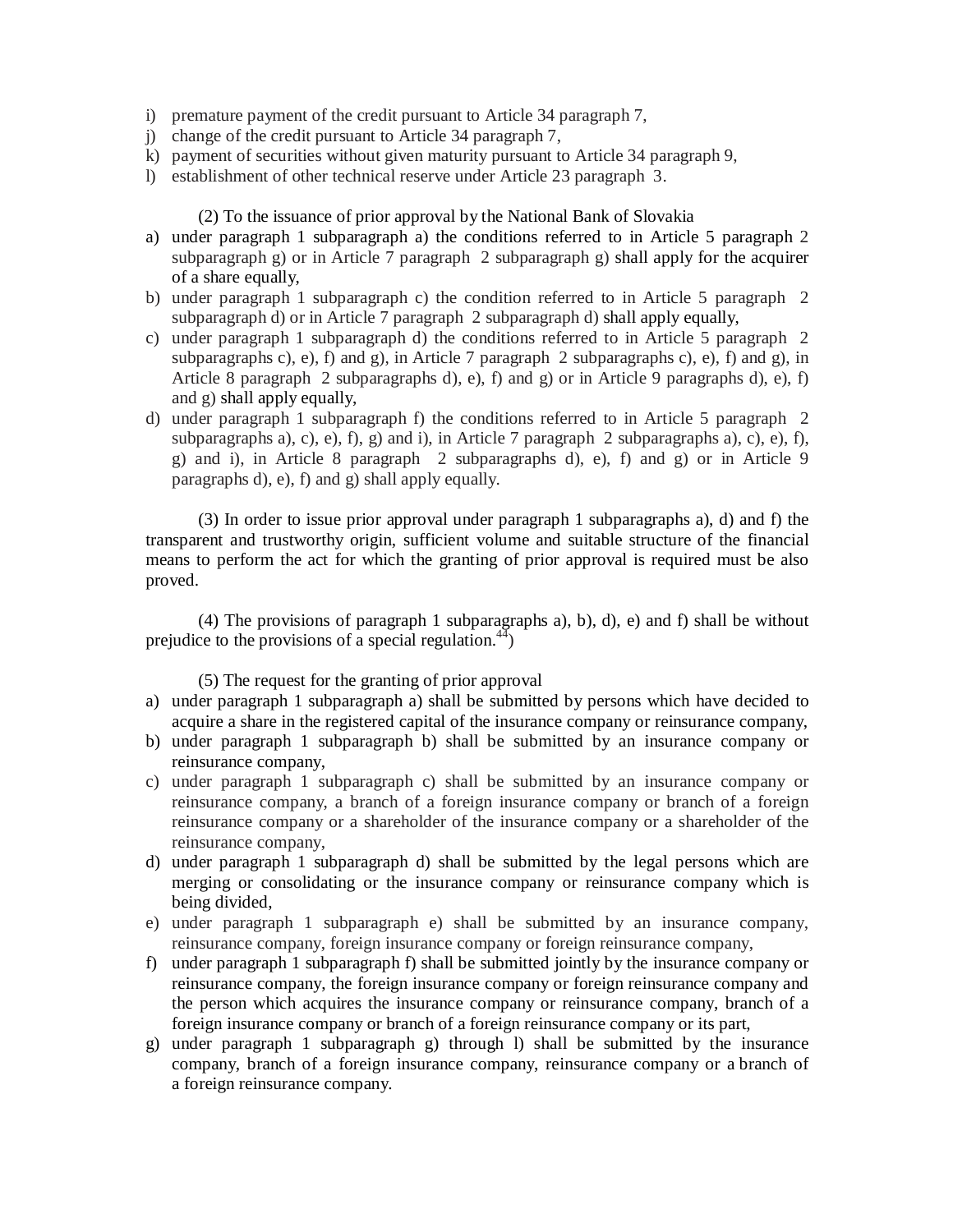(6) The elements of the request for the granting of the prior approval under paragraph 1 shall be specified in a Decree to be issued by the National Bank of Slovakia and published in the Collection of Laws.

(7) If the acquirer of a share in the registered capital of the insurance company or reinsurance company or in the voting rights referred to in paragraph 1 subparagraph a) is an insurance company from another Member State, reinsurance company from another Member State, foreign bank with its registered office in other Member State, a foreign securities dealer with its registered office in other Member State, the parent company of an insurance company from another Member State or a reinsurance company from another Member State or a person controlling such persons, and if as a result of the acquisition of a share under paragraph 1 subparagraph a) by such person the insurance company or the reinsurance company became a subsidiary of such person or it passes under the control of such person, the National Bank of Slovakia shall be obliged to consult the granting of prior approval under paragraph 1 subparagraph a) with the competent supervisory authorities of other Member State under Article 11.

(8) The National Bank of Slovakia shall take decision on the request for prior approval under paragraph 1 subparagraph c) within thirty (30) days of its delivery.

(9) In the decision on the granting of prior approval, the National Bank of Slovakia shall, with the exception of a decision on the granting of prior approval under paragraph 1 subparagraph e), determine the time limit within which the act for which prior approval by the National Bank of Slovakia has been granted; such time limit may not be shorter than six months. If the act for which prior approval by the National Bank of Slovakia has been granted is performed after the expiry of the time limit determined in the decision of the National Bank of Slovakia, it shall be invalid.

(10) If as a result of the acquisition of a share in accordance with paragraph 1 the insurance company or reinsurance company became part of a financial conglomerate which involves also a mixed financial holding company, the granting of prior approval by the National Bank of Slovakia shall be conditioned also by proving the credibility and professional competence of natural persons which are members of a statutory body or shareholders controlling the mixed financial holding company, and the suitability of the shareholders controlling the mixed financial holding company.

### **Article 46 The responsible actuary**

(1) The insurance company and the branch of a foreign insurance company are obliged to have the responsible actuary to confirm the accuracy

- a) of the calculation of insurance rates and their adequacy,
- b) of deciding on the amount of technical reserves and their placement,
- c) of the calculation of the required solvency margin,
- d) of the division of the yields from the investment of the financial means on behalf of the insured within life assurance between the insurance company or the branch of a foreign insurance company and the policyholder, insured person or another beneficiary,
- e) of the use of actuarial method for the calculation of insurance rates within non-life insurance,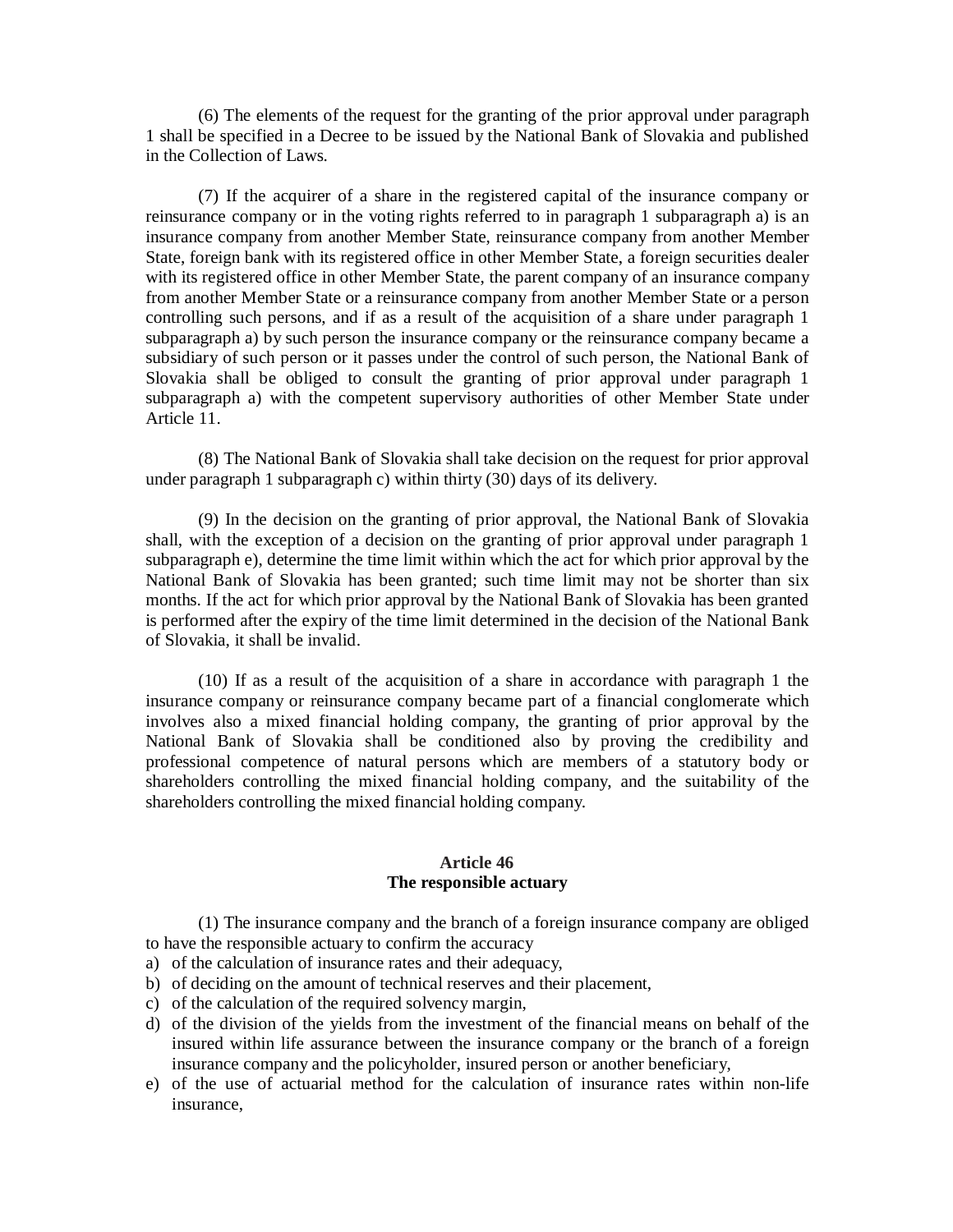f) of the use of actuarial methods for the calculation of the amount of technical reserves in life assurance and non-life insurance.

(2) The reinsurance company and the branch of a foreign reinsurance company are obliged to have the responsible actuary to confirm the accuracy

- a) of the calculation of reinsurance rates and their adequacy,
- b) of deciding on the amount of technical reserves and their placement,
- c) of the calculation of the required solvency margin,
- d) of the use of actuarial method for the calculation of reinsurance rates within non-life insurance,
- e) of the use of actuarial methods for the calculation of the amount of technical reserves.

(3) Upon request by the National Bank of Slovakia, the responsible actuary shall draw up an explanatory report to the data under paragraph 1 or paragraph 2 and submit it to the National Bank of Slovakia and to the Board of Directors of the insurance company or reinsurance company or the head of the branch of a foreign insurance company or the head of the branch of a foreign reinsurance company.

(4) The selection of the responsible actuary of the insurance company, branch of a foreign insurance company or reinsurance company, branch of a foreign reinsurance company shall be approved by the Supervisory Board of the insurance company, foreign insurance company, reinsurance company or foreign reinsurance company from among the natural persons entered in the register of actuaries kept by the National Bank of Slovakia. The insurance company, branch of a foreign insurance company, reinsurance company and branch of a foreign reinsurance company are obliged to have a responsible actuary permanently throughout the entire period of pursuing their activities. The insurance company and branch of a foreign insurance company that pursues life assurance and non-life insurance at the same time may have an independent responsible actuary for the life assurance and independent responsible actuary for the non-life insurance. A reinsurance company and branch of a foreign reinsurance company that pursues reinsurance of life assurance and non-life insurance at the same time may have an independent responsible actuary for reinsurance of the life assurance and independent responsible actuary for reinsurance of the non-life insurance.

(5) A natural person is only authorised to perform the activity of a responsible actuary if entered in the register of actuaries. Upon request, the National Bank of Slovakia shall enter a natural person in the register of actuaries if he/she

- a) completed full university education of economic, scientific or technical orientation,
- b) has minimum three years of professional practice in the field of insurance mathematics;
- c) passed an exam to qualify for an actuary successfully ,
- d) is credible under Article 3 subparagraph a).

(6) A natural person shall indicate in the request under paragraph 5 the name, surname, birth registration number and permanent residence. Documents proving the fulfilment of the conditions under paragraph 5 form an annex to the request.

(7) The National Bank of Slovakia shall decide on the request under paragraph 5 within thirty (30) days from the submission of the request.

(8) The National Bank of Slovakia shall not enter in the register of actuaries a natural person if he/she does not meet the conditions referred to in paragraph 5.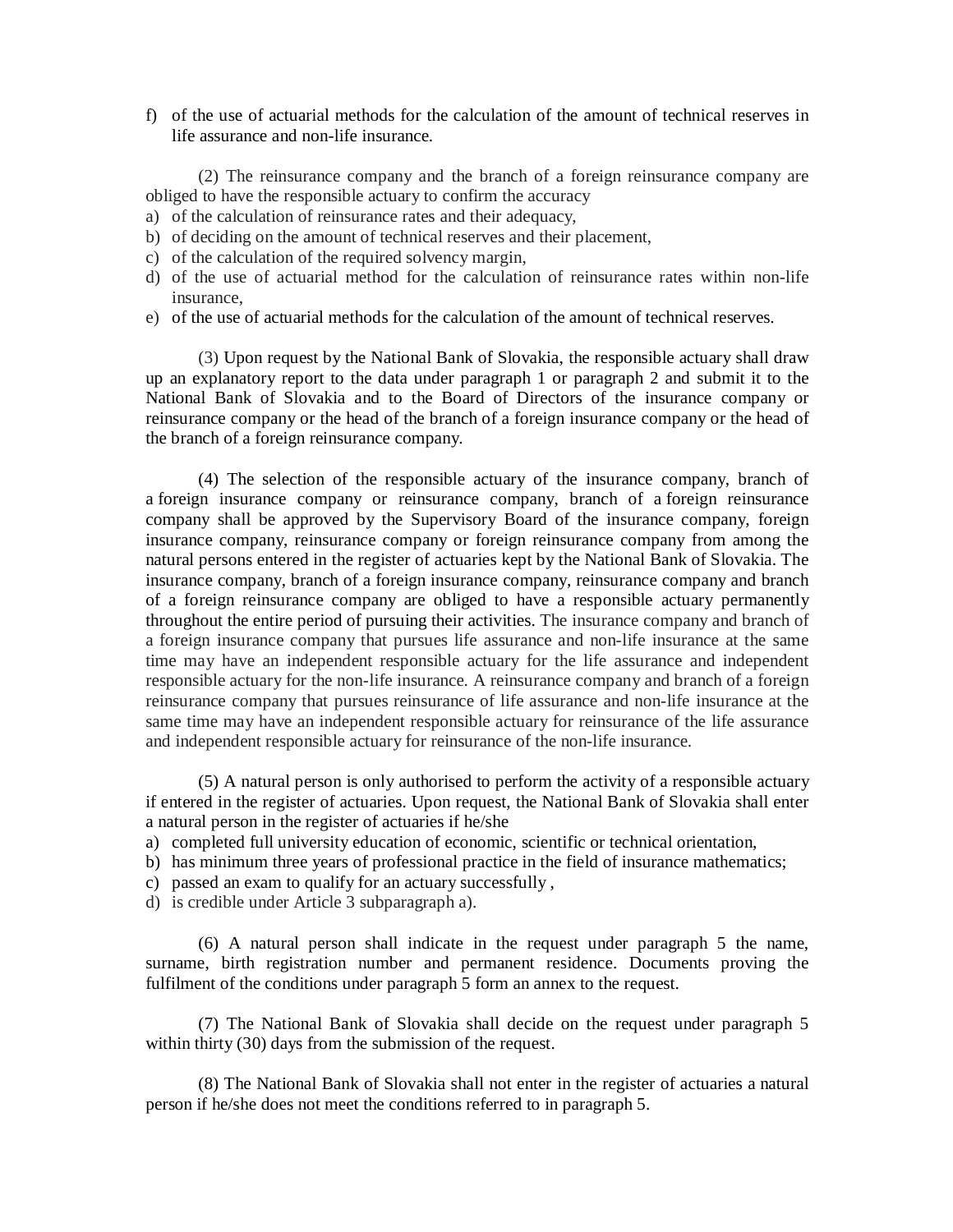(9) The register of actuaries contains the name, surname and permanent residence of the natural person.

(10) The actuary is obliged to notify the National Bank of Slovakia without undue delay of any change of the facts under paragraph 5 subparagraph d) and of the data under paragraph 9.

(11) The National Bank of Slovakia shall expunge the actuary from the register of actuaries if he/she seriously breaks the duties determined by this Act or no longer meets the conditions under paragraph 5. Such person may not be repeatedly entered in the register of actuaries for the period of ten years of the date when the National Bank of Slovakia expunged such person from the register. The National Bank of Slovakia shall communicate in writing its decision to expunge the actuary holding the position of a responsible actuary from the register of actuaries to the insurance company, branch of a foreign insurance company, reinsurance company or branch of a foreign reinsurance company for which such person performs the duties of a responsible actuary within five days of the effective date of the decision.

(12) The National Bank of Slovakia shall publish the register of actuaries every halfyear in the Journal of the National Bank of Slovakia.

(13) The qualification examination under paragraph 5 subparagraph c) shall be provided by the National Bank of Slovakia or by a legal person commissioned by it. The applicant shall have to pay a fee for taking qualification examination which shall not be returned in the case of failure. The fee for taking qualification examination is a source of income of the National Bank of Slovakia. If the qualification examination is provided by a legal person commissioned by the National Bank of Slovakia, the fee for taking qualification examination is a source of income for such person.

(14) The content of an exam to qualify for an actuary, the manner of its taking, the amount of the fee for its performing and other details about the qualification examination shall be determined by a Decree to be issued by the National Bank of Slovakia and published in the Collection of Laws.

(15) The insurance company, reinsurance company, branch of a foreign insurance company and branch of a foreign reinsurance company shall be obliged to provide the responsible actuary with access to information on their activities which the responsible actuary requests in connection with the performance of his/her duties under this Act.

(16) The responsible actuary, when deficiencies in the management of the insurance company or reinsurance company related to the pursuit of the activity of the responsible actuary under this Act have been revealed, shall be obliged to propose measures for the elimination of such deficiencies to the Board of Directors of the insurance company or reinsurance company. The responsible actuary shall have the same duty towards the head of the branch of a foreign insurance company or the head of the branch of a foreign reinsurance company when deficiencies in the management of the branch of a foreign insurance company or the branch of a foreign reinsurance company have been revealed. If such measures have not been taken and further development of the management of the insurance company, reinsurance company, branch of a foreign insurance company or branch of a foreign reinsurance company endangers the capacity of the insurance company, reinsurance company,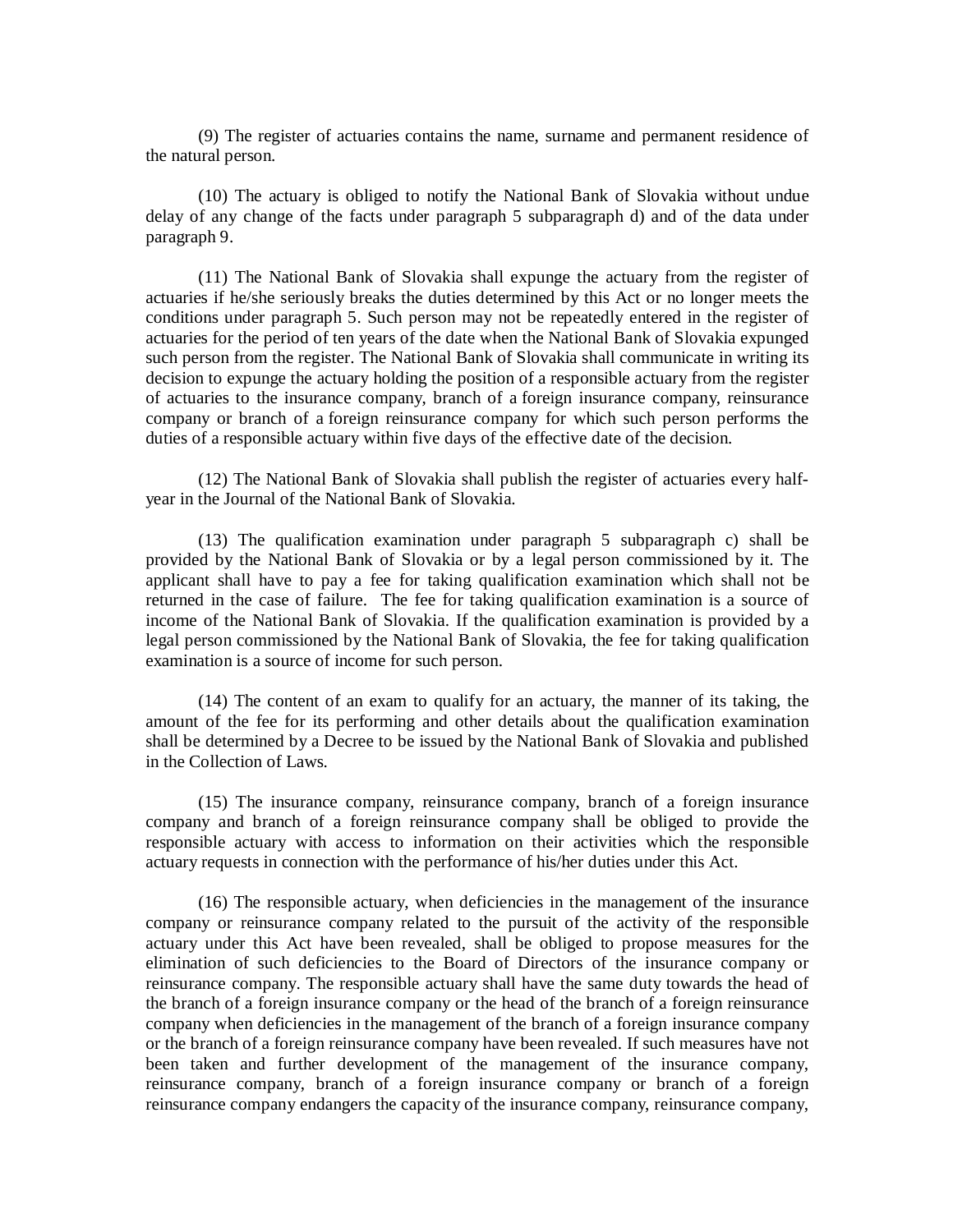foreign insurance company or foreign reinsurance company to meet the obligations arising from the insurance activity or reinsurance activity pursued, the responsible actuary shall be obliged to notify the National Bank of Slovakia thereof without undue delay.

(17) The responsible actuary shall be obliged to submit to the National Bank of Slovakia a progress report of the insurance company or reinsurance company for the preceding calendar year by 30 April of the subsequent year, or a progress report of the branch of a foreign insurance company or the branch of a foreign reinsurance company for the preceding calendar year, whose details shall be determined by a Decree to be issued by the National Bank of Slovakia and published in the Collection of Laws. If the insurance company, branch of a foreign insurance company, reinsurance company and branch of a foreign insurance company has two responsible actuaries, they shall submit jointly the progress report of the insurance company, branch of a foreign insurance company, reinsurance company or branch of a foreign reinsurance company for the preceding calendar year.

(18) Based on a written request of an insurance company, branch of a foreign insurance company, reinsurance company or a branch of a foreign reinsurance company the National Bank of Slovakia may prolong the time limit for submission of the progress report of the insurance company, branch of a foreign insurance company, reinsurance company or branch of a foreign reinsurance company for the preceding calendar year drawn up by the responsible actuary.

## **Article 47**

(1) For the purpose of the identification of clients and their representatives and the preservation of the possibility of future control of such identification, for the purpose of the conclusion of insurance contracts and the management of insurance and for other purposes referred to in paragraph 3, the clients and their representatives are, even without the approval of the affected persons during every conclusion of an insurance contract, obliged to provide the insurance company, branch of an insurance company from another Member State and branch of a foreign insurance company upon their request

## a) with

- 1. in the case of natural persons, including the natural person representing a legal person, personal data $45$ ) in the scope of the name, surname, address of permanent residence, address of temporary residence, if they have it, birth registration number, if assigned, date of birth, nationality, type and number of identification document, as well as the address of the place of business, in the case of a natural person who is an entrepreneur, the subject of the commercial activity and the designation of the official register or other official archive in which this entrepreneur is listed, and the number of entry in this register or archive,
- 2. in the case of a legal person identification data in the scope of the commercial name, identification number, if assigned, address of the registered office, subject of the commercial activity or another activity, address of the location of the undertaking or of the organizational units and another address of the place of its activity, as well as the list of persons comprising the statutory body of this legal person and data about them in the scope under point 1, designation of the official register or other official archive in which this legal person is listed,  $46$ ) and the number of entry in this register or archive,
- 3. the contact telephone number, fax number and address of electronic mail, if applicable,
- 4. documents and data proving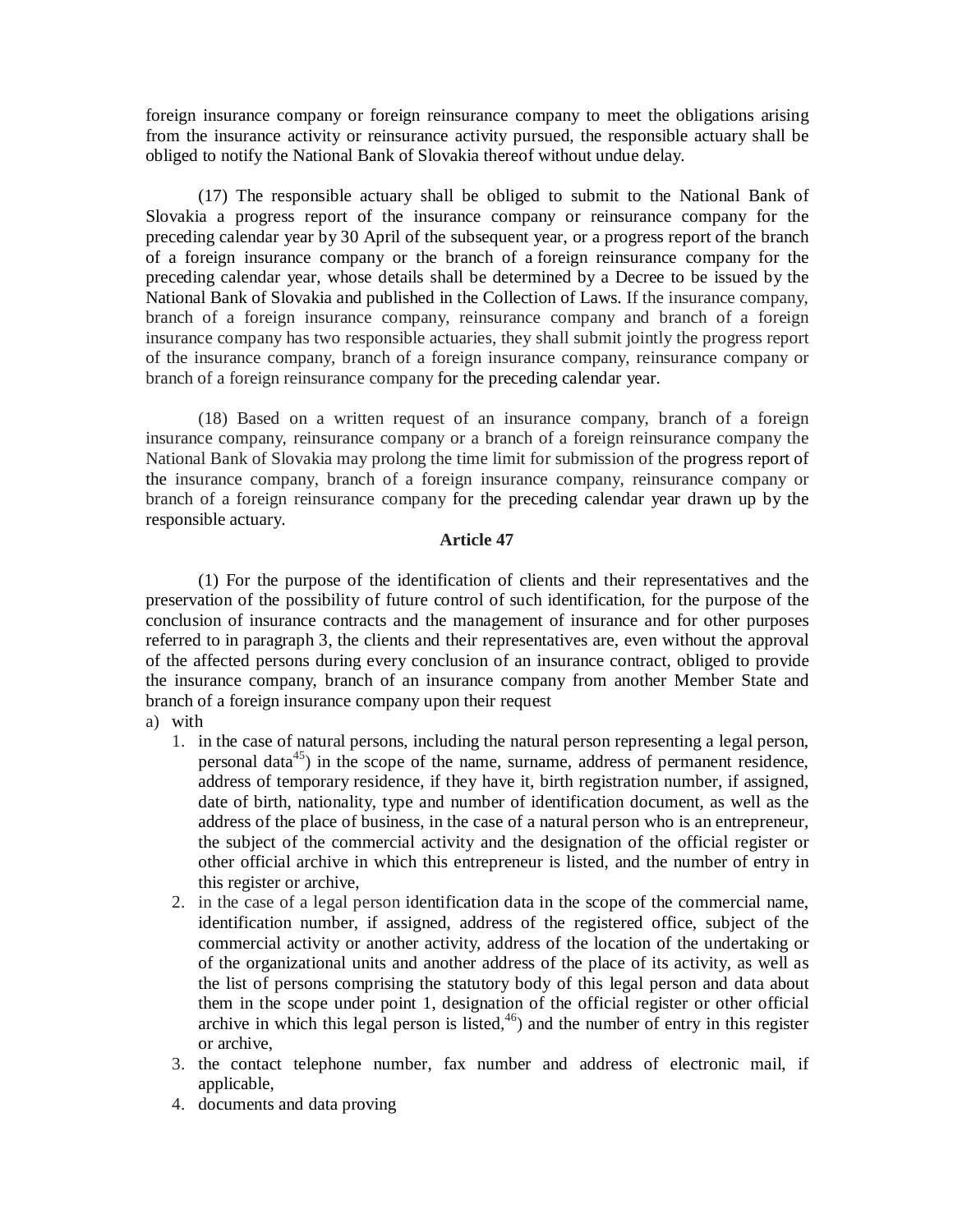- 4a. the capacity of the client to meet the obligations from the insurance contract,
- 4b. the required securing of obligations from the insurance contract,
- 4c. the authorisation for representation in the case of a representative,
- 4d. the fulfilment of other requirements and conditions for the conclusion of an insurance contract which are specified in this Act or special regulations or which are agreed with the insurance company, branch of an insurance company from another Member State and branch of a foreign insurance company,
- b) access by means of copying, scanning or other manner of recording, to
	- 1. personal data<sup>45</sup>) from the identification document in the scope of pictorial image, title, name, surname, surname at birth, birth registration number, date of birth, place and district of birth, address of permanent residence, address of temporary residence, nationality, record on limited capability for legal acts, type and number of identification document, issuing authority, date of issuing and expiry date of the identification document, and
	- 2. other data from documents proving the data referred to in subparagraph a).

(2) For the purpose of the identification of clients and their representatives and the possibility of future control of this identification, for the purpose of the conclusion of insurance contracts and management of insurance and for other purposes referred to in paragraph 3, the insurance company, branch of an insurance company from another Member State and branch of a foreign insurance company are entitled to request from the client and its representative at every conclusion of an insurance contract the data determined in paragraph 1 subparagraph a) and to obtain them in the manner determined in paragraph 1 subparagraph b).

(3) For the purpose of the identification of clients and their representatives and preservation of the possibility of future control of this identification, for the purpose of the conclusion of insurance contracts and management of insurance between the insurance company, branch of an insurance company from another Member State and the branch of a foreign insurance company and its clients, for the purpose of the protection and seeking of the rights of the insurance company, branch of an insurance company from another Member State and branch of a foreign insurance company towards its client, for the purpose of documenting the activity of the insurance company, branch of an insurance company from another Member State and the branch of a foreign insurance company, for the purpose of performing supervision over insurance companies, branches of insurance companies from another Member State and branches of foreign insurance companies and over their activities and for the fulfilment of the obligations and tasks of the insurance company, branch of an insurance company from another Member State and the branch of a foreign insurance company under this Act or special regulations<sup>47</sup>) the insurance company, branch of an insurance company from another Member State and branch of a foreign insurance are even without the approval and information of the affected persons $48$ ) authorised to determine, obtain, record, store, use and otherwise process<sup>49</sup>) the personal data and other data within the scope under paragraph 1 and Article 40 paragraph 1; the insurance company, branch of an insurance company from another Member State and branch of a foreign insurance company are also authorised to use automatic or non-automatic instruments to create copies of identification documents and process the birth registration numbers<sup>50</sup>) and other data and documents determined in paragraph 1.

(4) The insurance company, branch of an insurance company from another Member Sate and branch of a foreign insurance company are even without the approval and information of the affected persons <sup>48</sup>) authorised to make the data to which paragraphs 1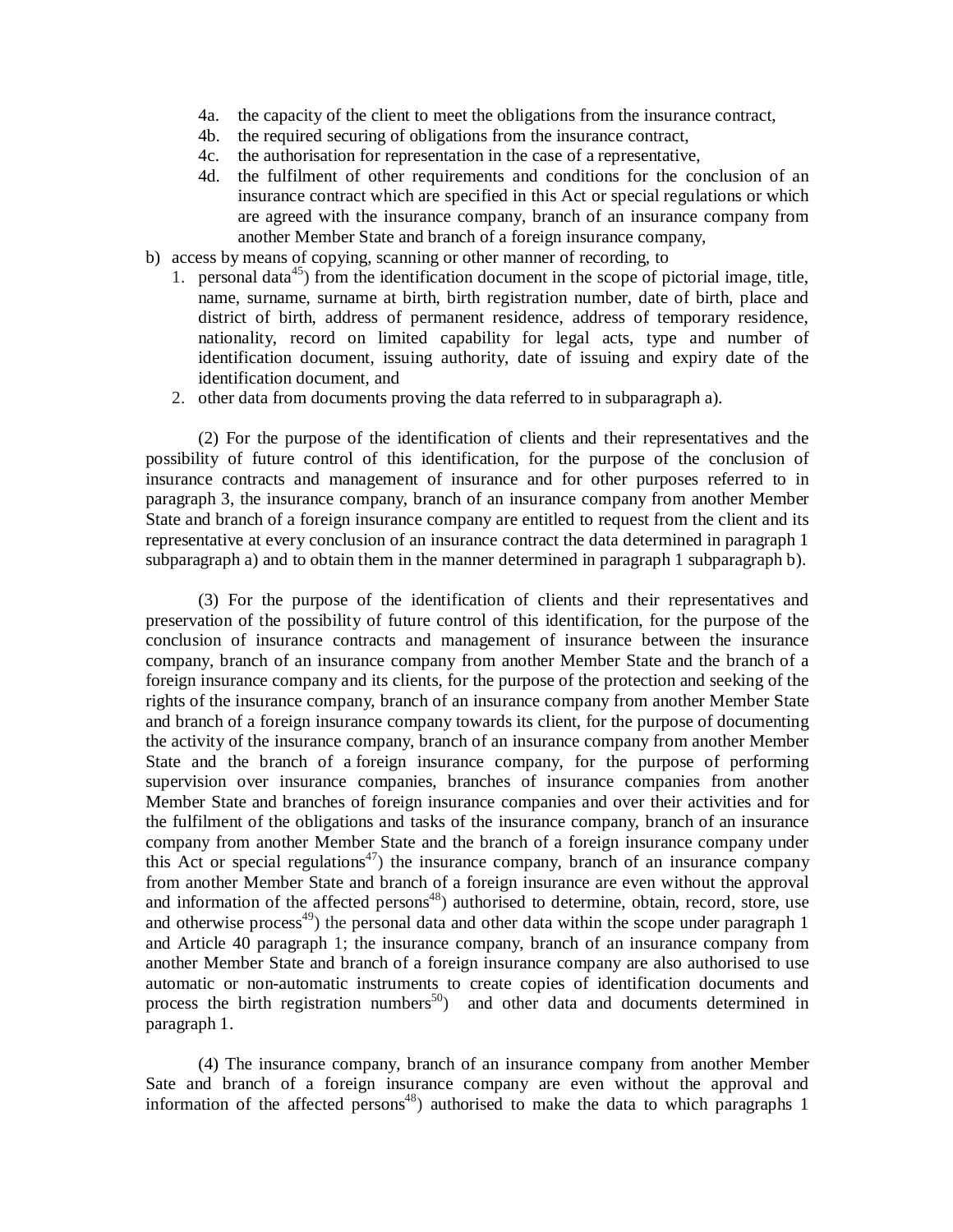through 3 and Article 40 paragraph 1 apply available from their information system and provide them<sup>51</sup>) only to persons and bodies to which they have a legal obligation to submit or a legal authorisation under this Act and under special regulations to submit information which are subject to the duty of confidentiality under Article 40, only during the provision and only in the scope of providing information protected by the duty of confidentiality under Article 40. The data to which paragraphs 1 through 3 and Article 40 paragraph 1 apply must be submitted to the National Bank of Slovakia by the insurance company and branch of a foreign insurance company for the purpose of performance and documentation of performance of operation, activities and tasks of the National Bank of Slovakia under this Act and special regulations upon its request and even without approval of the affected persons.

(5) The data to which paragraphs 1 through 3 and Article 40 paragraph 1 apply can be made available or submitted abroad by the insurance company, branch of an insurance company from another Member State and branch of a foreign insurance company only under the conditions stated in a special law,<sup>52</sup>) or if it is so determined in an international treaty by which the Slovak Republic is bound and which has preference over the laws of the Slovak Republic.

(6) When concluding an insurance contract within life assurance, the insurance company, branch of an insurance company from another Member State and the branch of a foreign insurance company shall be obliged to request a client to prove his/her identity and the client has to comply with such request. In cases when the insurance contract within life assurance is concluded through an insurance intermediary, <sup>53</sup>) the identity may be established also by the insurance intermediary.<sup>53</sup>) The insurance company, branch of an insurance company from another Member State, branch of a foreign insurance company, the insurance intermediary,<sup>53</sup>) shall be obliged to refuse to conclude an insurance contract within life assurance while maintaining anonymity of the client.

(7) For the purpose of paragraph 6, the identity of clients can be proved by an identity document of the client. When concluding an insurance contract within life assurance by means of technical equipment, identity shall be proved with the help of a special identification number or a similar code which the insurance company, branch of an insurance company from another Member State or branch of a foreign insurance company assigns to the client and by an authentication code on which the insurance company, branch of an insurance company from another Member State or branch of a foreign insurance company has agreed with the client, or by an electronic signature under a special law. In the case of a minor client possessing no identity document, an identity document is used to establish the identity of his/her legal representative or other representative authorised to act on behalf of a minor, including a document clearly showing the representative's authorisation to represent, and also the minor client's birth certificate.

(8) With every conclusion of an insurance contract within life assurance in which the premium in the current year exceeds the value of EUR 1,000.00 or single premium exceeds the value of EUR 2,500.00, the insurance company, branch of an insurance company from another Member State and branch of a foreign insurance company shall be obliged to determine the ownership of the financial means used by the client for the conclusion of such insurance contract; such obligation also applies in the case of an increasing of the value of the premium to EUR 1,000.00 or more. For the purpose of this provision, the ownership of financial means is determined by a binding written statement of the client in which the client is obliged to state whether these means are his/her property and whether he/she performs the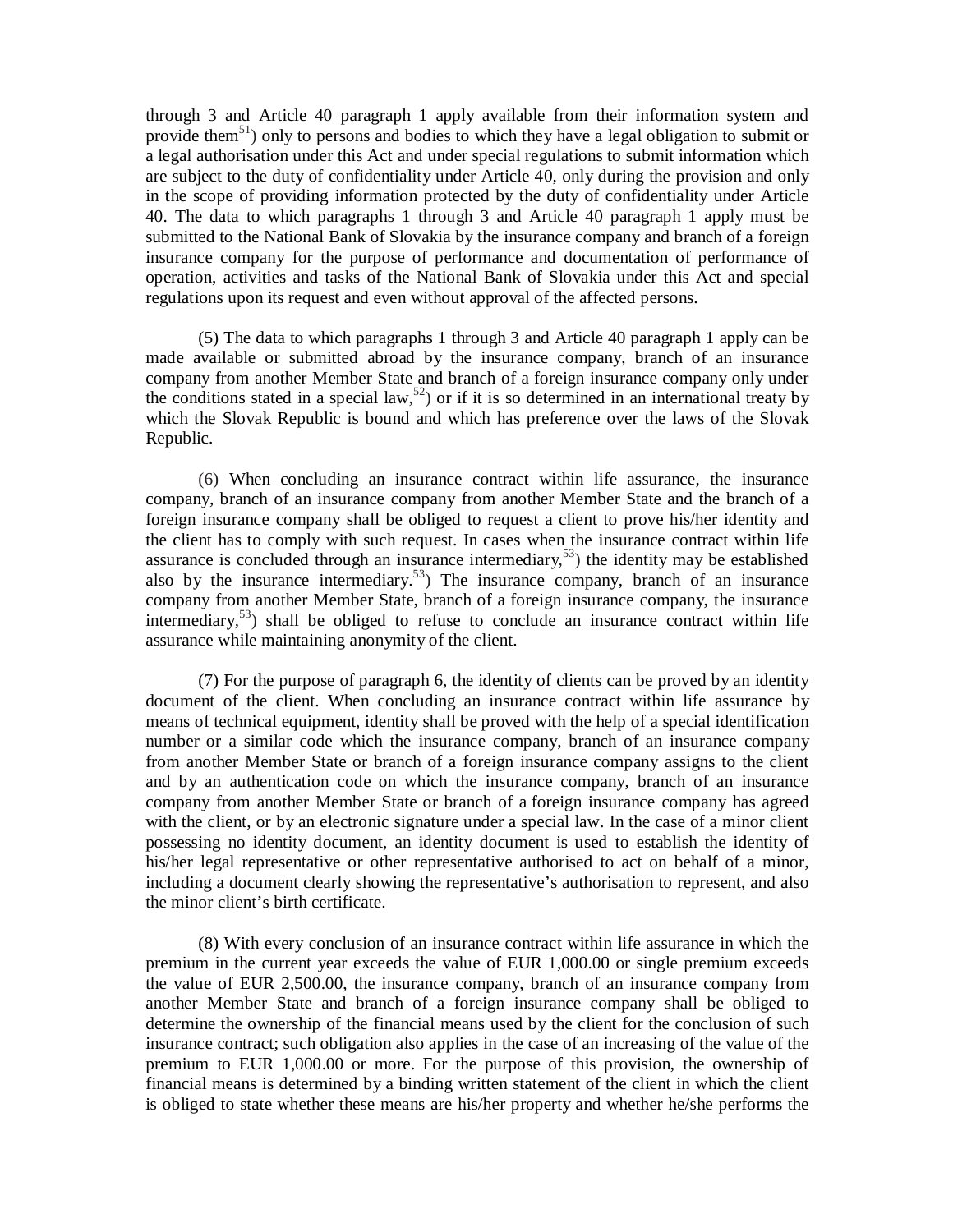conclusion of the insurance contract on his/her own account. If such means are the property of other person or if the insurance contract is concluded on the account of other person, the client shall be obliged to include in the statement the name, surname, birth registration number or date of birth and address of permanent residence of the natural person or the commercial name, registered office and identification number of the legal person if assigned to it, whose property such financial means are and on whose account the insurance contract is concluded; in this case the client shall be obliged to submit to the insurance company, branch of an insurance company from another Member State or branch of a foreign insurance company also a written consent of that person to use its financial means for the conclusion of the insurance contract and for the conclusion of this contract on its account. If the client has not met the obligations under this paragraph, the insurance company, branch of an insurance company from another Member State and branch of a foreign insurance company shall be obliged to refuse the conclusion of such insurance contract.

(9) The insurance company, branch of an insurance company from another Member State and branch of a foreign insurance company shall be obliged to maintain data and copies of documents on the proof of the client's identity and documents on the determination of the ownership of the means used by the client to conclude the insurance contract for at least ten years after the termination of the contractual relation with the client.

### **PART FOUR**

### **SUPERVISION**

# **Article 48 The exercise of supervision**

(1) Supervision under this Act shall be exercised over the activity of an insurance company, reinsurance company, branch of a foreign insurance company, branch of a foreign reinsurance company and the Slovak Insurers´ Bureau. Under the conditions pursuant to Article 21 paragraph 3 and 4 insurance activity of an insurance company from other Member State and reinsurance activity of a reinsurance company from other Member State as well as the activity of other persons related to the activity or management of the insurance company, reinsurance company, branch of a foreign insurance company or branch of a foreign reinsurance company shall be also subjected to supervision under this Act in the scope determined by this Act. The supervision is also executed over insurance companies in a group and over reinsurance companies in a group under Article 49.

(2) The subject of supervision under paragraph 1 shall be in particular

- a) the fulfilment of the provisions of this Act and of other generally binding legal regulations,
- b) the fulfilment of the terms and conditions defined in the authorisations issued under this Act.

(3) The supervision under paragraph 1 shall be exercised by the National Bank of Slovakia.

(4) The subject of supervision does not include hearing and deciding of lawsuits from the contractual relations of insurance companies, reinsurance companies, branches of foreign insurance companies and branches of foreign reinsurance companies and their clients, for the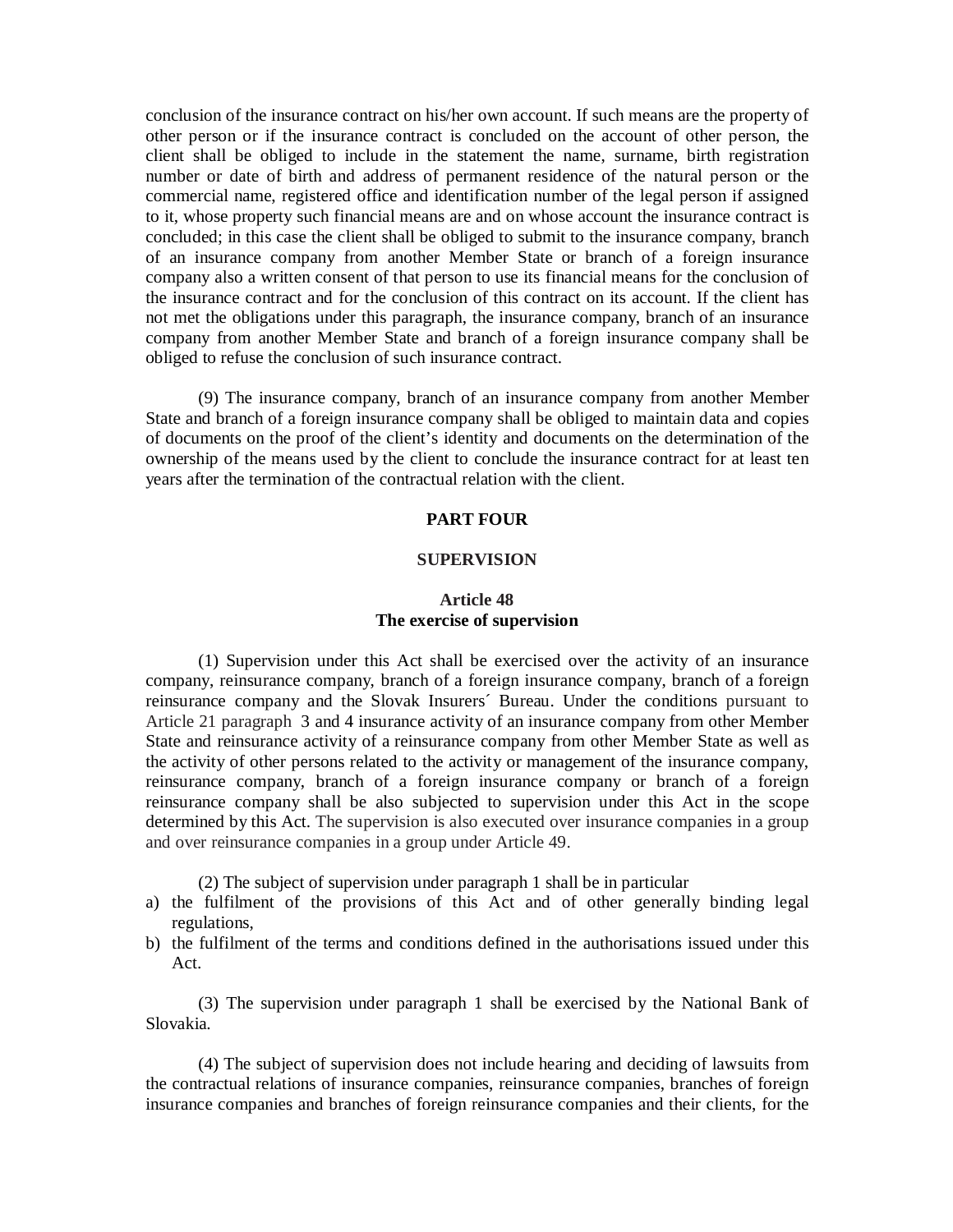hearing and deciding of which are competent courts of law<sup>36</sup>) or other bodies under special regulations.

(5) Based on an agreement concluded between the National Bank of Slovakia and the competent supervisory authority of other country, the supervisory authority of other country may exercise supervision in the territory of the Slovak Republic over the activity of a branch of a foreign insurance company, branch of a foreign reinsurance company, of the subsidiary of a foreign insurance company and the subsidiary of a foreign reinsurance company which is an insurance company or reinsurance company.

(6) The National Bank of Slovakia shall be obliged to allow the competent supervisory authority of the home Member State to exercise onsite supervision in the territory of the Slovak Republic over the activity of a branch of an insurance company from other Member State and a branch of reinsurance company from other Member State directly or through a third person empowered for this purpose. The subject of this supervision is the verification of information obtained when exercising supervision by the competent supervisory authority of other Member State over the respective insurance company from other Member State and reinsurance company from other Member State. The National Bank of Slovakia shall allow the exercise of such supervision only after the competent authority of the home Member State has notified it of its intention to exercise such supervision. The National Bank of Slovakia shall be authorised to participate in such supervision.

(7) The National Bank of Slovakia may also exercise supervision over the branches of insurance companies and branches of reinsurance companies which operate in the territory of other State and over the subsidiary of an insurance company and the subsidiary of a reinsurance company which is an insurance company or a reinsurance company in the territory of other State if it is admissible under legal regulations of that State and under the agreement concluded between the National Bank of Slovakia and the competent supervisory authorities of other Member States, unless otherwise stipulated by this Act.

(8) While exercising supervision the relations between the National Bank of Slovakia and the persons subject to such supervision shall be governed by the provisions of a special  $law.<sup>2</sup>$ 

(9) Persons subject to supervision under paragraph 1, supervision under Article 49 and supplementary supervision over financial conglomerates shall be obliged to submit to the National Bank of Slovakia the data required by it and within the time limit determined by it, including the records of phone calls and records of work done on data, the documents, information and other materials and explanations that the National Bank of Slovakia needs for the exercising of its tasks under this Act and a special law.<sup>2</sup>)

(10) The data, documents and information under paragraph 9 must be complete, correct, true, up-to-date, understandable, transparent, and provable and must be submitted on time. If the data, documents and information are not submitted in the manner prescribed by the National Bank of Slovakia or if reasonable doubts about their accuracy or completeness arise, the insurance company, reinsurance company, branch of a foreign insurance company and branch of a foreign reinsurance company shall be obliged upon request by the National Bank of Slovakia to submit materials and give explanation within the time limit set out by it.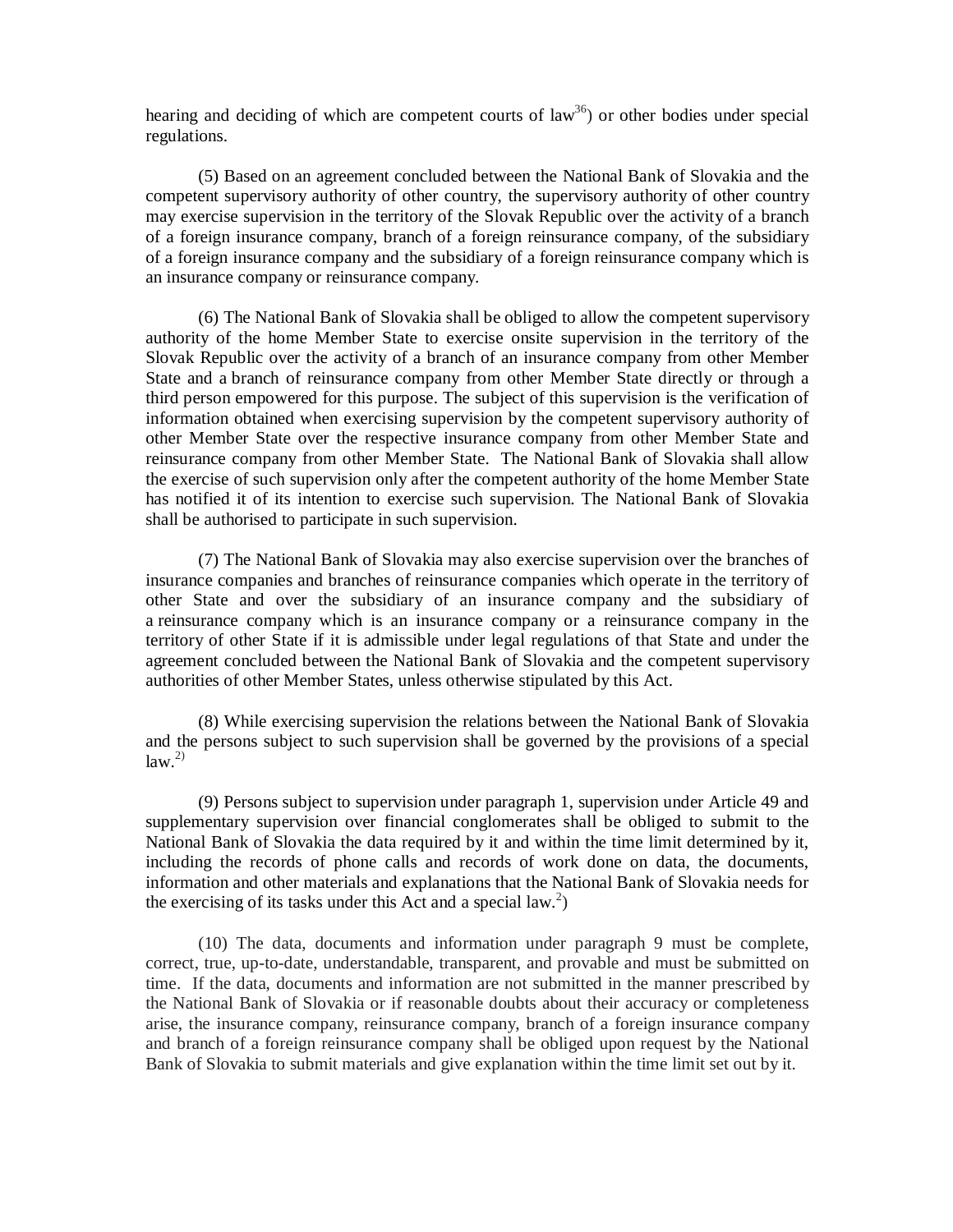# **Supervision over insurance companies in a group and reinsurance companies in a group**

## **Article 49**

(1) The National Bank of Slovakia exercises supervision over the activity of an insurance company or reinsurance company in a group (hereinafter referred as ´supervision over a group´),

- a) that has a concern in at least one insurance company, insurance company from another Member State, foreign insurance company, or reinsurance company, reinsurance company from another Member State or foreign reinsurance company,
- b) whose parent company is an insurance holding company, foreign insurance company or foreign reinsurance company,
- c) whose parent company is a mixed insurance holding company.

(2) The following companies are subject of the supervision over a group

- a) the company related to the insurance company or reinsurance company,
- b) the company with a concern in the insurance company or reinsurance company,
- c) the company related to the company with a concern in the insurance company or reinsurance company.

(3) The National Bank of Slovakia is authorised not to include into the supervision over a group a legal person

- a) that has its registered office in the territory of the State not being a Member State and the legal order of such State does not enable exchange of information for the purpose of supervision over a group,
- b) that has insignificant importance for the purpose of supervision over a group,
- c) the inclusion of which into supervision over a group is inconvenient in the term of objectives of supervision over a group.

(4) Where the insurance companies or reinsurance companies whose parent company is the same holding insurance company, foreign insurance company, foreign reinsurance company or mixed holding insurance company have granted the authorization in two or more Member States, the National Bank of Slovakia is authorised to agree on conditions of the exercise of supervision over a group in a written agreement concluded between the National Bank of Slovakia and the competent supervision authority of the other State and their mutual exchange of information.

(5) For the purpose of the exercise of supervision over a group

- a) ´company with a concern´ shall mean the company that is a parent company or other company, and which controls another company,
- b) *frelated company* shall mean a subsidiary or other company controlled by another company,
- c) ´insurance holding company´ shall mean a parent company whose main activity is to obtain and keep concern in subsidiaries that are only or predominantly insurance companies, insurance companies from other Member State, foreign insurance companies including their branches, reinsurance companies, reinsurance companies from other Member State, foreign reinsurance companies including their branches, whereas at least one of these controlled companies is an insurance company, insurance company from other Member State or reinsurance company, reinsurance company from other Member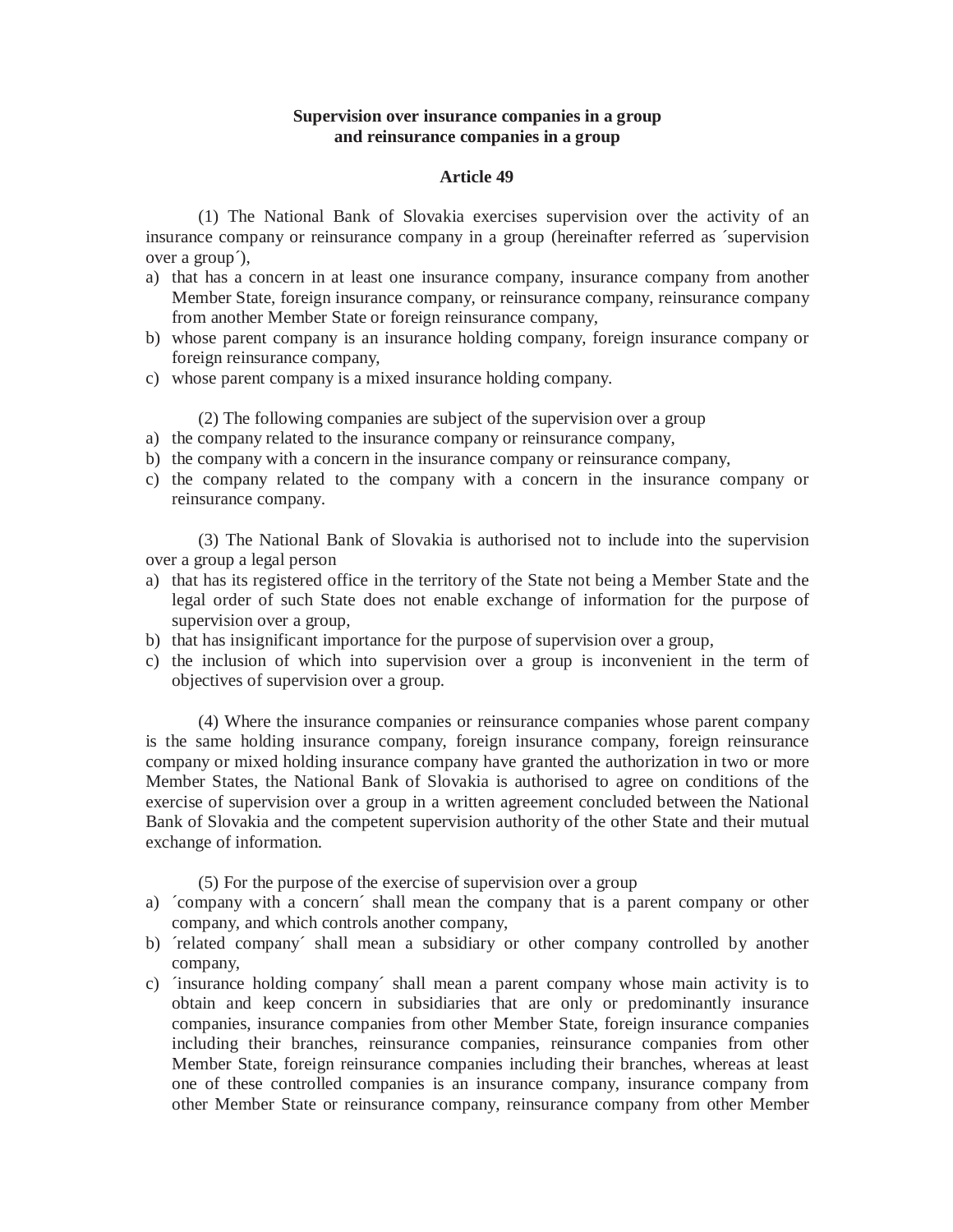State and which is not a mixed financial holding company under Article 53 paragraph 1 subparagraph e),

- d) ´mixed insurance holding company´ shall mean other parent company than the insurance company, insurance company from another Member State, foreign insurance company including its branches, reinsurance company, reinsurance company from another Member State, foreign reinsurance company including its branches, holding insurance company or mixed financial holding company under Article 53 paragraph 1 subparagraph e), whereas at least one of the controlled companies is an insurance company, insurance company from another Member State, or reinsurance company or reinsurance company from another Member State
- e) ´control´ shall mean relationship of persons within a group where
	- 1. one person is controlling the other one,
	- 2. one person has a concern in other person, or
	- 3. persons are mutually linked by a relationship
		- 3a. which originated on the basis of a contract between two or more persons pursuant to which such persons are controlled by one person on a common basis, whereas such persons are not linked by the relationship of control under Article 3 subparagraph f), or
		- 3b. through the same persons in statutory bodies or supervisory bodies of two or more persons which are not linked by the relationship of control under Article 3 subparagraph f), whereas the same such persons have majority in the statutory bodies or supervisory bodies of those persons,
- f) 'concern' shall mean a direct or indirect concern or their aggregate which represents 20 % of the registered capital of a legal person or of the voting rights in a legal person or ability to exercise influence upon management of such legal person which is comparable with the influence corresponding to this concern.

# **Article 50**

(1) The insurance company or reinsurance company over which the supervision over a group is exercised under Article 49 paragraph 1 shall be obliged to submit to the National Bank of Slovakia the data and information under Article 51 paragraph 4. If such data and information were not submitted to the National Bank of Slovakia, the National Bank of Slovakia is authorised to request them directly from the persons over whom the supervision over a group is exercised.

(2) For the purpose of verification of the data and information under paragraph 1 the National Bank of Slovakia is authorised to exercise the onsite supervision

- a) in the insurance company that is a subject to the supervision over a group, in subsidiaries of this insurance company, in a parent company of this insurance company or subsidiaries of a parent company of this insurance company,
- b) in the reinsurance company that is a subject to the supervision over a group, in subsidiaries of this reinsurance company, in a parent company of this reinsurance company or subsidiaries of the parent company of this reinsurance company.

(3) Upon a request of the competent supervisory authority of other Member State the National Bank of Slovakia shall exercise the onsite supervision over a group or shall allow the authorised persons of the competent supervisory authority of other Member State to exercise supervision over a group.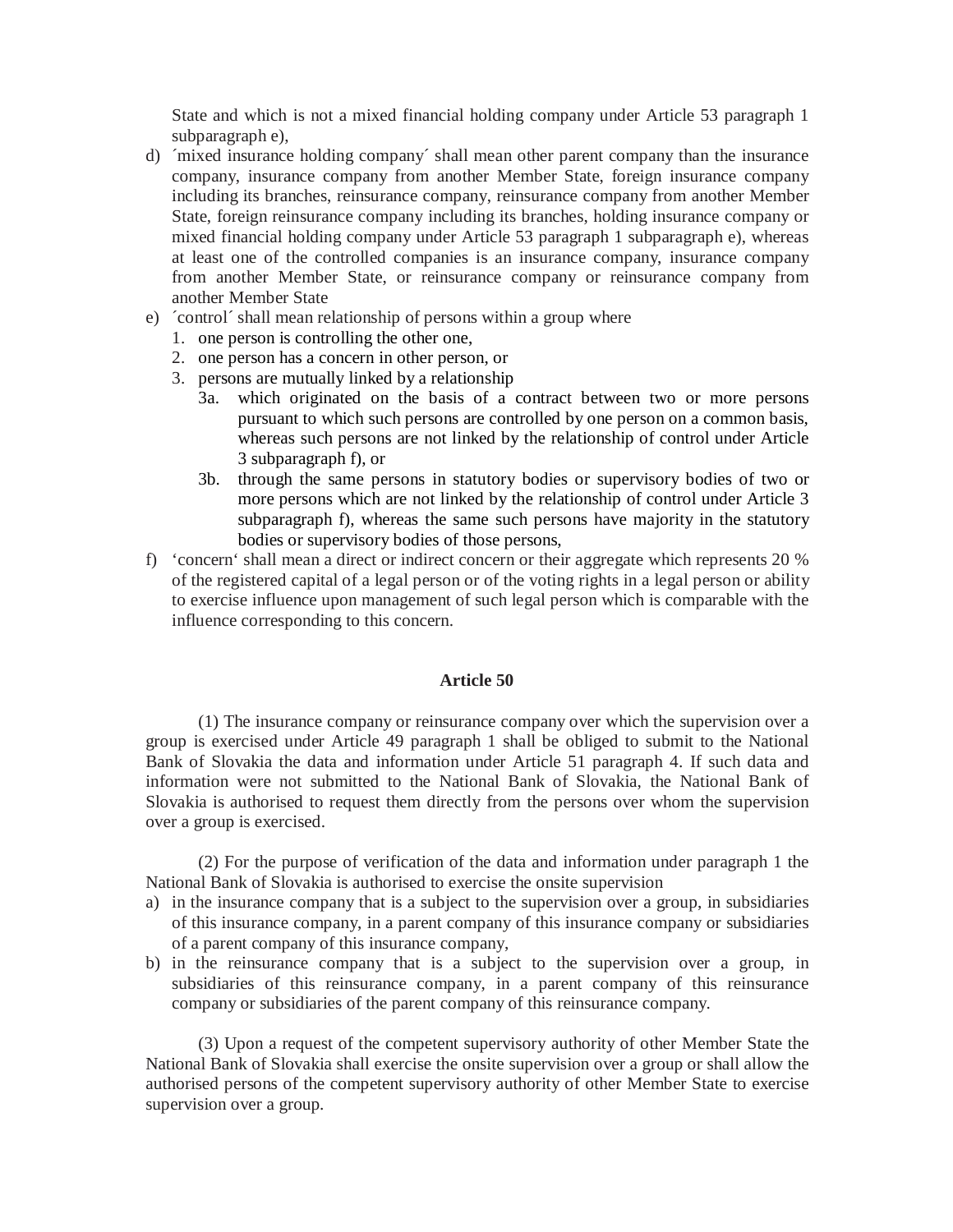(4) If an insurance company, insurance company from another Member State or reinsurance, reinsurance from another Member State and foreign bank or foreign securities dealer are related companies or have a company with a concern in them, the supervision over a group is exercised in cooperation of the National Bank of Slovakia with competent supervisory authorities; for the purpose of exercising of the supervision over a group the National Bank of Slovakia shall be obliged to provide the competent supervisory authorities with necessary information.

# **Article 51**

(1) The National Bank of Slovakia exercises the supervision over a group over transaction between

- a) an insurance company or reinsurance company
	- 1. the company related to the insurance company or reinsurance company,
	- 2. the company with a concern in the insurance company or reinsurance company,
	- 3. the company related to the company with a concern in the insurance company or reinsurance company,
- b) an insurance company or reinsurance company and a natural person that has a concern in
	- 1. an insurance company or reinsurance company or its related company,
	- 2. a company with a concern in the insurance company or reinsurance company,
	- 3. a company related to the company with a concern in the insurance company or reinsurance company.

(2) The subject of supervision over a group under paragraph 1 shall be in particular

- a) credits and mutual liabilities,
- b) guarantees and operations out of a balance sheet,
- c) items that may be counted in the solvency margin,
- d) a manner of financial placement,
- e) reinsurance operations,
- f) agreements on costs division.

(3) The insurance company or reinsurance company that is a subject to the supervision over a group under Article 49 paragraph 1 subparagraph a) is obliged to create a system of risk management and a system of internal control, including of managing procedures and keeping accounts for the purpose of monitoring of observance of the provisions of paragraphs 1 and 2 on the level of the supervision over a group for the purpose of submission of the data and information necessary for the purpose of exercising the supervision over a group.

(4) An insurance company or reinsurance company shall be obliged to submit to the National Bank of Slovakia all the statements, reports and other information containing the date under paragraphs 1 and 2 that are necessary for exercising of supervision over a group, namely in a determined manner and within determined time limits; their structure, scope, form, structuring, deadlines, manners, procedure and place of submission, including the methodology for their drawing up shall be determined by the Decree to be issued by the National Bank of Slovakia and published in the Collection of Laws.

#### **Supplementary supervision**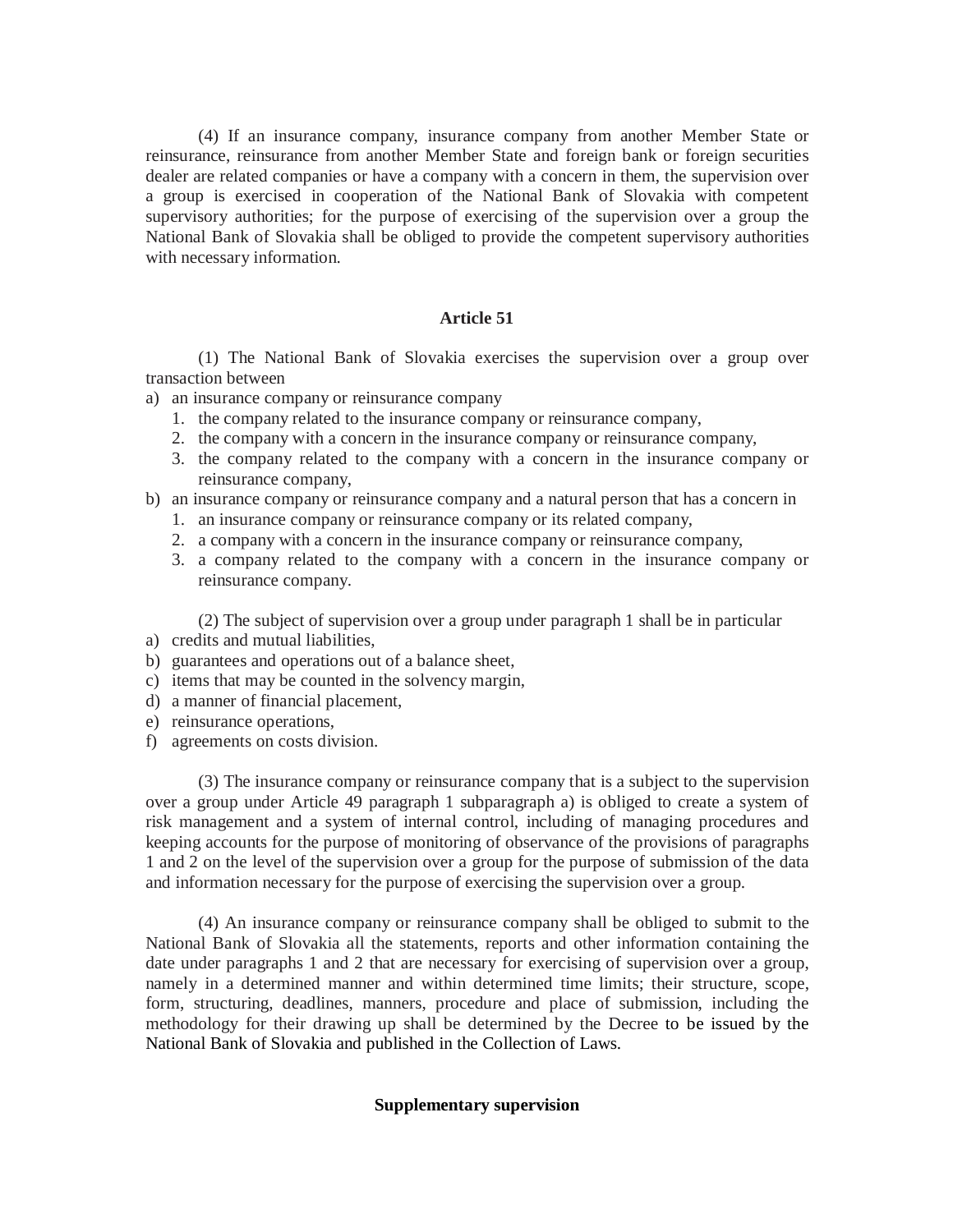## **Article 52**

´Supplementary supervision´ means the monitoring and regulation of risks of financial conglomerates whose part are insurance companies, insurance companies from other Member State, foreign insurance companies including their branches, reinsurance companies, reinsurance companies from other Member State, foreign reinsurance companies including their branches, securities dealers, banks, electronic money institutions, asset management companies for the purpose of limiting the risks to which the insurance company, insurance company from other Member State, foreign insurance company including their branches, reinsurance company, reinsurance company from other Member State, foreign reinsurance company including their branches or other regulated person is exposed because of its participation in a financial conglomerate.

# **Article 53**

For the purposes of this Act

- a) ´financial conglomerate´ means
	- 1. a group if
		- 1a. it is controlled by a regulated person,
		- 1b. a regulated person under point 1a. is a parent company of a person within the financial sector or it is a person having a concern under Article 49 paragraph 5 subparagraph f) in a person within the financial sector, or it is a person linked to a person within the financial sector by the relationship of control under Article 49 paragraph 5 subparagraph e),
		- 1c. at least one person within the group is from the sector of insurance business and at least one is from the banking sector or from the sector of investment services, and
		- 1d. the consolidated activities or a complex of activities of persons in the group within the sector of insurance business and the consolidated activities or a complex of activities of persons in the group within the banking sector and within the sector of investment services are significant pursuant to Article 59 paragraph 2 and 4,
	- 2. a group if
		- 2a. at least one of the subsidiaries within the group is a regulated person,
		- 2b. it is not controlled by a regulated person and the activity of the group is concentrated within the financial sector pursuant to Article 56 paragraph 2 and 4,
		- 2c. at least one of the persons within the group is from the sector of insurance business and at least one is from the banking sector or from the sector of investment services, and
		- 2d. the consolidated activities or a complex of activities of persons in the group within the sector of insurance business and the consolidated activities or a complex of activities of persons in the group within the banking sector and within the sector of investment services are significant pursuant to Article 59 paragraph 2 and 4,
	- 3. a subgroup of other financial conglomerate complying with the conditions under first point or second point,
- b) ´financial sector´ means a sector in which one or more legal persons out of the following legal persons operate: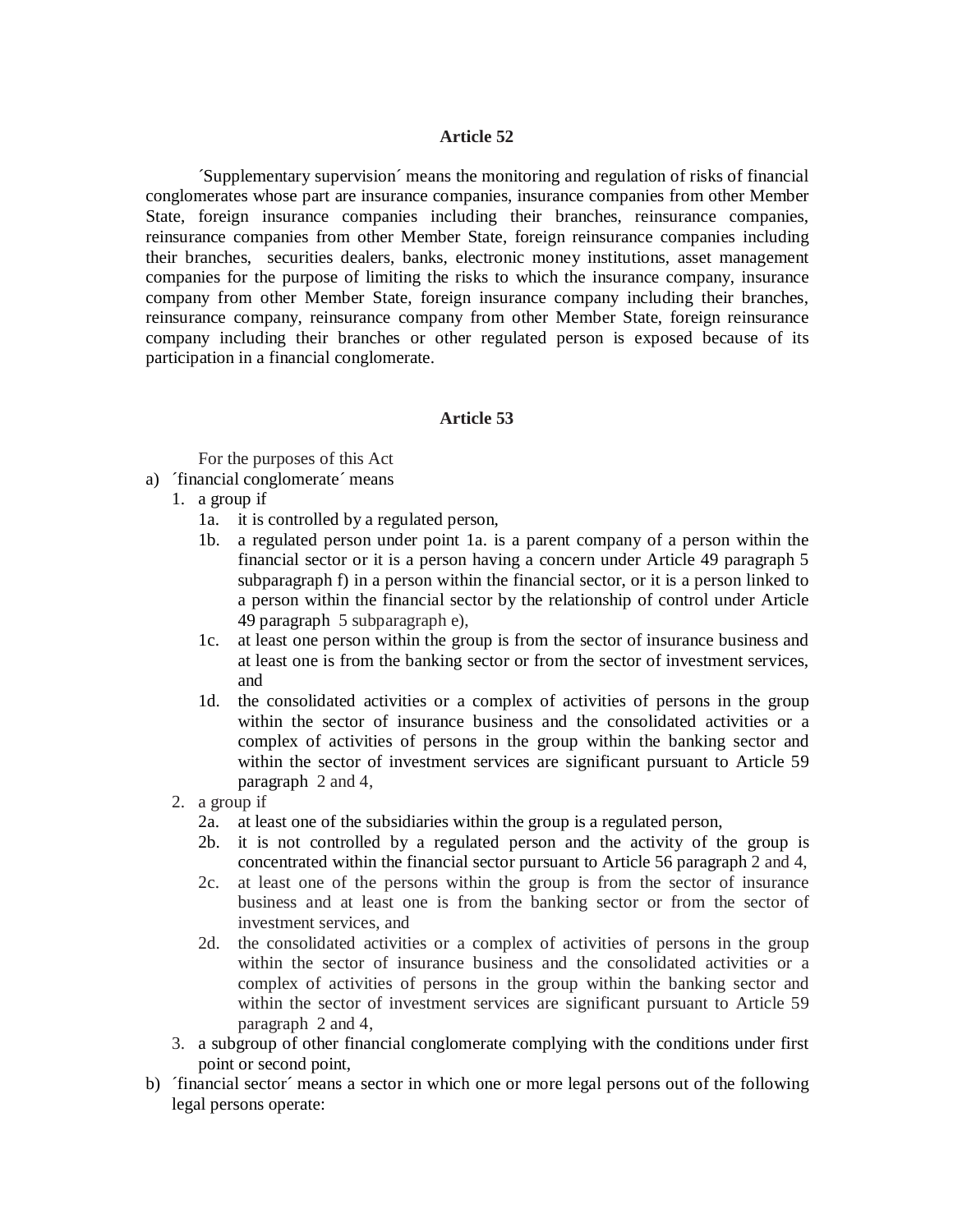- 1. credit institution,<sup>54</sup>) financial institution<sup>55</sup>) except of electronic money institution or an undertaking of ancillary banking services<sup>56</sup>), all these constitute the banking sector,
- 2. an insurance company, insurance company from another Member State, foreign insurance company including their branches, reinsurance company, reinsurance company from another Member State or foreign reinsurance company including their branches or legal person controlling a financial consolidated unit; all these constitute the sector of insurance business,
- 3. a securities dealer or other legal person pursuant to a special law<sup>12</sup>), excluding an electronic money institution; all these constitute the sector of investment activities,
- 4. a mixed financial holding company,
- c) ´group´ means a group of persons mutually linked by the relationship of control under Article 49 paragraph 5 subparagraph e), first point,
- d) ´regulated person´ means an insurance company, insurance company from another Member State, foreign insurance company including their branches, reinsurance company, reinsurance company from another Member State or foreign reinsurance company including their branches, bank, securities dealer, asset management company and the same foreign person,
- e) ´mixed financial holding company´ means a parent company another than the regulated person that together with its subsidiaries out of which at least one is a regulated person with its registered office in a Member State and which, and together with other controlled persons forms a financial conglomerate.

# **Article 54**

(1) The National Bank of Slovakia shall exercise supplementary supervision if

- a) a financial conglomerate is controlled by an insurance company or reinsurance company,
- b) a financial conglomerate is controlled by a mixed financial holding company which is a parent company of the insurance company or reinsurance company and the financial conglomerate is not composed of other regulated persons,
- c) a mixed financial holding company is a parent company of an insurance company or reinsurance company and the financial conglomerate is composed of other regulated persons with their registered office in other Member State, whereas the most significant financial sector of the financial conglomerate is the sector of insurance business,
- d) a financial conglomerate is controlled by several mixed financial holding companies with their registered offices in various Member States and in each of such Member States a regulated person has its registered office, whereas an insurance company, insurance company from another Member State, foreign insurance company including of their branches, reinsurance company, reinsurance company from another Member State or foreign reinsurance company including their branches is a regulated person with the highest total assets in the financial conglomerate, or if the sector of insurance business is the most important financial sector of the financial conglomerate; if an insurance company from other Member State or a reinsurance company from other Member State with its registered office in other Member State is also a part of the sector of insurance business, if so agreed by the National Bank of Slovakia and the competent supervisory body of that Member State,
- e) a financial conglomerate is controlled by a mixed financial holding company with its registered office in the Slovak Republic, which is a parent company of several regulated persons with their registered office in other Member State and none of such regulated person have been granted an authorisation in the Slovak Republic, whereas the sector of insurance business constitutes the most significant financial sector of a financial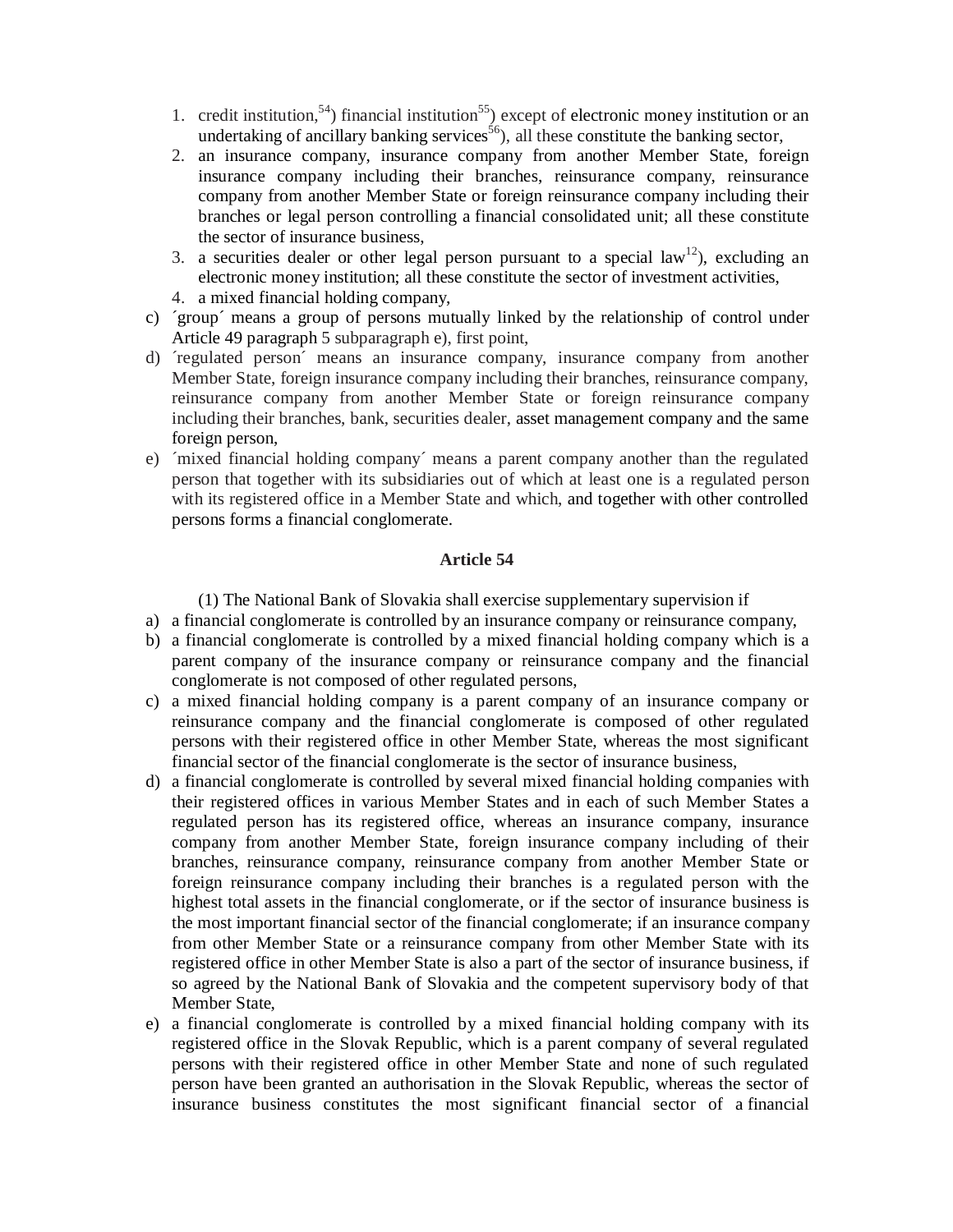conglomerate,

f) a financial conglomerate is not controlled by a parent company or is controlled otherwise than referred to in subparagraphs a) through e), if the sector of insurance business constitutes the most significant financial sector of a financial conglomerate and an insurance company, insurance company from other Member State, foreign insurance company including their branches, reinsurance company, reinsurance company from other Member State, foreign reinsurance company including their branches is a regulated person with the highest total assets within this sector.

(2) The National Bank of Slovakia may, based on an agreement with the competent supervisory authorities of other Member States which are responsible for the supervision over the regulated persons constituting a part of a financial conglomerate and based on the statement of the person controlling the respective financial conglomerate, assume the exercise of supervision even in the cases not specified under paragraph 1 if it is appropriate in terms of the fulfilment of the objectives of supplementary supervision.

(3) The National Bank of Slovakia may, based on an agreement with the competent supervisory authorities of other Member States which are responsible for the supervision over the regulated persons constituting part of a financial conglomerate and based on the statement of the person controlling the respective financial conglomerate pass the exercise of supervision even in the cases not specified under paragraph 1 to the competent supervisory authority of other Member State if it is appropriate in terms of the fulfilment of the objectives of supplementary supervision.

## **Article 55**

(1) The National Bank of Slovakia in cooperation with the competent supervisory authorities of other Member States, which are responsible for the supervision over regulated persons constituting part of a financial conglomerate, shall determine based on the criteria under Article 56 the financial conglomerates which are subject to the supplementary supervision.

(2) The National Bank of Slovakia shall notify the competent supervisory authorities of other Member States, which are responsible for the supervision over regulated persons constituting part of a financial conglomerate, of any further proposal for inclusion of a financial conglomerate under supplementary supervision.

(3) The National Bank of Slovakia shall notify the legal person controlling a financial conglomerate pursuant to Article 54 paragraph 1 or an insurance company or reinsurance company with the largest total assets if the sector of insurance business is the most significant financial sector of a financial conglomerate that such financial conglomerate will be subject to supplementary supervision. The National Bank of Slovakia shall notify thereof also the competent supervisory authorities of other Member States, where a mixed financial holding company has its registered office, and the Commission.

(4) The National Bank of Slovakia shall notify the Committee for Financial Conglomerates at the Commission of the principles applied by it in the supplementary supervision over the concentration of risks of the financial conglomerate under Article 59 and over intra-group transactions under Article 60.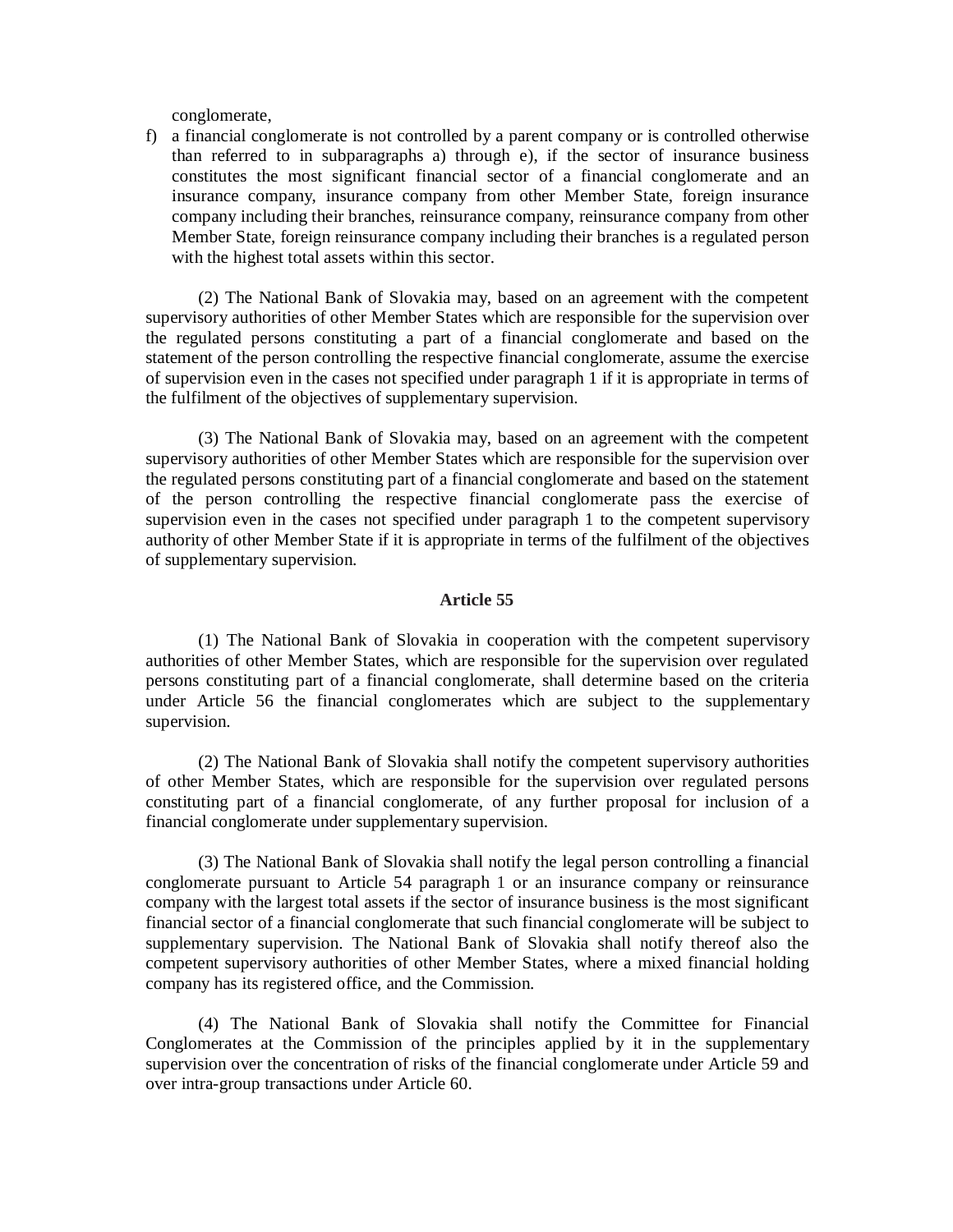#### **Article 56**

(1) The activities are considered to be concentrated within the financial sector if the proportion of the total assets of regulated persons and non-regulated persons of the financial sector within the group to the total assets as a whole exceeds 40%.

(2) The activities within financial sectors are significant if the average out of the values of proportions for each financial sector exceeds 10%, while the average shall be calculated

- a) from the proportion of total assets of one financial sector to the total assets of persons of the financial sector within a group, and
- b) from the proportion of minimum amount of own resources of one financial sector to the sum of minimum amount of own resources of persons of the financial sector within a group.

(3) The smallest financial sector within a financial conglomerate shall be the financial sector whose average from the proportions under paragraph 2 is the lowest; the most significant financial sector within a financial conglomerate shall be the financial sector whose average from the proportions under paragraph 2 is the highest. For the purposes of the calculation of the average from the proportions under paragraph 2 and for the measurement of the smallest financial sector within a financial conglomerate and the most significant financial sector within a financial conglomerate the banking sector and the sector of insurance business shall be considered as one sector.

(4) If a group does not reach the value of the average from the proportions under paragraph 2, but the total assets of the smallest financial sector within a group exceed EUR 6,000,000,000.00, the National Bank of Slovakia shall be authorised, upon agreement with the competent supervisory authorities of other Member States that are responsible for the supervision over regulated persons constituting part of a financial conglomerate, to determine that the group shall not be deemed to be a financial conglomerate or that the provisions under Articles 58 through 61 shall not be applied if the exercise of supplementary supervision is inappropriate in terms of the objectives of the supplementary supervision, in particular if

- a) the average from the proportions under paragraph 2 does not exceed 5%,
- b) one of the proportions under paragraph 2 does not exceed 5%, or
- c) the market share of the smallest financial sector within a financial conglomerate does not exceed 5% in any Member State if it is measured with regard to the total assets within the banking sector or the sector of investment services and with regard to the gross written premium of insurance contracts concluded within the sector of insurance business.

(5) The National Bank of Slovakia shall communicate decisions of the National Bank of Slovakia adopted pursuant to paragraph 4 also to the competent supervisory authorities of other Member States which are responsible for the supervision over the regulated persons constituting part of a financial conglomerate.

(6) The National Bank of Slovakia shall be authorised, upon agreement with the competent supervisory authorities of other Member States which are responsible for the supervision over the regulated persons constituting part of a financial conglomerate, to exclude a legal person from the calculation of the proportions under paragraphs 1 through 3 if this regards a person

a) having its registered office in the territory of a non-Member State and the legislation of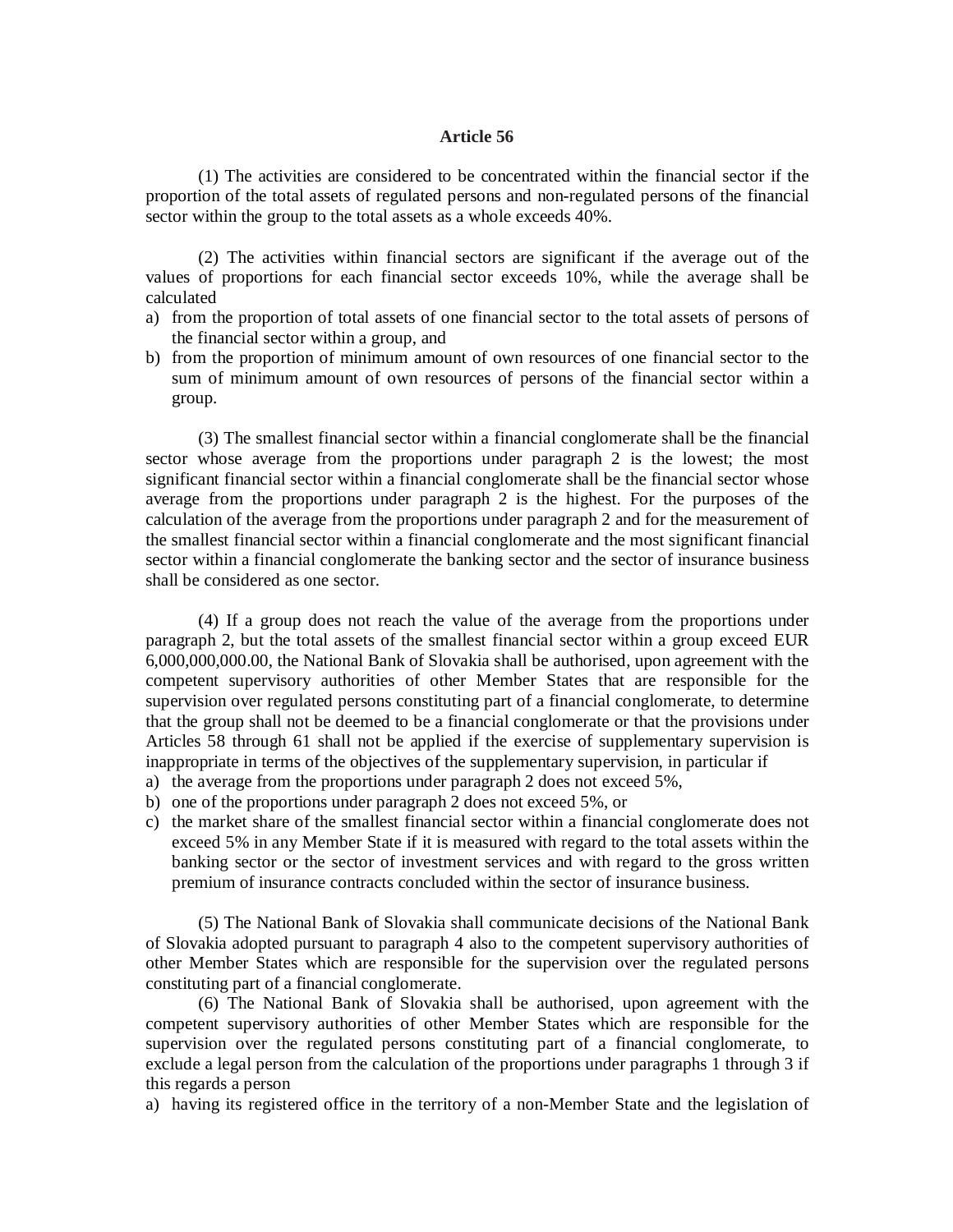that State does not allow for the information exchange for the purposes of exercising supplementary supervision,

- b) having a negligible significance for the purposes of exercising supplementary supervision,
- c) whose inclusion in a financial conglomerate is not appropriate in terms of the objectives of supplementary supervision.

(7) The National Bank of Slovakia shall be authorised, based on a statement from the competent supervisory authorities of other Member States which are responsible for the supervision over the regulated persons constituting part of a financial conglomerate, to take into consideration the values of proportions under paragraphs 1 and 2 for three consecutive years in order to prevent a sudden change of the regime of exercising supplementary supervisions and not to take into consideration the values of proportions under paragraphs 1 and 2 if significant changes of the structure of a group have occurred.

(8) The National Bank of Slovakia shall be authorised, in specifically justified cases and based on a statement from the competent supervisory authorities of other Member States which are responsible for the supervision over the regulated persons constituting part of a financial conglomerate, when calculating the value of proportions under paragraphs 1 and 2, to replace or supplement the criterion based upon the total assets by the criteria based upon the structure of income and off-balance sheet activities, i.e. by one or both of them simultaneously, or to add one or both these criteria if they are of a special significance in terms of objectives of the supplementary supervision.

(9) If the value of the proportion under paragraph 1 decreases under 40% or if the value of the average from the proportions under paragraph 2 decreases under 10% in the case of financial conglomerates which are already subject to supplementary supervision, for the subsequent three years the value of the proportion at the amount of 35% shall apply to the calculation pursuant to paragraph 1 and the value of the average from proportions 8% shall apply to the calculation pursuant to paragraph 2.

(10) If in the case of a group which is already subject to the exercise of supplementary supervision the total assets of the smallest financial sector of a group decrease below EUR 6,000,000,000.00, for the subsequent three years the amount of EUR 5,000,000,000.00 shall apply to the calculation pursuant to paragraph 4.

(11) The National Bank of Slovakia may, upon approval by the competent supervisory authorities of other Member States which are responsible for the supervision over the regulated persons constituting part of a financial conglomerate, during the period set out in paragraphs 7 through 10, determine that the lower values of proportions or lower amounts specified in paragraphs 7 through 10 shall no longer apply to the financial conglomerates subject to the supplementary supervision.

(12) The calculations concerning total assets shall be made by summing up the total assets of persons in a group from their annual financial statements. For the purposes of such calculation, in the case of persons in which the participation has been acquired the amount of a share acquired in the respective person shall be taken into account. If consolidated financial statements have been drawn up, they will be used instead of the sum of data.

(13) Minimum amount of own resources of an insurance company, branch of a foreign insurance company, reinsurance company, branch of a foreign reinsurance company for the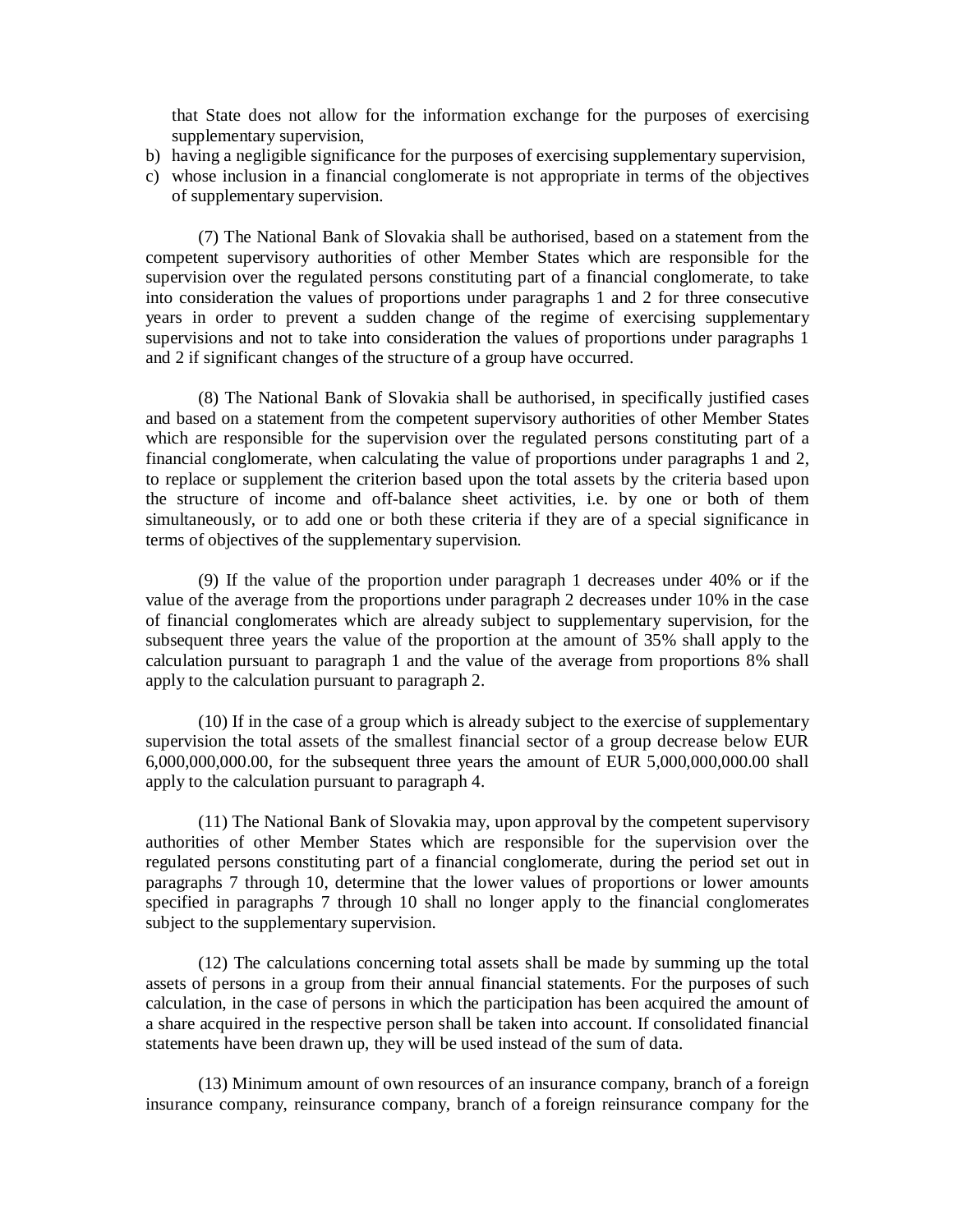purposes of supplementary supervision must reach the amount of the required solvency margin under Article 34 paragraph 3.

(14) The requirements regarding minimum amount of own resources of the regulated persons other than an insurance company, branch of a foreign insurance company, reinsurance company and a branch of a foreign reinsurance company which are included in the calculations according to paragraphs 2 through 6 shall be determined pursuant to special laws<sup>12)</sup> which apply to the determination of requirements for own resources and of the amount of own resources of the respective regulated person.

## **Article 57**

(1) An insurance company, foreign insurance company including their branches, reinsurance company or a foreign reinsurance company including their branches which constitutes part of a financial conglomerate shall be obliged to comply with the conditions under Articles 58 through 61 if

- a) it controls a financial conglomerate,
- b) its parent company is a mixed financial holding company whose registered office is located in other Member State,
- c) it is linked to a legal person from other financial sector by the relationship of control under Article 3 subparagraph f), third point and fourth point, or
- d) its parent company is a regulated person or a mixed financial holding company whose registered office is located in a non-Member State if in such State the supervision over financial conglomerates is exercised which is equal to the supplementary supervision exercised pursuant to this Act.

(2) If a financial conglomerate is a subgroup of another financial conglomerate whose part is an insurance company, foreign insurance company including its branches, reinsurance company or a foreign reinsurance company including its branches meeting some of the conditions under paragraph 1, the conditions under Articles 58 through 61 shall apply to the insurance company, foreign insurance company including its branches, reinsurance company or a foreign reinsurance company including its branches which constitutes part of a financial conglomerate involving a subgroup.

(3) An insurance company, foreign insurance company including its branches, reinsurance company or foreign reinsurance company including its branches, whose parent company is a regulated person or a mixed financial holding company with their registered office in a State that is not a Member State and no supervision over financial conglomerates equal to the supplementary supervision under this Act is exercised in that State, shall be obliged to comply with the conditions under Articles 58 through 61. If it is impossible to fulfil the conditions under Articles 58 through 61 for the reason that the supervision exercised in a State that is not a Member State is not equal to the supplementary supervision under this Act the National Bank of Slovakia may prescribe that an insurance company, foreign insurance company including its branches, reinsurance company, foreign reinsurance company including its branches which is part of such financial conglomerate shall submit to the National Bank of Slovakia special statements, notifications and reports of participation in such financial conglomerate, and it also may restrict or prohibit to such insurance company or reinsurance company the intra-group transactions which might affect the fulfilment of solvency requirements.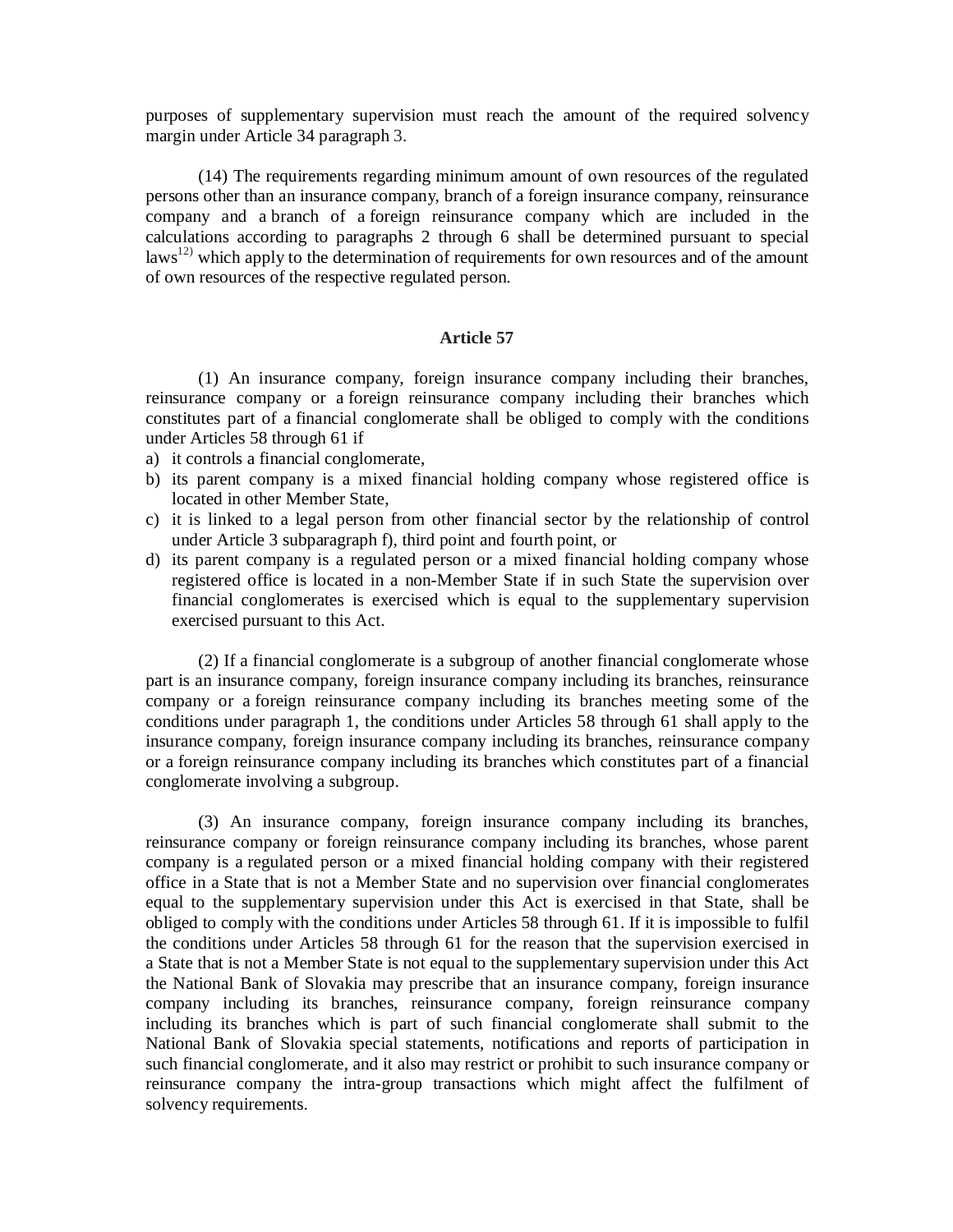(4) The National Bank of Slovakia shall check whether supervision equal to the supplementary supervision under this Act is exercised over the financial conglomerate under paragraph 3 if it has so agreed with the supervisory authorities of other Member State where the regulated persons constituting part of the financial conglomerate have their registered office, namely at the request of the parent company pursuant to paragraph 3, at the request of a regulated person constituting part of the financial conglomerate, or on own initiative. The National Bank of Slovakia shall consult the issuance of a decision under paragraph 3 with the Committee for Financial Conglomerates at the Commission.

(5) If legal persons have participation in one regulated person or in more regulated persons, or having no participation they exert other significant influence in respect to such regulated persons, like influence under paragraph 1 through 3, the National Bank of Slovakia in cooperation with the competent supervisory authorities of other Member States, which are responsible for the supervision over regulated persons constituting part of a financial conglomerate, shall determine whether and to what extent the supplementary supervision over regulated persons should be exercised in such a manner as if they represented a financial conglomerate that should be subject to supplementary supervision. In order to enable the exercise of such supplementary supervision, at least one of the legal persons under the first sentence must be an insurance company, foreign insurance company including its branches, reinsurance company or a foreign reinsurance company including its branches, the conditions set forth under Article 53 subparagraph a) points 1c. and 1d. must be fulfilled, and this is necessary with a view to performing the objectives of supplementary supervision.

#### **Article 58**

(1) An insurance company, insurance company from other Member State, foreign insurance company including their branches, reinsurance company, reinsurance company from other Member State, foreign reinsurance company including their branches which is part of a financial conglomerate shall be obliged to ensure that at the level of a financial conglomerate a sufficient amount of own resources is kept and that at the level of a financial conglomerate the rules ensuring maintenance of a sufficient amount of own resources have been adopted. Own resource of a financial conglomerate are sufficient if the difference between own resources at the level of a financial conglomerate and the sum of minimum amount of own resources of the persons constituting part of a financial conglomerate is zero or a positive number.

(2) An insurance company or reinsurance company which is part of a financial conglomerate shall be obliged to make calculations of the sufficient amount of own resources at the level of a financial conglomerate according to one of the methods laid down by a Decree to be issued by the National Bank of Slovakia pursuant to paragraph 9.

(3) The National Bank of Slovakia, based upon a statement from the competent supervisory authorities of other Member States which are responsible for the supervision over regulated persons constituting part of a financial conglomerate, shall be authorised at its own initiative or at the request of a regulated person or a mixed financial holding company under paragraph 4 to inform the regulated person or the mixed financial holding company which of the methods of calculation of a sufficient amount of own resources determined by a Decree to be issued by a National Bank of Slovakia under paragraph 9 is to be applied.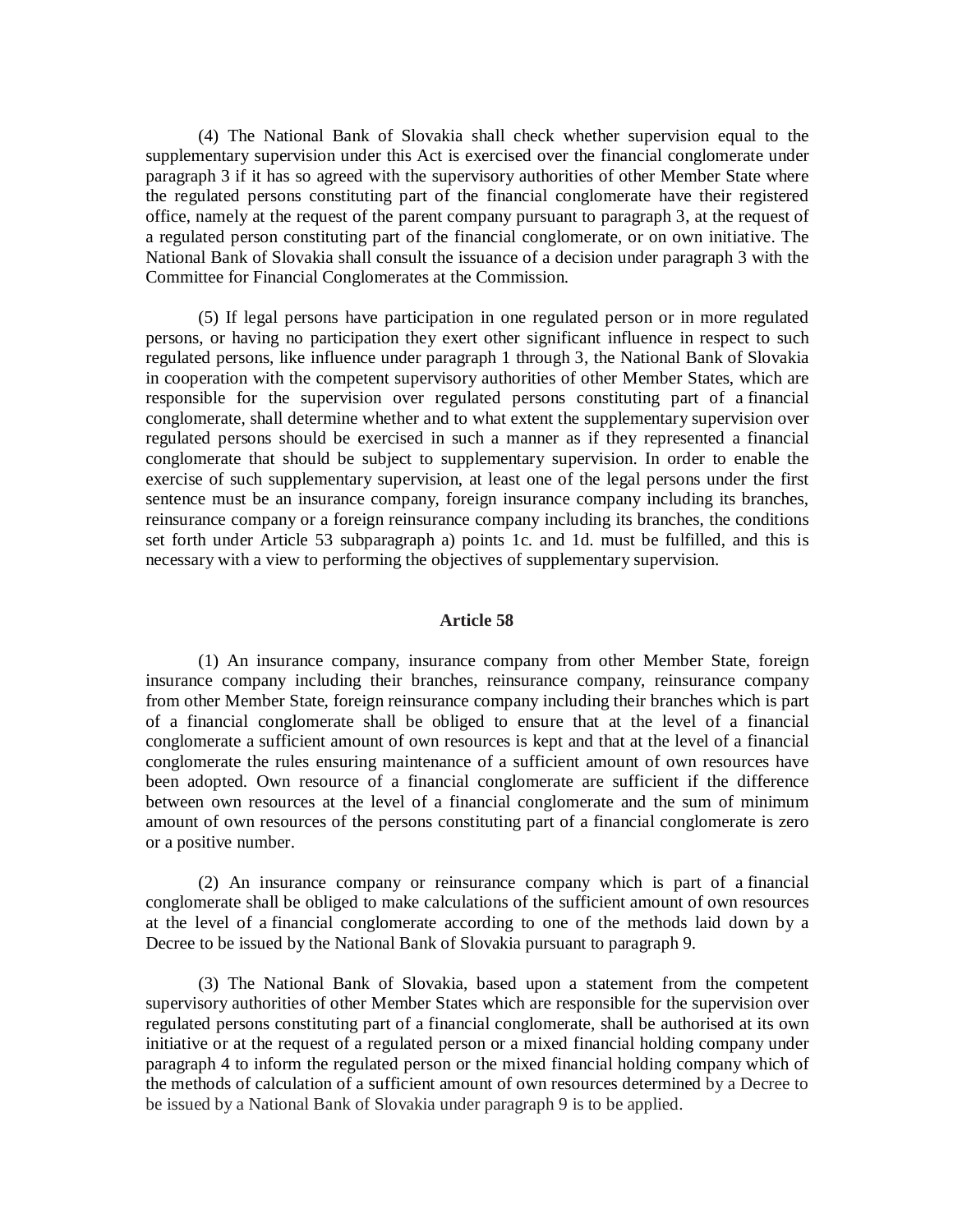(4) An insurance company or reinsurance company controlling a financial conglomerate shall be obliged to submit to the National Bank of Slovakia, biannually and also at the request of the National Bank of Slovakia, data concerning the amount of own resources and the amount of own resources at the level of a financial conglomerate that are necessary to meet the requirements of a sufficient amount of own resources at the level of a financial conglomerate which is subject to supplementary supervision. If a financial conglomerate is not controlled by an insurance company or reinsurance company, a mixed financial holding company or a regulated person designated by the National Bank of Slovakia, based upon prior statement from regulated persons or mixed financial holding companies constituting part of a financial conglomerate, shall be obliged to submit to the National Bank of Slovakia the data under the first sentence.

(5) The requirements regarding only own resources for legal persons under Article 53 subparagraph b) shall be included in the calculation of a sufficient amount of own resources at the level of a financial conglomerate.

(6) The National Bank of Slovakia may decide not to include in the calculation of requirements for a sufficient amount of own resources at the level of a financial conglomerate subject to supplementary supervision a person

- a) that has its registered office in the territory of a non-Member State and the legislation of that State does not allow for the exchange of information necessary to exercise supplementary supervision,
- b) that is of a negligible significance for the purposes of supplementary supervision over regulated persons constituting a financial conglomerate; this shall not apply if more legal persons have been excluded from the calculation whose share in the financial conglomerate when summed up is significant pursuant to Article 56 paragraphs 2 and 4,
- c) whose inclusion would be inappropriate or inadequate in term of the objectives of supplementary supervision.

(7) The National Bank of Slovakia shall consult non-inclusion of a person under paragraph 6 subparagraph c) with the supervisory authorities of Member States which are responsible for supplementary supervision in the respective Member State.

(8) The provision of paragraph 6 shall be without prejudice neither to the obligation of the persons concerned to provide information for the purposes of exercising supplementary supervision, nor the authorisation of the supervisory authorities to provide information about such persons for the purposes of exercising supplementary supervision or supervision over financial conglomerates in other Member State.

(9) For the purposes of calculation of a sufficient amount of own resources at the level of a financial conglomerate a Decree to be issued by the National Bank of Slovakia and published in the Collection of Laws shall determine

- a) what constitutes own resources at the level of a financial conglomerate and the method of their calculation, including own resources of a mixed financial holding company,
- b) what a minimum amount of own resources of persons within a financial conglomerate means and the method of their calculation,
- c) methods of calculation of a sufficient amount of own resources of a financial conglomerate.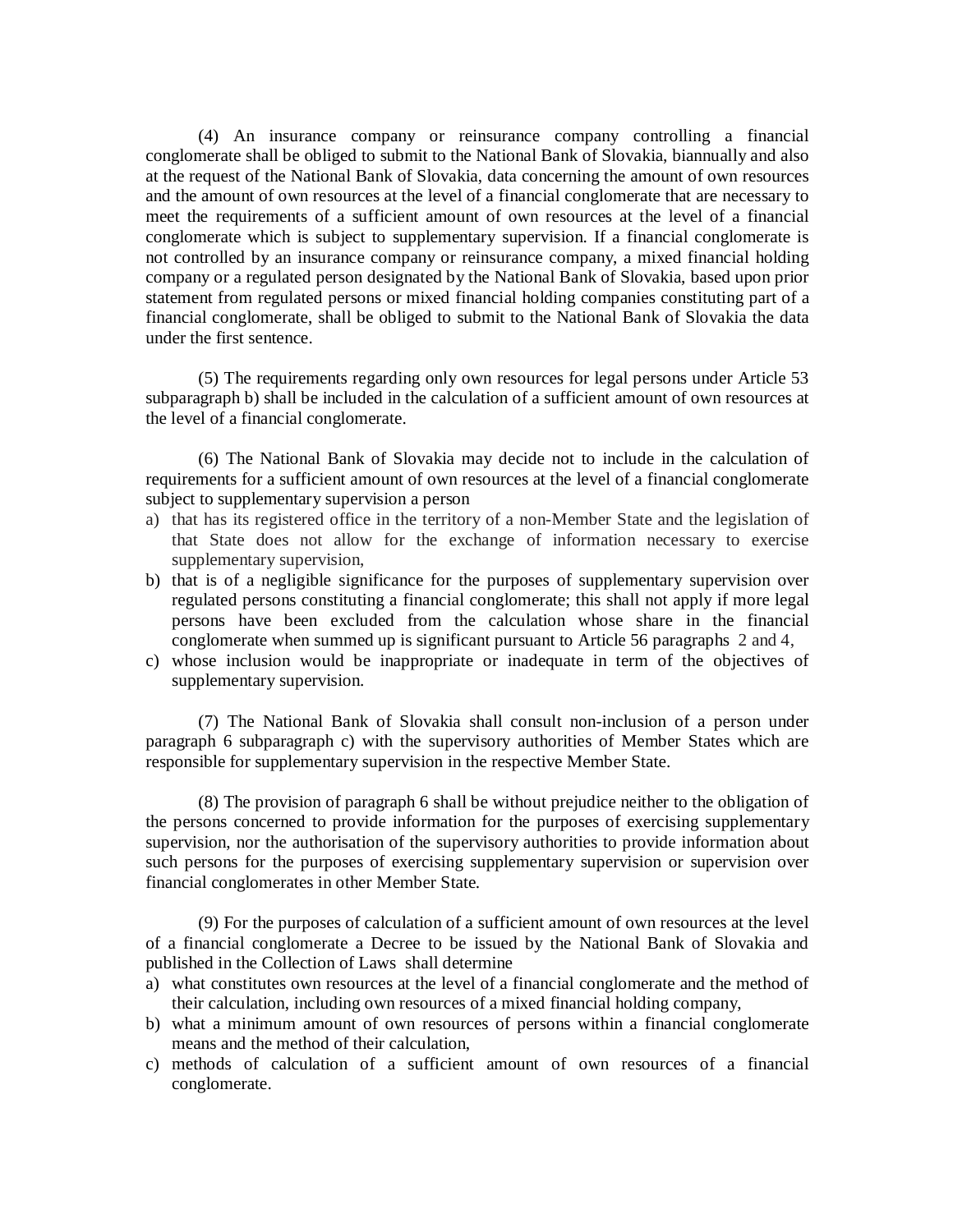#### **Article 59**

(1) An insurance company or reinsurance company controlling a financial conglomerate shall be obliged to submit to the National Bank of Slovakia by 31 March of a calendar year or at the request of the National Bank of Slovakia data on risks concentration of the financial conglomerate. If a financial conglomerate is not controlled by an insurance company or reinsurance company, a mixed financial holding company or a regulated person designated by the National Bank of Slovakia, based upon prior statement from regulated persons or mixed financial holding companies constituting part of a financial conglomerate, shall submit to the National Bank of Slovakia the data under the first sentence.

(2) For the purposes of supplementary supervision, ´risks concentration of a financial conglomerate´ shall mean any activity of persons constituting part of a financial conglomerate that might cause such loss which could endanger the solvency and safety of the regulated persons constituting part of a financial conglomerate; such concentration may consist of the counterparty risk, credit risk, investment risk, insurance risk, market risk, liquidity risk, operational risk and other risk or of combination of such risks.

(3) If a financial conglomerate is controlled by an insurance company or reinsurance company, Article 34 shall apply equally to risks concentration of a financial conglomerate. If a financial conglomerate is controlled by another regulated person, provisions of a special regulation<sup>12</sup>) shall apply accordingly to risks concentration of a financial conglomerate.

(4) If a financial conglomerate is controlled by a mixed financial holding company and if the sector of insurance business is the most significant financial sector within financial conglomerate, provisions of Article 34 shall apply to risks concentration of the sector of insurance business and mixed financial holding company accordingly.

(5) For the purposes of identification of the concentration of risks of a financial conglomerate, a Decree to be issued by the National Bank of Slovakia and published in the Collection of Laws shall determine the method of calculation of

- a) property involvement of a financial conglomerate and what is by property involvement of a financial conglomerate understood,
- b) property involvement of the sector of insurance business and what is by property involvement of the sector of insurance business understood,
- c) property involvement of a mixed financial holding company and what is by property involvement of a mixed financial holding company understood,
- d) risks concentration of a financial conglomerate and details concerning risks concentration of a financial conglomerate.

#### **Article 60**

(1) An insurance company or reinsurance company controlling a financial conglomerate shall be obliged at the request of the National Bank of Slovakia, but at least once a year by 31 March of a calendar year, to submit to the National Bank of Slovakia data on significant intra-group transactions of the financial conglomerate. If the financial conglomerate is not controlled by an insurance company or reinsurance company, a mixed financial holding company or a regulated person designated by the National Bank of Slovakia,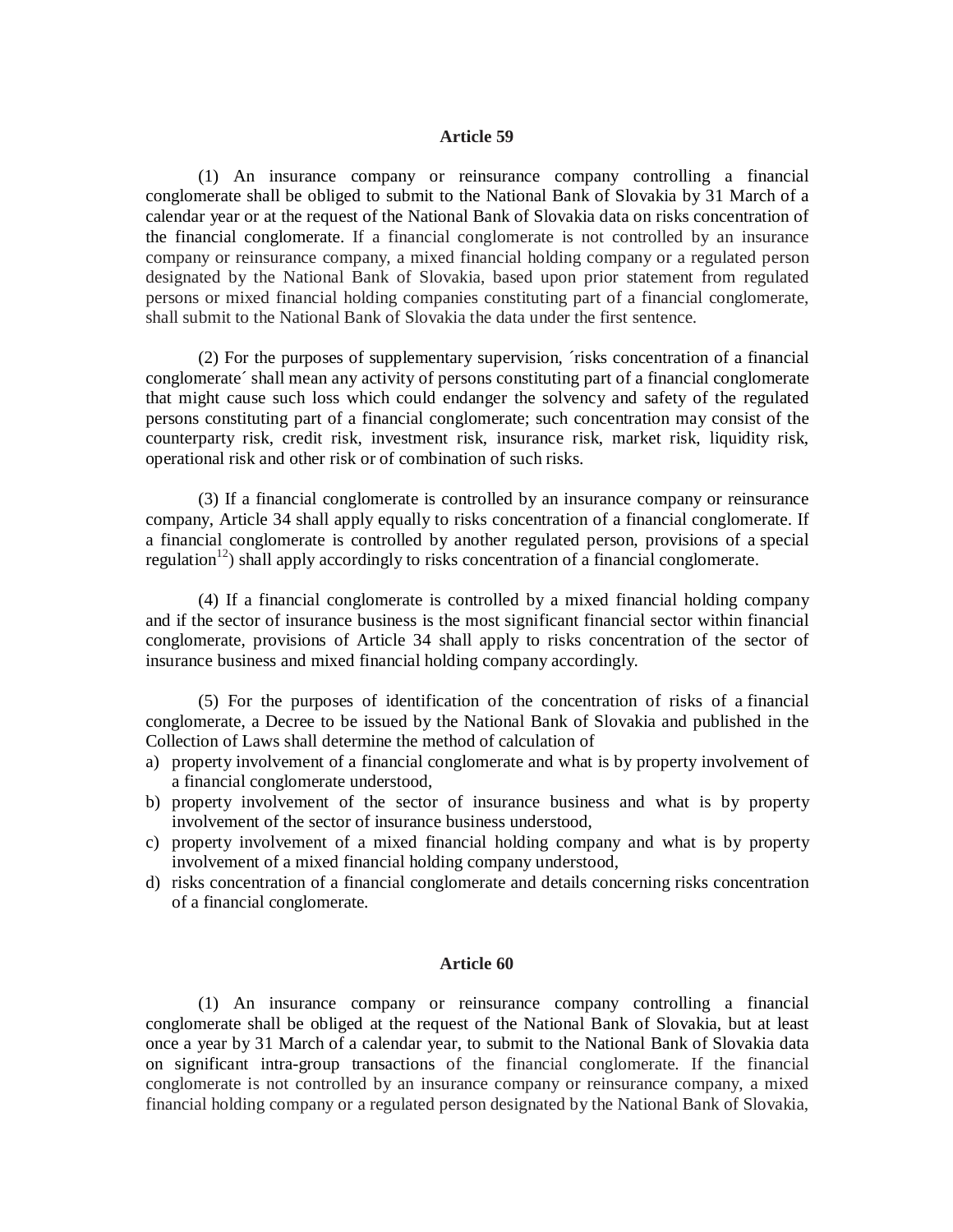based upon prior statement from regulated persons or mixed financial holding companies constituting part of a financial conglomerate, shall be obliged to submit to the National Bank of Slovakia the data under the first sentence.

(2) For the purposes of this Act, ´intra-group transaction´ shall mean a transaction in which the regulated persons constituting part of the financial conglomerate use directly or indirectly other companies of the same group or person which are controlled by them for the purpose of performing an obligation regardless of the fact whether such obligation has been stipulated by a contract or whether the fulfilment of such obligation is for consideration.

(3) For the purposes of supplementary supervision, a ´significant intra-group transaction´ shall mean an intra-group transaction amounting to minimum 5% of own resources established at the level of a financial conglomerate under Article 58 paragraph 9 subparagraph a).

(4) Concerning the significant intra-group transactions with persons with a special relationship, a separate  $law^{57}$  shall apply.

### **Article 61**

(1) An insurance company or reinsurance company being part of a financial conglomerate shall be obliged to establish a system of risk management and a system of internal control, including control procedures and book-keeping with a view to monitoring the compliance with provisions of this Act at the level of a financial conglomerate.

(2) For the purposes of supplementary supervision, the system of risk management shall include

- a) an appropriate management system ensuring at the level of a financial conglomerate that approval procedures and regular control of business strategy with respect to the risks arising from the activities of a financial conglomerate are performed.
- b) procedures ensuring a sufficient amount of own resources which include potential impact of business strategy on the risk profile and on own resources of an insurance company or reinsurance company,
- c) risk monitoring procedures and measures ensuring the monitoring and control of risks at the level of a financial conglomerate.

(3) For the purposes of supplementary supervision, the system of internal control shall involve the evaluation of the procedures of

- a) identifying and measuring risks affecting the compliance with provisions of this Act concerning a sufficient amount of own resources at the level of a financial conglomerate and the evaluation of their full operation and effect,
- b) accounting and rendering information serving for identifying, measuring, monitoring and auditing intra-group transactions and risks concentration of a financial conglomerate.

# **Article 62**

(1) When exercising supplementary supervision in accordance with Article 54, the National Bank of Slovakia shall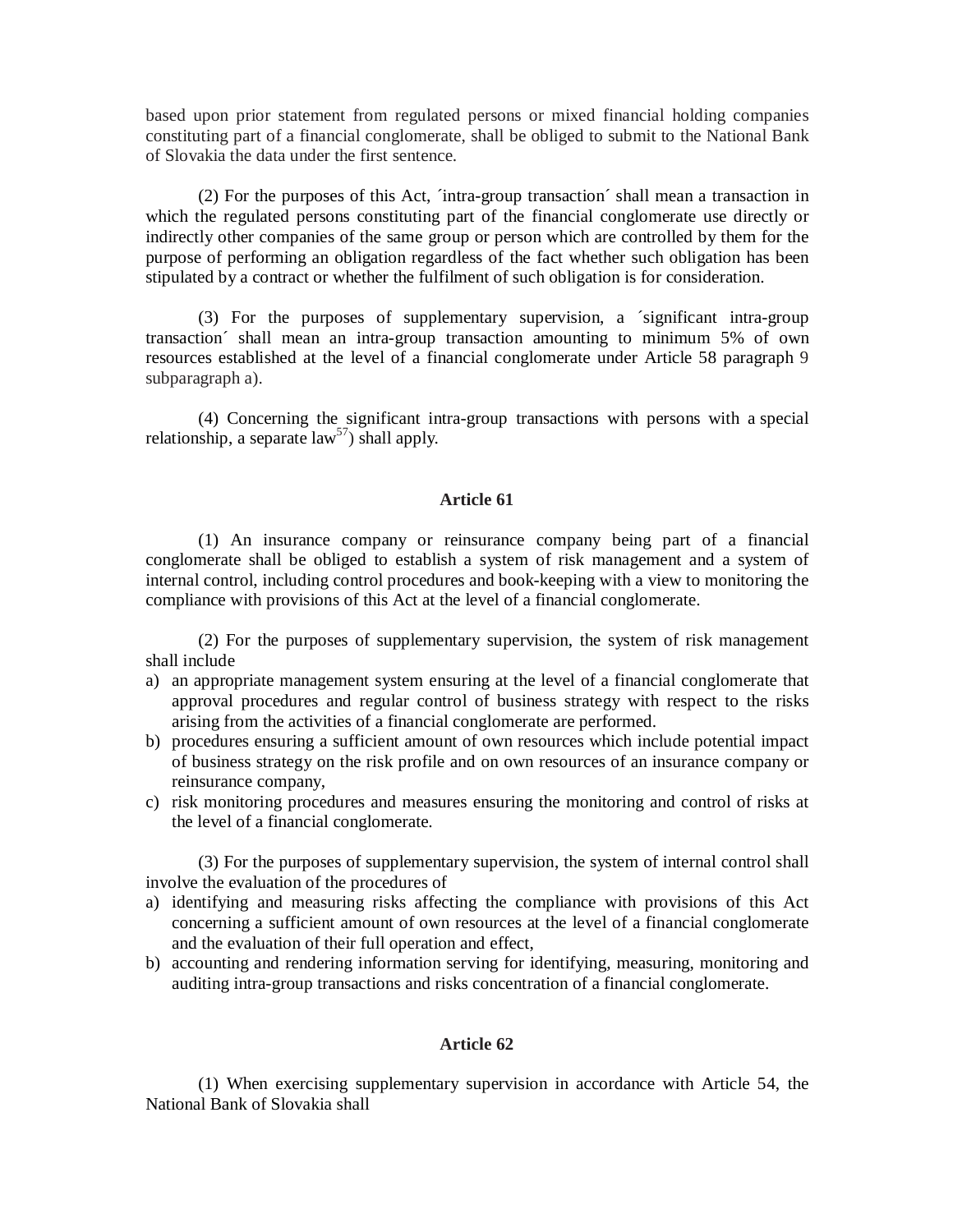- a) provide for the coordination of the collection and dissemination of information necessary to monitor the activities of a financial conglomerate, and it shall provide for the rendering of information important for the exercise of supplementary supervision in individual financial sectors to the competent supervisory authorities of other States which are responsible for the supervision over regulated persons constituting part of a financial conglomerate,
- b) collect information necessary to evaluate the financial situation of a financial conglomerate for the purposes of the exercise of supplementary supervision,
- c) monitor the compliance with provisions of this Act on maintenance of a sufficient amount of own resources, risks concentration of a financial conglomerate and intra-group transactions,
- d) monitor the structure of a financial conglomerate, its organization, and it shall monitor the functionality of the system of internal control under Article 61,
- e) plan and coordinate the exercise of supplementary supervision under circumstances in cooperation with the competent supervisory authorities of other States, which are responsible for the supervision over regulated persons constituting part of a financial conglomerate,
- f) perform other duties necessary to exercise supplementary supervision.

(2) The National Bank of Slovakia shall be obliged, in cooperation with the competent supervisory authorities of other States, which are responsible for the supervision over regulated persons constituting part of a financial conglomerate, to coordinate the exercising of supplementary supervision and to regulate the procedures of cooperation in application of provisions under Articles 55, 56 and Article 57 paragraphs 3 and 5, Article 58, Article 63 paragraph 2 and Article 68.

(3) The National Bank of Slovakia shall request the information necessary to exercise supplementary supervision that have already been provided to the competent supervisory authority of other State, which is responsible for the supervision over regulated persons constituting part of a financial conglomerate, from that authority. If National Bank of Slovakia has not obtained such information through the procedure under first sentence, it shall be authorised to request it directly from the persons constituting part of a financial conglomerate referred to in Article 58 paragraph 2.

## **Article 63**

(1) When exercising supplementary supervision, the National Bank of Slovakia shall cooperate with the competent supervisory authorities of other Member States, which are responsible for the supervision over regulated persons constituting part of a financial conglomerate even when the supplementary supervision is exercised by a competent supervisory authority of other Member State, namely minimum within the scope under paragraph 3.

(2) The National Bank of Slovakia shall be obliged, at the request of the competent supervisory authorities of other Member States, which are responsible for the supervision over regulated persons constituting part of a financial conglomerate, to provide them with information necessary to exercise supervision over regulated persons constituting part of a financial conglomerate and to exercise supplementary supervision, however, at least within the scope under paragraph 3. The National Bank of Slovakia shall be obliged to provide such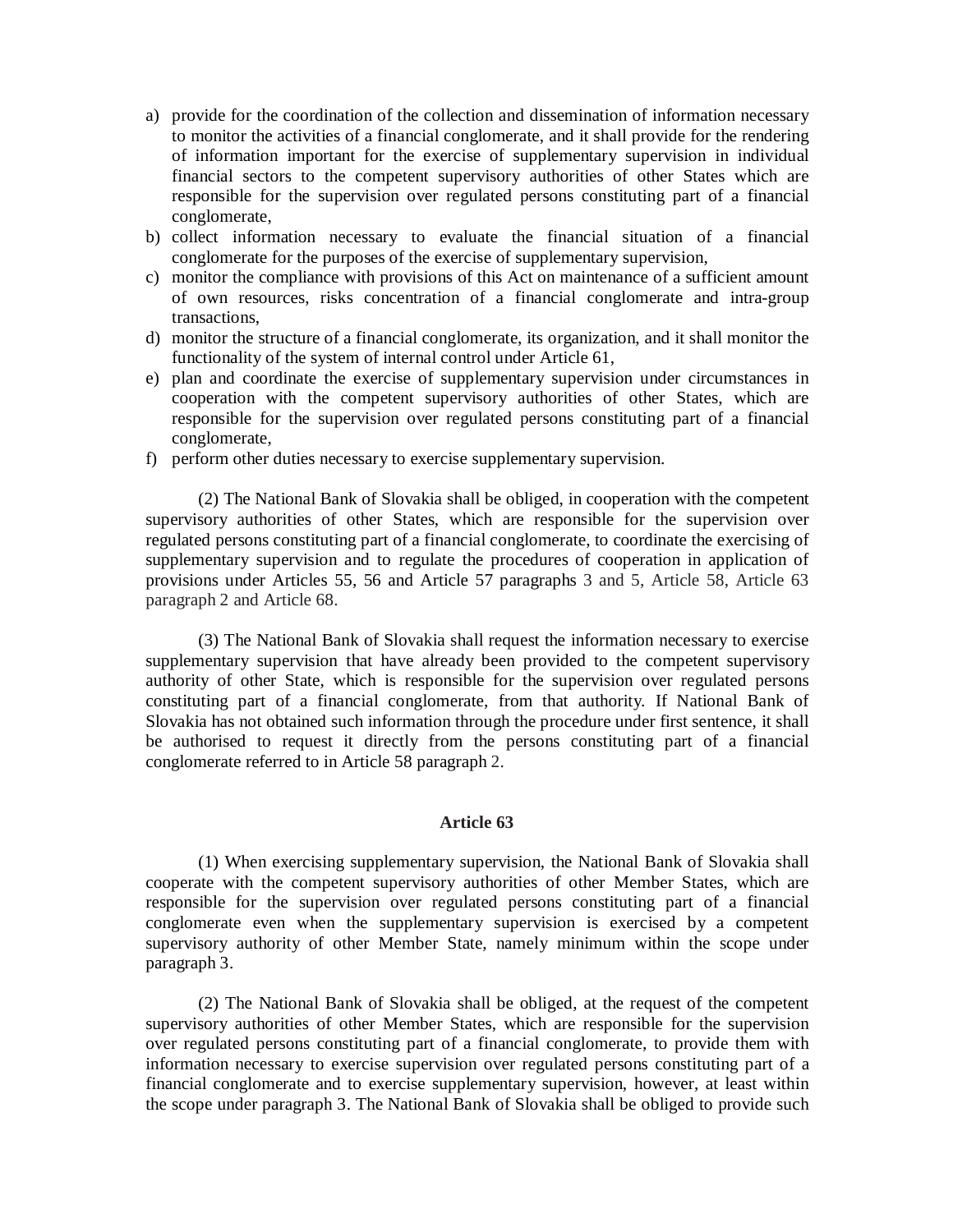information also on its own initiative if it ascertains that the aforementioned information is necessary to exercise supervision over financial conglomerates. The National Bank of Slovakia shall be authorised to request the competent supervisory authorities of other Member States, which are responsible for the supervision over regulated persons constituting part of a financial conglomerate, to provide it with information necessary to exercise supplementary supervision at least within the scope under paragraph 3, and it shall be authorised to exchange information necessary to exercise supplementary supervision also with foreign central banks, European System of Central Banks and the European Central Bank.

(3) The cooperation and information exchange under paragraphs 1 and 2 shall involve, in particular,

- a) the structure of a financial conglomerate and the competent supervisory authorities of other Member States which are responsible for the supervision over regulated persons constituting part of a financial conglomerate,
- b) the strategy and aiming of a financial conglomerate,
- c) the financial situation of a financial conglomerate, in particular a sufficient amount of own resources, intra-group transactions, risk concentration of a financial conglomerate and income from operations,
- d) the shareholders with qualified holding in persons constituting part of a financial conglomerate and members of statutory bodies constituting part of a financial conglomerate,
- e) the organisation, risk management and the system of internal control at the level of a financial conglomerate,
- f) the procedures of information collection from persons constituting part of a financial conglomerate and verification of such information,
- g) adverse development within regulated persons or other persons constituting part of a financial conglomerate, which might seriously negatively affect an insurance company or reinsurance company,
- h) serious sanctions and extraordinary measures taken by the National Bank of Slovakia and the competent supervisory authorities of other Members States, which are responsible for the supervision over regulated persons constituting part of a financial conglomerate.

(4) The National Bank of Slovakia shall be obliged to consult with the competent supervisory authorities of other Members States, which are responsible for supervision over regulated persons constituting part of a financial conglomerate

- a) the issuance of a decision on prior approval under Article 45 paragraph 1 subparagraphs a), c), d) if any changes within the structure of the shareholders or changes within the bodies of an insurance company or reinsurance company might affect the exercise of supplementary supervision,
- b) imposition of sanctions or taking of measures against regulated persons constituting part of a financial conglomerate which might affect also regulated persons subject to supplementary supervision exercised by the National Bank of Slovakia or competent supervisory authority of other Member State, which is responsible for the supervision over regulated persons constituting part of a financial conglomerate.

(5) The National Bank of Slovakia shall not be obliged to consult the facts under paragraph 4 if such consultation might threaten the adoption of decisions within the respective time limit or if the adoption of sanctions and may not be delayed. The National Bank of Slovakia shall inform the competent supervisory authority of other Member States, which are responsible for the supervision over regulated persons constituting part of a financial conglomerate, thereof without undue delay.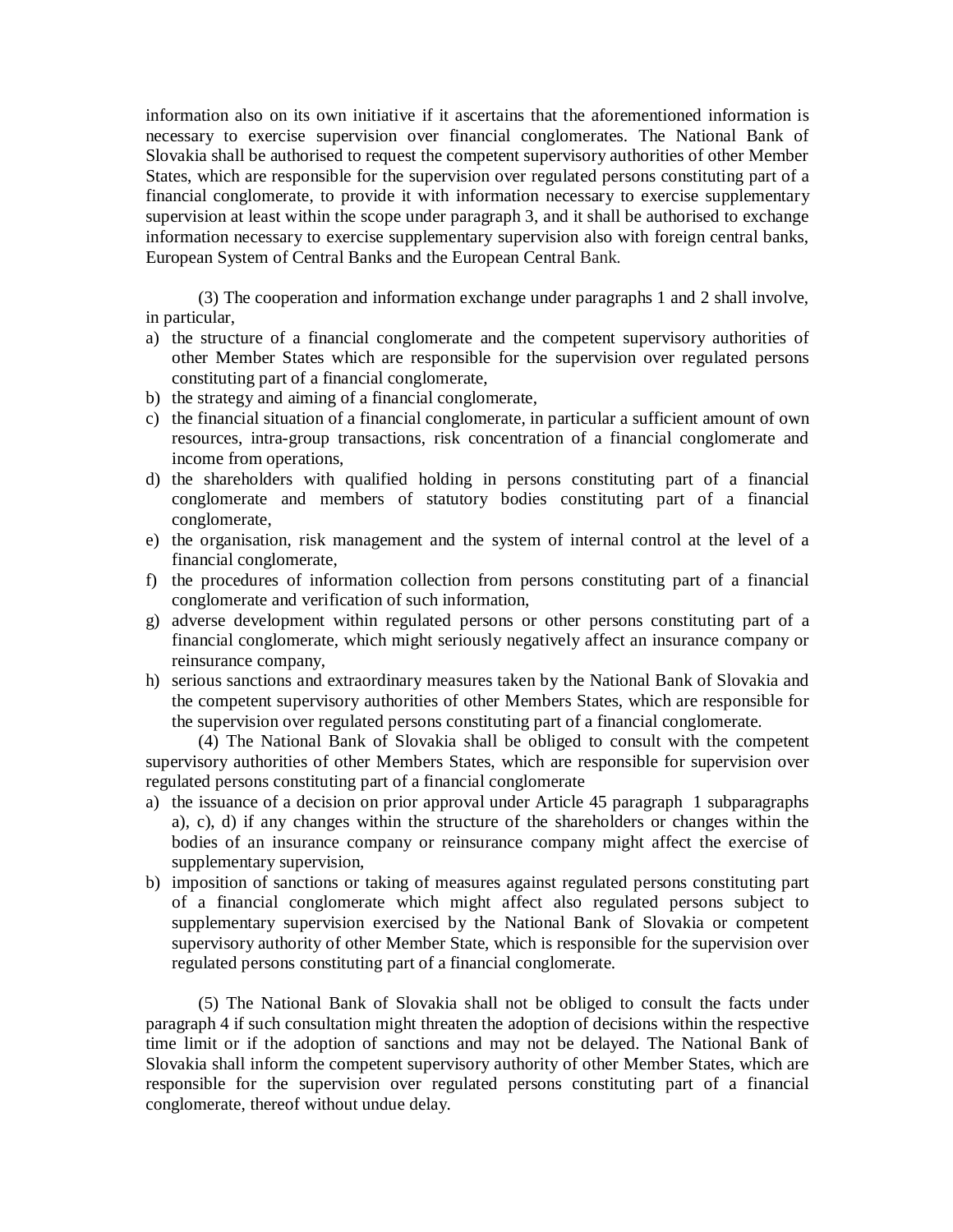(6) When exercising supplementary supervision, the National Bank of Slovakia shall be authorised to call upon the competent supervisory authority of other Member State, which is responsible for the supervision over regulated persons constituting part of a financial conglomerate, in that Member State where the parent company has its registered office to request from the parent company the information necessary to perform the duties of the National Bank of Slovakia under Article 62 and to communicate to it such information.

(7) Provisions of paragraphs 1 through 6 shall apply to the cooperation of the National Bank of Slovakia with supervisory bodies of the States with which the European Union has signed an agreement on cooperation in the exercise of supplementary supervision.

(8) The provision under paragraph 7 shall be without prejudice to the right to conclude an agreement concerning the terms and conditions of the exercise of supervision over financial conglomerates and on mutual information exchange with the competent supervisory authority of other non-Member State unless such agreement is in contravention to the rules of the exercise of supplementary supervision.

# **Article 64**

(1) At the request of the competent supervisory authority of other Member State, which is responsible for the supervision over regulated persons constituting part of a financial conglomerate, the National Bank of Slovakia shall verify the information necessary to exercise supplementary supervision concerning the person constituting part of the financial conglomerate and having its registered office in the territory of the Slovak Republic, or it shall verify such information through the persons entrusted. Persons entrusted by the competent supervisory authority of other Member State shall be authorised to participate in the verification performed by the National Bank of Slovakia, or upon approval by the National Bank of Slovakia they may verify such information independently.

(2) The National Bank of Slovakia shall be authorised to request the competent supervisory authority of other Member State, which is responsible for the supervision over regulated persons constituting part of a financial conglomerate, to verify information necessary to exercise supervision over the financial conglomerate and information concerning the person that is part of the financial conglomerate and whose registered office is in the territory of the Member State, or to verify such information through the persons entrusted. Persons entrusted by the National Bank of Slovakia shall be authorised to participate in the verification performed by the competent supervisory authority of the other Member State, or upon approval by the competent supervisory authority they may verify such information independently.

# **Article 65**

For the purposes of supplementary supervision, persons not being part of a financial conglomerate shall be obliged to provide each other with information necessary to perform duties under Articles 58 through 61.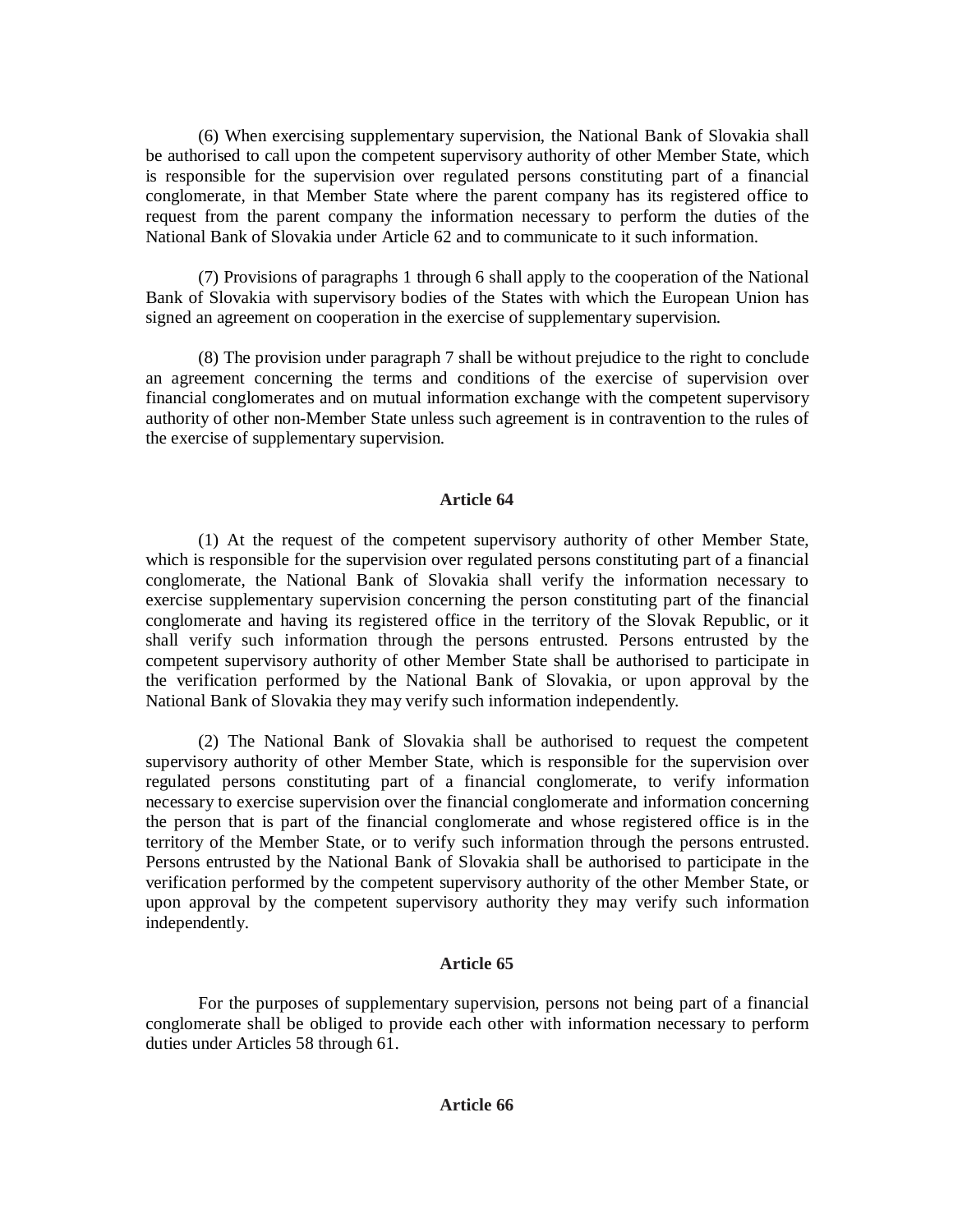(1) Mixed financial holding companies under Article 54 shall be obliged to draw up and submit to the National Bank of Slovakia all statements, reports and other information containing data necessary to exercise supplementary supervision according to Article 58 paragraph 2, Article 59 paragraph 1 and Article 60 paragraph 1, in the manner as prescribed and within the determined time limits; the structure, scope, content, form, structuring, deadlines, manner, procedure and place of the submission of statements, reports and other information, including the methodology of their elaboration, shall be determined by Decree to be issued by the National Bank of Slovakia and published in the Collection of Laws.

(2) The data and other information indicated in the statements, reports and other information must be understandable, transparent, and provable, must provide a truthful image of the reported facts and must be submitted on time. If the statements, reports and other information do not comply with the methodology set out or if any reasonable doubts about their accuracy or completeness arise, the mixed financial holding company shall be obliged upon request by the National Bank of Slovakia to submit supporting materials and give explanation within the time limit set out by the National Bank of Slovakia.

## **Article 67 Sanctions**

(1) If the National Bank of Slovakia finds deficiencies in the activity of an insurance company, reinsurance company, branch of a foreign insurance company or branch of a foreign reinsurance company, consisting in not complying with the conditions determined in the authorisation under Article 5 or Articles 7 through 9 or in the decision on prior approval, conditions or obligations arising from other decisions of the National Bank of Slovakia imposed on the insurance company, reinsurance company, branch of a foreign insurance company or branch of a foreign reinsurance company, of not complying with or evading other provisions of this Act, special laws<sup>58</sup>) or other generally binding legal regulations which apply to the pursuit of insurance activity or reinsurance activity, or if the National Bank of Slovakia finds out that the activity performed by the insurance company, reinsurance company, branch of a foreign insurance company or branch of a foreign reinsurance company might lead to endangering the interests of its clients, it may, depending on the seriousness, extent, duration and consequences, and nature of the ascertained deficiencies,

- a) impose on the insurance company, insurance company from other Member State, reinsurance company, reinsurance company from other Member State, branch of a foreign insurance company or branch of a foreign reinsurance company measures to remove and eliminate the ascertained deficiencies,
- b) impose on the insurance company, reinsurance company, branch of a foreign insurance company or branch of a foreign reinsurance company an obligation to draft a recovery plan,
- c) impose on the insurance company, insurance company from other Member State, reinsurance company, reinsurance company from other Member State, branch of a foreign insurance company or branch of a foreign reinsurance company an obligation to submit special statements, reports and information,
- d) impose on the insurance company, insurance company from other Member State, reinsurance company, reinsurance company from other Member State, branch of a foreign insurance company or branch of a foreign reinsurance company an obligation to terminate unauthorised activity,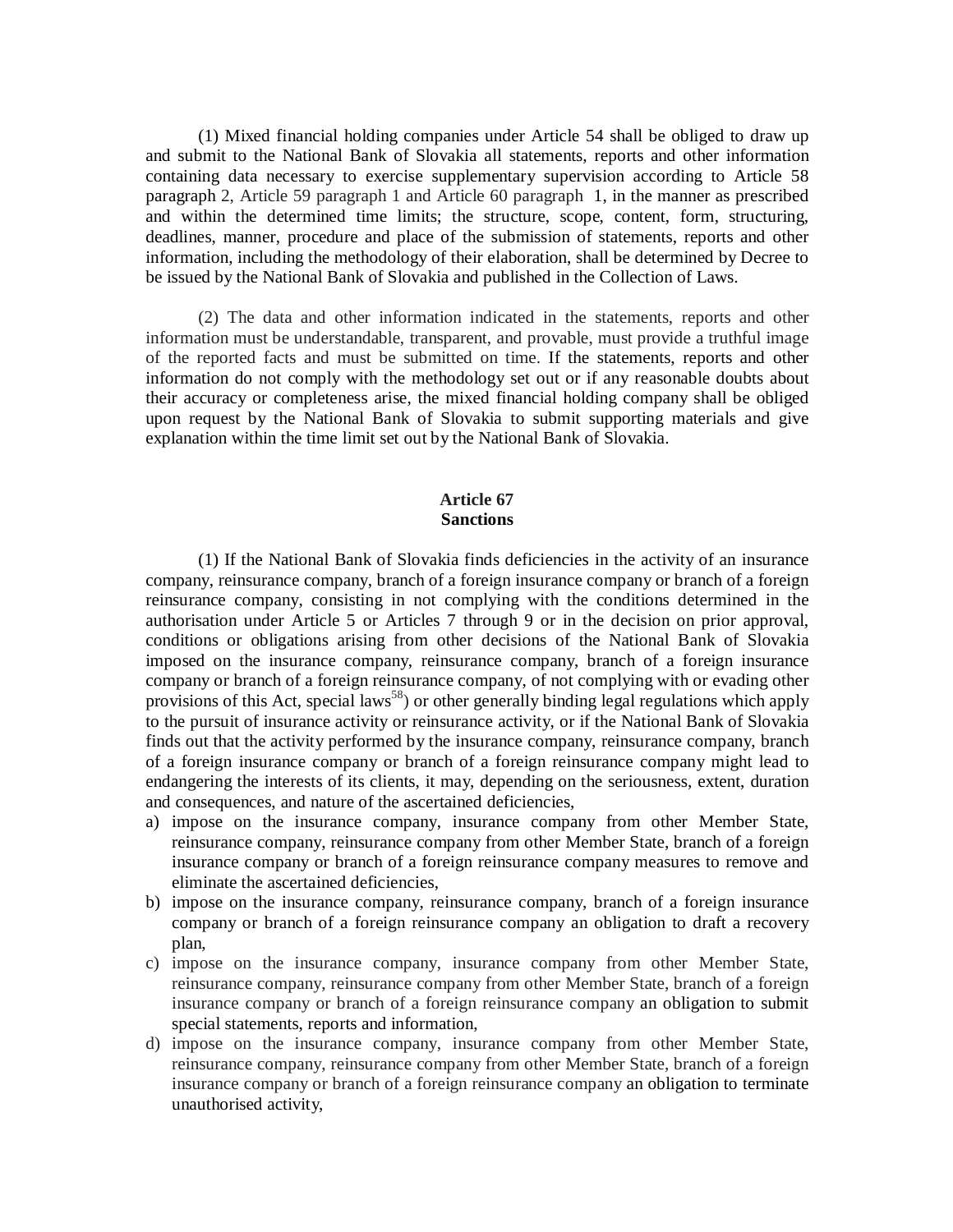- e) impose on the insurance company, insurance company from other Member State, reinsurance company, reinsurance company from other Member State, branch of a foreign insurance company or branch of a foreign reinsurance company a penalty from SKK 20,000.00 to SKK 20,000,000.00,
- f) restrict or suspend to the insurance company, insurance company from other Member State, reinsurance company, reinsurance company from other Member State, branch of a foreign insurance company or branch of a foreign reinsurance company the authorisation to conclude insurance contracts or reinsurance contract and to extend obligations,
- g) order the insurance company or branch of a foreign insurance company to transfer the insurance portfolio or its part to other insurance company or branch of a foreign insurance company, or order the reinsurance company or branch of a foreign reinsurance company to transfer the reinsurance portfolio or its part to other reinsurance company or branch of a foreign reinsurance company,
- h) restrict to the insurance company, reinsurance company, branch of a foreign insurance company or branch of a foreign reinsurance company the free disposal of assets,
- i) withdraw from the insurance company or branch of a foreign insurance company the authorisation to pursue insurance activity for a certain insurance class, narrow the scope of insurance activity for some insurances within the insurance class, withdraw from the insurance company or branch of a foreign insurance company pursuing both life assurance and non-life insurance the authorisation to pursue insurance activity either within life assurance or non-life insurance,
- j) impose on the insurance company, reinsurance company, branch of a foreign insurance company or branch of a foreign reinsurance company an obligation to correct the accounting or other records,
- k) impose on the insurance company, reinsurance company, branch of a foreign insurance company or branch of a foreign reinsurance company an obligation to publish a correction of incomplete, inaccurate or false information which it had published based on a statutory obligation,
- l) impose on the insurance company or reinsurance company an obligation to carry to account the losses from operations with the registered capital after having carried to account the losses with retained profit from past years and with funds created from the profit,
- m) impose compulsory receivership on an insurance company, reinsurance company, branch of a foreign insurance company or branch of a foreign reinsurance (hereinafter ´compulsory receivership´),
- n) withdraw from the insurance company or foreign insurance company pursuing insurance activity in the territory of the Slovak Republic by means of a branch the authorisation to pursue insurance activity, or withdraw from the reinsurance company or foreign reinsurance company pursuing reinsurance activity in the territory of the Slovak Republic by means of a branch the authorisation to pursue reinsurance activity for the reasons referred to in Article 82.

(2) If the National Bank of Slovakia reveals deficiencies in the activity of the Slovak Insurers' Bureau consisting of non-compliance with the conditions under a separate law,  $59$ ) it shall be authorised, depending on the seriousness, degree of fault and nature of the ascertained deficiencies, to impose on the Slovak Insurers´ Bureau sanctions under paragraph 1 subparagraphs a), c), e) and j).

(3) If the National Bank of Slovakia reveals that a person pursues, without an authorisation under this Act, the activities which are subject to an authorisation under this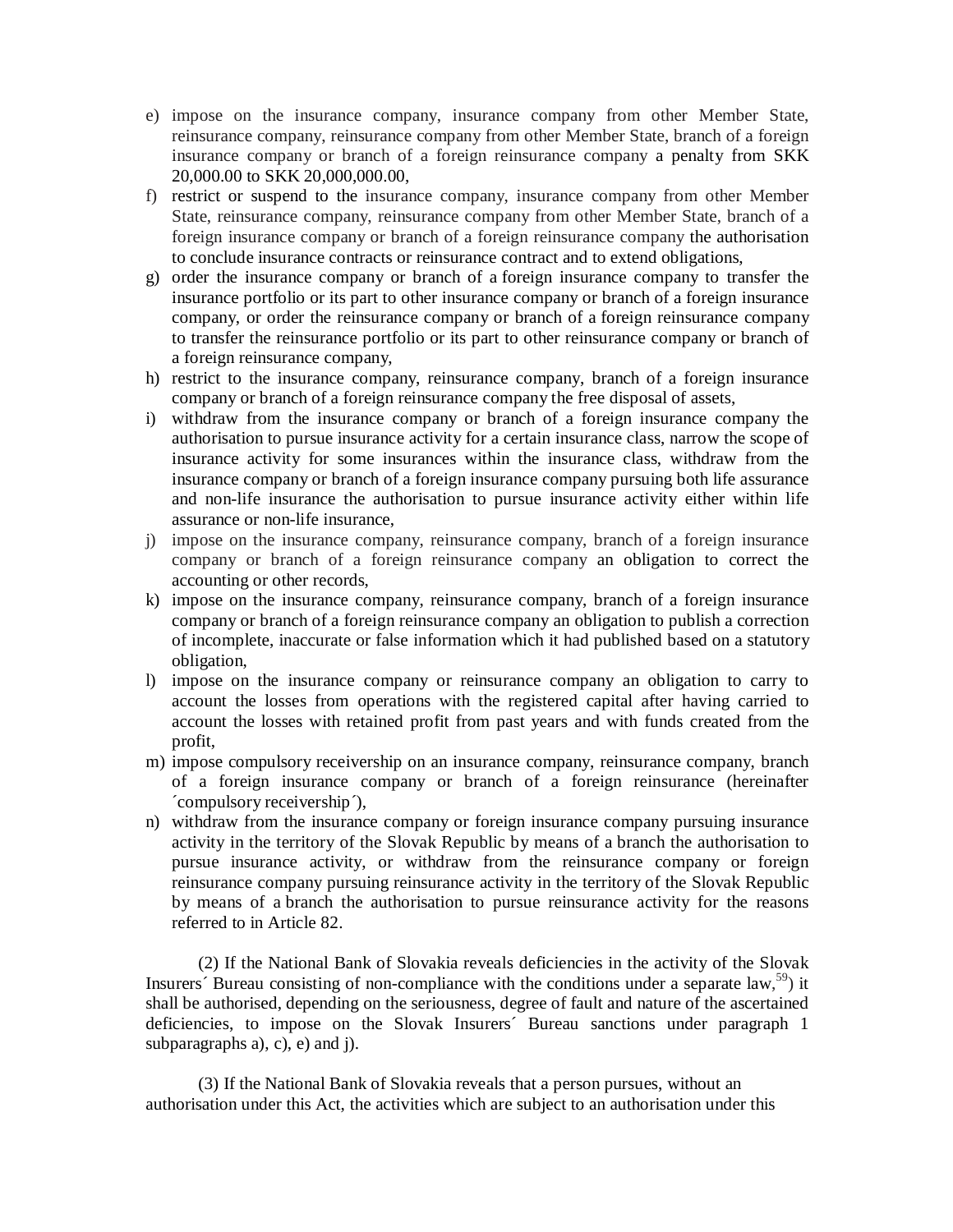Act, it shall be authorised to impose on the person, depending on the seriousness, extent, duration and consequences, a penalty from SKK 20,000.00 to SKK 20,000,000.00 and shall notify a law enforcement agency thereof.<sup>37</sup>)

(4) The National Bank of Slovakia may impose on a legal person, which is included in supervision over a group, depending on the seriousness, extent, duration and consequences and nature of the ascertained deficiencies, a penalty from SKK 20,000.00 to SKK 20,000,000.00 if such legal person

- a) does not allow the exercise of onsite supervision,
- b) fails to provide the requested statements, reports and other information for the purposes of exercising supervision over a group,
- c) provides inaccurate, false or incomplete statements, reports and other information, or fails to comply with the deadlines for their submission, or
- d) fails perform the duty under Article 34 paragraph 18.

(5) For the breach of duties arising from this Act or other generally binding legal regulations applicable to the pursuit of insurance activity or reinsurance activity on an individual basis, within a group and within a financial conglomerate, from Articles of Association of the insurance company or reinsurance company, or for the breach of the conditions or obligations imposed by a decision issued by the National Bank of Slovakia, depending on the seriousness, extent, duration, consequences and nature of the ascertained deficiencies the National Bank of Slovakia may impose

- a) on a member of the Board of Directors or a member of the Supervisory Board of an insurance company or reinsurance company, head of the branch of a foreign insurance company or his/her deputy, head of the branch of a foreign reinsurance company or his/her deputy, official receiver or the deputy of the official receiver, a member of the Board of Directors or a chief executive of the mixed financial company in accordance with Article 54 paragraph 1 subparagraphs b) through e), on a responsible actuary or proctor a penalty up to the amount of twelvefold of the monthly average of his/her total income from the insurance company, reinsurance company, branch of a foreign insurance company, branch of a foreign reinsurance company or persons within a group or persons constituting a financial conglomerate in which the insurance company, reinsurance company, branch of an insurance company or branch of a reinsurance company are included,
- b) on a chief executive managing the department of internal audit or on a chief executive in direct managing competence of the Board of Directors of the insurance company or reinsurance company a penalty up to the amount of 50 % of twelvefold of the monthly average of his/her total income from the insurance company, reinsurance company, branch of a foreign insurance company or branch of a foreign reinsurance company or a group in which the insurance company, reinsurance company, branch of an insurance company or branch of a reinsurance company are included.

(6) If the National Bank of Slovakia ascertains that a person has performed an act subject to a prior approval by the National Bank of Slovakia without such approval, the National Bank of Slovakia shall be authorised to impose on the person, depending on the extent, duration and degree of fault, a penalty from SKK 20,000.00 to SKK 1,000,000.00.

(7) The National Bank of Slovakia shall notify the competent supervisory authority of other Member State in which the insurance company or reinsurance company pursues its activity on the sanction under paragraph 1 subparagraph h) imposed on an insurance company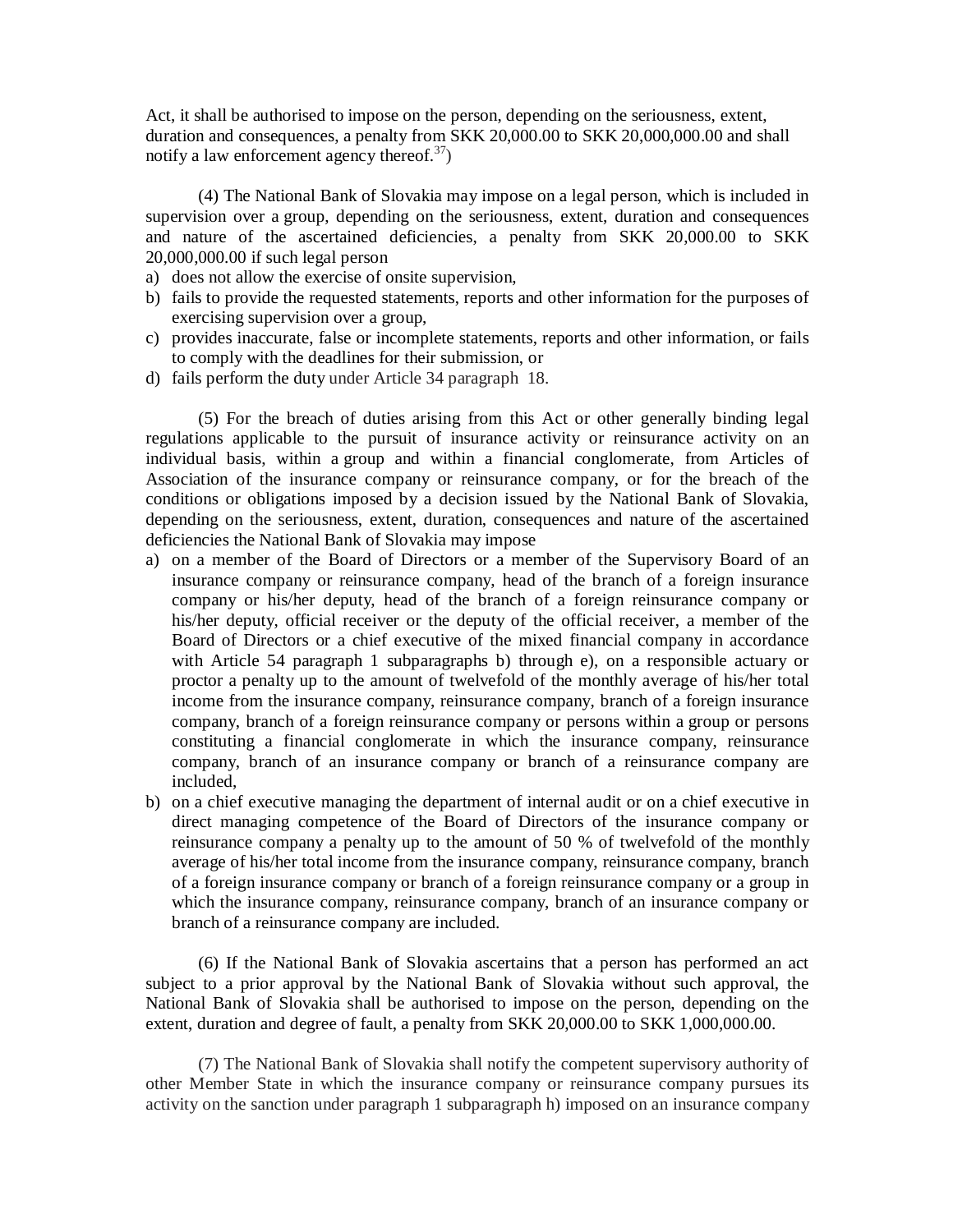or reinsurance company without undue delay. The National Bank of Slovakia may request a competent supervisory authority from other Member State to impose the same sanction.

(8) Upon request by the competent supervisory authority of other Member State, the National Bank of Slovakia shall be obliged to restrict or prohibit free disposal of the property of an insurance company from other Member State pursuing insurance activity in the territory of the Slovak Republic through its branch or of a reinsurance company from other Member State pursuing reinsurance activity in the territory of the Slovak Republic through its branch. The restriction or prohibition of free disposal of property may be imposed only on the kind of property which has been designated for this purpose by the competent supervisory authority of other Member State.

(9) An insurance company, reinsurance company, branch of a foreign insurance company or branch of foreign reinsurance company, mixed financial holding company under Article 54 paragraph 1 subparagraphs b) through e) shall be obliged, without undue delay, to remove from the position or ensure suspension from an office the natural person that is no longer a credible person under Article 3 paragraph a) based on a final and conclusive imposition of a penalty.

(10) Sanctions and measures under paragraphs 1 through 9 can be imposed separately or concurrently and repeatedly. Sanctions and measures under paragraphs 1 through 8 can be imposed within two years from ascertaining the deficiencies, however, within five years after their origination at the latest. A penalty under paragraph 6 may be imposed within one year from ascertaining the deficiencies, however, within three years after their origination at the latest.

(11) Even out of the proceedings to impose a penalty or measure, the National Bank of Slovakia shall be authorised to consult the deficiencies in the activity of the insurance company or reinsurance company with the members of the Board of Directors of the insurance company or reinsurance company, in the activity of the branch of a foreign insurance company or the branch of a foreign reinsurance company with the head of the branch of a foreign insurance company or of the branch of a foreign reinsurance company, with the members of the Supervisory Board of the insurance company or reinsurance company, with the chief executives, with the chief executive managing the department of internal audit or with the responsible actuary, who are obliged to provide collaboration to the National Bank of Slovakia as requested by it.

(12) The National Bank of Slovakia shall report every penalty and measure under paragraph 1 imposed on the branch of a foreign insurance company or the branch of a foreign reinsurance company without undue delay to the competent supervisory authority of the State of the registered office of the foreign insurance company or foreign reinsurance company on which the penalty or measure under paragraph 1 was imposed.

(13) A penalty under paragraphs 1 through 6 shall be due within thirty (30) days of the day of entry into force of the decision on the imposition of the penalty. The penalties are a source of income for the State budget.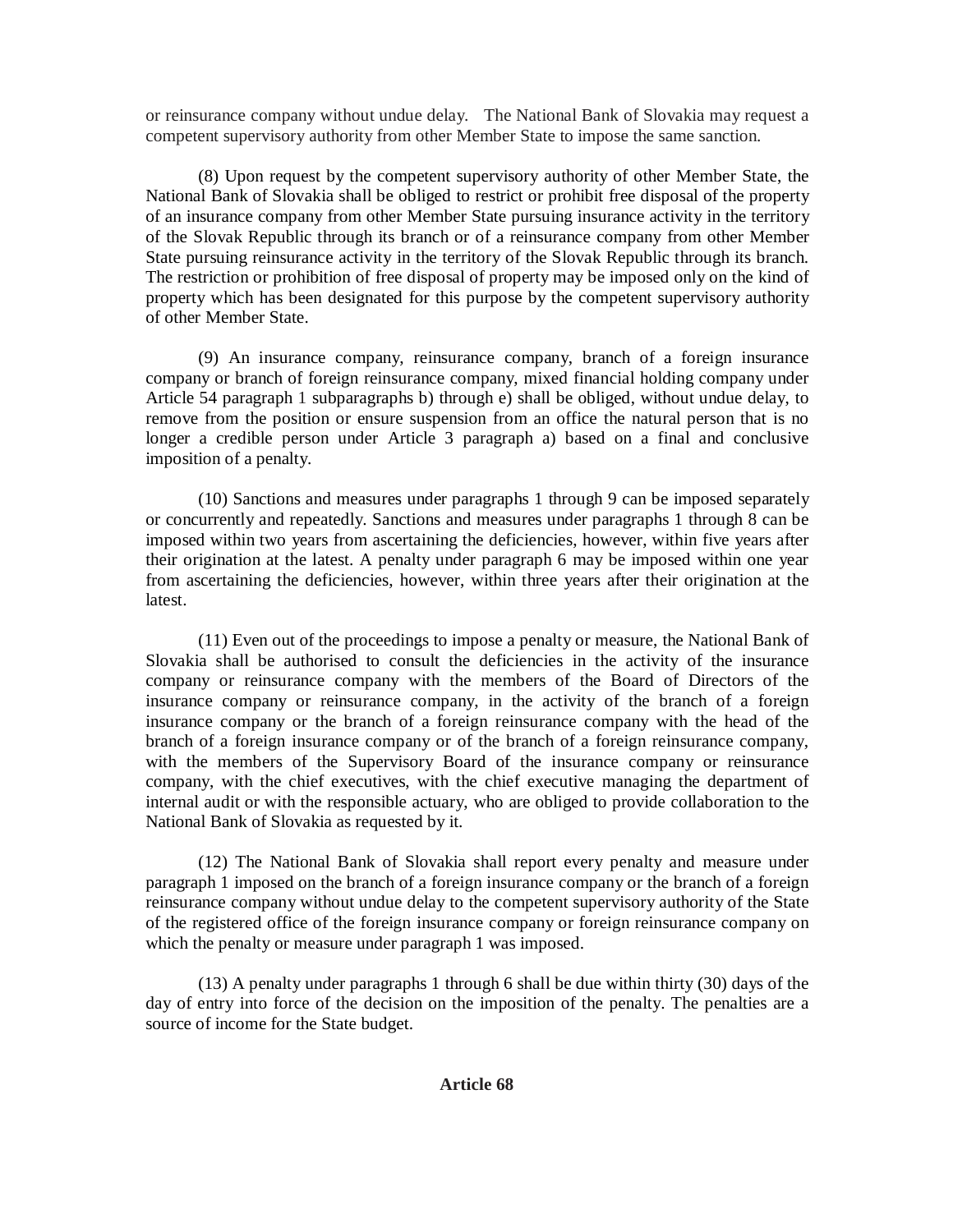(1) The National Bank of Slovakia may impose on a mixed holding company, which is part of a financial conglomerate and over which the National Bank of Slovakia exercises supplementary supervision, a penalty from SKK 20,000.00 to SKK 20,000,000.00 depending on the seriousness, extent, duration and consequences, and nature of the ascertained deficiencies if it

- a) does not allow the exercise of onsite supervision,
- b) fails to submit the required statements, reports and other information for the purposes of exercising supplementary supervision,
- c) provides inaccurate, false or incomplete statements, reports and other information, or fails to comply with the deadlines for their submission, or
- d) fails to fulfil duties under Articles 58 through 61.

(2) In the case when the solvency of a financial conglomerate is endangered, or if the maintenance of a sufficient amount of own resources within a financial conglomerate subject to supplementary supervision is endangered, the National Bank of Slovakia shall be authorised to

- a) impose measures to recover the financial conglomerate in accordance with Article 69,
- b) restrict or suspend performance of certain intra-group transactions.

(3) If a person, over which the National Bank of Slovakia exercises supervision pursuant to Article 48 paragraph 1, is part of a financial conglomerate, the National Bank of Slovakia shall be authorised to impose a sanction under Article 67 on the basis of a notification from the competent supervisory authority of other Member State, which is responsible for the supervision over the financial conglomerate whose part is the person under Article 48 paragraph 1.

(4) If the National Bank of Slovakia has imposed a sanction on a person under Article 48 paragraph 1 which is part of the financial conglomerate subject to the supervision of the competent supervisory authority of other Member State and if the imposition of such sanction is significant for the exercise of supplementary supervision, it shall notify the competent supervisory authority of other Member State thereof.

## **Article 69 Recovery plan**

(1) The National Bank of Slovakia shall impose on the insurance company, reinsurance company, branch of a foreign insurance company or branch of a foreign reinsurance company the obligation to submit for approval a recovery plan if the insurance company, reinsurance company, branch of a foreign insurance company or branch of a foreign reinsurance company

- a) seriously fails to comply with the approved business and financial plan or does not fulfil the obligations stated in this Act or special regulations<sup>60</sup>) and the originated situation can threaten the capacity of the insurance company, branch of a foreign insurance company to fulfil the obligations resulting from the performed insurance activity or the originated situation can threaten the capacity of the reinsurance company, branch of a foreign reinsurance company to fulfil the obligations resulting from the performed reinsurance activity,
- b) has actual solvency margin lower than the required solvency margin, but higher than the guarantee fund under Article 34 paragraph 12,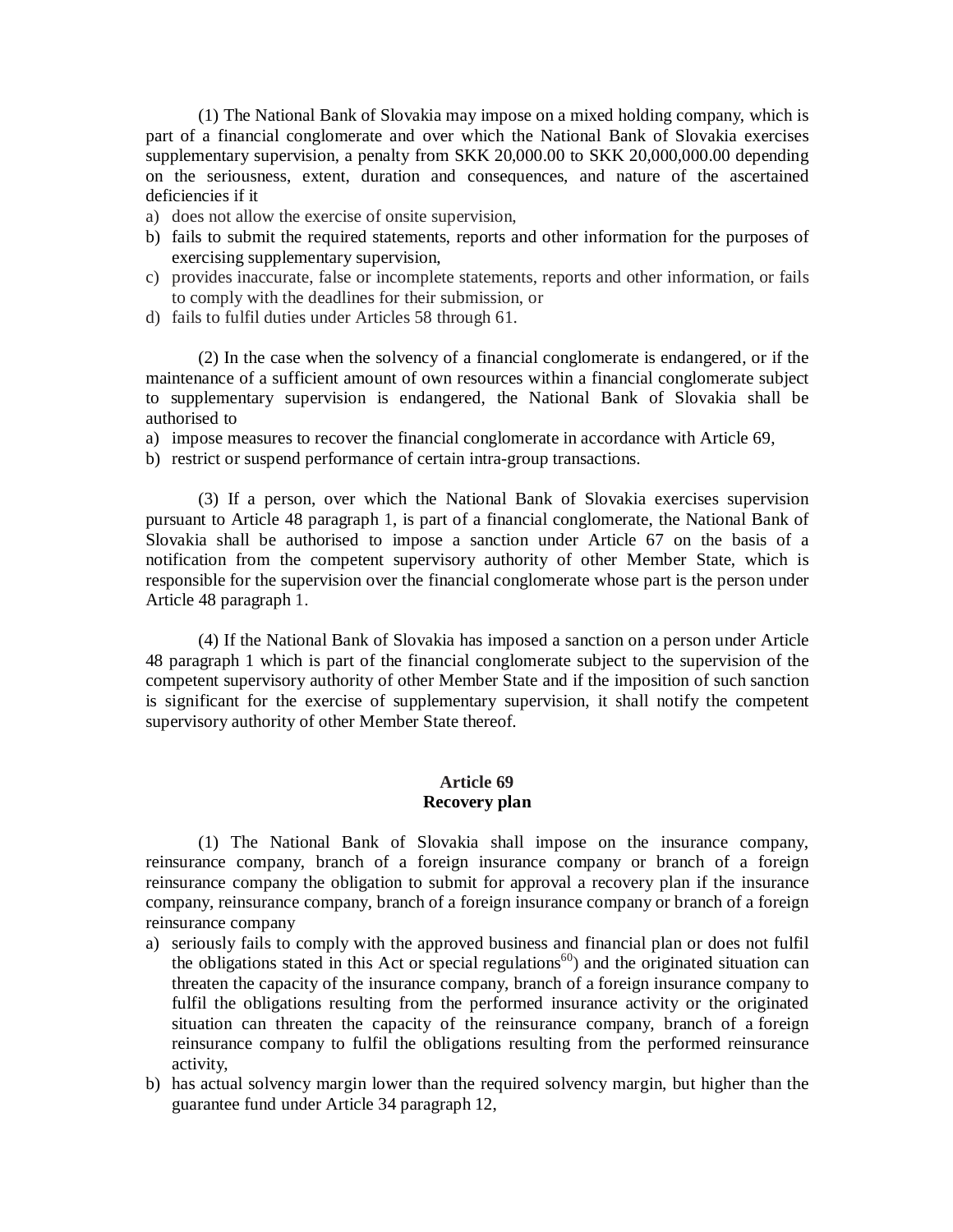c) reports losses which result in the situation that the shareholders' equity is lower than the minimum amount of the registered capital of the insurance company under Article 4 paragraph 9 or the registered capital of the reinsurance company under Article 6 paragraph 8.

(2) The recovery plan must be approved by the Board of Directors and the Supervisory Board of the insurance company, reinsurance company, foreign insurance company or foreign reinsurance company. The insurance company, reinsurance company, foreign insurance company or foreign reinsurance company shall be obliged to submit this recovery plan to the National Bank of Slovakia within the time limit determined by the National Bank of Slovakia. The National Bank of Slovakia shall be obliged to approve or dismiss the recovery plan approved by the Board of Directors and the Supervisory Board of the insurance company, reinsurance company, foreign insurance company or foreign reinsurance company within fifteen (15) working days of its delivery. The National Bank of Slovakia shall dismiss the recovery plan if it does not contain the data under paragraph 3 or if there is a precondition that the recovery plan would not lead to elimination of deficiencies. If the National Bank of Slovakia does not dismiss the recovery plan submitted within such time limit, the recovery plan shall be considered approved. Within the period to be determined by the National Bank of Slovakia the recovery plan must lead to elimination of the deficiencies that resulted in imposition of an obligation to draw up the recovery plan.

(3) The recovery plan must include in particular the following data related to the pursuit of insurance activity or reinsurance activity in the following three years:

- a) a plan of actual and expected development of the economic situation minimum in the scope of balance sheets, profit and loss statements, strategic business plan, plan of a capital strengthening of own resources,
- b) identification of possible risks of the recovery plan,
- c) management of financial risks within the insurance company,
- d) the expected financial resources designed to cover the obligations arising from insurance and the expected required solvency margin,
- e) the expected manner and scope of reinsurance.

(4) The National Bank of Slovakia is authorised to request from the insurance company, reinsurance company, branch of a foreign insurance company or branch of a foreign reinsurance company higher required solvency margin together with imposition of an obligation to submit the recovery plan. The insurance company, reinsurance company, branch of a foreign insurance company or branch of a foreign reinsurance company shall be obliged to take into account this requirement in the recovery plan.

(5) If the circumstances referred to in the paragraph 1 occur, the National Bank of Slovakia is entitled to decrease the value of all items forming the actual solvency margin at calculation of solvency, in particular if market value of assets related to these items had changed.

## **Compulsory receivership**

#### **Article 70**

(1) The purpose of the compulsory receivership is in particular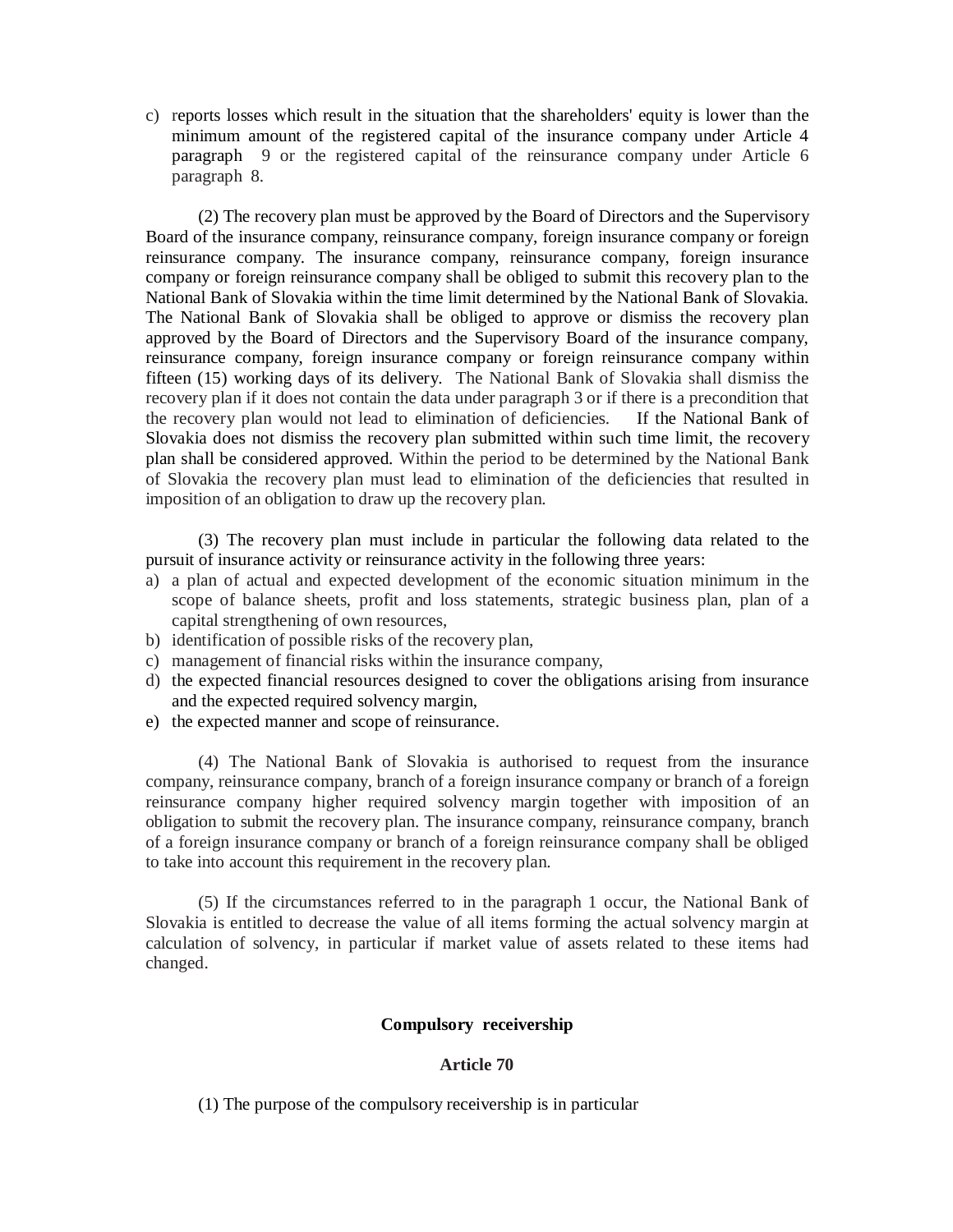- a) suspending the performing of functions of the bodies of the insurance company or reinsurance company responsible for the worsening economic situation of the insurance company or reinsurance company,
- b) removing the most serious deficiencies in the management and activity of the insurance company or reinsurance company with the objective of stopping the worsening of the economic situation of the insurance company or reinsurance company,
- c) finding out the real state of the insurance company or reinsurance company in all areas of its activity and management,
- d) protecting the rights of the clients of the insurance company or reinsurance company against the origination or increase of damage,
- e) accepting a recovery regime, if it is possible to reasonably expect that its acceptation will ensure the economic recovery of the insurance company or reinsurance company, including the accepting of performance of organizational measures, for the gradual stabilization of the insurance company or reinsurance company and renewing its solvency, specially in cooperation with the shareholders performing control over the insurance company or reinsurance company,
- f) if necessary, providing conditions for the assertion of the claims of the clients,
- g) performing the necessary acts leading towards announcing bankruptcy or entering liquidation, if required by the economic situation of the insurance company or reinsurance company.

(2) Compulsory receivership is a restructuring and reorganizing measure by which the rights of third persons might be affected, including the possibility to suspend the claim payment or to reduce the claim payment.

(3) If the value of own resources of the insurance company or reinsurance company falls below the value of the guarantee fund under Article 34 paragraph 12, the National Bank of Slovakia shall be obliged to impose compulsory receivership.

(4) The National Bank of Slovakia may impose compulsory receivership of property when the insurance company or reinsurance company has not fulfilled measures of a recovery plan under Article 69 or if the National Bank of Slovakia dismissed the recovery plan or if deficiencies in the activity of the insurance company or reinsurance company are threatening the safe functioning of insurance company or reinsurance company and the shareholders of the insurance company or reinsurance company have not taken action necessary to remove such deficiencies.

(5) Compulsory receivership is considered imposed at the moment of delivery of a decision on the imposition of compulsory receivership on the insurance company or reinsurance company and other persons. The commencement of the proceedings to impose compulsory receivership shall not be announced.

(6) A decision to impose compulsory receivership shall be effective in all Member States.

(7) A foreign restructuring measure having a similar purpose and effect on the existing rights of third persons as the purpose and effect of compulsory receivership imposed in other Member State on an insurance company from other Member State or reinsurance company from other Member State shall apply from the moment of its imposition also to their branches established in the territory of the Slovak Republic and shall be effective also in respect of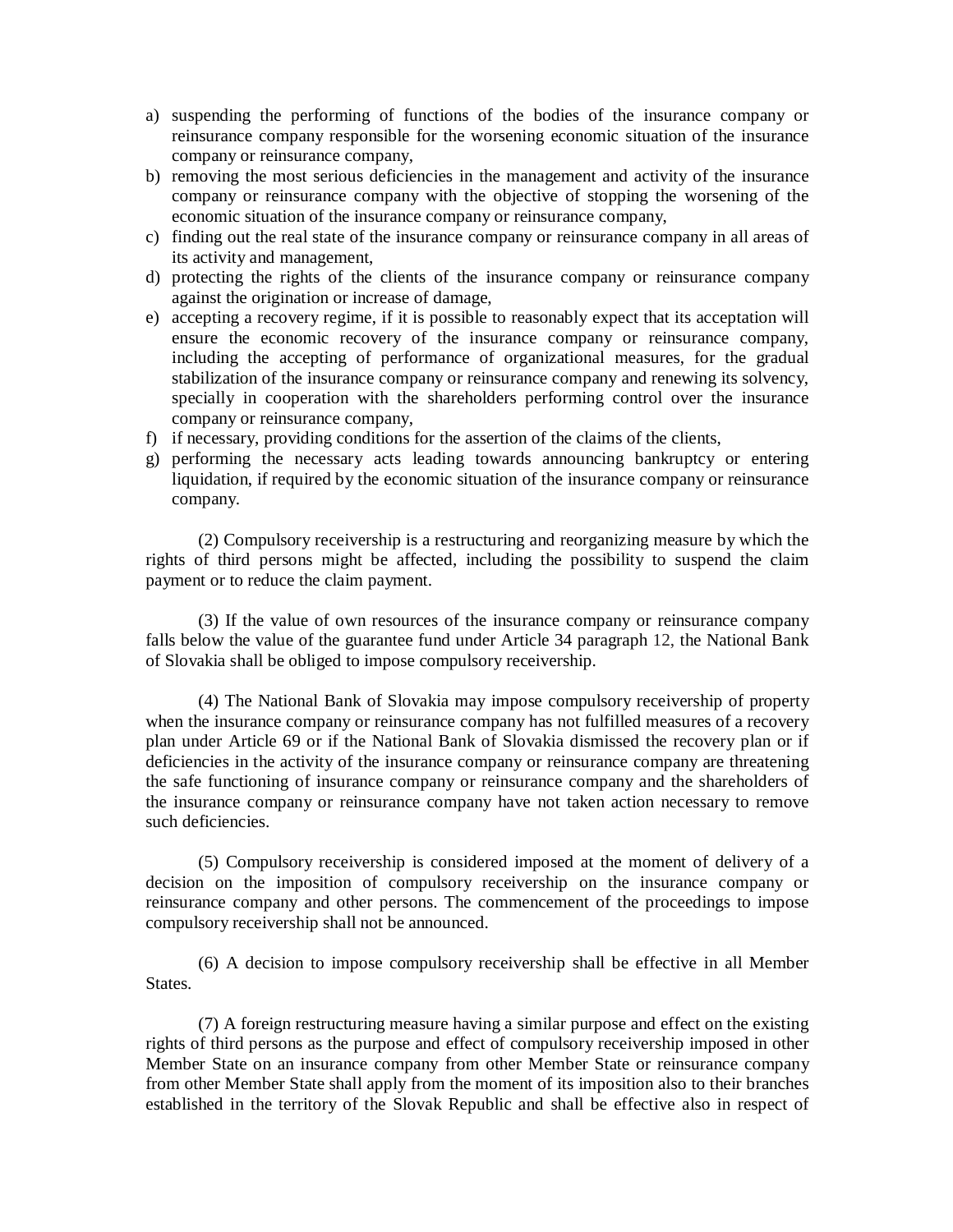third person in the territory of the Slovak Republic. A foreign restructuring measure imposed in other Member State on a branch of a foreign insurance company or on a branch of a foreign reinsurance company shall be effective also in respect of third persons in the territory of the Slovak Republic from the moment of its imposition. A foreign restructuring measures imposed in other Member State shall be enforced in the territory of the Slovak Republic and its effects shall be governed by the legal regulations of that Member State unless otherwise stipulated by this Act.

(8) The National Bank of Slovakia shall, without undue delay cause a decision to impose the foreign restructuring measure under paragraph 7, communicated to it by the competent supervisory authority of other Members State, to be published in the Journal of the National Bank of Slovakia.

(9) The National Bank of Slovakia shall without undue delay cause the statement of a decision to impose compulsory receivership, notice of remonstrance and the purpose of imposition of compulsory receivership to be published in the Journal of the National Bank of Slovakia, at least in two nation-wide daily newspapers and in the open-to-public areas of the registered office and commercial establishments of the insurance company or reinsurance company on which the compulsory receivership was imposed; persons requested by the National Bank of Slovakia to publish such data shall be obliged to comply with such request. If compulsory receivership has been imposed on an insurance company or reinsurance company which has established a branch in the territory of other Member State, the National Bank of Slovakia shall without undue delay cause the statement of a decision to impose compulsory receivership, notice of remonstrance and the purpose of imposition of compulsory receivership to be published also in the Official Journal of the European Communities. The publication of such data shall be without prejudice to the effects of the imposition of compulsory receivership.

(10) The National Bank of Slovakia shall be obliged to notify without undue delay the competent supervisory authorities of other Member States of the imposition of compulsory receivership on an insurance company or reinsurance company. The effects of the imposition of compulsory receivership shall be indicated in that notification.

(11) If the National Bank of Slovakia while exercising supervision pursuant to Article 48 paragraph 1 over a branch of an insurance company from other Member State or branch of a reinsurance company from other Member State ascertains the reasons for the imposition of a foreign restructuring measure on an insurance company from other Member State or on a reinsurance company from other Member State to which such branch belongs, it shall notify the competent supervisory authority of that Member State thereof.

(12) Paragraphs 1 through 9 and Articles 71 through 78 shall apply to the compulsory receivership on a branch of a foreign insurance company or branch of a foreign reinsurance company accordingly.

#### **Article 71**

(1) The compulsory receivership is performed by the official receiver of the insurance company or reinsurance company and the deputy of the official receiver. The official receiver and a maximum of three deputies of the official receiver shall be appointed and removed by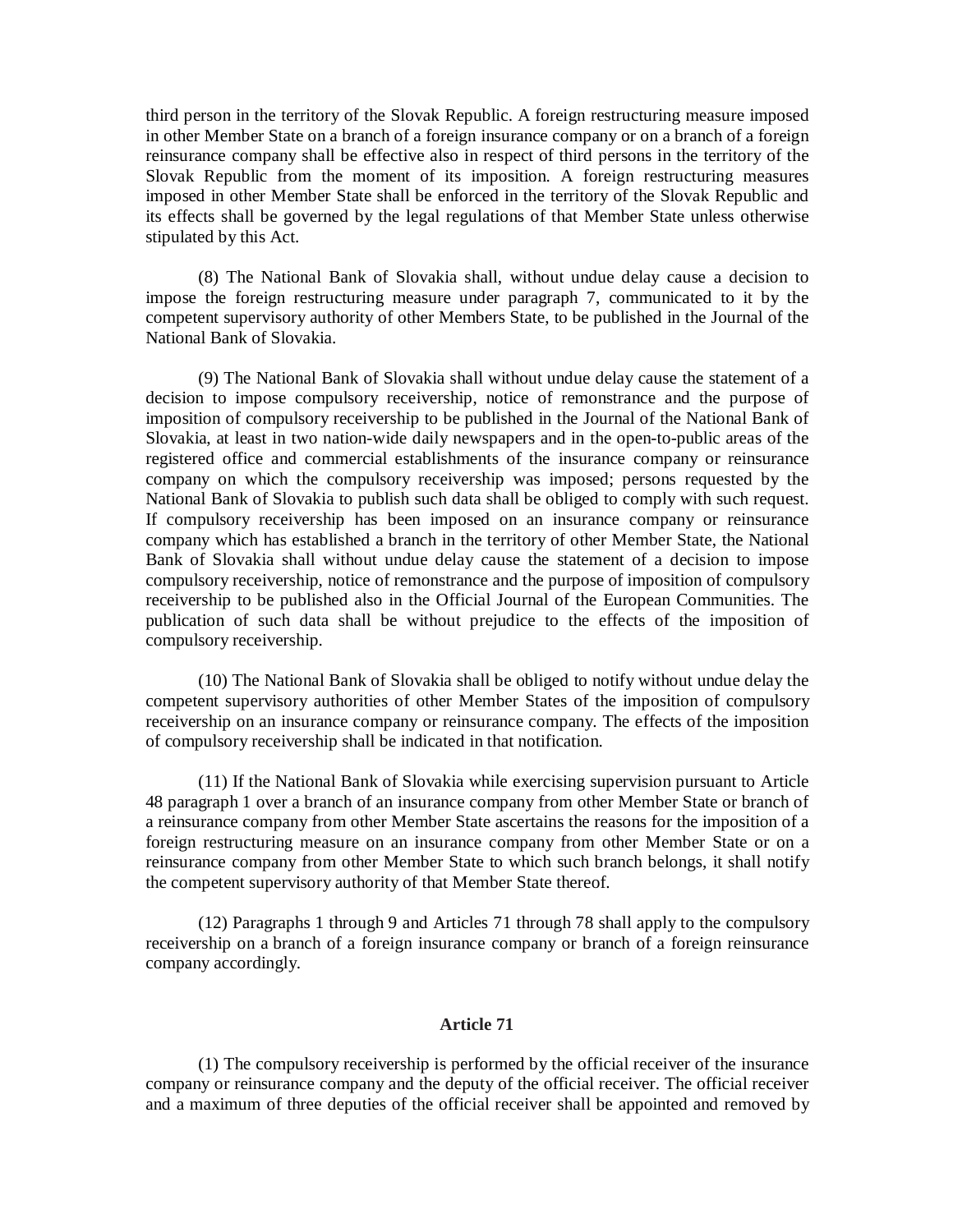the National Bank of Slovakia. The official receiver of property and the deputy of the official receiver of property can be appointed only for a definite period.

(2) A certificate of appointment of the official receiver and official receiver's deputy to perform compulsory receivership and of persons to perform a foreign restructuring measure in an insurance company from other Member State or reinsurance company from other Member State shall constitute of an original document of appointment or certificate issued by the National Bank of Slovakia or by the competent supervisory authority of other Member State. Official attestation or other similar procedure with regard to the translation of such certificate into official language of other Member is not required.

(3) The official receiver can only be a person referred to in paragraph 5 and the deputy of the official receiver can only be a natural person. If the official receiver or the deputy of the official receiver is a natural person, he/she must be professionally qualified. The provision of Article 5 paragraph 9 or Article 7 paragraph 9 shall apply accordingly to the professional qualification of the official receiver of property and the deputy of the official receiver of property.

(4) The official receiver and the official receiver's deputy, if it is a natural person, may not be a person who

- a) is an employee of the National Bank of Slovakia or who was an employee of the National Bank of Slovakia during the period of two years before the imposition of the compulsory receivership,
- b) has been convicted upon a final judgment of a crime committed in exercising management function or of a deliberate crime and who is not credible,
- c) during the period of three years before the imposition of the compulsory receivership performed in the insurance company or reinsurance company, on which the compulsory receivership was imposed, the function of a member of the Supervisory Board, a member of the Board of Directors, proctor or chief executive,
- d) during the period of one year before the imposition of the compulsory receivership provided to the insurance company or reinsurance company, on which the compulsory receivership was imposed, auditing services without expressing objections to the activity of that insurance company or reinsurance company,
- e) has a special relationship under Article 84 paragraph 4 with the insurance company or reinsurance company on which the compulsory receivership was imposed,
- f) is a debtor or creditor of the insurance company or reinsurance company on which the compulsory receivership was imposed,
- g) is an employee or a member of the Board of Directors or of the supervisory body of a legal person which is a debtor or creditor of the insurance company or reinsurance company on which the compulsory receivership was imposed,
- h) is a member of the Board of Directors or of the supervisory body of another insurance company or reinsurance company, the head of the branch of a foreign insurance company or its deputy or the head of the branch of a foreign reinsurance company or its deputy.

(5) The official receiver, if it is a legal person, may be only the legal person established for the common performance of advocacy or an auditing company under a special regulation 61) if such legal person has unlimited insurance against damage caused in connection with its activity while performing the compulsory receivership and in connection with performance of the function of the official receiver and if no natural person that cannot be an official receiver under paragraph 4 is a partner of such legal person, statutory body,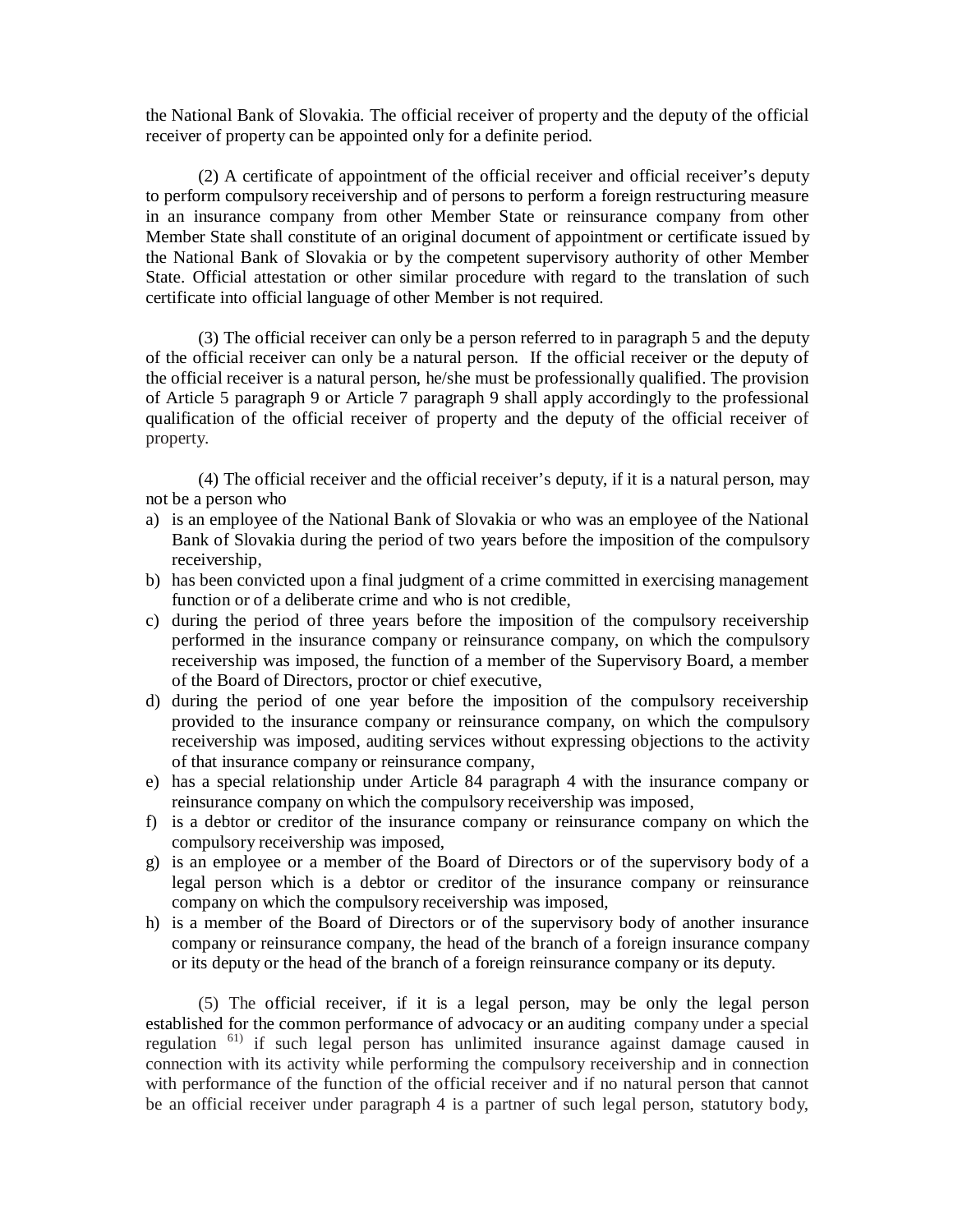member of the statutory body, member of a supervisory body of such legal person or an employee of such legal person. If the official receiver is a legal person, the deputy of the official receiver shall not be appointed, expert advisers shall not be engaged and such legal person may exercise the compulsory receivership only by means of persons meeting conditions of and are not excluded under paragraph 4.

(6) The official receiver shall be authorised to manage the insurance company or reinsurance company and its employees. The competences of the official receiver are defined by this Act and in the contract under Article 74 paragraph 1. The official receiver is bound by the limitations referred to in the decision of the National Bank of Slovakia on imposition of the compulsory receivership or in the contract under Article 74 paragraph 1.

(7) The deputy of the official receiver shall be responsible for the area of the activity of the insurance company or reinsurance company entrusted to the official receiver and subordinated to the official receiver in performing compulsory receivership. The competences of the deputy of the official receiver shall be defined by the contract under Article 74 paragraph 1. Upon prior approval by the National Bank of Slovakia, the official receiver may authorise one of his/her deputies to perform acts on behalf of him/her on the basis of a written power of attorney with a signature attested in compliance with special regulations; <sup>62</sup>) prior approval can be expressed directly in the contract under Article 74 paragraph 1.

(8) The official receiver and the official receiver's deputy in implementing compulsory receivership in the territory of other Member State must proceed in compliance with legislation of the Member State on whose territory they operate, in particular in realizing assets and in providing information to employees.

(9) A person and its deputy implementing a foreign restructuring measure imposed in other Member State shall have in implementing such foreign restructuring measure the same legal status and shall be authorised to exercise all powers in the territory of the Slovak Republic as in implementing compulsory receivership in the territory of other Member State where such restructuring measure had been imposed; in exercising their powers, however, they have to proceed in compliance with laws and other generally binding legal regulations of the Slovak Republic, in particular in realizing assets and providing information to employees.

(10) In connection with the implementation of compulsory receivership, the official receiver shall be authorised, upon prior approval by the National Bank of Slovakia and in the interest of a prompt resolution of serious problems of an insurance company or reinsurance company, to engage expert advisors; such prior approval can be expressed directly in the contract under Article 74 paragraph 1. An expert advisor may be only a natural person professionally qualified. The provision of Article 5 paragraph 9 or Article 7 paragraph 9 shall apply to the professional qualification of the expert advisor accordingly. A person under paragraph 4 cannot be the expert advisor.

(11) The discharge of the position of an official receiver and its deputies shall terminate on the date of the termination of compulsory receivership or expiry of the period of time for which they had been appointed, or upon their removal from the position. The official receiver and official receiver's deputies may be removed on the grounds of violation of this Act or other generally binding legal regulations in connection with the implementation of compulsory receivership or breach of the contract under Article 74 paragraph 1.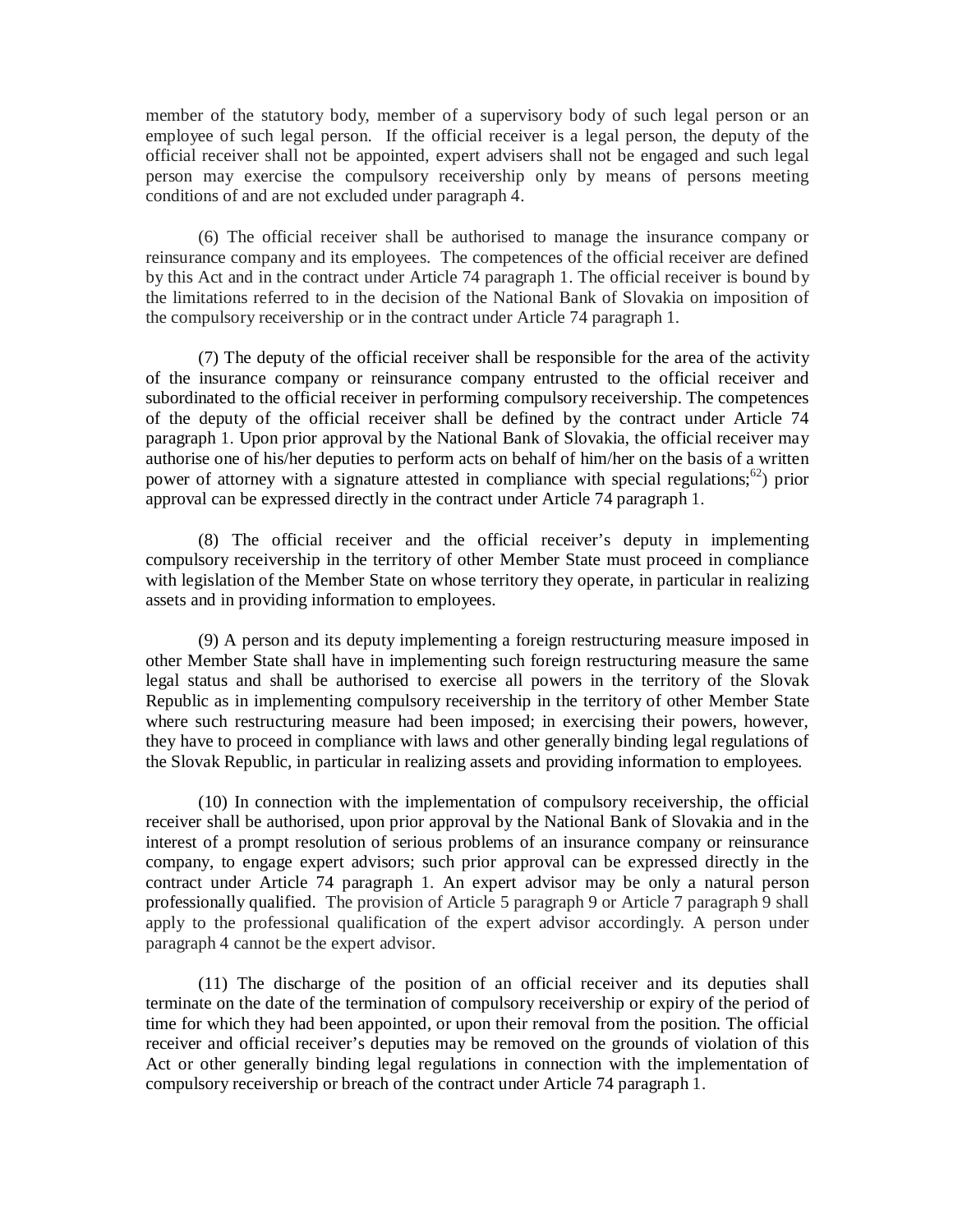#### **Article 72**

(1) The imposition of compulsory receivership shall suspend the performance of the function of all bodies of the insurance company or reinsurance company and the chief executives of the insurance company or reinsurance company and the powers of the Board of Directors and the Supervisory Board shall pass to the official receiver. In the case of members of the Board of Directors and members of the Supervisory Board, the continuity of their term of office shall be suspended. This shall be without prejudice to the right of the Board of Directors to apply for remedial measures against the imposition of the compulsory receivership. In exercising the powers of the Board of Directors and the Supervisory Board, special legislation shall not apply to the official receiver.<sup>63</sup>)

(2) The official receiver shall be authorised to convene a General Meeting of the insurance company or reinsurance company, manage its course and shall have the right to submit proposals at the General Meeting. The General Meeting may only take decisions upon prior approval by the National Bank of Slovakia.

(3) The official receiver shall be authorised to adopt measures necessary for the gradual stabilization of the insurance company or reinsurance company and the renewal of the solvency of the insurance company or reinsurance company, in particular to dispose of the receivables and other property, including the sale of a branch of the insurance company, a branch of the reinsurance company or an organizational unit of the insurance company or an organizational unit reinsurance company as part of the undertaking of the insurance company or reinsurance company or the sale of the undertaking of the insurance company or reinsurance company at reasonable price, close a branch of the insurance company or a branch of the reinsurance company or another organizational unit of the insurance company or reinsurance company or terminate the activity of the insurance company or reinsurance company; this shall be without prejudice to the provisions of Article 45 paragraph 1. An approval of the General Meeting to do such acts is not required.

(4) The official receiver shall be obliged within thirty (30) days after the imposition of compulsory receivership to submit to the National Bank of Slovakia a project of the economic recovery of the insurance company or reinsurance company, on which the compulsory receivership was imposed, or another proposal to solve the situation in the insurance company or reinsurance company.

(5) If required by the situation in the insurance company or reinsurance company, the official receiver, upon prior approval by the National Bank of Slovakia, may partially or completely suspend the disposal of the resources of the insurance company or reinsurance company, however, no longer than for a period of thirty (30) days.

(6) Based on prior approval of the National Bank of Slovakia, the official receiver may submit a petition in bakruptcy<sup>64</sup>) if the insurance company or reinsurance company is bankrupt.

(7) The official receiver may submit to the National Bank of Slovakia a petition to withdraw an authorisation to pursuit insurance activity or reinsurance activity if it ascertains the facts referred to in Article 82.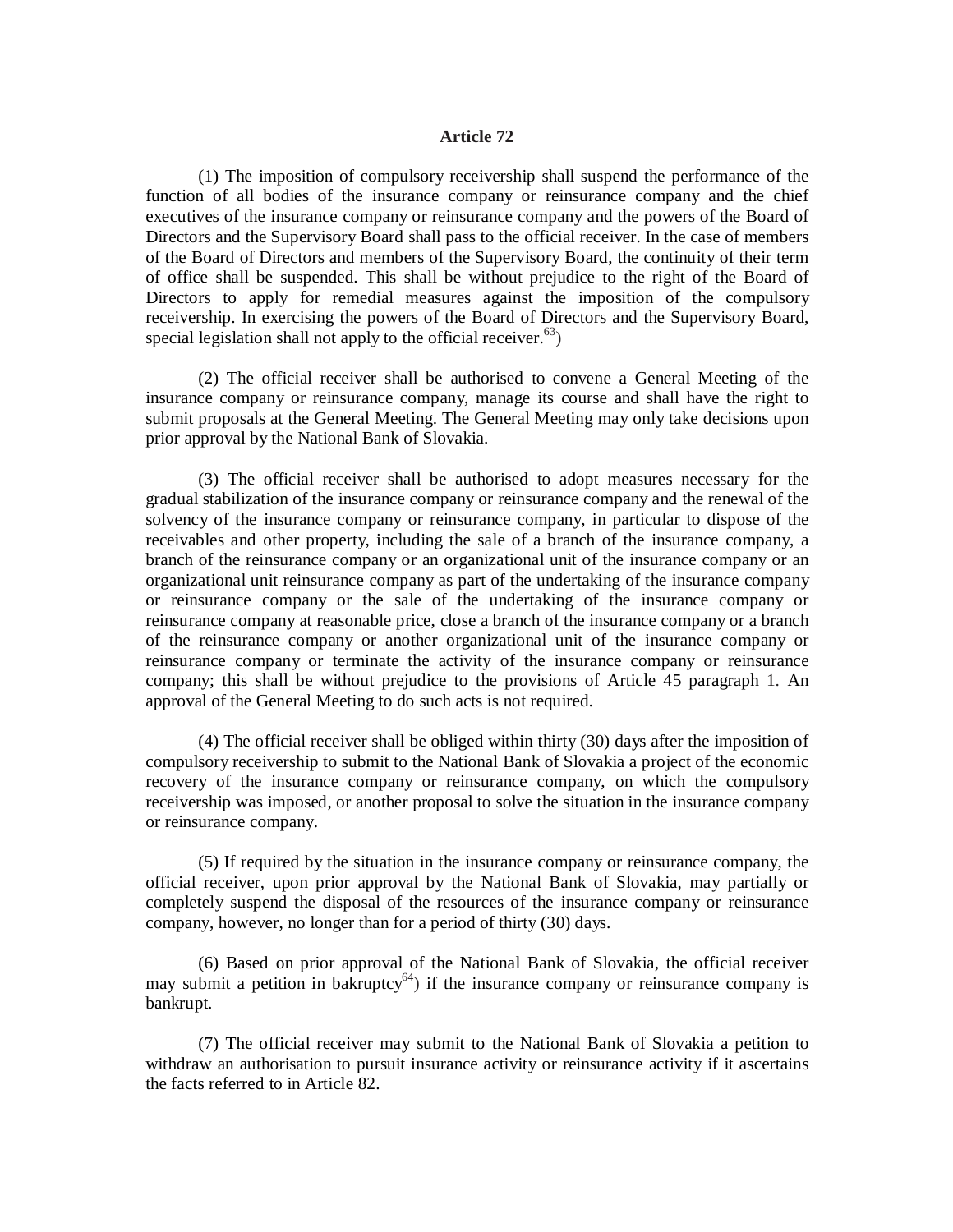### **Article 73**

(1) The official receiver, the official receiver's deputy and the engaged expert adviser shall be obliged to perform their activities with proper professional care and they shall be responsible for the damage caused by their activities. The official receiver and the deputy of the official receiver authorised by it shall be obliged to regularly inform the National Bank of Slovakia about the acts performed during the compulsory receivership.

(2) The official receiver, the deputy of the official receiver and the engaged expert adviser may not misuse the information obtained while performing the compulsory receivership for their own benefit or for the benefit of other persons and must not dispose of the property of the insurance company or reinsurance company for their own benefit or for the benefit of persons related to them. $21$ )

(3) The official receiver, the deputy of the official receiver and the engaged expert adviser shall be obliged to maintain confidentiality about all facts related to the implementation of compulsory receivership towards all persons with the exception of the National Bank of Slovakia in connection with the fulfilment of its duties under this Act or special legislation; the duty of non-disclosure shall continue even after termination of their activity related to the implementation of compulsory receivership and this shall be without prejudice to the provision of Article 40 paragraph 3.

## **Article 74**

(1) The National Bank of Slovakia shall conclude a contract of mandate with the official receiver, 65) which shall define in details its rights and obligations and shall regulate its responsibility for the damage caused in connection with the discharge of its office and shall conclude a contract of mandate with the deputy of the official receiver, which shall define in details its rights and obligations and shall regulate its responsibility for the damage caused in connection with the discharge of its office.

(2) The official receiver shall engage expert advisers under Article 71 paragraph 10 on a contractual basis and under the terms and conditions approved by the National Bank of Slovakia.

(3) The National Bank of Slovakia shall determine the amount of the reward for the official receiver and for the deputy of the official receiver for exercise of their offices.

(4) The expenses related to the implementation of the compulsory receivership, including the rewards for the official receiver, the deputy of the official receiver and expert advisers shall be covered by the insurance company or reinsurance company, on which compulsory receivership was imposed.

# **Article 75**

(1) Members of the Board of Directors, members of the Supervisory Board, chief executives, the chief executive managing the department of internal audit and the responsible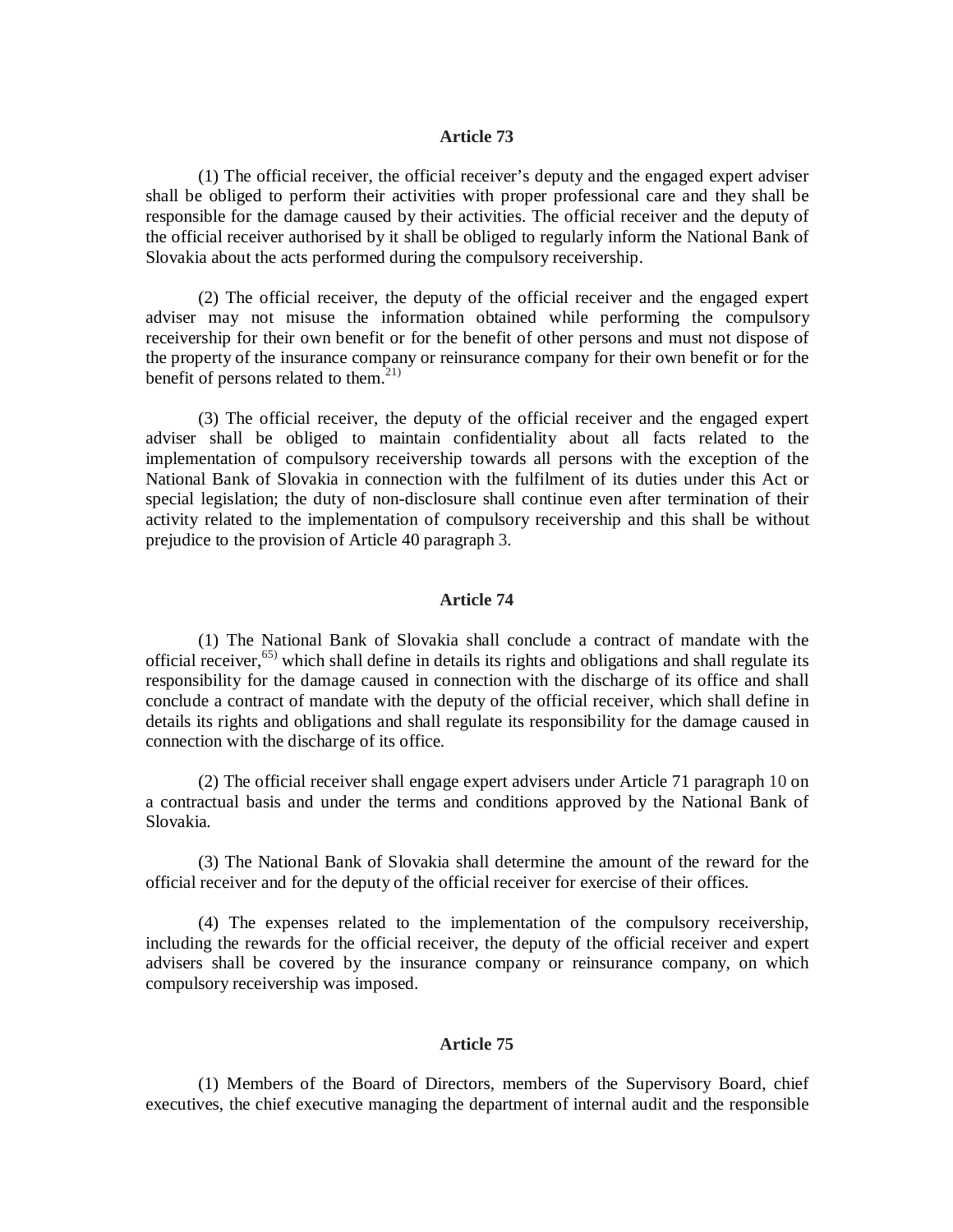actuary shall be obliged, upon request by the official receiver, to cooperate with the official receiver, especially to provide it with all the documents and other supporting documents requested by the official receiver in connection with the implementation of compulsory receivership.

(2) The official receiver shall be authorised to immediately terminate the employment of, dismiss or transfer to another position<sup>66</sup>) the chief executives and chief executive managing the department of internal audit.

(3) As a result of the imposition of compulsory receivership, members of the Board of Directors and members of the Supervisory Board cannot be paid any reward in the case of termination of the membership in such bodies of the insurance company or reinsurance company which would arise from the contract between the insurance company or reinsurance company and the member of the Board of Directors or the member of the Supervisory Board or agreed in the internal rules of the insurance company or reinsurance company.

## **Article 76**

(1) The effects of the imposition of compulsory receivership on an insurance company or reinsurance company which has established a branch in other Member State if this regards

- a) employment contracts and employment relations, shall be governed by the law of that Member State by which such employment contract is governed,
- b) purchase contracts and lease contracts concerning real properties, shall be governed by the law of that Member State on whose territory such property is located,
- c) the title to the real property, ship or aircraft which are subject to registration in the Land Register or in other public register, shall be governed by the law of that Member State on whose territory the respective public register is kept; this shall equally apply also to the legal acts performed upon the imposition of compulsory receivership with respect to the real property, ship, aircraft and the title related to it when their entry in the public register or other similar register kept in other Member State is required,
- d) the right in property or other rights in investment instruments<sup>67</sup>) which are subject to registration in the public register of securities or in other similar register and which are kept or located in other Member State, shall be governed by the law of the Member State on whose territory the respective register or other similar register is kept; this shall equally apply also to the legal acts performed upon the imposition of compulsory receivership with respect to the investment instruments and the rights related to it when their entry in the public register or other similar register kept in other Member State is required,
- e) settlement contracts or other similar agreements having the purpose to replace or change the total difference in several mutual claims and liabilities of the contracting parties to make one aggregate mutual claim and liability of such contracting parties, purchase contracts of repurchase and contracts of exchange transactions shall be governed by the law which is the governing law for such contracts.

(2) For a period of six months after the imposition of the compulsory receivership it is not permissible to assign the claims towards the insurance company or reinsurance company, on which the compulsory receivership was imposed, and to set off mutual claims between such insurance company or reinsurance company and other persons, with the exception of cases when the law of other Member State where the creditor has its permanent residence or registered office allows for the claim to be assigned and for the claims to be set off even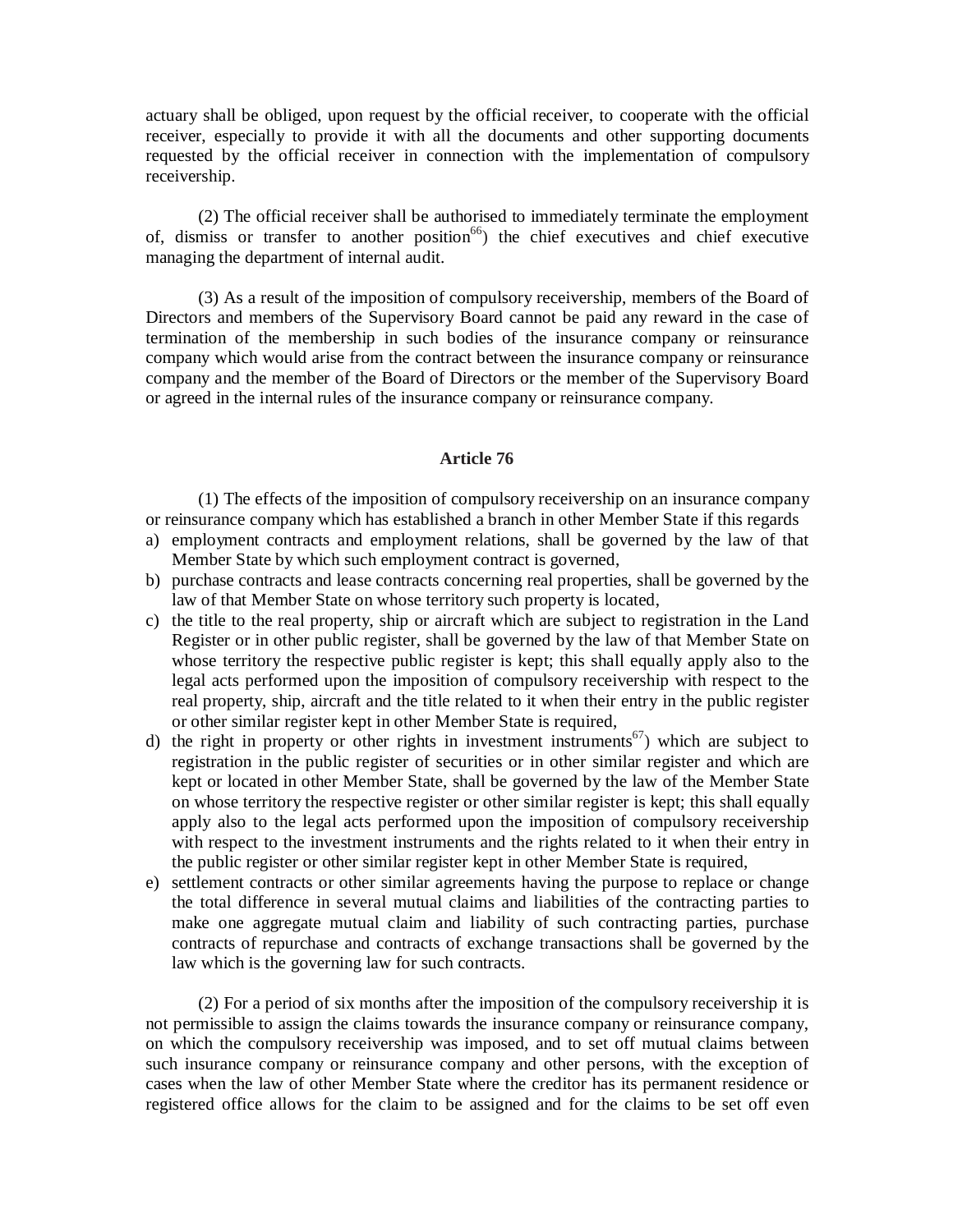during the imposition of a restructuring measure.

(3) The official receiver can challenge a legal  $act^{68}$ ) done during the last three years before the imposition of the compulsory receivership with the intention of harming the insurance company or reinsurance company or its creditors, if this intention must have been known to the insurance company or reinsurance company; this shall not apply if the other party proves that it could not have known, even with proper care, the intention of the insurance company or reinsurance company to harm its creditor.

(4) The imposition of compulsory receivership or foreign restructuring measure in other Member State shall be without prejudice to the real rights of creditors or third persons with regard to assets belonging to the insurance company, insurance company from other Member State, reinsurance company or reinsurance company from other Member State, which are located in the territory of other Member State at the time of imposition of compulsory receivership or foreign restructuring measure.

(5) The imposition of compulsory receivership on an insurance company or reinsurance company purchasing an asset or the imposition of a foreign restructuring measure on an insurance company from other Member State or reinsurance company from other Member State purchasing an asset shall be without prejudice to the right of the seller to retain the title if such asset was located in the territory of other Member State at the time of imposition of compulsory receivership or imposition of a foreign restructuring measure in the Member State.

(6) The imposition of compulsory receivership on an insurance company or reinsurance company selling an asset or the imposition of a foreign restructuring measure on an insurance company from other Member State or reinsurance company from other Member State selling an asset shall not constitute grounds for cancellation or termination of the sale of an asset already supplied and shall not prevent the buyer to acquire ownership if the asset sold was located in the territory of other Member State at the time of imposition of compulsory receivership or imposition of a foreign restructuring measure in the Member State.

(7) The imposition of compulsory receivership or the imposition of a foreign restructuring measure in other Member State and the provisions under paragraphs 2, 4, 5 and 6 shall not preclude submitting to the court a motion to determine invalidity of legal acts or ineffectiveness of challengeable legal acts harming creditors, a motion to determine the right to withdrawal from legal acts or a motion to state invalidity of legal acts doing harm to creditors or a motion to deliver a preliminary ruling on an obligation to restrain from doing legal acts which do harm to the creditors of the insurance company or reinsurance company under compulsory receivership or creditors of an insurance company from other Member State or reinsurance company from other Member State on which a foreign restructuring measure has been imposed. If before imposing compulsory receivership judicial proceedings concerning the asset or right which was withdrawn from the insurance company or reinsurance company commenced in other Member State, such proceedings shall be even after the imposition of compulsory receivership governed by the law of that Member State where such proceedings commenced and is conducted.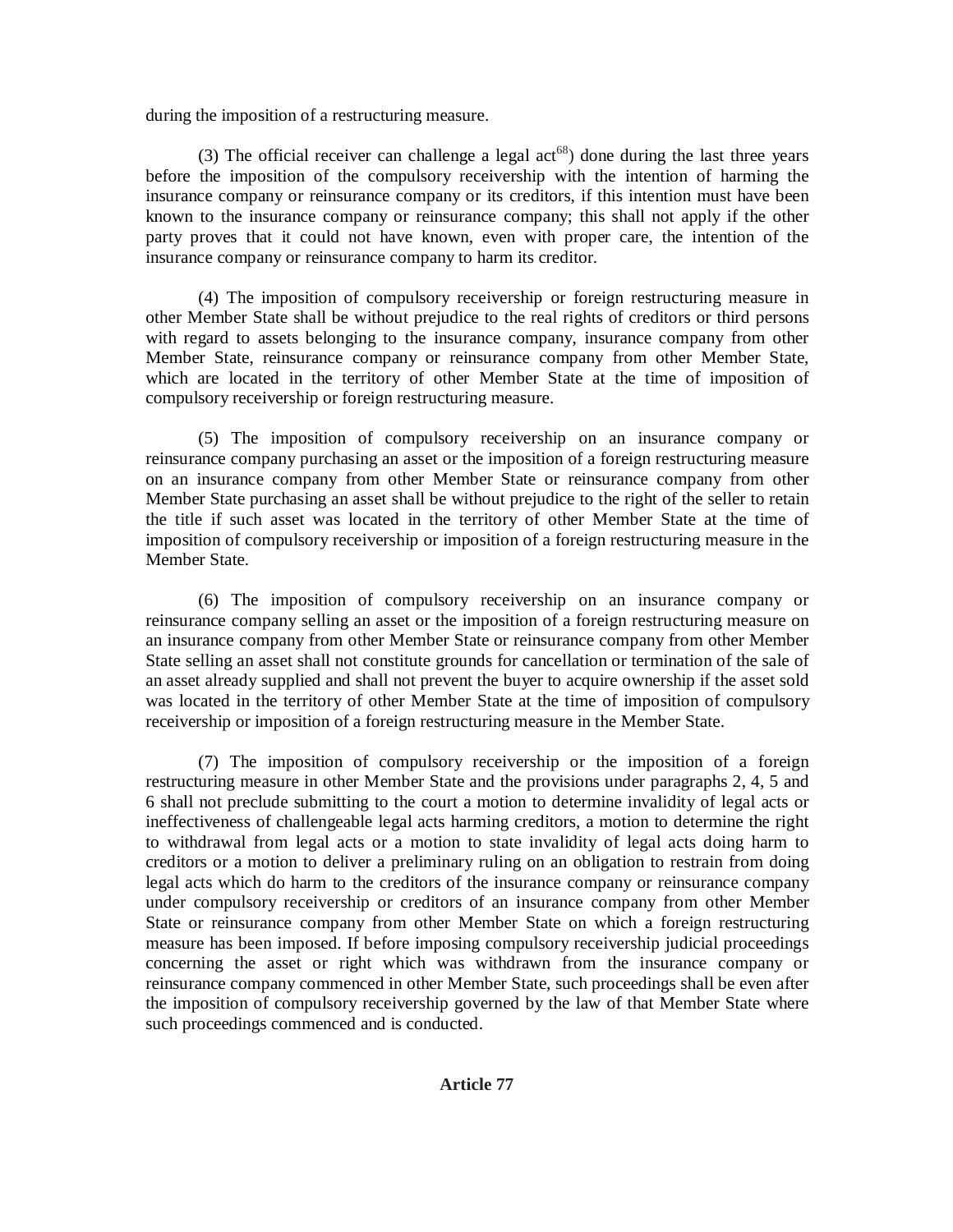(1) The imposition of the compulsory receivership, the name, surname, birth registration number, permanent residence of the official receiver and his/her deputy, termination of the compulsory receivership and changes in these facts are to be entered in the Commercial Register.<sup>63)</sup> A motion to enter the compulsory receivership shall be submitted by the National Bank of Slovakia; the provision of special legislation  $\delta$ <sup>9)</sup> shall not be applied when recording such fact.

(2) The official receiver may suggest that compulsory receivership be recorded in the Commercial Register or in a similar public register kept in other Member State in whose territory a branch of an insurance company or a branch of a reinsurance company is located on which compulsory receivership has been imposed if the law of the respective Member State allows for such entry of a record.

(3) The imposition of a foreign restructuring measure on an insurance company from other Member State or on a reinsurance company from other Member State which has established a branch in the territory of the Slovak Republic, its termination and the changes related thereto shall be entered in the Commercial Register based upon a motion of the competent supervisory authority of other Member State or person implementing a foreign restructuring measure. The name, surname and address of residence of the person implementing a foreign restructuring measure shall also be entered in the Commercial Register.

#### **Article 78**

(1) The compulsory receivership shall terminate

- a) upon the delivery of a decision of the National Bank of Slovakia to terminate compulsory receivership if the grounds for its continuance cease to exist,
- b) upon bankruptcy petition of the insurance company or reinsurance company,
- c) upon the elapse of twelve (12) months from the imposition of the compulsory receivership,
- d) upon withdrawal of the authorisation to pursue insurance activity or upon withdrawal of the authorisation to pursue reinsurance activity.

(2) The announcement of the termination of the compulsory receivership under paragraph 1 shall be published by the National Bank of Slovakia without undue delay in at least one nationwide daily newspaper and in the publicly accessible areas of the registered office of the insurance company or reinsurance company, on which the compulsory receivership was imposed and in all its branches. The persons requested by the National Bank of Slovakia to publish such fact shall be obliged to comply with such request.

(3) Upon termination of the compulsory receivership, an insurance company or reinsurance company shall be obliged without undue delay to convene an Extraordinary General Meeting so that it is held within thirty (30) days after the termination of compulsory receivership. The insurance company or reinsurance company shall be obliged to include in the programme of the Extraordinary General Meeting the removal of the current members and the election of new members of the Board of Directors of the insurance company or reinsurance company and of the Supervisory Board of the insurance company or reinsurance company.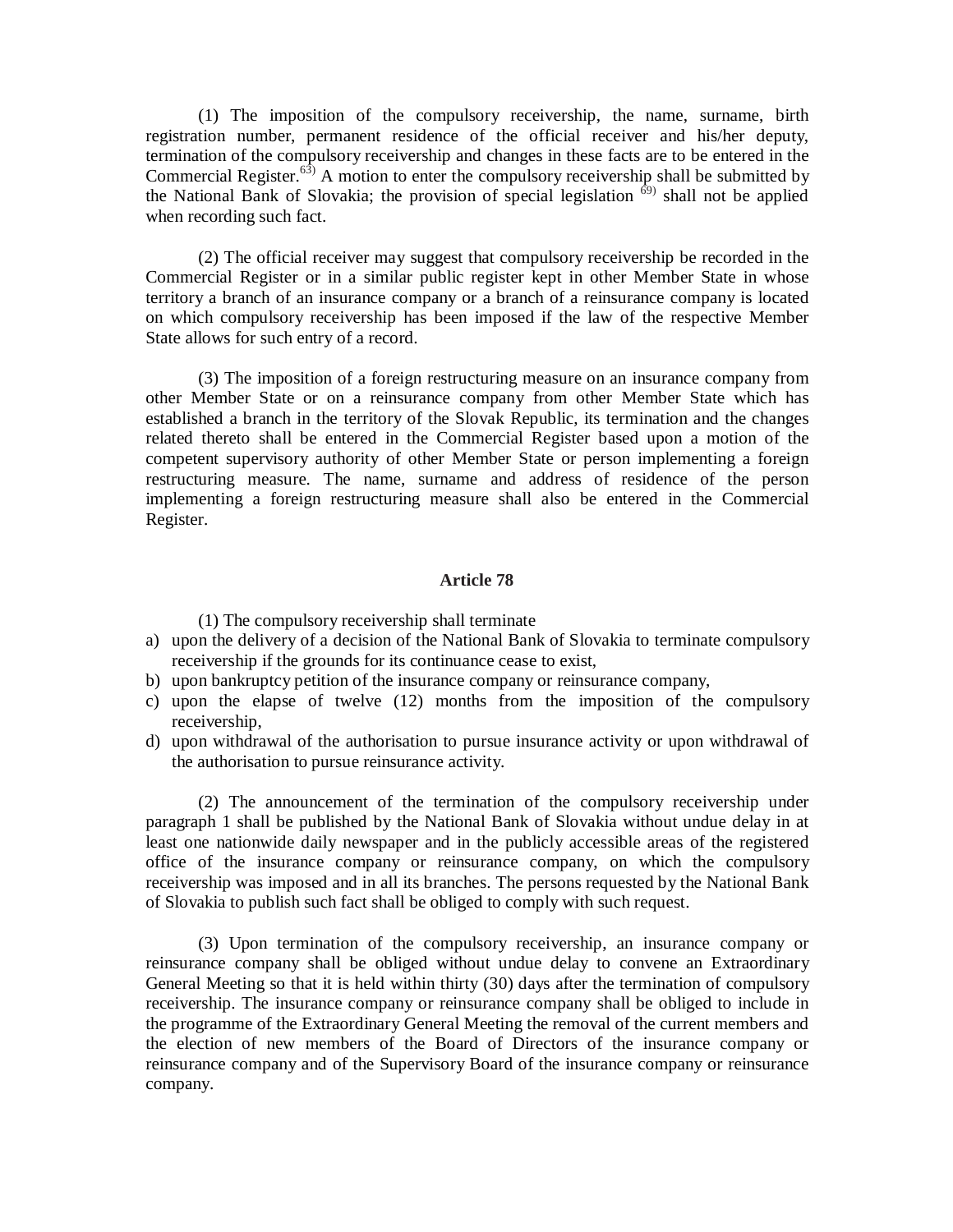#### **Article 79**

#### **Suspension of the conclusion of insurance contracts or reinsurance contracts and of extension of obligations**

(1) The National Bank of Slovakia may suspend the conclusion of insurance contracts or reinsurance contracts and extension of obligations for an insurance company, reinsurance company, a branch of a foreign insurance company or branch of a foreign reinsurance company if the capacity of the insurance company, reinsurance company, branch of a foreign insurance company or branch of a foreign reinsurance company to fulfil the obligations arising from such contracts is endangered and the sanctions imposed by the National Bank of Slovakia under Article 67 did not lead to the improvement of the economic situation. The National Bank of Slovakia may suspend the conclusion of insurance contracts or reinsurance contracts and the extension of obligations for the insurance company, branch of a foreign insurance company, reinsurance company or branch of a foreign reinsurance company also in connection with the imposition of compulsory receivership.

(2) The suspension under paragraph 1 may apply to the conclusion of insurance contracts for all or some insurance classes within individual insurance types for which the insurance company was granted an authorisation. The suspension under paragraph 1 shall be announced by the National Bank of Slovakia without undue delay in at least one nation-wide daily newspaper. The entities requested by the National Bank of Slovakia to publish this fact shall be obliged to comply with such request. In the case of the branch of a foreign insurance company or the branch of a foreign reinsurance company, the National Bank of Slovakia shall notify of the suspension under paragraph 1 the competent supervisory authority of the State of the registered office of the foreign insurance company or foreign reinsurance company which established such branch.

# **Article 80 Transfer of the insurance portfolio and the reinsurance portfolio**

(1) The National Bank of Slovakia may order an insurance company or a branch of a foreign insurance company to transfer to another insurance company or branch of a foreign insurance company the insurance portfolio or its part if the insurance company or a branch of a foreign insurance company does not comply with measures imposed by the National Bank of Slovakia in connection with endangered capacity of the insurance company or a branch of a foreign insurance company to fulfil its obligations arising from the concluded insurance contracts or in connection with the imposition of compulsory receivership, or in connection with the suspension of the conclusion of insurance contracts and the extension of obligations or in connection with the withdrawal of the authorisation to pursue insurance activity. The insurance company or the branch of a foreign insurance company shall be obliged, within thirty (30) days of the effective date of a decision to transfer the insurance portfolio or its part, to submit a proposal of the procedure of this transfer to the National Bank of Slovakia for approval. Such proposal shall involve also a statement by the receiving insurance company or receiving branch of a foreign insurance company that it agrees with the transfer of the insurance portfolio or part thereof.

(2) The receiving insurance company or receiving branch of a foreign insurance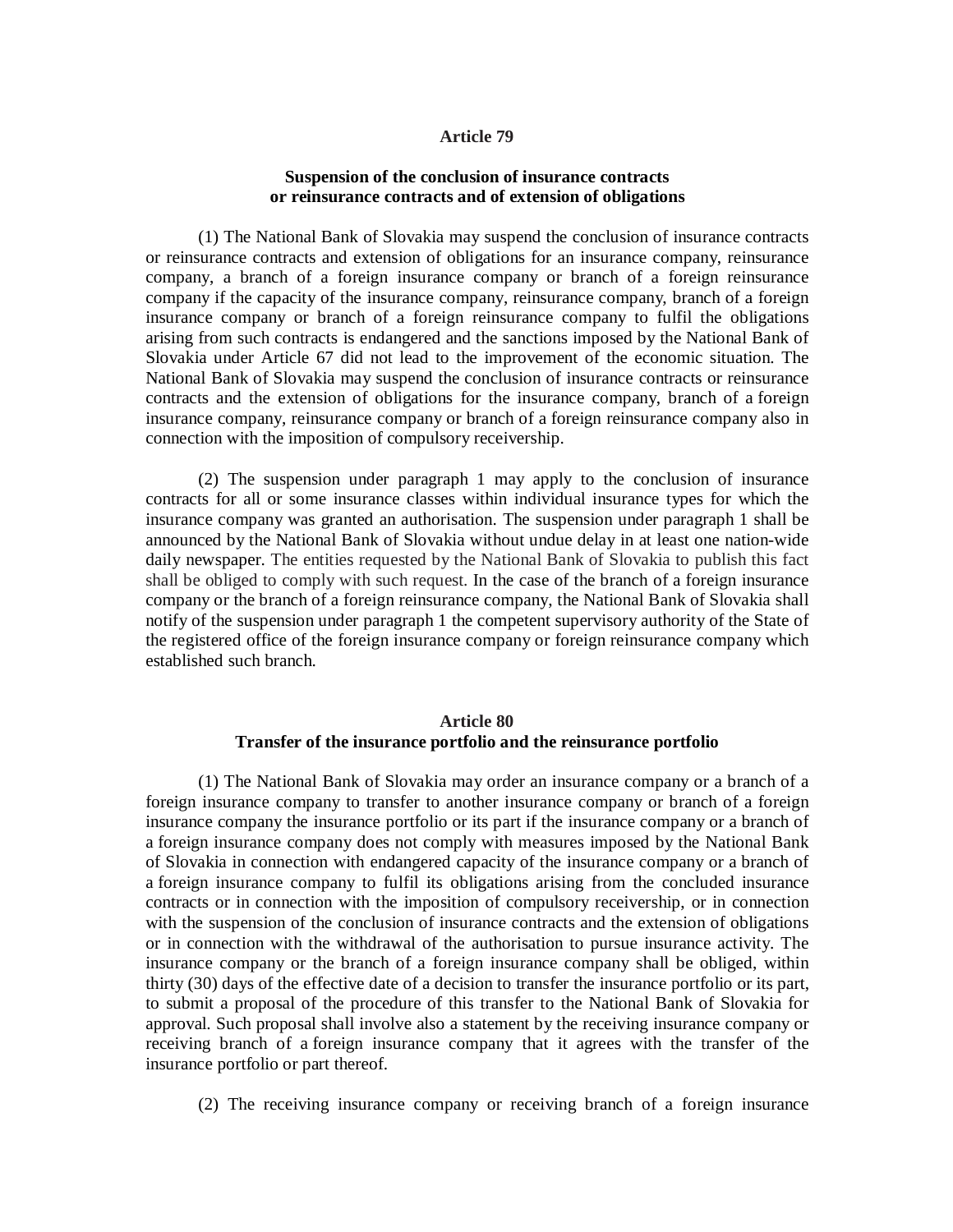company shall be obliged, within thirty (30) days after entry into force of the decision of the National Bank of Slovakia by which the proposal of the procedure of the transfer of the insurance portfolio or part thereof has been approved, to notify the persons whose insurance contracts are involved in the transfer of the insurance portfolio of the commercial name and registered office of the receiving insurance company or receiving branch of a foreign insurance company and the deadline for the completion of the transfer of the insurance portfolio.

(3) The transfer of financial means of the transferring insurance company or transferring branch of a foreign insurance company to the receiving insurance company or receiving branch of a foreign insurance company at the amount of the technical reserves corresponding to the insurance portfolio or part thereof being transferred shall be performed simultaneously with the transfer of the insurance portfolio or part thereof.

(4) The receiving insurance company or receiving branch of a foreign insurance company shall enter all the rights and obligations of the transferring insurance company or transferring branch of a foreign insurance company which were the subject of the transfer of the insurance portfolio or part thereof, on the date agreed in the contract on the transfer of the insurance portfolio or part thereof. The transfer of the insurance portfolio of part thereof must be completed within sixty (60) days after the effective date of the decision of the National Bank of Slovakia under paragraph 1 or paragraph 5.

(5) The transfer of the insurance portfolio or part thereof can also be performed on the basis of a request of the transferring insurance company or transferring branch of a foreign insurance company, on which the National Bank of Slovakia shall decide within thirty (30) days after its submission. Paragraphs 2 through 4 shall apply equally to the transfer of the insurance portfolio or part thereof on the basis of a request of the transferring insurance company or the transferring branch of a foreign insurance company.

(6) The proposal of procedure under paragraph 1 or the request under paragraph 5 shall contain

- a) the reasons for the transfer of the insurance portfolio or part thereof, in the case of a transfer of the insurance portfolio or part thereof on the basis of a request of an insurance company or branch of a foreign insurance company,
- b) description of the insurance portfolio or part thereof being transferred,
- c) the expected changes in the management of the transferring insurance company or the transferring branch of a foreign insurance company and the receiving insurance company or the receiving branch of a foreign insurance company as a result of the transfer of the insurance portfolio or its part,
- d) the amount of the actual solvency margin and the required solvency margin of the receiving insurance company or the receiving branch of a foreign insurance company after the transfer of the insurance portfolio or part thereof, including their calculation,
- e) the manner and content of the notification to the persons with whom the insurance contracts which are the subject of the transfer of the insurance portfolio or part thereof have been concluded, including the deadline for the completion of such transfer.

(7) Annex to the proposal of the procedure under paragraph 1 or of the request under paragraph 5 is a contract on the transfer of the insurance portfolio or its part between the transferring insurance company or the transferring branch of a foreign insurance company and the receiving insurance company or the receiving branch of a foreign insurance company; the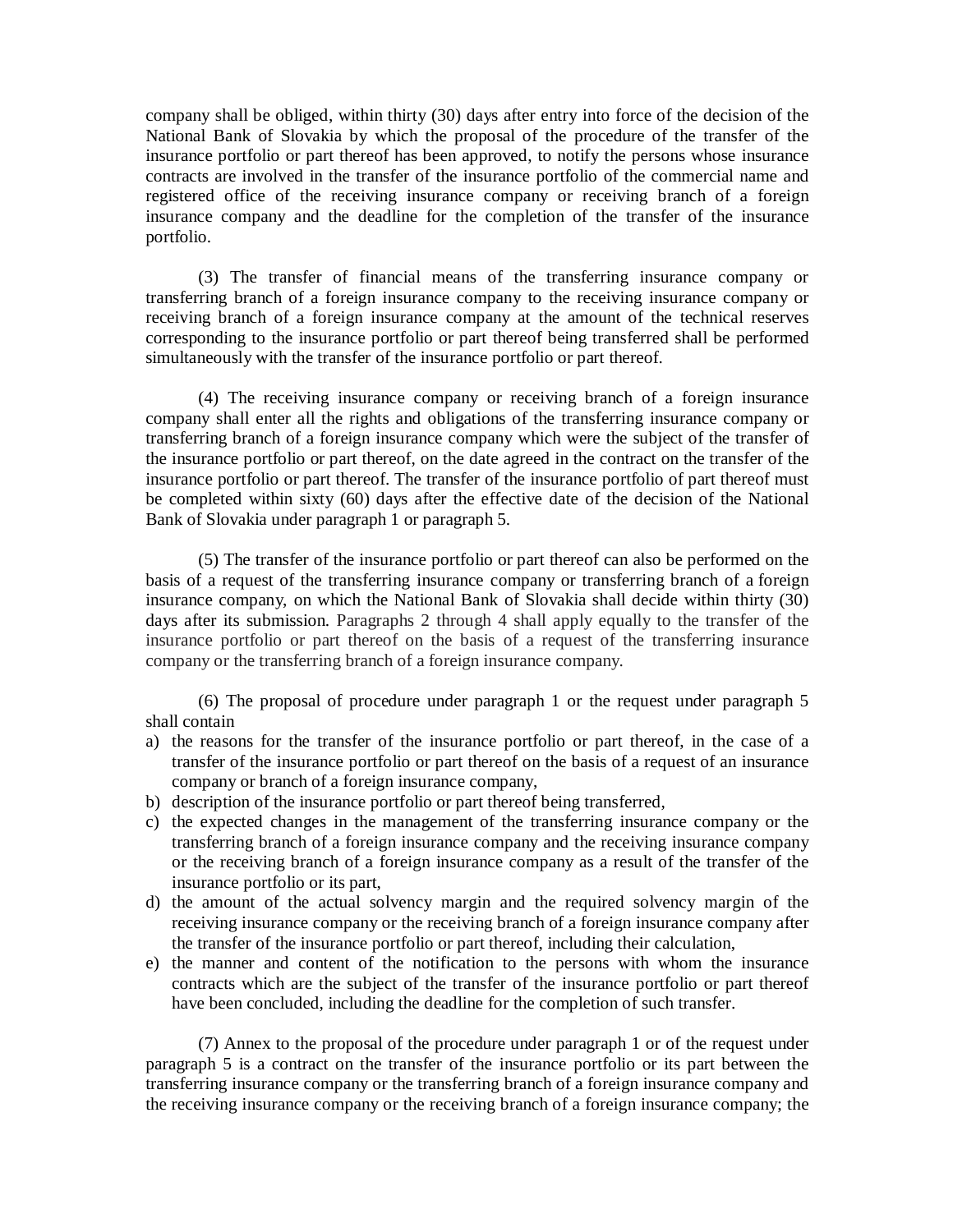receiving insurance company or the receiving branch of a foreign insurance company may only be an insurance company or branch of a foreign insurance company which has been granted the authorisation to pursuit insurance activity for those insurance classes within insurance types which are related to the insurance portfolio or its part being transferred.

(8) The National Bank of Slovakia shall not approve the transfer of the insurance portfolio or part thereof if such transfer would affect the capacity to fulfil the obligations arising from the insurance contracts which are the subject of the transfer of the insurance portfolio or part thereof, or the stability of the receiving insurance company or receiving branch of a foreign insurance company or the stability of the transferring insurance company or transferring branch of a foreign insurance company, or if after this transfer the amount of the actual solvency margin of the receiving insurance company or the receiving branch of a foreign insurance company would not comply with Article 34, if the transfer of the insurance portfolio or part thereof is performed on the basis of a request under paragraph 5.

(9) The provisions of paragraphs 1 through 8 shall apply equally to the transfer of the reinsurance portfolio.

# **Article 81**

# **Transfer of the insurance portfolio within Member States and transfer of the reinsurance portfolio within Member States**

(1) An insurance company or a branch of a foreign insurance company shall be authorised to transfer the insurance portfolio or its part to an insurance company from another Member State or a branch established in other Member State (hereinafter referred to as the ´receiving entity´). The National Bank of Slovakia shall be obliged to consult such transfer with the competent supervisory authority of the Member State of the registered office of the receiving entity and with the competent supervisory authority of the Member State of the commitment and request from them a statement on this transfer.

(2) If the statement of the competent supervisory authority of the Member State of the registered office of the receiving entity or of the competent supervisory authority of the Member State of the commitment on the transfer under paragraph 1 is negative, the National Bank of Slovakia shall not approve such transfer.

(3) If the competent supervisory authority of other Member State requests from the National Bank of Slovakia a statement on the transfer of the insurance portfolio or part thereof of an insurance company from other Member State to an insurance company, other insurance company from other Member State or a branch of a foreign insurance company, the National Bank of Slovakia shall be obliged to issue a statement within three months from the date of delivery of the request; if the National Bank of Slovakia fails to issue the statement within such time limit, it shall be considered as its approval of such transfer.

(4) A decision on approval of the transfer under paragraph 1 shall be binding for all persons having the rights or obligations arising from insurance contracts which are a subject of the transfer under paragraph 1.

(5) The National Bank of Slovakia shall cause a decision on the approval of the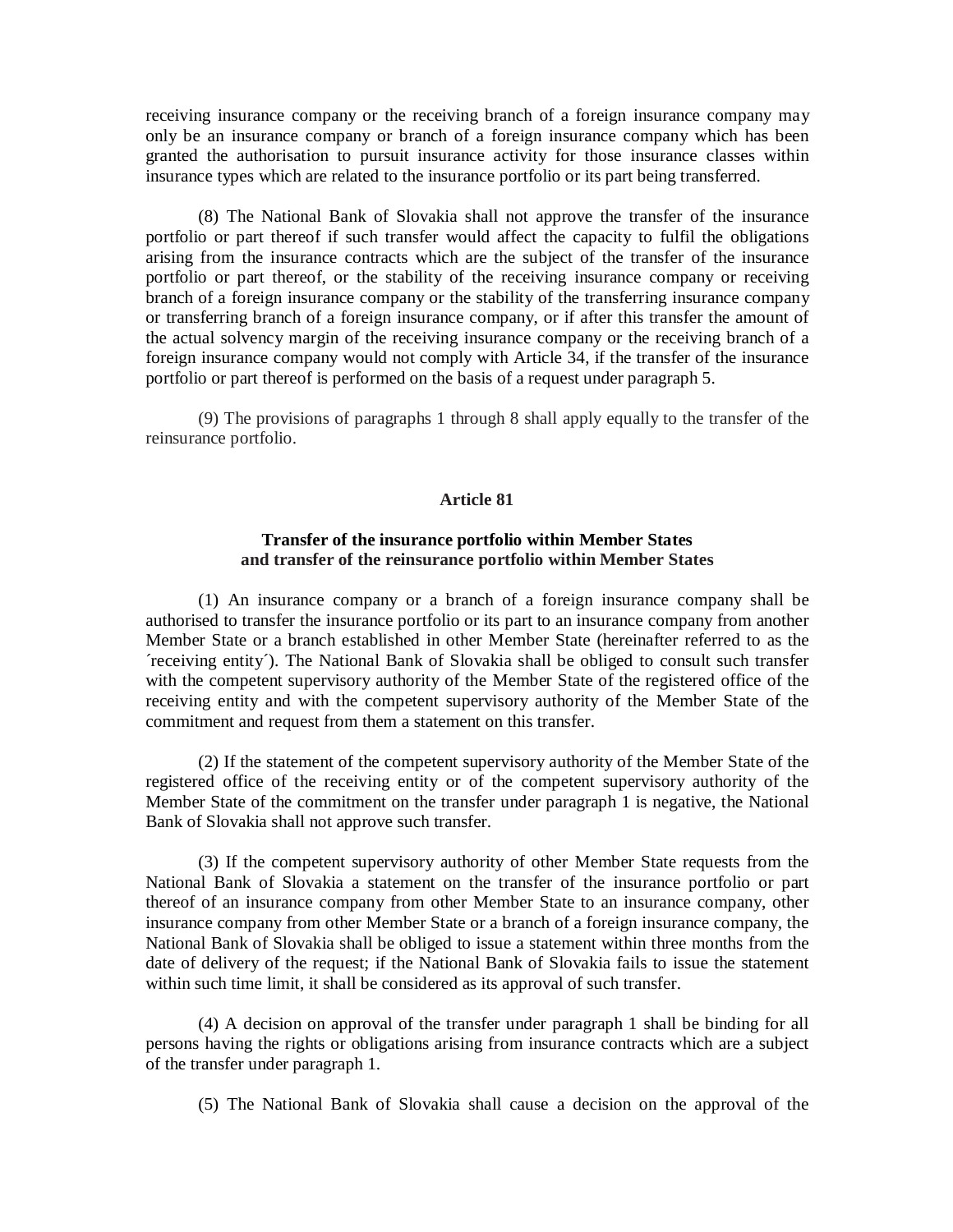transfer under paragraph 1 to be published in the Member State of commitment.

(6)The provisions of Article 80 shall apply equally to the transfer under paragraph 1.

(7) The provisions of paragraphs 1 through 6 shall apply equally to the transfer of the reinsurance portfolio.

# **Withdrawal of an authorisation to pursue insurance activity or withdrawal of of an authorisation to pursue reinsurance activity**

## **Article 82**

(1) The National Bank of Slovakia shall be obliged to withdraw the authorisation to pursue insurance activity or the authorisation to pursue reinsurance activity, if

- a) an insurance company, reinsurance company, a branch of a foreign insurance company or branch of a foreign reinsurance company obtained such authorisation on the basis of false data stated in the application for the granting of such authorisation;
- b) it is a branch of a foreign insurance company or branch of a foreign reinsurance company and such foreign insurance company or foreign reinsurance company has lost in the State of its registered office the right to pursue insurance activity or the right to pursue reinsurance activity.

(2) The National Bank of Slovakia may withdraw an authorisation to pursue insurance activity or an authorisation to pursue reinsurance activity in the case of occurrence of serious deficiencies in the activity of the insurance company, reinsurance company, branch of a foreign insurance company or branch of a foreign reinsurance company, and in the case of a breach of the requirements for business pursued by the insurance company, reinsurance company, branch of a foreign insurance company or branch of a foreign reinsurance company, if

- a) an insurance company, reinsurance company, branch of a foreign insurance company or branch of a foreign reinsurance company does not take up the pursuit of the insurance activity or reinsurance activity within twelve (12) months from the effective date of such authorisation or does not pursue the insurance activity or reinsurance activity for six months;
- b) an insurance company under Article 5 paragraph 2, reinsurance company under Article 7 paragraph 2, branch of a foreign insurance company under Article 8 paragraph 2 or branch of a foreign reinsurance company under Article 9 paragraph 2 does not fulfil the conditions for granting of the authorisation,
- c) the insurance company or reinsurance company achieves a loss exceeding 50% of the registered capital in one year or 10 % in three consecutive years,
- d) the insurance company, reinsurance company, branch of a foreign insurance company or branch of a foreign reinsurance company failed to fulfil the conditions to take up the insurance activity or reinsurance activity within the time limit determined in such authorisation;
- e) the imposition of compulsory receivership did not result in economic recovery of the insurance company or reinsurance company,
- f) the insurance company or reinsurance company failed to comply with the obligation under Article 95,
- g) sanctions imposed in accordance with this Act did not result in the correction of the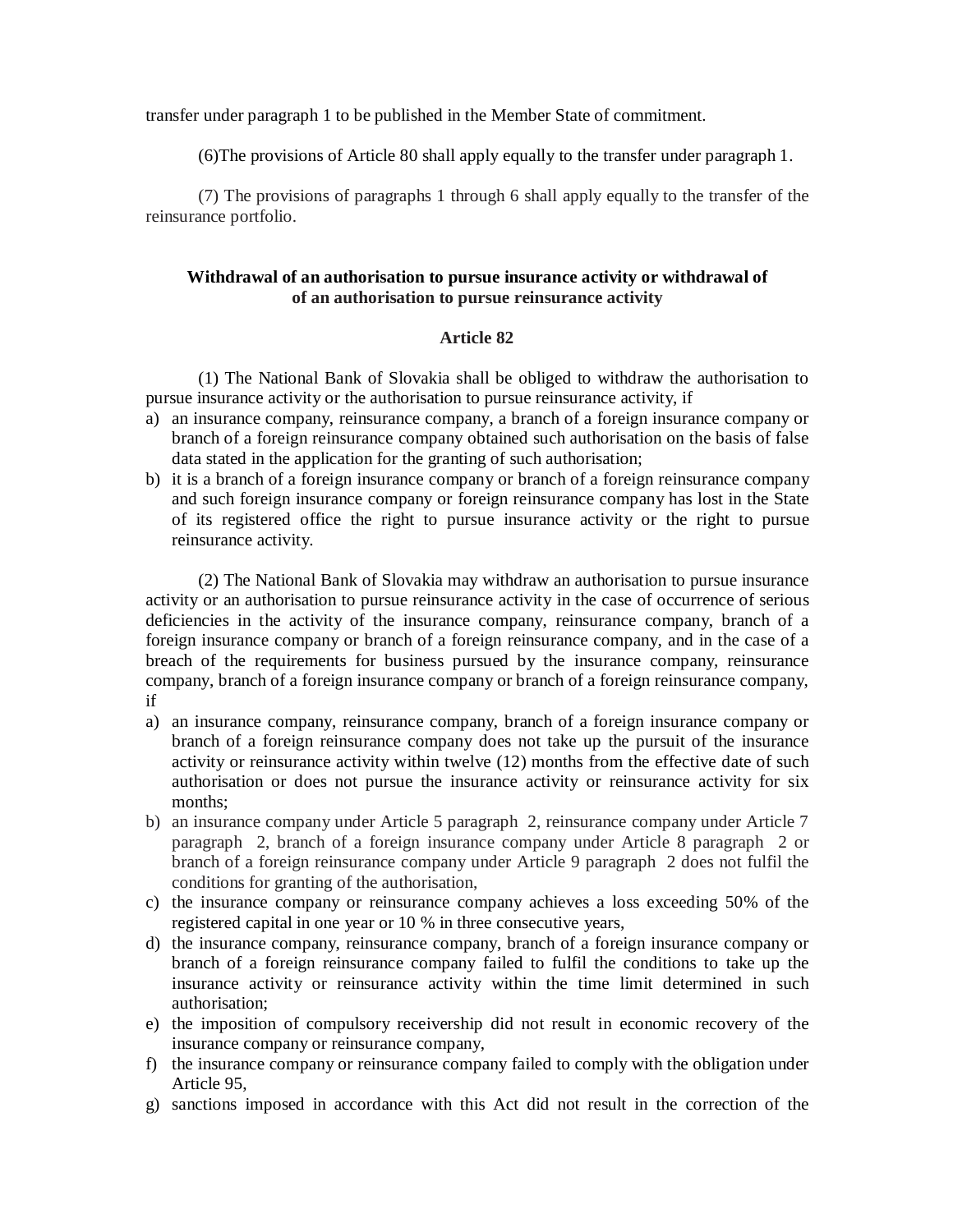deficiencies ascertained.

# **Article 83**

(1) From the moment of the delivery of a decision on the withdrawal of an authorisation to pursue insurance activity or on the withdrawal of an authorisation to pursue reinsurance activity or from the date of the expiry of such authorisation, the legal person from which this authorisation has been withdrawn or whose authorisation expired may not pursue insurance activity or reinsurance activity, except those activities which are necessary to claim its receivables and settle its liabilities.

(2) A decision on the withdrawal of an authorisation to pursue insurance activity or a decision on the withdrawal of an authorisation to pursue reinsurance activity shall be sent by the National Bank of Slovakia to the Commercial Journal for publication within thirty (30) days of the effective date of such decision.

(3) The National Bank of Slovakia shall notify the competent supervisory authority of the State of the registered office of the foreign insurance company or foreign reinsurance company, which established such branch, of a valid decision on the withdrawal of an authorisation to pursue insurance activity or on the withdrawal of an authorisation to pursue reinsurance activity of the branch of a foreign insurance company or of the branch of a foreign reinsurance company. In the case when a decision on the withdrawal of an authorisation to pursue insurance activity from an insurance company or a decision on the withdrawal of an authorisation to pursue reinsurance activity from a reinsurance company which has established a branch abroad has been issued, the National Bank of Slovakia shall notify thereof also the competent supervisory authority of the State in which the insurance company or reinsurance company from which such authorisation has been withdrawn has a branch.

(4) The withdrawal of an authorisation to pursue insurance activity or the withdrawal of an authorisation to pursue reinsurance activity shall be entered in the Commercial Register. The National Bank of Slovakia shall send a decision including a motion to enter a record thereof to the court which keeps the Commercial Register within fifteen (15) days of the effective date of the decision on the withdrawal of an authorisation to pursue insurance activity or on the withdrawal of an authorisation to pursue reinsurance activity; the provision of a special law<sup>69)</sup> shall not apply when entering a record of such fact.

(5) The National Bank of Slovakia shall, without undue delay after the effective date of a decision on the withdrawal of an authorisation to pursue insurance activity or on the withdrawal of an authorisation to pursue reinsurance activity, submit to the relevant court a motion for the dissolution and liquidation of such legal person and for the appointment of the liquidator. Before taking a decision on the dissolution, the court cannot apply the procedure under a special law.<sup>70)</sup>

(6) The proceedings to withdraw an authorisation to pursue insurance activity or to withdraw an authorisation to pursue reinsurance activity shall be discontinued on the basis of a valid decision on the petition in bankruptcy under a special law.<sup>11</sup>)

# **Article 84**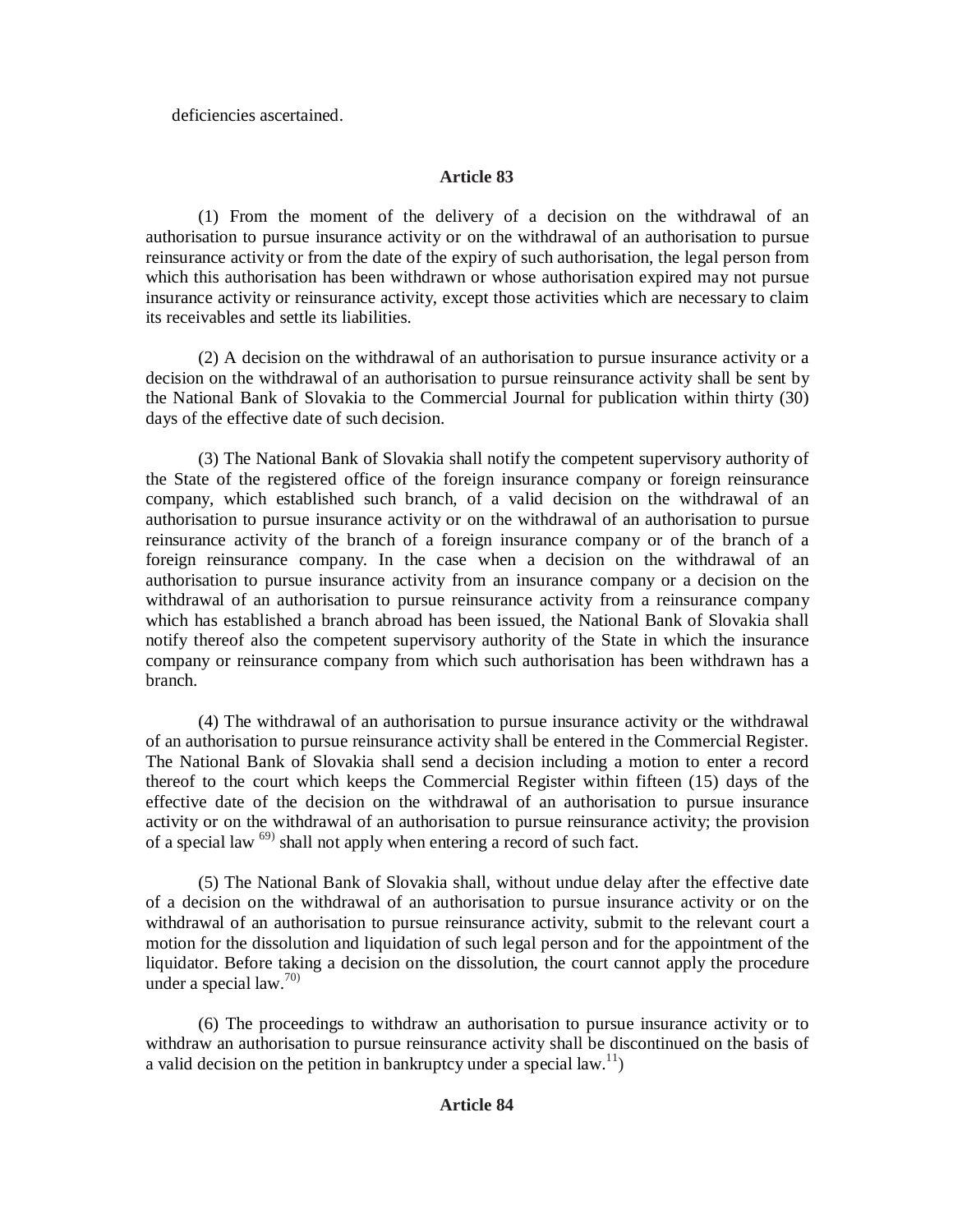## **Liquidation of an insurance company or reinsurance company**

(1) The liquidation of the insurance company or reinsurance company shall be governed by the provisions of the Commercial Code, unless otherwise stipulated by this Act.

(2) If an insurance company or reinsurance company is dissolved with liquidation, only the National Bank of Slovakia shall be authorised to submit a proposal for the appointment and removal of the liquidator. When entering a record of the commencement of liquidation of an insurance company or reinsurance company and entering a record of the liquidator the provision of a special law shall not be applied.<sup>69</sup>)

(3) The liquidator may not be a person that has or had a special relationship with the insurance company or reinsurance company.

(4) For the purposes of liquidation of an insurance company or reinsurance company, persons having a special relationship with the insurance company or reinsurance company are considered to be

- a) members of a statutory body of the insurance company or reinsurance company, chief executives of the insurance company or reinsurance company, other employees of the insurance company or reinsurance company designated in the Articles of Association of the insurance company or reinsurance company and a proctor of the insurance company or reinsurance company,
- b) members of the Supervisory Board of the insurance company or reinsurance company,
- c) natural persons having control over the insurance company or reinsurance company and members of the Board of Directors of legal persons having control over the insurance company or reinsurance company and their chief executives,
- d) persons  $\text{close}^{21}$  to the members of the Board of Directors of the insurance company or reinsurance company, of the Supervisory Board of the insurance company or reinsurance company, to the chief executives of the insurance company or reinsurance company or to the natural persons having control over the insurance company or reinsurance company,
- e) shareholders, if they are natural persons, with significant influence on the insurance company or reinsurance company,
- f) a natural person which in the period of five years before the submission of a motion for liquidation was an auditor of the insurance company or reinsurance company or participated in the audit of the insurance company or reinsurance company without expressing objections to the activity of the insurance company or reinsurance company,
- g) a member of the Board of Directors of other insurance company or reinsurance company and the head of a branch of a foreign insurance company or branch of a foreign reinsurance company or his/her deputy.

(5) Taking into account the scope of the activity of a liquidator, the National Bank of Slovakia shall determine the amount and maturity of his/her reward.

(6) The persons participating in the liquidation of the insurance company or reinsurance company shall be obliged to maintain confidentiality about all facts related to the performance of liquidation towards all persons with the exception of the National Bank of Slovakia in connection with the fulfilment of its duties under this Act or a special law;<sup>2</sup>) this shall be without prejudice to the provisions of Article 45.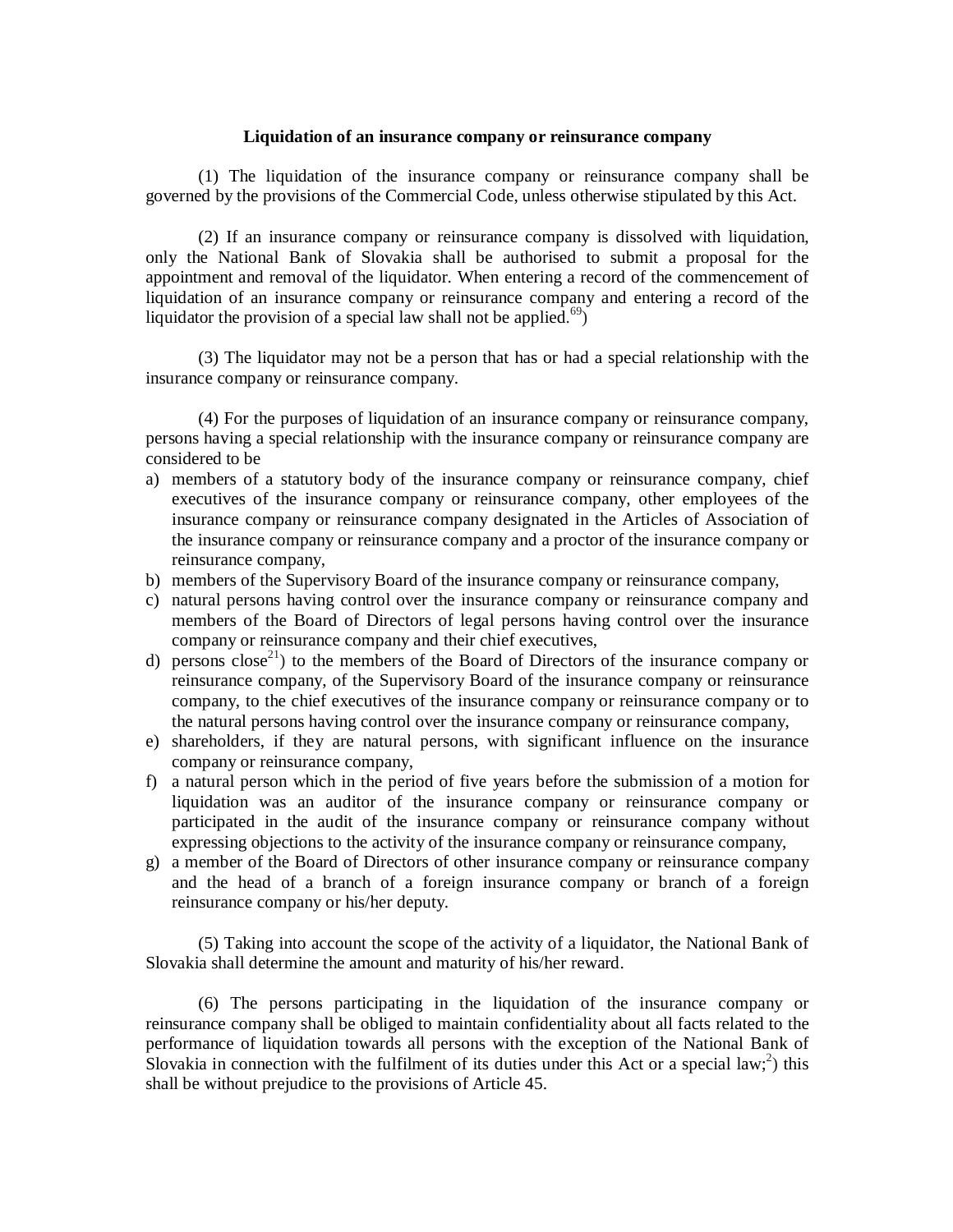(7) The liquidator shall submit to the National Bank of Slovakia without undue delay the accounting statements and documents processed in the course of liquidation in accordance with a special regulation  $60$  and other materials requested by the National Bank of Slovakia for the purpose of assessing the activity of the liquidator and the process of liquidation.

(8) In the case of liquidation of an insurance company or reinsurance company, all obligations arising from insurance contracts or reinsurance contracts concluded through branches or based on the right of the free provision of services must be fulfilled in the same way as the obligations arising from other insurance contracts or from other reinsurance contracts regardless the citizenship of a policyholder.

## **Article 85**

## **Liquidation of an insurance company, insurance company from another Member State or reinsurance company, reinsurance company from other Member State within Member States**

(1) The National Bank of Slovakia shall be obliged to inform without undue delay the competent supervisory authorities of other Member States of having submitted a motion for the dissolution and liquidation of an insurance company, reinsurance company including their branches in other Member States and on the commencement of their liquidation.

(2) A decision on the dissolution and liquidation of an insurance company, reinsurance company including their branches in other Member States is valid for all Member States.

(3) The National Bank of Slovakia shall publish in the Journal of the National Bank of Slovakia a notification on the commencement of liquidation of an insurance company from other Member State or a notification on the commencement of liquidation of a reinsurance company from other Member State after having learnt of that fact.

(4) The liquidator shall without undue delay publish the statement of the decision under paragraph 2 in the Official Journal of the European Communities in Slovak language.

(5) The liquidator shall, without undue delay after the commencement of liquidation, inform in writing the known creditors with permanent residence or registered office in other Member State of the deadline before which they should register their claims, effects of not registering the claims and other information connected to the liquidation of entities under paragraph 1, in particular the information of whether the creditors which have preferred claims are obliged to register their claims and the date of the discharge of the insurance contracts and reinsurance contracts.

(6) The information in the statement under paragraph 5 shall be entered in the official language or one of more official languages of the Member State of the permanent residence or registered office of the creditors. The statement under paragraph 5 shall bear the heading ´Appeal for assertion of claims; deadlines that must be fulfilled´.

(7) A creditor having its permanent residence or registered office in other Member State is entitled to assert its claim with the competent body in the Slovak Republic in the official language or in one of more official languages of that Member State, or in Slovak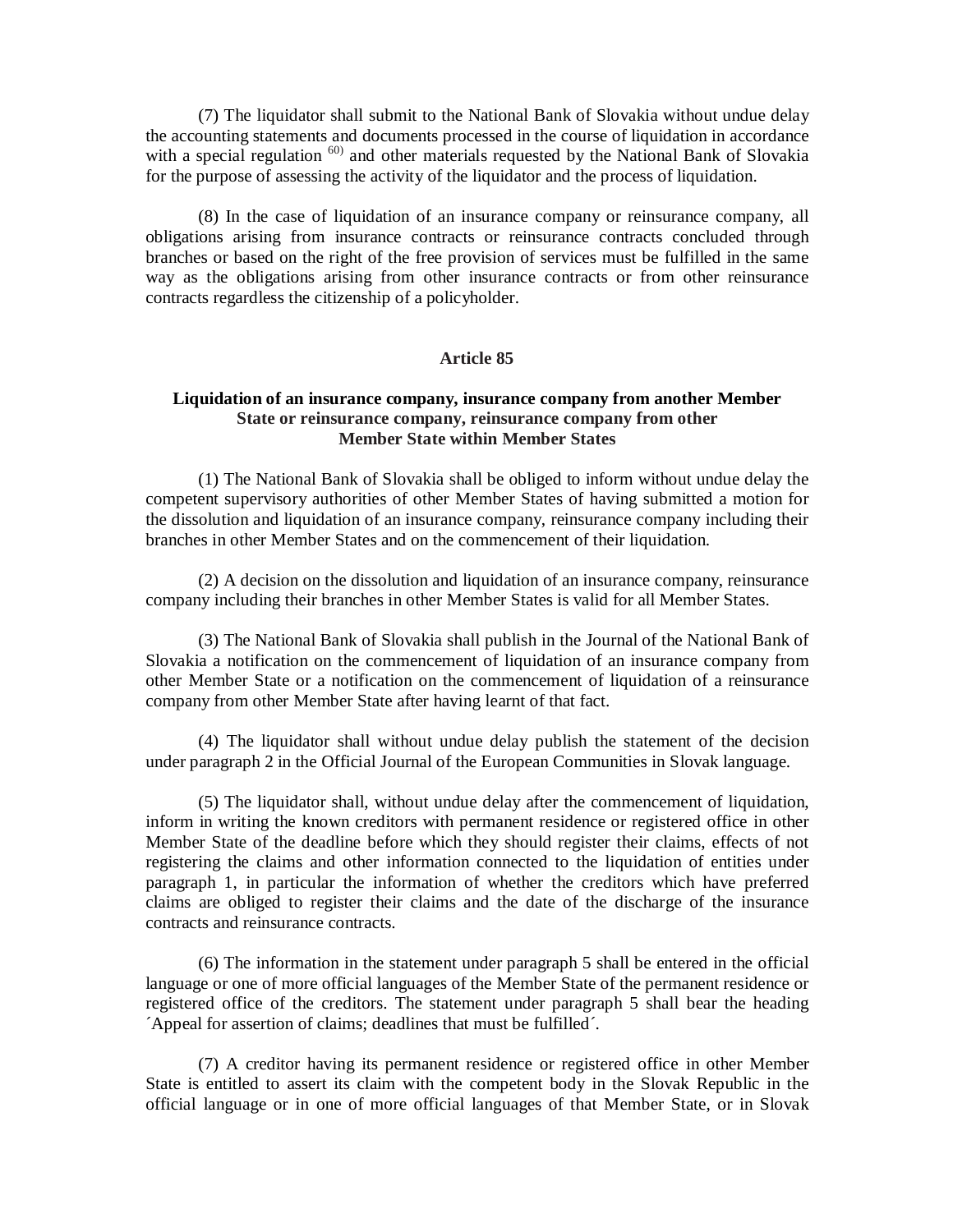language if spoken by the creditor. The document in which the creditor files its claim shall bear the heading ´Assertion of a claim´.

(8) A liquidator shall be obliged to inform the creditors regularly about the course of the liquidation of the entities under paragraph 1. The National Bank of Slovakia shall be obliged to provide, upon request, the competent supervisory authorities of other Member States with information about the course of the liquidation of entities under paragraph 1.

(9) If a liquidator from other Member State which performs liquidation of an insurance company from other Member State or liquidation of a reinsurance company from other Member State wants to operate in the territory of the Slovak Republic, his/her appointment shall be proved to the National Bank of Slovakia by means of an officially verified copy of the decision on the appointment of a liquidator or by means of other similar document issued by the competent supervisory authority of other Member State and the National Bank of Slovakia is authorised to request translation of such documents into Slovak language.

# **Article 86 Suspension of the exercise of shareholders´ rights**

(1) A person which did an act in breach of Article 45 paragraph 1 subparagraph a) or which obtained prior approval under Article 45 paragraph 1 subparagraph a) on the basis of false data, may have the exercise of the right to participate in and vote at the General Meeting of the insurance company or reinsurance company and of the right to convene an Extraordinary General Meeting of the insurance company or reinsurance company suspended by the National Bank of Slovakia.

(2) An insurance company or reinsurance company shall be obliged, five working days before the date of the General Meeting, to give an order to the central depository to register the suspension of the right of disposal with respect to all the registered shares it issued.

(3) An insurance company or reinsurance company shall be obliged to submit to the National Bank of Slovakia a copy from its register of the issuer of securities and from its list of shareholders made on the day on which the order of the insurance company or reinsurance company to register the suspension of the right of disposal of all the registered shares the insurance company or reinsurance company issued was performed. The copy may not be made before such registration took place. The insurance company or reinsurance company shall be obliged to submit this copy to the National Bank of Slovakia within three working days before the date of holding the General Meeting. In such copy, the National Bank of Slovakia shall without undue delay mark in writing the person to which it suspended the exercise of the rights referred to in paragraph 1 and shall deliver it to the insurance company or reinsurance company no later than on the day before the date of holding of the General Meeting of the insurance company or reinsurance company.

(4) The proceedings to suspend the exercise of the rights referred to in paragraph 1 is deemed commenced if the National Bank of Slovakia on the copy under paragraph 3 marks in writing the person in which it has identified grounds for the suspension of the exercise of the rights referred to in paragraph 1.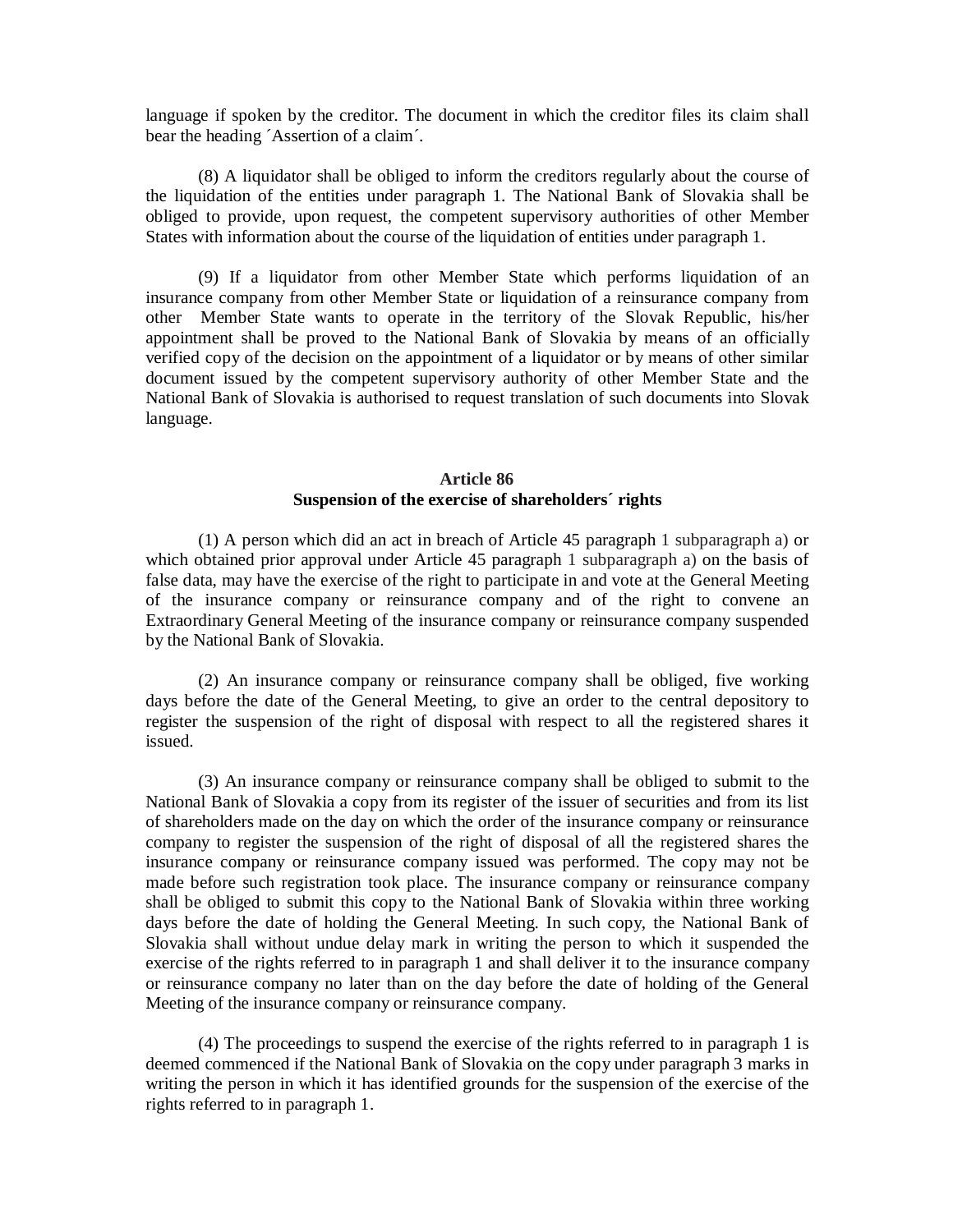(5) A decision to impose a preliminary ruling<sup>2</sup>) on the merits of the suspension of the exercise of the rights referred to in paragraph 1 shall be delivered by the National Bank of Slovakia to the insurance company or reinsurance company no later than on the date of holding the General Meeting. The insurance company or reinsurance company shall be bound by such decision on the imposition of a preliminary ruling<sup>2</sup>). Such decision on the imposition of a preliminary ruling<sup>2</sup>) is considered to be delivered when delivered also to the representative empowered to represent such person at the General Meeting.

(6) An insurance company or reinsurance company must not admit the participation in its General Meeting of a person designated by the National Bank of Slovakia under paragraph 3, or of persons empowered by such persons to act on behalf of them.

(7) The shares connected with the suspended rights referred to in paragraph 1 shall not be considered to be shares with voting rights during the suspension of these rights. These shares shall not be taken into account either during the assessment of the capacity of the General Meeting to have a quorum or during the decision-making process of the General Meeting. Thus obtained increase in the share of the voting rights of other persons stated in the copy submitted by the insurance company or reinsurance company under paragraph 3 does not require prior approval by the National Bank of Slovakia under Article 45 paragraph 1 subparagraph a).

(8) If the grounds for the suspension of the exercise of the rights referred to in paragraph 1 cease to exist, the National Bank of Slovakia shall cancel the suspension without undue delay. The entities requested by the National Bank of Slovakia to publish such decision shall be obliged to comply with such request.

(9) The National Bank of Slovakia shall be authorised to submit to a court a motion for declaring the decision of the General Meeting of the insurance company or reinsurance company invalid because of contradiction to laws, other generally binding legal regulations or the Articles of Association of the insurance company or reinsurance company within three months after the day when it learnt about that decision, however, within one year after the adoption of that decision at the latest.

#### **PART FIVE**

#### **SPECIAL PROVISIONS**

#### **Article 87 Joint insurance**

(1) The insurance activity may be pursued also in the form of joint insurance. In the case of joint insurance an insurance contract can be concluded between the policyholder and several insurance companies, insurance companies from other Member State or foreign insurance companies (hereinafter referred to as the  $\gamma$  in the name and on the account of all joint insurers. The insurance contract must contain who are the principal insurer and the amount of shares of the individual joint insurers in the rights and obligations resulting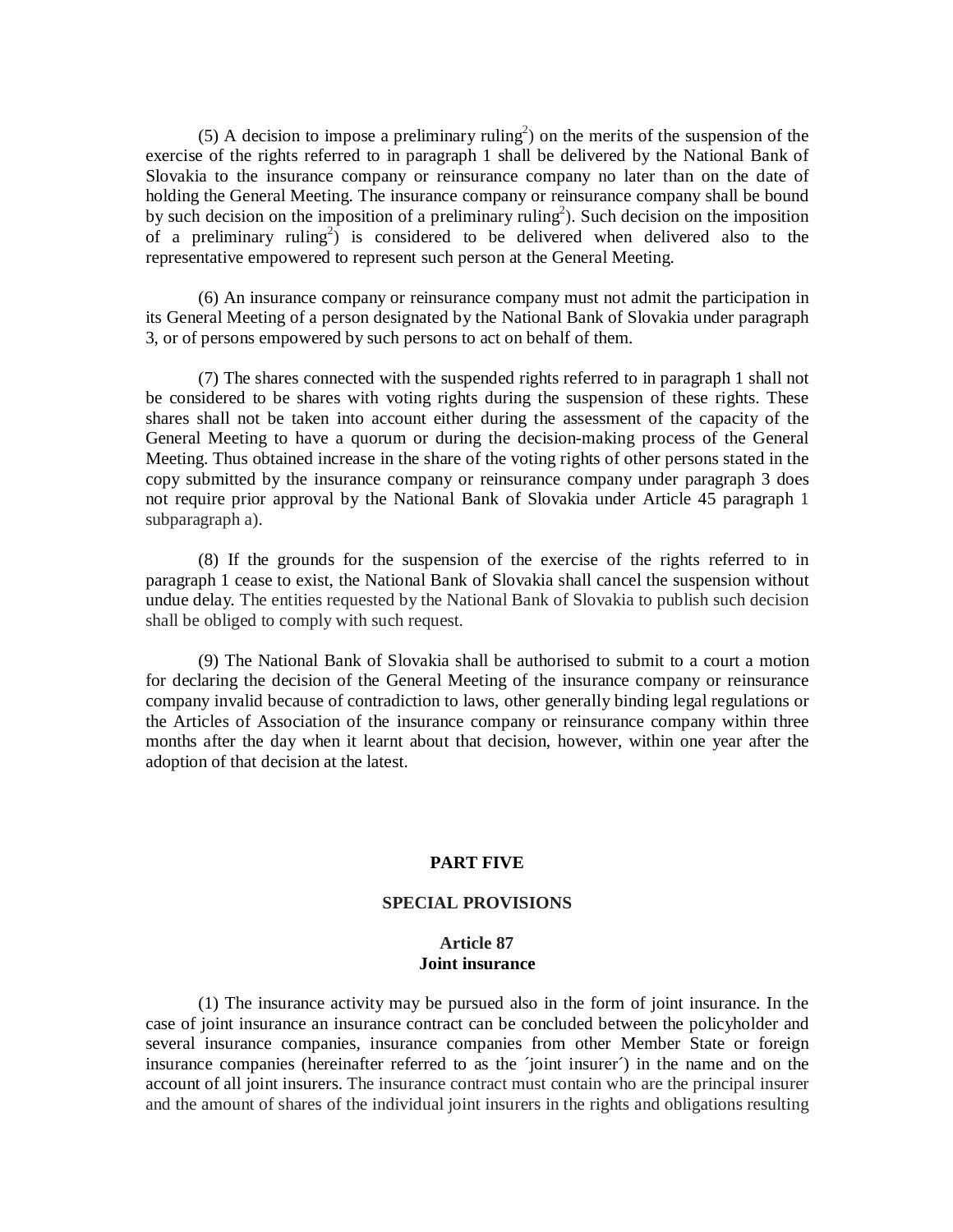from the joint insurance.

(2) The principal joint insurer shall manage the joint insurance, in particular, it shall determine general insurance terms and conditions and the amount of premium, receive premiums, receive reports of insurance claims from the insured person, conduct investigation necessary to establish the scope of joint insurers´ obligation to pay insurance benefits, and the principal joint insurer shall act within such scope on behalf of other joint insurers.

(3) The entitled person shall be entitled to the full payment of benefits with respect to the principal insurer only provided that it was agreed within the insurance contract. In such case the insurers shall make mutual settlement according to the proportion of their shares under paragraph 3, unless agreed otherwise.

(4) In the case of liquidation of a joint insurer, the liabilities arising from the joint insurance must be settled in the same way as other liabilities arising from insurance contracts concluded by such joint insurer regardless the citizenship of a policyholder.

(5) Within joint insurance the insurance contract may be concluded between a policyholder and several insurers who concluded a mutual contract on a common policy when insuring certain insurance risks and this in the name and on the account of all insurers. By such contract on a common policy a common body established for this purpose might be authorised to fulfil the duties of a principal insurer stipulated to it by this Act.

(6) No deviation from the provisions of paragraphs 1 through 5 within the insurance contract is possible, and this even in the case that some insurer shall take part in the joint insurance by means of a business network established in the location of the registered office of the insurer or its branch that is located in other Member State than the Member State of the registered office of the principal insurer, or if the insurance risk is located in other Member State than in the Slovak Republic.

## **Article 88 Settlement of claims arising from the insurance of legal protection**

(1) In settling the claims from the insurance of legal protection, including legal counselling within such insurance class, the insurance company, insurance company from other Member State or foreign insurance company shall have to ensure that

- a) none of the employees charged with the settlement of claims arising from the insurance of legal protection, including legal counselling within such insurance class pursued simultaneously similar activity within other insurance class of the insurance company, insurance company from other Member State or foreign insurance company which has concluded an insurance contract of the insurance of legal protection; this shall apply also if such activity is pursued by other insurance company, insurance company from other Member State or foreign insurance company within other insurance class of non-life insurance which is a controlling or controlled person in relation to the insurance company, insurance company from other Member State or foreign insurance company which has concluded an insurance contract concerning insurance of legal protection,
- b) the settlement of claims arising from the insurance of legal protection is pursued by other insurance company, insurance company from other Member State or foreign insurance company independent of the insurance company, insurance company from other Member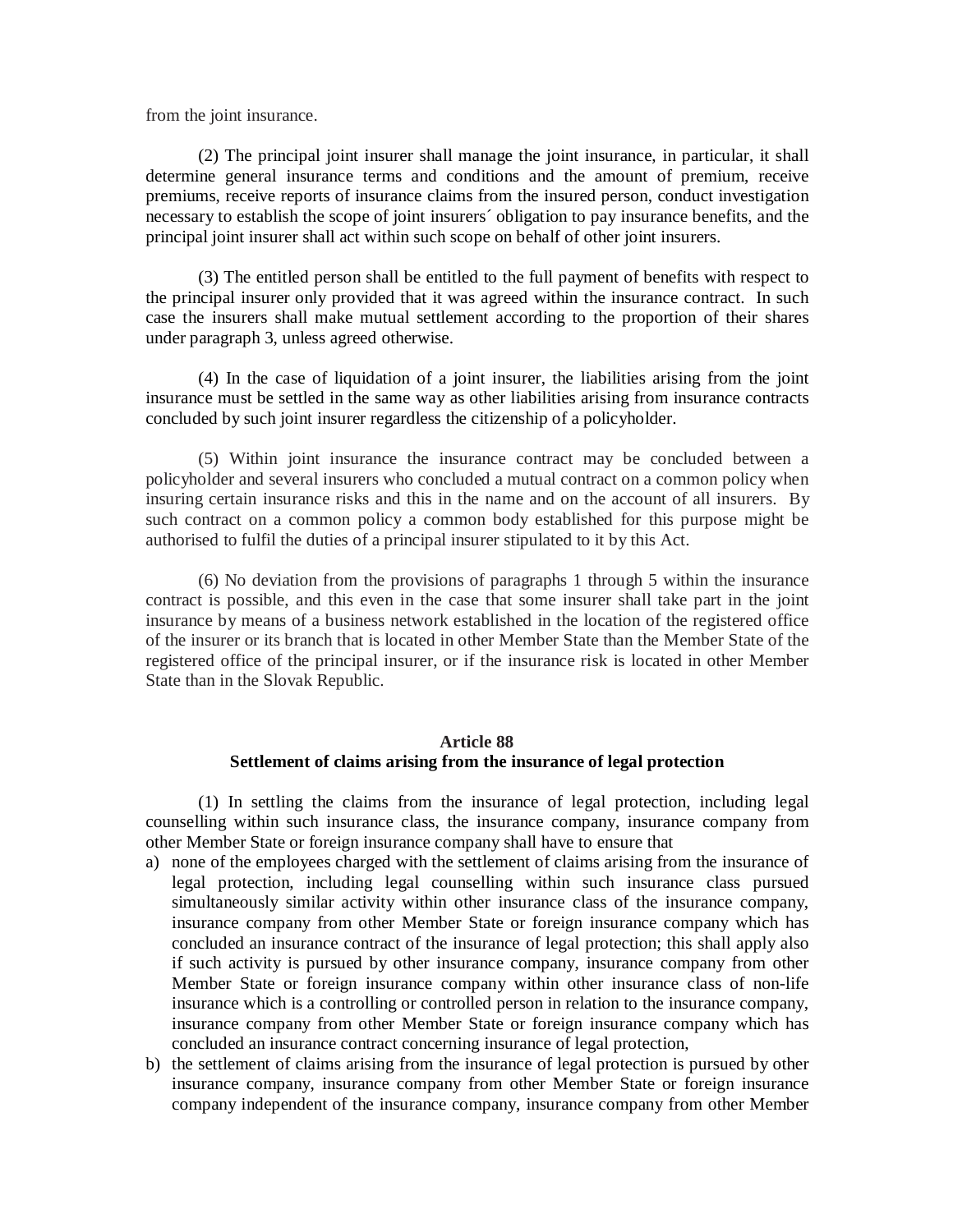State or foreign insurance company which is indicated in the insurance contract or in a special contract; if such other insurance company, insurance company from other Member State or foreign insurance company is a controlling or controlled person in relation to other insurance company, insurance company from other Member State or foreign insurance company, its employees charged with the settlement of claims arising from the insurance of legal protection, including legal counselling related to such settlement may not pursue simultaneously the same or similar activity in such other insurance company, insurance company from other Member State or foreign insurance company, or

c) an insurance contract contains the insured person's right to choose freely a legal representative in the protection of its rights.

(2) Provisions of the Commercial Code shall apply to the insurance of legal protection unless otherwise stipulated by this Act.

## **Article 89 Governing law**

(1) An insurance contract within non-life insurance shall be governed by the law of the Member State where the insurance risk is located unless the contracting parties agreed to apply other law.

(2) If the insurance contract under paragraph 1 contains one insurance risk or more insurance risks located in several Member States, such insurance contract shall be considered as several insurance contracts out of which each shall be governed by the law of that Member State where the insurance risk or part thereof is located unless the contracting parties agreed to apply other law.

(3) If the insurance contract under paragraph 1 contains insurance risk located in the territory of the Slovak Republic and the contracting parties agreed on to use other law in this contract, the use of this law shall be without prejudice to the provisions of the law of the Slovak Republic from which no deviation is possible.

(4) The provisions under paragraphs 1 and 2 shall not apply if a special regulation lays down that an insurance contract must be governed by the Slovak law, or if the law of the Member State where the insurance risk is located or whose legal regulations prescribe an obligation to make a policy, it shall prescribe that such law has to be applied no matter by which law the insurance contract would be otherwise governed.

(5) The insurance contract within life assurance shall be governed by the law of the Member State of the habitual residence of a policyholder, unless the contracting parties agreed on to use other law; this shall not apply if a special regulation determines that the insurance contract must be governed by the Slovak law or if the law of the Member State of the permanent residence or registered office of the policyholder enacts the use of this law no matter by which law the insurance contract would be otherwise governed.

(6) If a Member State consists of several territorial units and contractual relations in that territorial unit are governed by special regulations of that territorial unit, then for the purposes of paragraphs 1 through 4 each such territorial unit shall be considered as an independent Member State.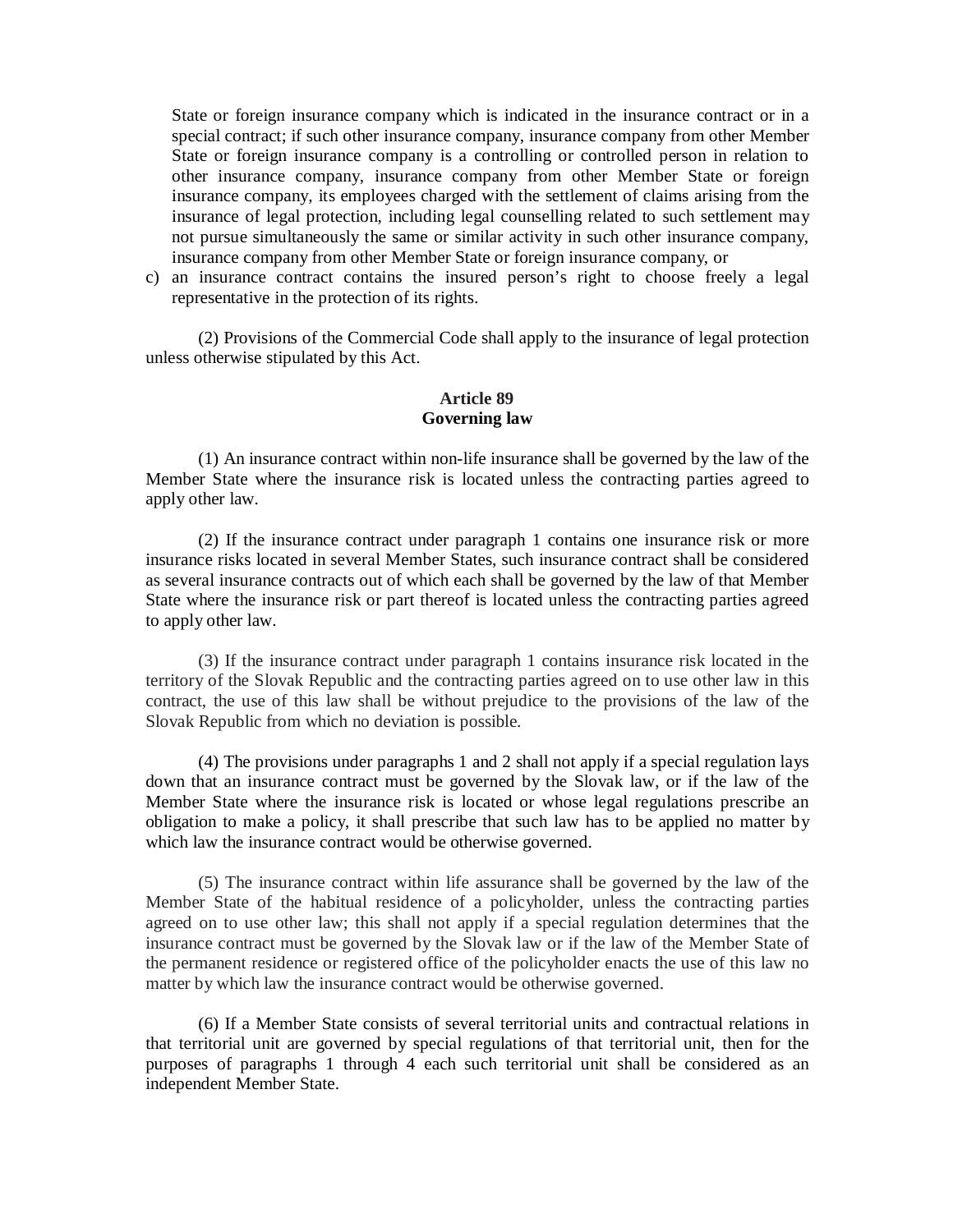#### **PART SIX**

## **COMMON, TRANSITIONAL AND FINAL PROVISIONS**

#### **Article 90**

(1) Liability for damages caused by a breach of duties under this Act shall be governed by adjustment of compensation for damages pursuant to Civil Code, unless stipulated otherwise by this Act.

(2) The insurance company, reinsurance company, branch of a foreign insurance company or branch of a foreign reinsurance company is subject to the provisions of the Commercial Code, unless otherwise stipulated by this Act.

(3) An insurance company and reinsurance company can only issue shares as registered securities; any change of their nature or form is prohibited.

(4) Proceedings under this Act are subject to a special law,<sup>2</sup>) unless otherwise stipulated by this Act.

(5) If this Act requires entering identification number or birth registration number, these numbers shall not be mentioned in the cases of persons not assigned such numbers.

#### **Article 91**

Provisions of this Act shall govern also the legal relations originated before the entry into force of this Act; however, the origination of such legal relations, as well as the claims resulted thereof before this Act came into effect, shall be assessed according to the existing rules, unless otherwise stipulated by this Act.

## **Article 92**

(1) The division, merger, consolidation or dissolution of the insurance company or reinsurance company, including the merging of another legal person with an insurance company or reinsurance company, must not damage the creditors of the insurance company or reinsurance company.

(2) The legal person from which an authorisation to pursue insurance activity or an authorisation to pursue reinsurance activity has been withdrawn, or whose authorisation expired, shall pursue the activities under Article 83 paragraph 1 as an insurance company, reinsurance company, branch of a foreign insurance company or branch of a foreign reinsurance company under this Act as long as it settles its claims and obligations. The obligations of the an insurance company, reinsurance company, branch of a foreign insurance company or branch of a foreign reinsurance company to submit accounting statements and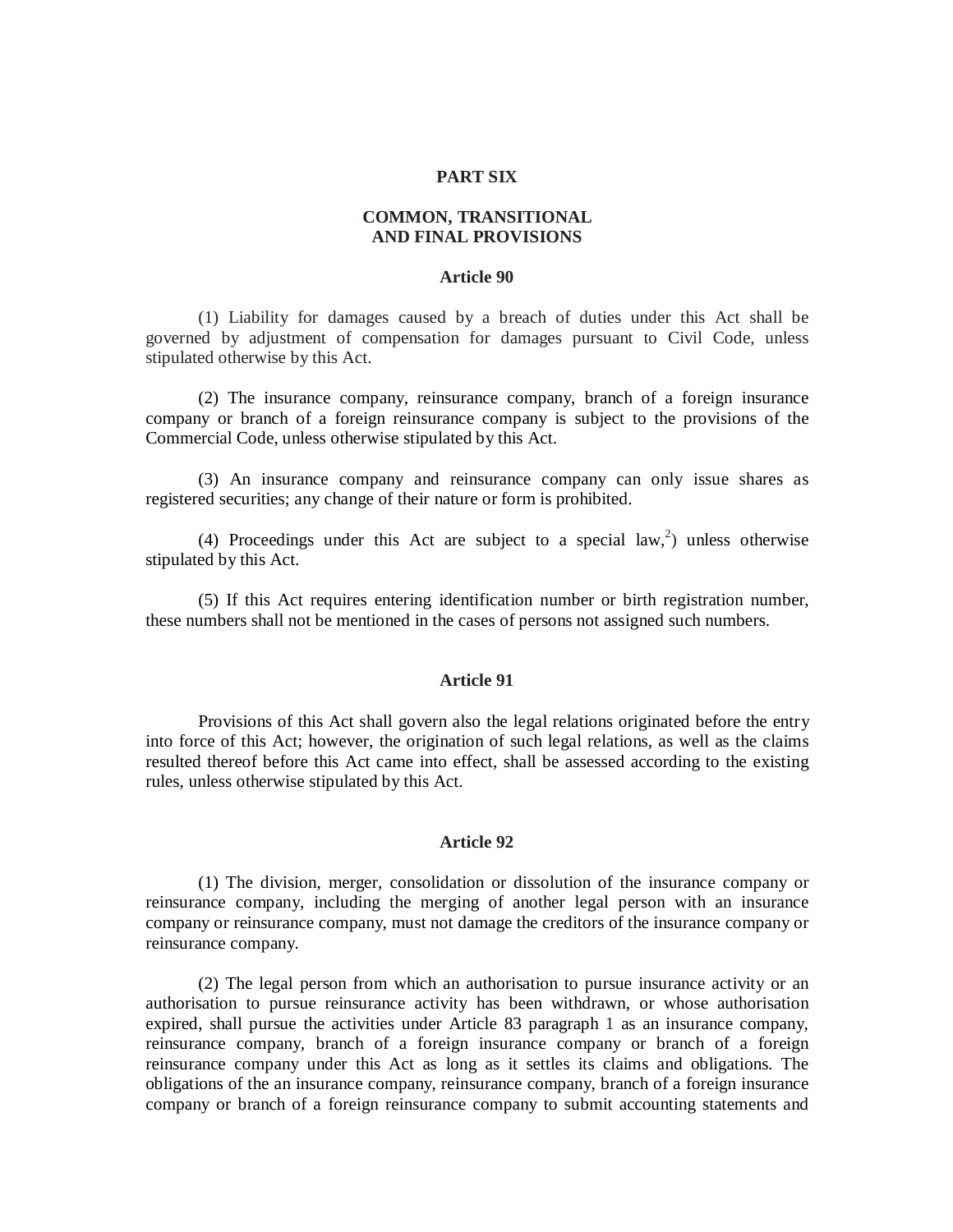statistical statements and reports under this Act shall not apply to such legal person.

## **Article 93**

Any act for which prior approval is required shall be invalid without prior approval by the National Bank of Slovakia under Article 45. Any act performed on the basis of prior approval granted on the basis of false data shall be also invalid.

#### **Article 94**

(1) Persons pursuing activity in the area of insurance business in accordance with the existing regulations shall be obliged to harmonize their legal situation with the provisions of this Act no later than on 1 January 2009; this does not affect the provision of Article 4 paragraph 8 subparagraph b).

(2) The insurance companies or branches of foreign insurance companies which pursued insurance activity in accordance with the existing regulations shall be, starting from the effective date of this Act, considered as insurance companies or branches of a foreign insurance company which have been granted an authorisation under this Act.

(3) The branch of an insurance company from other Member State pursuing insurance activity in the territory of the Slovak Republic based on an authorisation granted under the existing regulations shall be, starting from the effective date of this Act, considered as a branch of an insurance company from other Member State established in accordance with Article 18 paragraph 1.

(4) Based on a written request of the insurance company or reinsurance company and after prior approval by the National Bank of Slovakia under Article 45 paragraph 1 subparagraph g) the actual solvency margin can include before 31 December 2009 50 % of future surpluses of the insurance company or reinsurance company related to life assurance, however, only up to the amount of 25 % of the lower of the values of the actual solvency margin and the required solvency margin in the case of an insurance company or reinsurance company performing life assurance. The prior approval by the National Bank of Slovakia with including of the item into the actual solvency margin cannot be granted if the future surpluses of the insurance company or reinsurance company related to life assurance constitute a part of some of the items under Article 34 paragraph 4 or 5.

(5) The proceedings commenced and not completed by a final and conclusive decision of the National Bank of Slovakia before 1 January 2008 shall be completed under the regulations effective to 31 December 2007.

## Article 94a

The prior approval by the National Bank of Slovakia pursuant to Article 45 paragraph 1 subparagraph g) pertaining to the inclusion of an item in the actual solvency margin cannot be granted after 1 August 2008 if the future surpluses of the insurance company or the reinsurance company related to life assurance constitute part of some of the items pursuant to Article 34 paragraph 5 or 10 effective from 1 August 2008.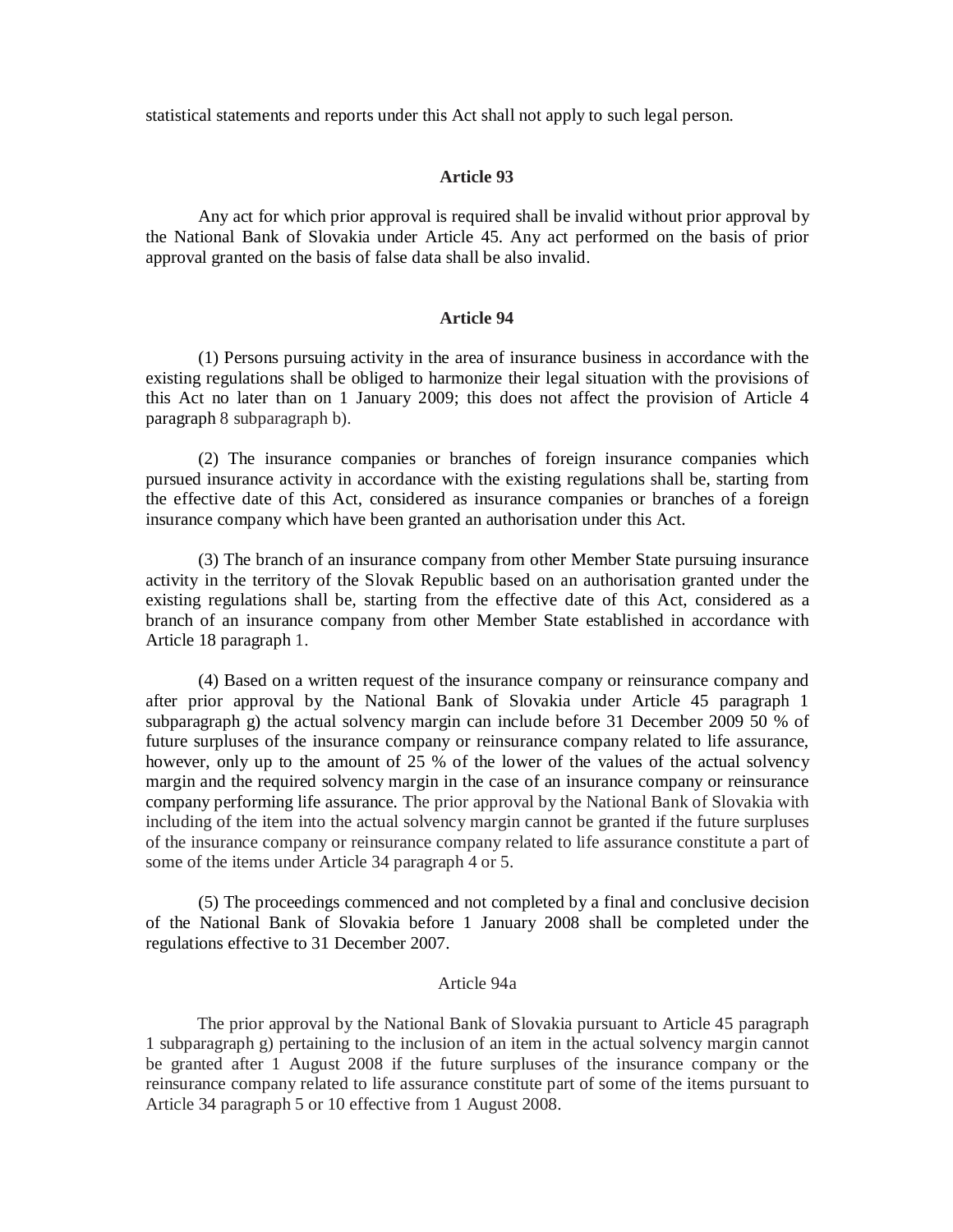#### **Article 95**

The insurance companies, the insurance companies from other Member State and the branches of the foreign insurance companies are obliged to create the technical reserve for payment of the liabilities towards the Slovak Insurers´ Bureau arising from the activities pursuant to a special regulation<sup>28</sup>) at the latest to

- a) 1 May 2008 at least in the amount of one third of the extent, in which they participate in the total liabilities arising from the activities pursuant to a special regulation<sup>28</sup>) according to the proportion of the insurance company, insurance company from other Member State or the branch of the foreign insurance company in the market to 31 December of the preceding calendar year,
- b) 1 May 2009 at least in the amount of two thirds of the extent, in which they participate in the total liabilities arising from the activities pursuant to a special regulation<sup>28</sup>) according to the proportion of the insurance company, insurance company from other Member State or the branch of the foreign insurance company in the market to 31 December of the preceding calendar year,
- c) 1 May 2010 in the whole extent, in which they participate in the total liabilities arising from the activities pursuant to a special regulation<sup>28</sup>) according to the proportion of the insurance company, insurance company from other Member State or the branch of the foreign insurance company in the market to 31 December of the preceding calendar year.

#### **Article 96**

(1) Proceedings on the imposition of penalties or other sanctions commenced and not completed by a final and conclusive decision before entry into effect of this Act shall be completed in compliance with the existing regulations and the penalty or other sanctions may be imposed in accordance with this Act if it is more advantageous for insurance companies, reinsurance companies and other persons. From the effective date of this Act, the deficiencies ascertained in the activities of insurance companies and reinsurance companies and other persons which occurred under the existing regulations and with regard to which no proceedings under the existing regulations took place shall be judged and heard in compliance with this Act if it is more advantageous for these entities. Legal effects of the acts, which occurred in the proceedings before entry into effect of this Act, shall remain preserved.

(2) Provisions of the existing regulations shall apply to the time limits which have not elapsed at the effective date of this Act. If the existing regulations did not prescribe deadlines for the issuing of a decision or for the performing of other acts in proceeding commenced and not completed by a final and conclusive decision before the effective date of this Act, time limits under this Act shall be employed so that they start to run on the effective date of this Act.

### **Article 97**

(1) At least within three months before the date of introduction of the Euro in the Slovak Republic an insurance company, branch of a foreign insurance company, insurance company from another Member State, reinsurance company, branch of a foreign reinsurance company and reinsurance company from another Member State that pursues insurance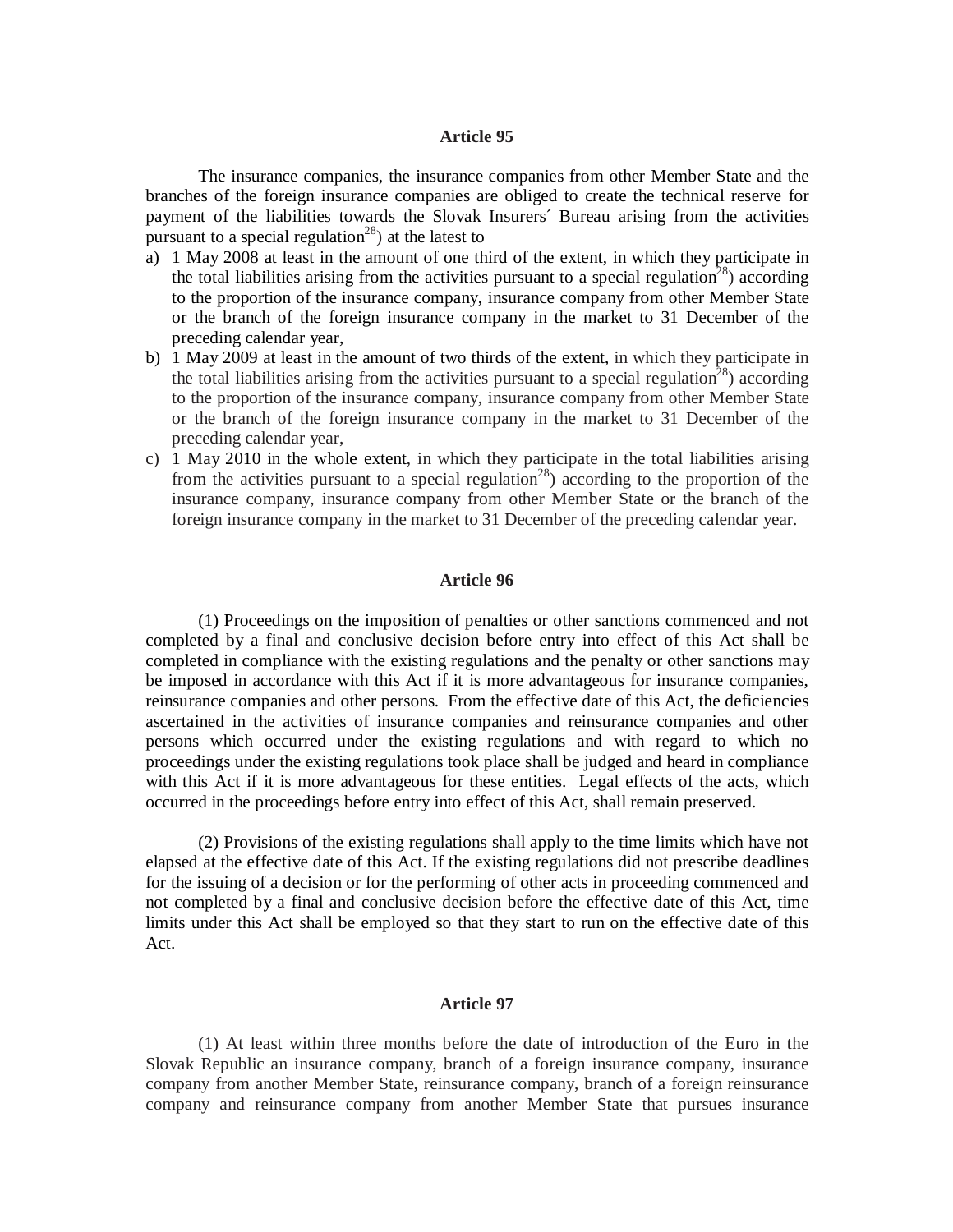activity or reinsurance activity in the territory of the Slovak Republic shall be obliged to prepare and carry out measures, rules and procedures by means of which it shall ensure continuous and untroubled transformation of the Slovak currency to the Euro in pursuance of the insurance activity or reinsurance activity, in particular the measures, rules and procedures applied at conversions, calculations and rounding of the money amounts and values related to the insurance activity or reinsurance activity including insurance contracts or reinsurance contracts and other administration of insurance or other administration of reinsurance.

(2) At least within three months before the date of introduction of the Euro in the Slovak Republic and no less than during six months after the date of introduction of the Euro in the Slovak Republic an insurance company, branch of a foreign insurance company, insurance company from another Member State, reinsurance company, branch of a foreign reinsurance company and reinsurance company from another Member State that pursues insurance activity or reinsurance activity in the territory of the Slovak Republic shall be obliged to publish information on measures, rules and procedures that it is set to execute, is executing or has executed to ensure transformation of the Slovak currency to the Euro within its web-site and in all its operational premises serving for the contact with clients.

(3) An insurance company, branch of a foreign insurance company, insurance company from other Member State, reinsurance company, branch of a foreign reinsurance company and reinsurance company from other Member State that pursues insurance activity or reinsurance activity in the territory of the Slovak Republic shall be obliged to draw up the information within the scope under paragraph 1. Within three months before the date of introduction of the Euro in the Slovak Republic the insurance company, branch of a foreign insurance company, insurance company from other Member State, reinsurance company, branch of a foreign reinsurance company and reinsurance company from other Member State that pursues insurance activity or reinsurance activity in the territory of the Slovak Republic shall be obliged to provide, free of charge, each client with whom it shall conclude an insurance contract or reinsurance contract within this period with such information; it shall provide, free of charge, other clients with such information only upon their request.

(4) As of the determination of the conversion rate<sup>71</sup>) cash data on the values related to insurance activity or reinsurance activity including insurance contracts or reinsurance contracts and other administration of insurance or other administration of reinsurance shall be calculated from the Slovak currency to the Euro according to the conversion rate and other principles for transformation of the Slovak currency to the Euro. The cash data on the values related to insurance activity or reinsurance activity including insurance contracts or reinsurance contracts and other administration of insurance or other administration of reinsurance constituting part of the information intended for clients shall be subject to dual displaying within the scope under special regulations<sup>71</sup>) in the case of the information issued or published during the compulsory period of the dual displaying under the special regulations. 71)

### **Article 98**

Up until the date of the introduction of the Euro in the Slovak Republic an insurance company, reinsurance company, branch of a foreign insurance company and branch of a foreign reinsurance company shall be obliged to calculate the assets and liabilities expressed in the foreign currency to the Slovak crowns on the daily basis under the exchange rate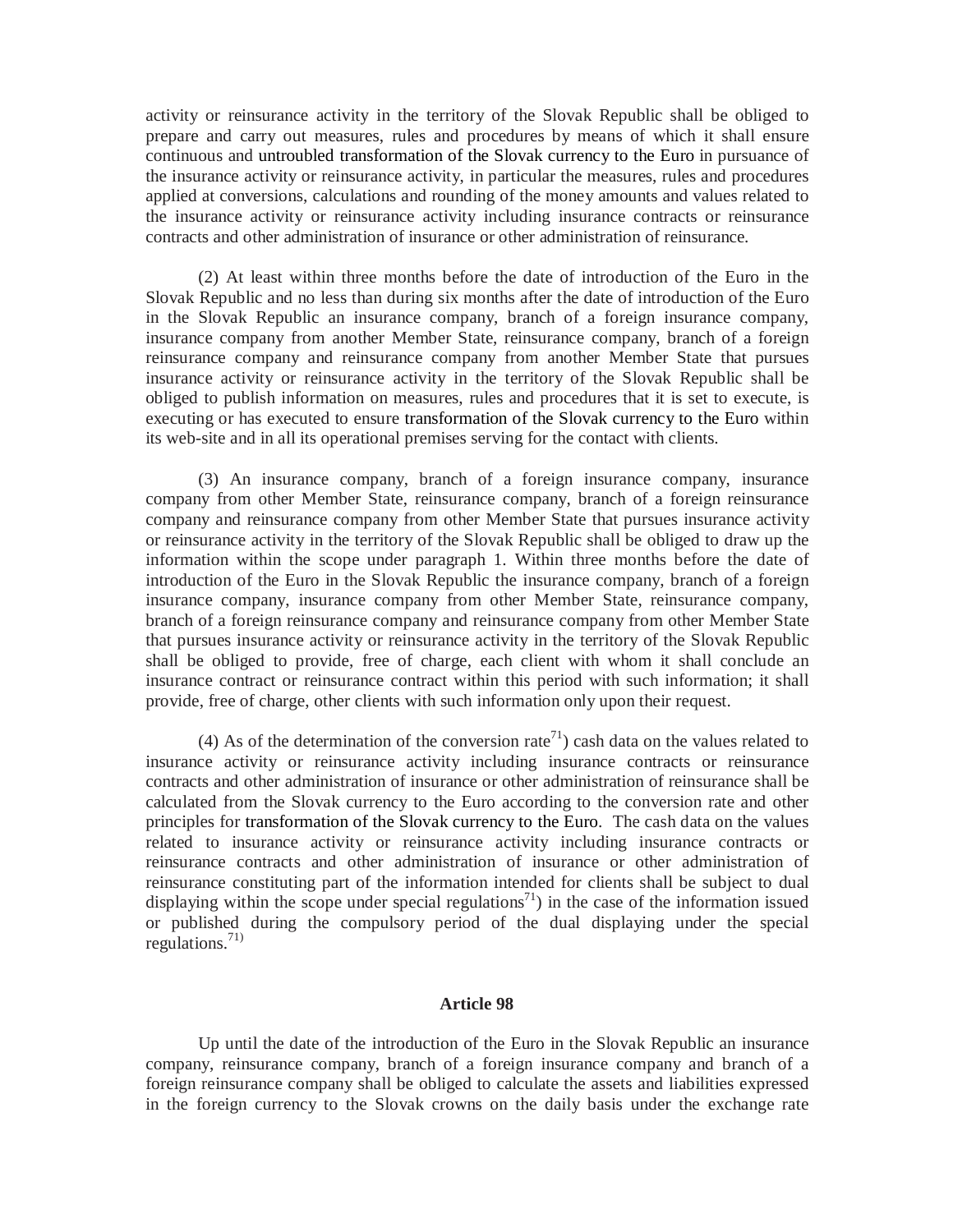defined and announced by the National Bank of Slovakia<sup>72)</sup> valid by that day.

### **Article 99**

Legal acts of the European Communities and of the European Union listed in Annex No. 2 are implemented by this Act.

## **Article 100 Repealing provisions**

The following shall be repealed:

- 1. SECTION I of Act No. 95/2002 Coll. on insurance and on amendments and supplements to certain laws as amended by Act No. 430/2003 Coll., Act No. 186/2004 Coll., Act No. 580/2004 Coll., Act No. 645/2004 Coll., Act No. 747/2004 Coll., Act No. 7/2005 Coll., Act No. 340/2005 Coll., Act No. 10/2006 Coll., Act No. 262/2006 Coll., Act No. 644/2006 Coll. and Act No. 110/2007 Coll.
- 2. Decree of the Ministry of Finance of the Slovak Republic No. 155/2002 Coll. stipulating the manner of proving fulfilment of conditions for granting the authorisation for pursuing of insurance activity and for granting the authorisation for pursuing of reinsurance activity,
- 3. Decree of the Ministry of Finance of the Slovak Republic No. 171/2002 Coll. which determines the requirements of the request for the granting of prior approval under Article 36 paragraph 1 of Act No. 95/2002 Coll. on insurance and on amendments and supplements to certain laws as amended by Decree No. 568/2004 Coll.,
- 4. Decree of the Ministry of Finance of the Slovak Republic No. 380/2002 Coll. which determines the manner of defining the value of the securities and real property in which are placed the means of the technical reserves within the insurance industry,
- 5. Decree of the Ministry of Finance of the Slovak Republic No. 381/2002 Coll. on the requisites of the actuarial report on activity of an insurance company and of a report of an actuary on activity of a reinsurance company,
- 6. Decree of the Ministry of Finance of the Slovak Republic No. 441/2004 Coll. on the manner of calculation and demonstration of the actual solvency margin of an insurance company and a branch of a foreign insurance company, on the manner of calculation of the required solvency margin of the insurance company and the branch of a foreign insurance company and on risk capital as amended by Decree No. 685/2006 Coll.,
- 7. Decree of the Ministry of Finance of the Slovak Republic No. 567/2004 Coll. which stipulates the minimum amount of a guarantee fund of an insurance company or of a branch of a foreign insurance company as amended by Decree No. 665/2006 Coll.,
- 8. Decree of the Ministry of Finance of the Slovak Republic No. 39/2005 Coll. stipulating location limits of the means of the technical reserves within the insurance industry,
- 9. Decree of the Ministry of Finance of the Slovak Republic No. 228/2005 Coll. on own resources of a financial conglomerate and methods of calculation of a sufficient amount of own resources of a financial conglomerate under Act No. 95/2002 Coll. on insurance and on amendments and supplements to certain laws as amended by Decree No. 640/2006 Coll.,
- 10. Decree of the Ministry of Finance of the Slovak Republic No. 448/2005 Coll. on professional examination of an actuary as amended by Decree No. 461/2006 Coll.,
- 11. Decree of the National Bank of Slovakia No. 172/2006 Coll. stipulating the maximum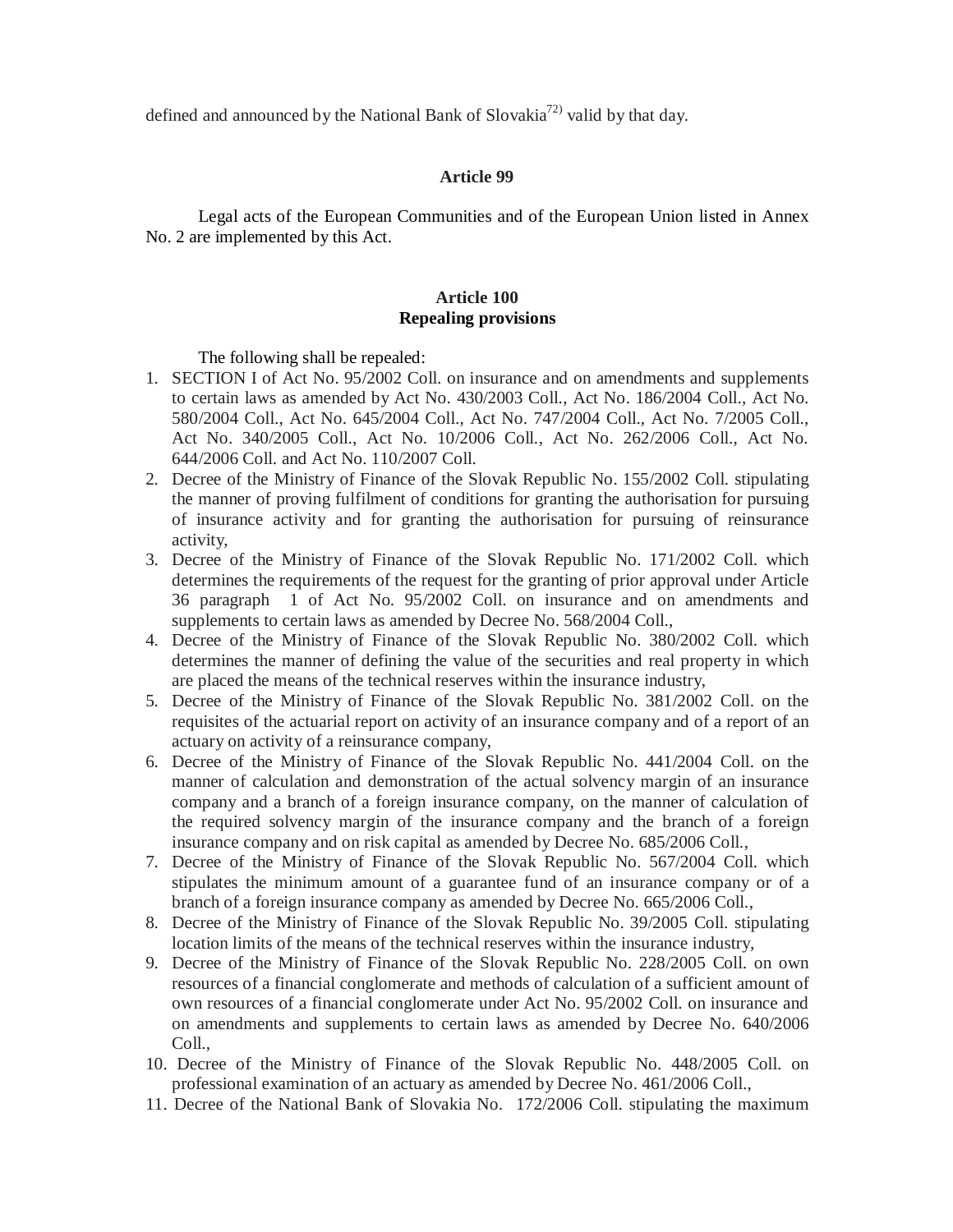amount of technical interest rate within life assurance,

- 12. Decree of the National Bank of Slovakia No. 8/2006 on submission of statements by insurance companies and branches of foreign insurance companies (Notice No. 607/2006 Coll.),
- 13. Decree of the National Bank of Slovakia No. 9/2006 on submission of statements, reports and other information of an insurance consolidated unit or insurance sub-consolidated unit, financial consolidated unit or financial sub-consolidated unit and mixed consolidated unit or mixed sub-consolidated unit (Notice No. 610/2006 Coll.),
- 14. Decree of the National Bank of Slovakia No. 11/2006 on submission of a statement on sufficient amount of own resources of a financial conglomerate under Act No. 95/2002 Coll. on insurance and on amendments and supplements to certain laws as amended by later regulations (Notice No. 643/2006 Coll.).

#### **SECTION II**

Act No. 429/2002 Coll. on the Stock Exchange as amended by Act No. 594/2003 Coll., Act No. 43/2004 Coll., Act No. 635/2004 Coll., Act No. 747/2004 Coll., Act No. 336/2005 Coll. and Act No. 209/2007 Coll. shall be amended as follows:

- 1. In Article 37b paragraph 2 the words ´other than shares´ shall be omitted.
- 2. In Article 41 paragraph 19 the word ´relate´ shall be replaced by the term ´do not relate´.
- 3. In Article 42 paragraph 6 subparagraph b) the number ´4´ shall be replaced by the number  $\mathfrak{S}'$ .
- 4. In Article 46 paragraph 2 subparagraphs a) and b) the word ´supervision´ shall be omitted.
- 5. In Article 49 paragraph 1 the words ´Article 34 through 37, Article 37b paragraph 1 through 3, Article 42 paragraph 12 and Article 44 paragraphs 1 and  $2<sup>3</sup>$  shall be replaced by the words ´Article 34, Article 35 paragraphs 1 through 4, 9 and 11, Article 36 paragraphs 1 and 3, Article 37, Article 37b paragraph 1 through 3, Article 37c, Article 37d paragraph 3, Article 42 paragraph 1 through 4 and 11 and Article 44 paragraphs 1 and 2´.
- 6. In Article 58 the paragraph 1 shall read:

´(1) The National Bank of Slovakia performs supervision under this Act and a special  $\text{law}^{12)}$  over the stock exchange, members of the stock exchange, organiser of a multilateral trade system, over issuers of securities that were accepted for trading in the stock market or within the multilateral trade system or for which the application for acceptance for trading in the stock market or within the multilateral trade system has been submitted and over the persons that issued other financial instruments accepted for trading in the stock market or within the multilateral trade system or for which the application for acceptance for trading in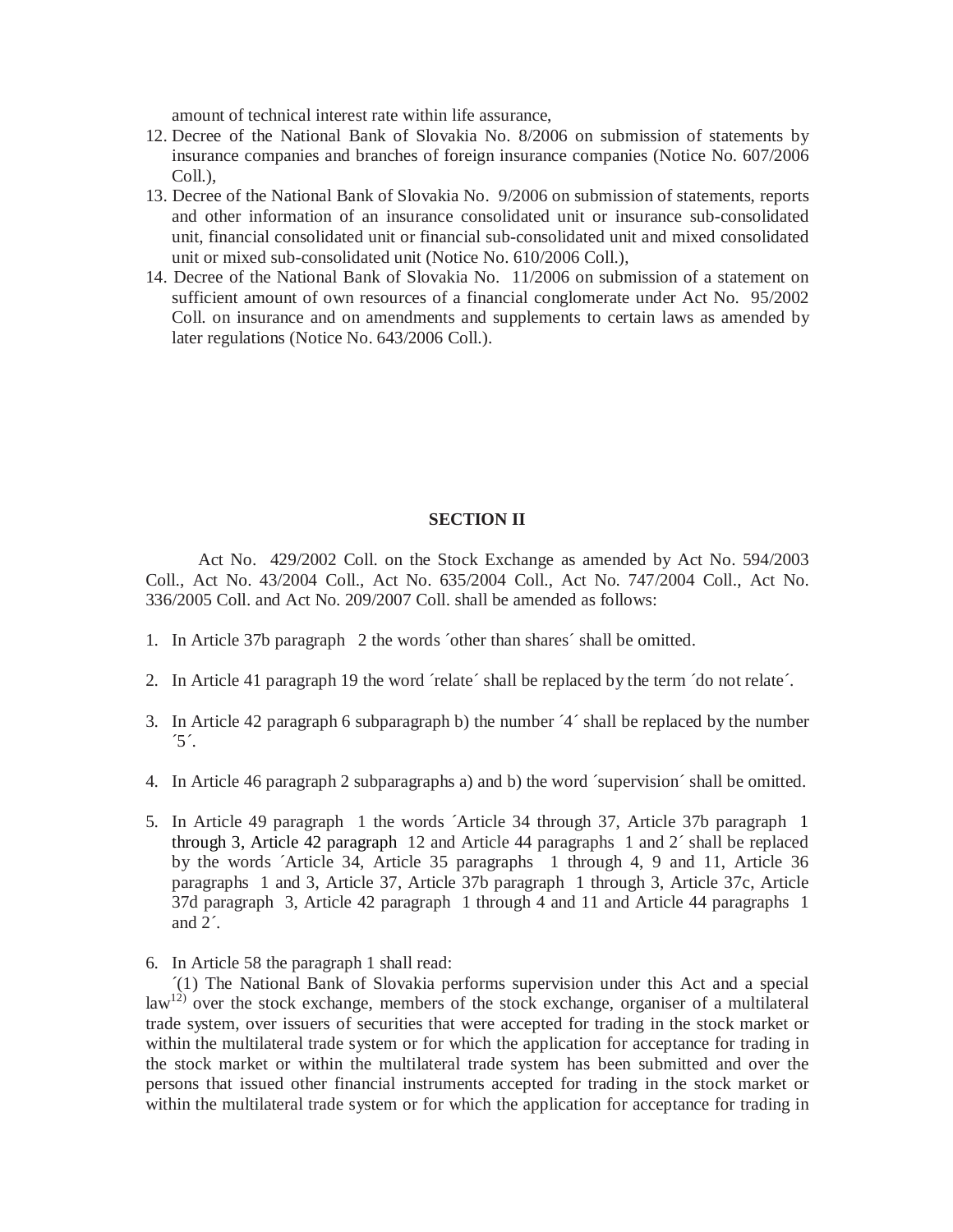the stock market or within the multilateral trade system has been submitted; within the scope stipulated by this Act also the activity of persons related to acceptance of securities for trading in the stock market or within the multilateral trade system shall be subject to supervision.´.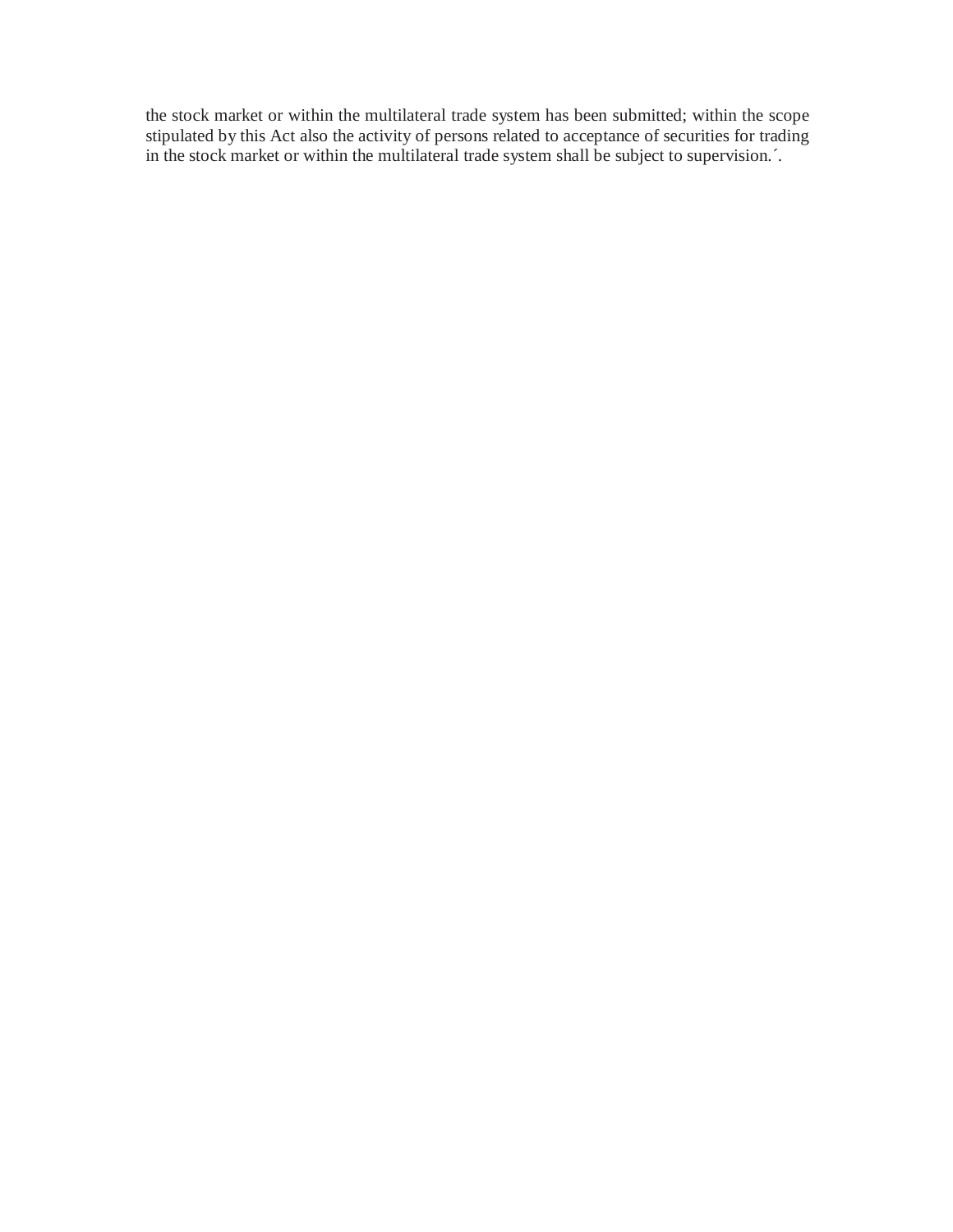#### **SECTION III**

Act No. 266/2005 Coll. on protection of consumer at remote financial services and on amendments and supplements to certain laws shall be amended and supplemented as follows:

1. In Article 7 the paragraph 1 shall be omitted.

The existing paragraphs 2 and 3 shall be marked as paragraphs 1 and 2.

2. In Article 7 paragraph 1 the reference 23a shall be placed above the word ´unsolicited´.

The footnote to the reference 23a shall read:

<sup>23a</sup>) Annex No. 1 Part Aggressive Trade Practices point 6 to Act No. 250/2007 Coll. on consumer protection and on amendments of Act of the Slovak National Council No. 372/1990 Coll. on misdemeanours as amended by subsequent legislation.´.

3. In Article 7 paragraph 2 the words ´paragraphs 1 and 2´ shall be replaced by the words ´paragraph 1´ and the following sentence shall be attached to the end: ´This shall be without prejudice to the provisions of a special regulation.<sup>23b</sup>)<sup> $\hat{ }$ </sup>.

The footnote to the reference 23b shall read:  $\frac{(23b)}{23}$  Article 7 of Act No. 250/2007 Coll. $\therefore$ 

4. The existing text of Annex shall be marked as point 1 and shall be supplemented by point 2 which shall read:

´2. Directive of the European Parliament and of the Council 2005/29/EC of 11 May 2005 on unfair commercial practices of enterprisers towards consumers in the internal market and amending Council Directive 84/450/EEC, Directive of the European Parliament and of the Council 97/7/EC and 2002/65/EC and Regulation of the European Parliament and of the Council (EC) No. 2006/2004 (Directive on Unfair Commercial Practices´) (OJ EU L 149,  $11.06.2005$ .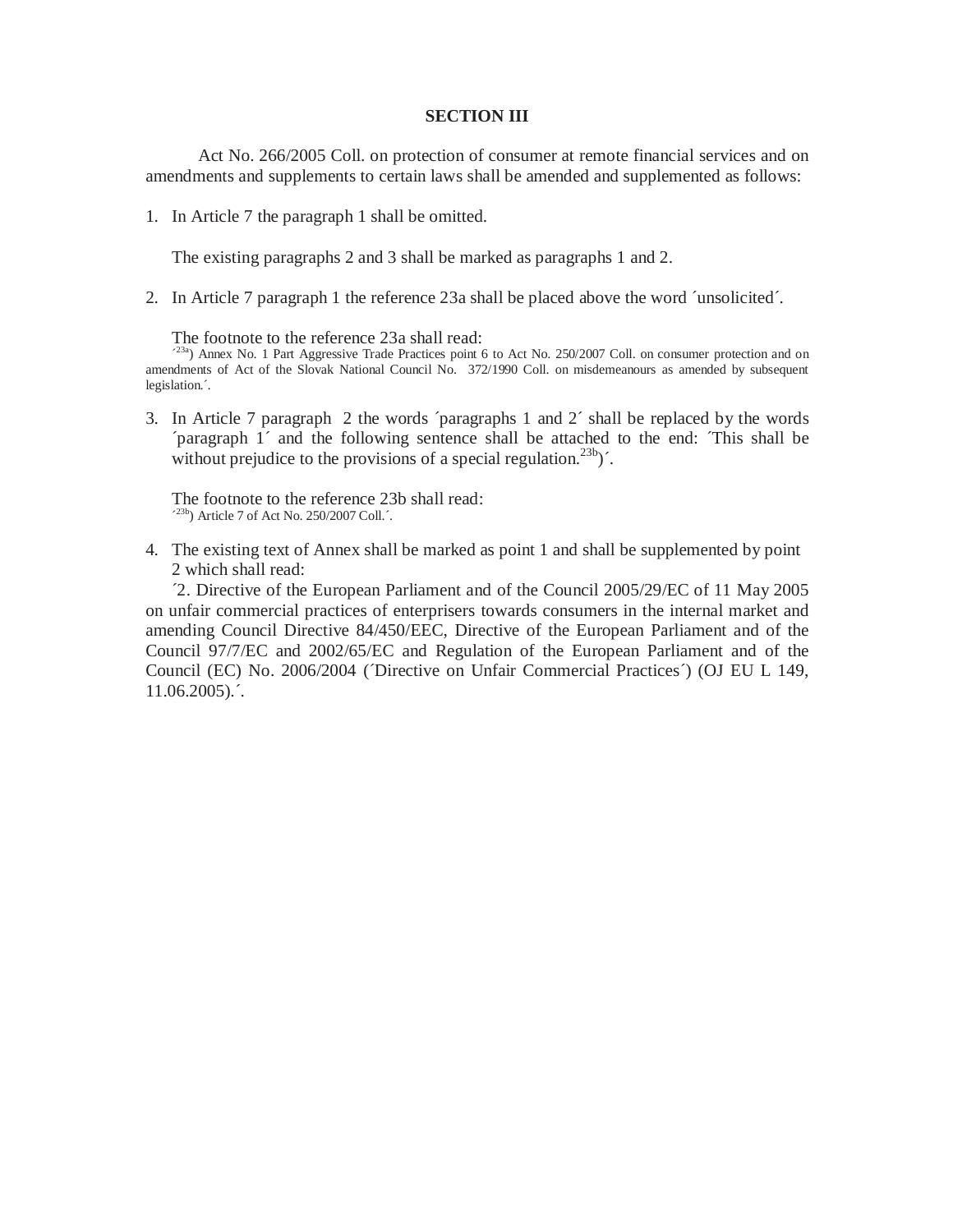## **SECTION IV**

This Act shall come into effect on 15th February 2008 with the exception of Section I and Section III which shall come into effect on 1 April 2008.

Act No. 207/2008 came into effect on August  $1<sup>st</sup>$  2008 with the exception of the provisions of Article I, item 3 [Article 3, paragraph 2], items 4 and 5 [Article 4, paragraph 5 to 7], item 8 [Article 7, paragraph 2, letter c)], item 9 [Article 16, paragraph 1], item 16, items 19 and 20 [Article 31, paragraph 2 to 8], item 24 [Article 32, paragraph 5], item 25 [Article 32, paragraph 6], item 26 [Article 32, paragraph 10], item 30 [Article 36, paragraph 7], item 32 [Division Two and Three of Part Four] and item 34 [Article 61, paragraph 2, letter b)], which shall come into effect on the day of introduction of the euro in the Slovak Republic.

**Ivan Gašparovič,** on his own hand

**Pavol Paška,** on his own hand

**Robert Fico,** on his own hand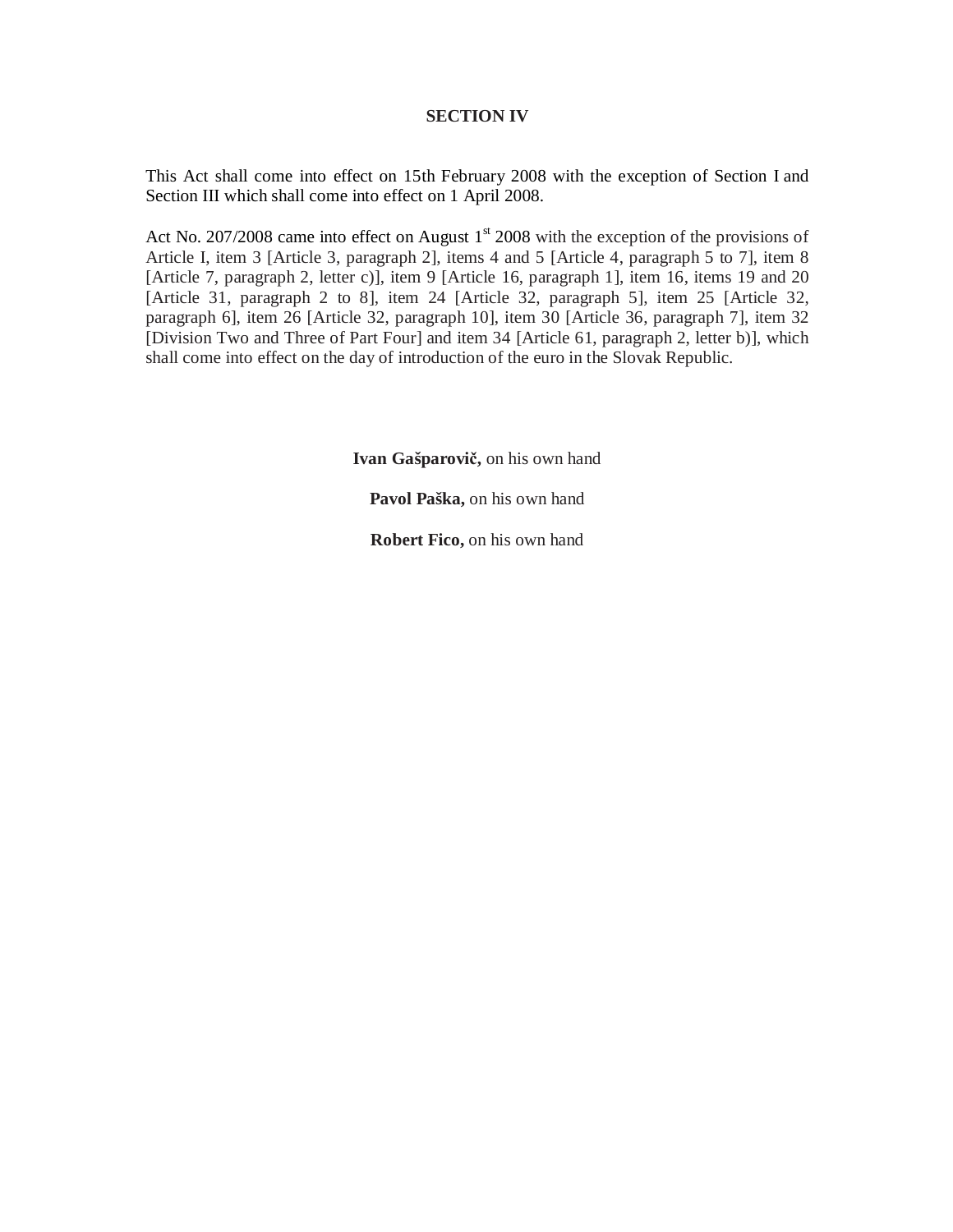**Annex No. 1 to Act No. 8/2008 Coll.** 

# **CLASSIFICATION OF INSURANCE CLASSES ACCORDING TO INSURANCE TYPES**

### **Part A - Life assurance classes**

- 1. Assurance on death only, assurance on survival to a stipulated age only, or assurance on survival to a stipulated age or on earlier death.
- 2. Marriage assurance or birth assurance.
- 3. Assurance linked to capitalisation contracts.
- 4. Assurance referred to in points 1 and 3 linked to an investment fund.
- 5. Retirement assurance.
- 6. Accident or sickness insurance, when representing supplementary insurance to some class of assurance referred to in points 1 through 5.

## **Part B - Classes of non-life insurance**

- 1. Accident insurance
	- a) with fixed pecuniary benefits,
	- b) with benefits in the nature of indemnity,c) with combinations of the two,
	- d) of passengers,
	- e) individual health insurance.
- 2. Sickness insurance
	- a) with fixed pecuniary benefits
	- b) with benefits in the nature of indemnity
	- c) with combinations of the two
	- d) contractual insurance and additional insurance,
	- e) individual health insurance.
- 3. Land vehicles damage or loss insurance (other than railway rolling stock)
	- a) motor vehicles,
	- b) other than motor vehicles.
- 4. Railway rolling stock damage or loss insurance.
- 5. Aircraft damage or loss insurance.
- 6. Ships damage and loss insurancea) river vessels, b) lake vessels, c) sea vessels.
- 7. Goods in transit insurance, including baggage and all other goods, irrespective of the form of transport.
- 8. Property damage and loss insurance other than referred to in points 3 through 7 due to a) fire,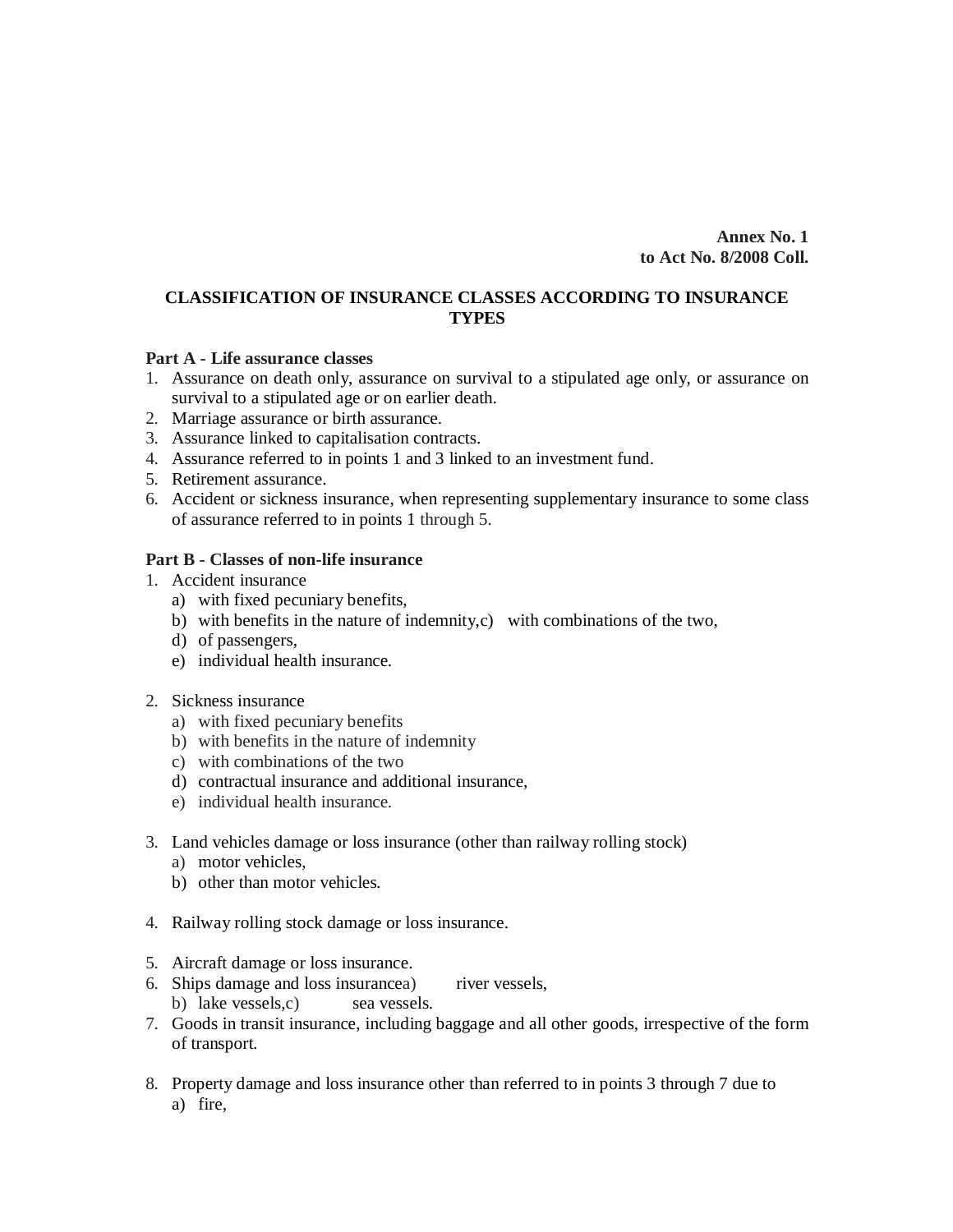- b) explosion, c) storm,
- d) natural forces other than storm,
- e) nuclear energy, f) land subsidence.
- 9. Other property insurance against damages and losses other than those referred to in points 3 through 7 due to hail or frost or any event (such as theft) other than those mentioned under point 8.
- 10. Liability insurance
	- a) for damage and loss arising out of the use of motor vehicle,
	- b) carrier's liability.
- 11. Liability insurance arising out of the use of aircraft, including carrier's liability.
- 12. Liability insurance arising out of the use of ships, vessels or boats on the sea, lakes, rivers or canals, including carrier's liability.
- 13. General liability insurance other than referred to in points 10 through 12.
- 14. Credit insurance
	- a) general insolvency,
	- b) export credit, c) instalment credit, d) mortgage,e) agricultural credit.
- 15. Suretyship insurance
	- a) direct suretyship, b) indirect suretyship.
- 16. Miscellaneous financial losses due to
	- a) employment,
	- b) insufficiency of income,
	- c) bad weather,
	- d) loss of benefits,
	- e) continuing general expenses,
	- f) unforeseen trading expenses,
	- g) loss of market value,
	- h) loss of regular income source,
	- i) other indirect trading losses,
	- j) other forms of financial loss.
- 17. Legal expenses insurance.
- 18. Assistance insurance for persons in difficulties while travelling or while away from their permanent residence.

# **Part C - Groups of non-life insurance classes**

The supervisory authority within insurance business issues licences authorising to operate in several insurance classes, designated as the following groups:

a) ´Accident and sickness insurance´ including insurance classes referred to in point 1 and 2,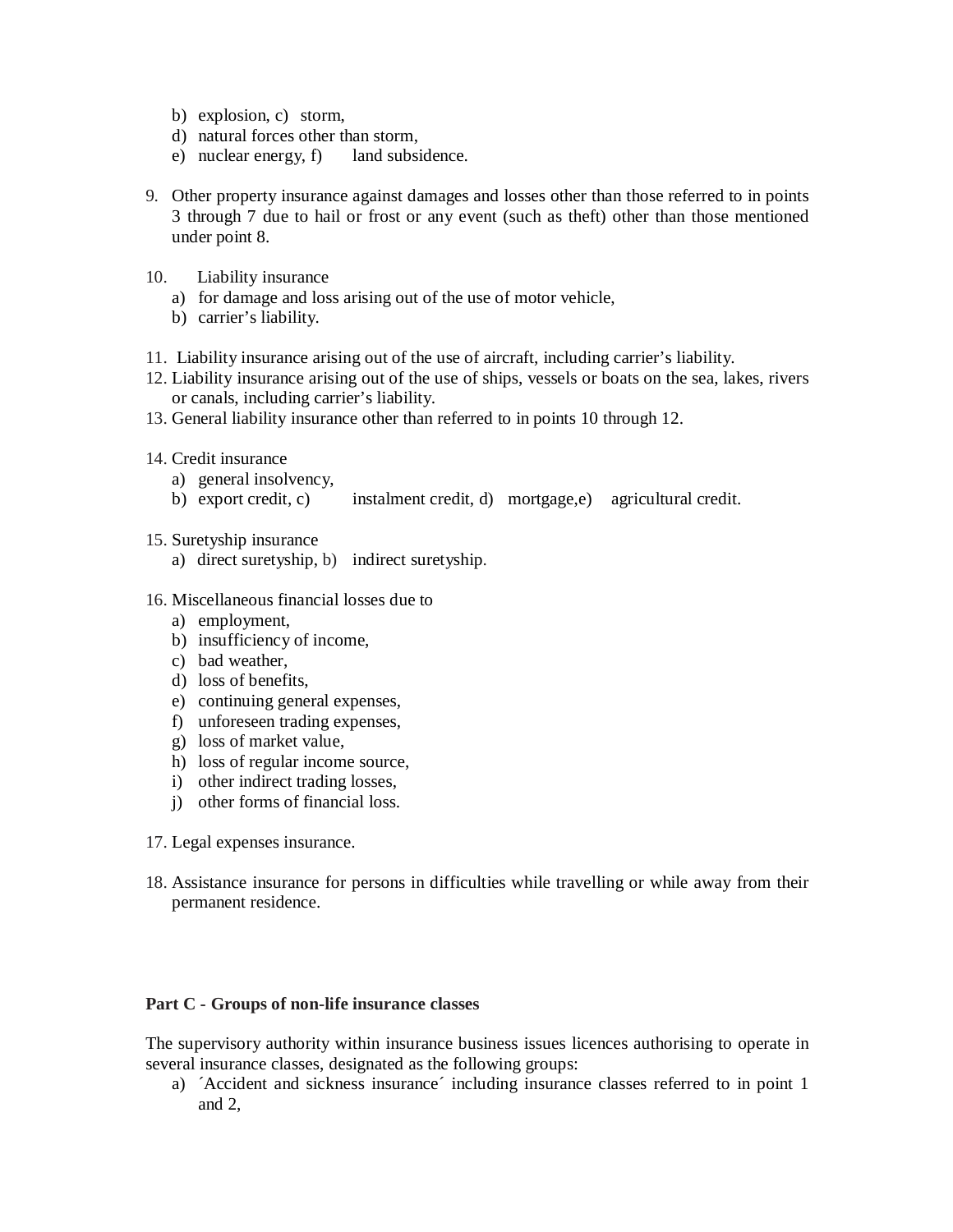- b) ´Motor vehicles insurance´ including insurance classes referred to in points 3, 7 and 10,
- c) ´Marine and transport insurance´ including insurance classes referred to in points 6, 7 and 12,
- d) ´Aviation insurance´ including insurance classes referred to in points 5, 7 and 11,
- e) ´Insurance against fire and other damage to property´ including insurance classes referred to in points 8 and 9,
- f) Liability insurance *including insurance classes referred to in points 10 through 13*,
- g) ´Credit and suretyship insurance´ including insurance classes referred to in points 14 and 15,
- h) ´General non-life insurance´ including insurance classes referred to in points 1 through 18.

The insurance company authorised to pursue one or more insurance classes may conclude insurance contract covering also risks relating to other insurance class than those included in the authorisation (supplementary insurance) providing that such risks represent

- a) risks appearing in connection with the principal insured risk,
- b) risks relating to the subject covered against the principal insured risk, and
- c) risks covered by the insurance contract relating to the principal insured risk.

The risks involved in the insurance classes referred to in points 14, 15 and 17 cannot be considered supplementary insurance.

> **Annex No. 2 to Act No. 8/2008 Coll.**

# **LIST OF THE IMPLEMENTED LEGAL ACTS OF THE EUROPEAN COMMUNITIES AND OF THE EUROPEAN UNION**

1. Council Directive 64/225/EEC of 25 February 1964 on the abolition of restrictions on freedom of establishment and freedom to provide services in respect of reinsurance and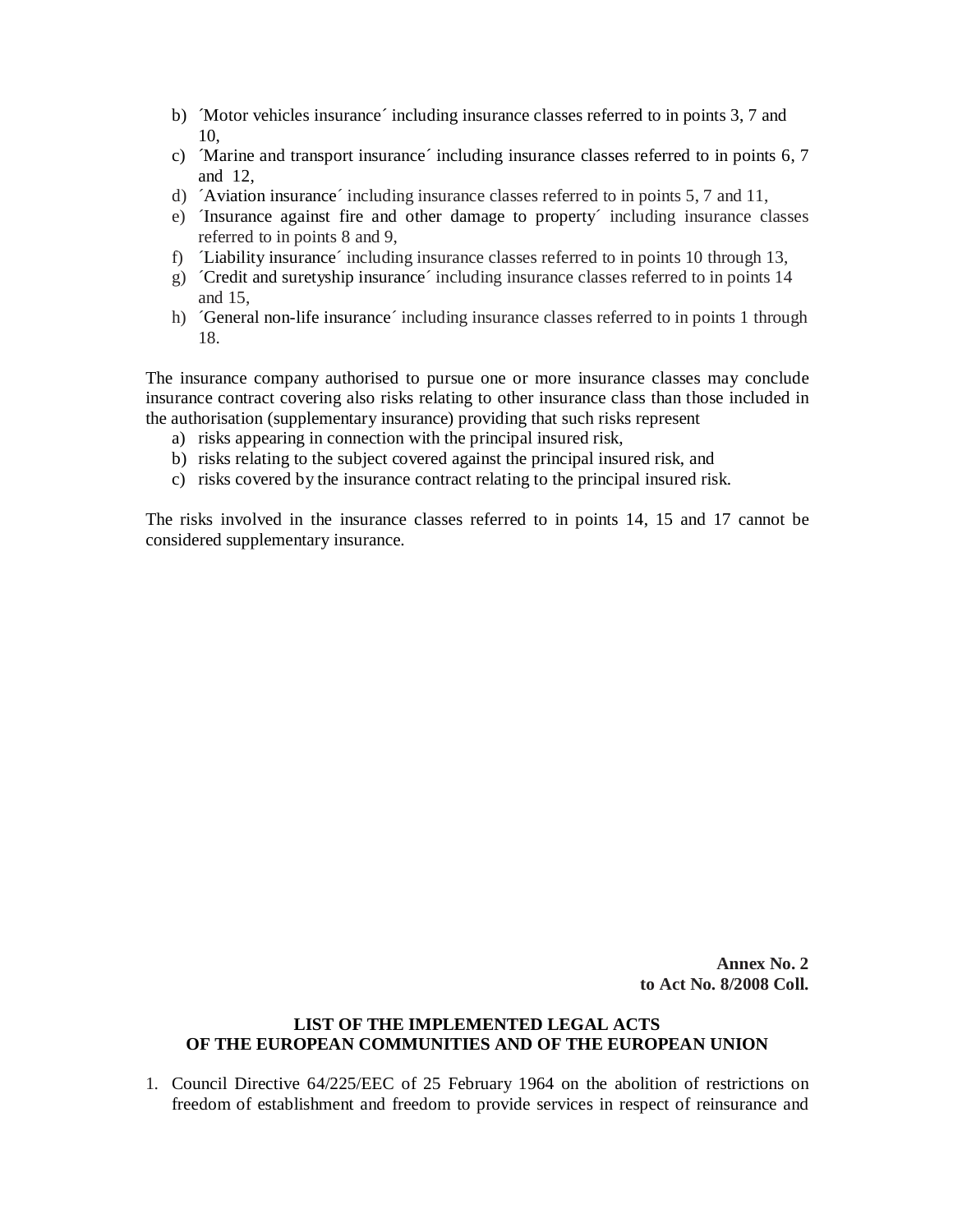retrocession (OJ EC L 56, 04.04.1964, ). Special Edition OJ EU 06/Volume 01).

- 2. First Directive of the Council 73/239/EEC of 24 July 1973 on the coordination of Acts, other legal regulations and administrative measures for commencement and pursuit of the business of direct insurance with the exception of life assurance (OJ EC L 228, 16.08.1973, Special Edition OJ EU 06/Volume 01) as amended by Directive of the Council 76/580/EEC of 29 June 1976 (OJ EC L 189, 13.07.1976, Special Edition OJ EU 06/Volume 01) as amended by Directive of the Council 84/641/EEC of 10 December 1984 OJ EC L 339, 27.12.1984, Special Edition OJ EU 06/Volume 01) as amended by Directive of the Council 87/343/EEC of 22 June 1987, OJ EC L 185, 04.07.1987, Special Edition OJ 06/Volume 01) as amended by Directive of the Council 87/344/EEC of 22 June 1987 (OJ EC L 185, 04.07.1987, Special Edition OJ EU 06/Volume 01) as amended by Directive of the Council 88/357/EEC of 22 June 1988 (OJ EC L 172, 04.07.1988, Special Edition OJ EU 06/Volume 01) as amended by Directive of the Council 90/618/EEC of 8 November 1990, OJ EC L 330, 29.11.1990, Special Edition OJ EU 06/Volume 01) as amended by Directive of the Council 92/49/EEC of 18 June 1992 (OJ EC L 228, 11.08.1992, Special Edition OJ EU 06/Volume 01) as amended by Directive of the European Parliament and of the Council 95/26/EC of 29 June 1995 (OJ EC L 168, 18.07.1995, Special Edition OJ EU 06/Volume 02) as amended by Directive of the European Parliament and of the Council 2002/13/EC of 5 March 2002 (OJ EC L 77, 20.03.2002, Special Edition OJ EU 06/Volume 04) as amended by Directive of the European Parliament and of the Council 2002/87/EC of 16 December 2002 (OJ EU L 35, 11.02.2003, Special Edition OJ EU 6/volume 4) as amended by Directive of the European Parliament and of the Council 2005/1/EC of 9 March 2005 (OJ EU L 79, 24.03.2005) as amended by Directive of the European Parliament and of the Council 2005/68/EC of 16 November 2005 (OJ EU L 323, 09.12.2005) as amended by Council Directive 2006/101/EC of 20 November 2006 (OJ EU L 363, 20.12.2006).
- 3. Directive of the Council 73/240/EEC of 24 July 1973 which cancel limitations of the right to settle in the field of direct insurance with exception of life assurance (OJ EC L 228, 16.08.1973, Special Edition OJ EU 06/Volume 01).
- 4. Directive of the Council 78/473/EEC of 30 May 1978 on the coordination of Acts, other legal regulations and administrative measures related to joint insurance within the Community (OJ EC L 151, 07.06.1978, Special Edition OJ EU 06/Volume 01).
- 5. Directive of the Council 87/344/EEC of 22 June 1987 on the coordination of Acts, other legal regulations and administrative measures related to insurance of legal protection (OJ EC L 185, 04.07.1987, Special Edition OJ EU 06/Volume 01).
- 6. Second Directive of the Council 88/357/EEC of 22 June 1988 on the coordination of Acts, other legal regulations and administrative measures related to direct insurance with the exception of life assurance and laying down provisions for easement of effective exercise of freedom to provide services and on amendments and supplements to Directive 73/239/EEC (OJ EC L 172, 04.07.1988, Special Edition OJ EU 06/Volume 01) as amended by Directive of the Council 90/618/EEC of 8 November 1990 (OJ EC L 330, 29.11.1990, Special Edition OJ EU 06/volume 01) as amended by Directive of the Council 92/49/EEC of 18 June 1992 (OJ EC L 228, 11.08.1992, Special Edition OJ EU 06/volume 01) as amended by Directive 2000/26/EC of the European Parliament and of the Council of 16 May 2000 (OJ EC L 181, 20.07.2000, Special Edition OJ EU 06/volume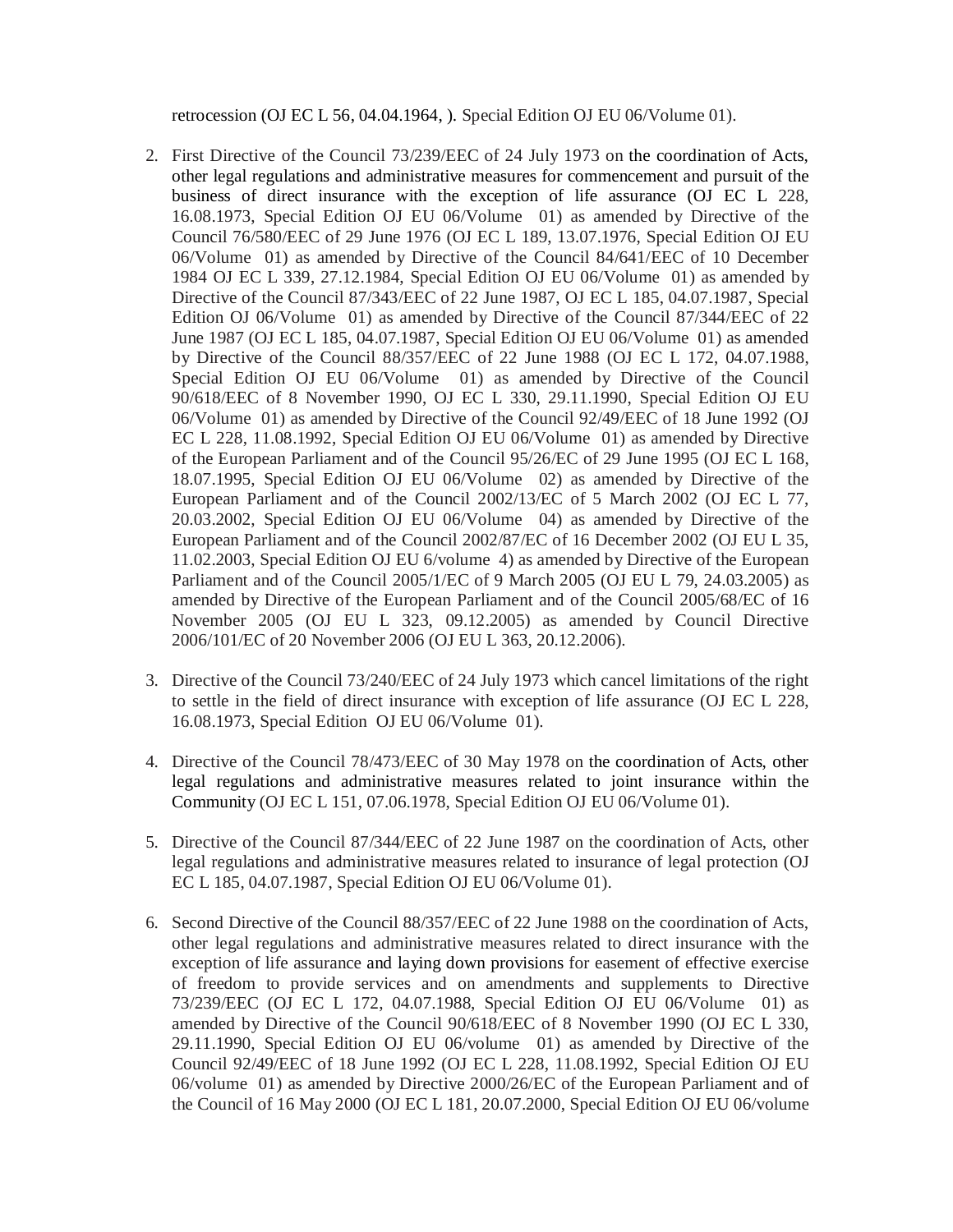03) as amended by Directive of the European Parliament and of the Council 2005/14/EC of 11 May 2005 (OJ EU L 149, 11.06.2005).

- 7. Council Directive 91/371/EEC of 20 June 1991 on performance of the Agreement between the European Economic Community and the Swiss Confederation on direct insurance with the exception of life assurance (OJ EC L 205, 27.07.1991, Special Edition OJ EU 06/Volume 01).
- 8. Directive of the Council 91/675/EEC of 19 December 1991 setting up the Insurance Committee (OJ EC L 374, 31.12.1991, Special Edition OJ EU 06/Volume 01) as amended by Regulation (EC) No. 1882/2003 of the European Parliament and of the Council of 29 September 2003 (OJ EU L 284, 31.10.2003, Special Edition OJ EU 01/Volume 04) as amended by Directive of the European Parliament and of the Council 2005/1/EC of 9 March 2005 (OJ EU L 79, 24.03.2005).
- 9. Directive of the Council 92/49/EEC of 18 June 1992 on the coordination of Acts, other legal regulations and administrative measures related to direct insurance with the exception of life assurance and on amendments and supplements to Directives 73/239/EEC and 88/357/EEC (third directive on non-life insurance) (OJ EC L 228, 11.08.1992, Special Edition OJ EU 06/Volume 01) as amended by Directive of the European Parliament and of the Council 95/26/EC of 29 June 1995 (OJ EC L 168, 18.07.1995, Special Edition OJ EU 06/Volume 02) as amended by Directive 2000/64/EC of the European Parliament and of the Council of 7 November 2000 (OJ EC L 290, 17.11.2000, Special Edition OJ EU 06/Volume 03) as amended by Directive of the European Parliament and of the Council 2002/87/EC of 16 December 2002 (OJ EU L 35, 11.02.2003, Special Edition OJ EU 6/Volume 4) as amended by Directive of the European Parliament and of the Council 2005/68/EC of 16 November 2005 (OJ EU L 323, 09.12.2005).
- 10. Directive of the European Parliament and of the Council 98/78/EC of 27 October 1998 on supplementary supervision over insurance companies in a group of insurance companies (OJ EC L 330, 05.12.1998, Special Edition OJ EU 06/Volume 03) as amended by Directive of the European Parliament and of the Council 2002/87/EC of 16 December 2002 (OJ EU L 35, 11.02.2003, Special Edition OJ EU 6/Volume 4) as amended by Directive of the European Parliament and of the Council 2005/1/EC of 9 March 2005 (OJ EU L 79, 24.03.2005) as amended by Directive of the European Parliament and of the Council 2005/68/EC of 16 November 2005 (OJ EU L 323, 09.12.2005).
- 11. Directive of the European Parliament and of the Council 2001/17/EC of 19 March 2001 on the reorganization and liquidation of insurance companies (OJ EC L 110, 20.04.2001, Special Edition OJ EU 06/Volume 04).
- 12. Directive 2002/83/EC of the European Parliament and of the Council of 5 November 2002 (OJ EC L 345, 19.12.2002, Special Edition OJ EU 06/Volume 06) as amended by Directive of the Council 2004/66/EC of 26 April 2004 (OJ EU L 168, 01.05.2004) as amended by Directive of the European Parliament and of the Council 2005/1/EC of 9 March 2005 (OJ EU L 79, 24.03.2005) as amended by Directive of the European Parliament and of the Council 2005/68/EC of 16 November 2005 (OJ EU L 232, 09.12.2005) as amended by Council Directive 2006/101/EC of 20 November 2006 (OJ EU L 363, 20.12.2006).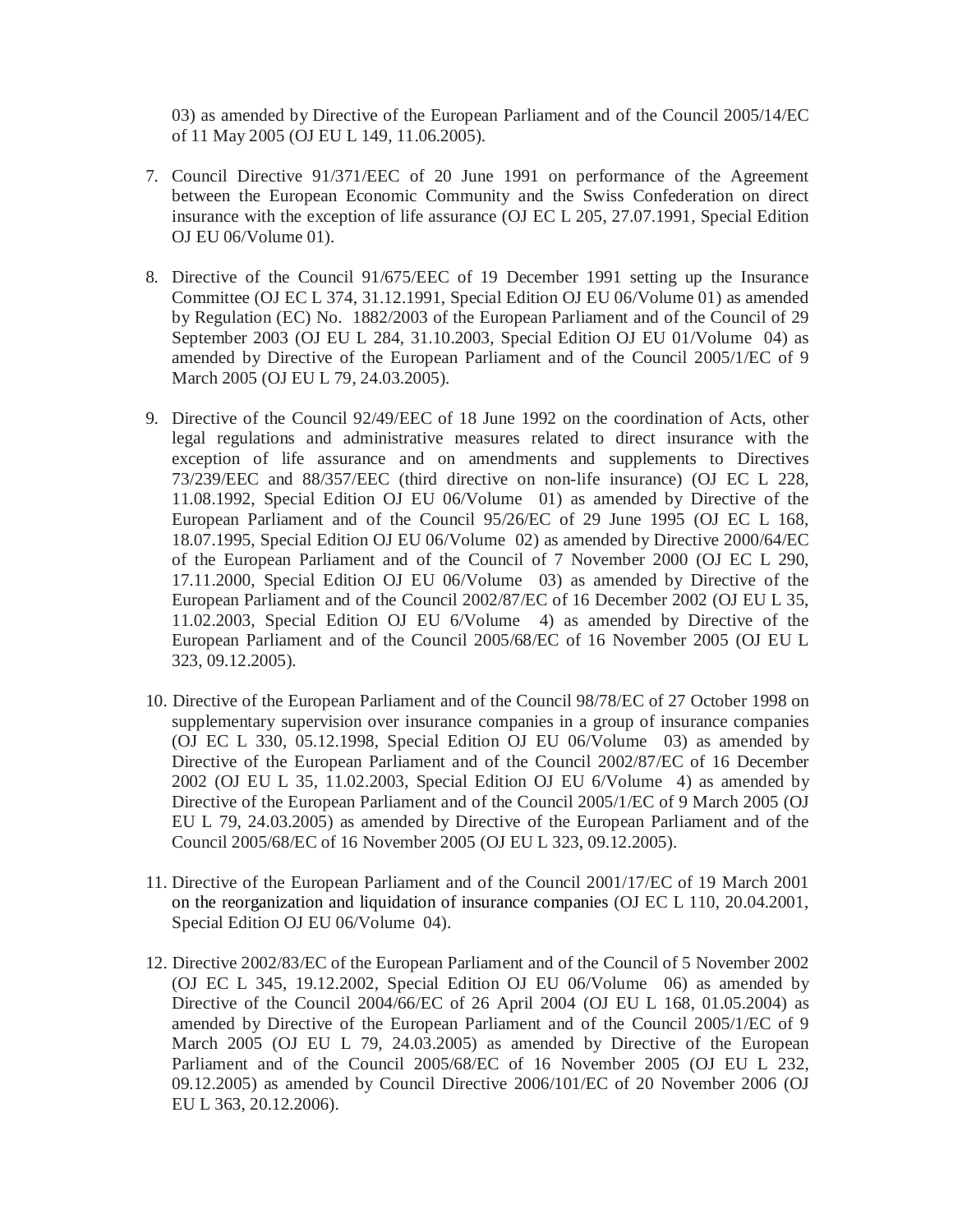- 13. Directive of the European Parliament and of the Council 2002/87/EC of 16 December 2002 on supplementary supervision over credit institutions, insurance companies and investment firms in a financial conglomerate and amending Council Directives 73/239/EEC, 79/267/EEC, 92/49/EEC, 92/96/EEC, 93/6/EEC and 93/22/EEC and Directives of the European Parliament and of the Council 98/78/EC and 2000/12/EC (OJ EU L 35, 11.02.2003) as amended by Directive of the European Parliament and of the Council 2005/1/EC of 9 March 2005 (OJ EU L 79, 24.03.2005).
- 14. Directive of the Council 2004/113/EC of 13 December 2004 implementing the principle of equal treatment between men and women in the access to and supply of goods and services and their provision (OJ EU L 373, 21.12.2004).
- 15. Directive of the European Parliament and of the Council 2005/68/EC of 16 November 2005 on reinsurance and amending Directives of the Council 73/239/EEC, 92/49/EEC and Directives 98/78/EC and 2002/83/EC (OJ EU L 323, 09.12.2005).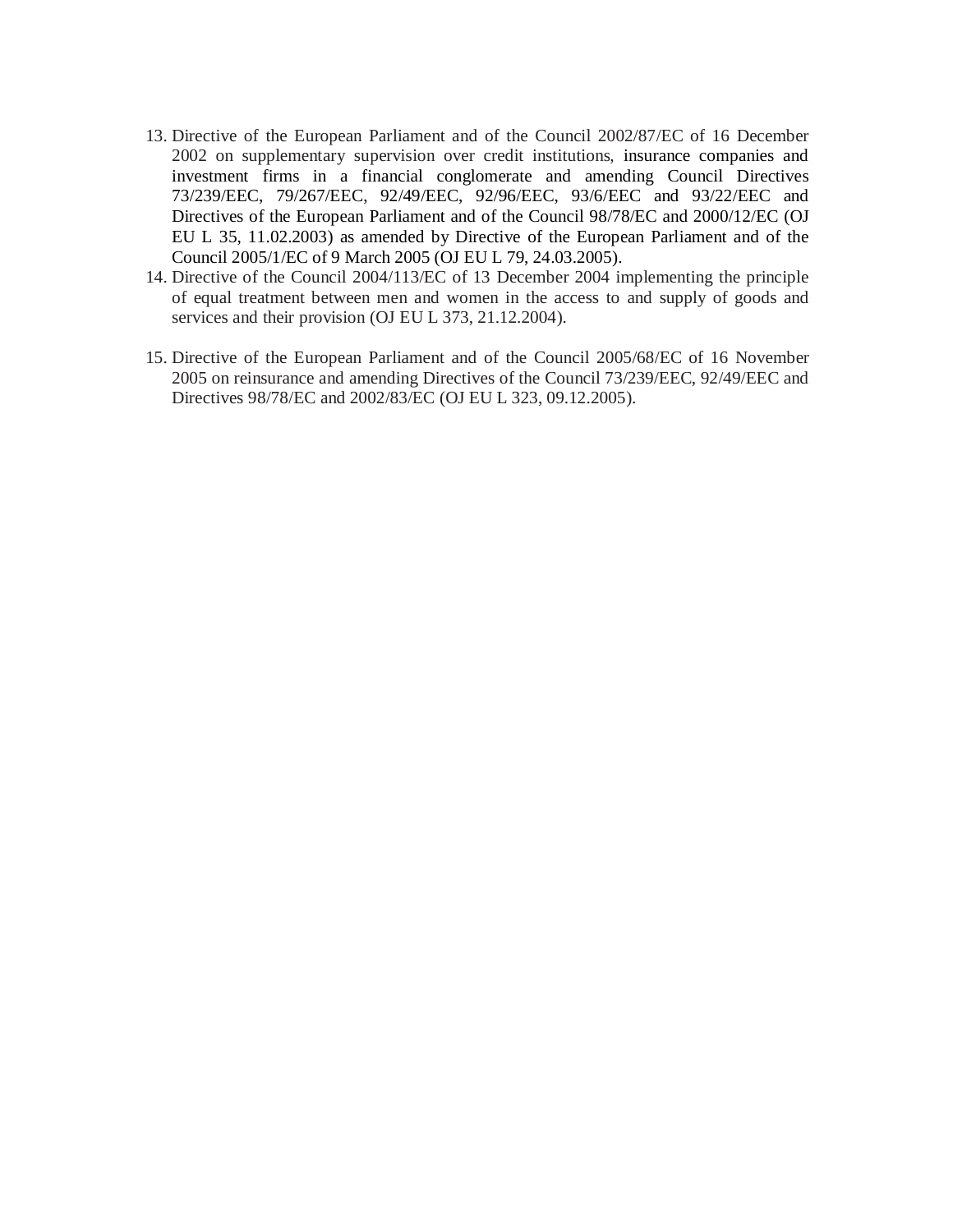#### **Footnotes relating to references:**

**\_\_\_\_\_\_\_\_\_\_\_\_\_\_\_\_\_\_\_** 

- 1) For example Act No. 461/2003 Coll. on social insurance as amended by later regulations, Act No. 580/2004 Coll. on health insurance and on amendments and supplements to Act No. 95/2002 Coll. on insurance industry and on amendments and supplements to certain laws as amended by subsequent legislation, Act No. 650/2004 Coll. on supplementary pension savings and on amendments and supplements to certain laws as amended by subsequent legislation.
- 2) Act No. 747/2004 Coll. on supervision over financial market and on amendments and supplements to certain laws as amended by subsequent legislation.
- 3) Act No. 562/2004 Coll. on a European Company and on amendments and supplements to certain laws.
- 4) Article 21 of Commercial Code as amended by subsequent legislation, Article 2 of the Act No. 530/2003 Coll. on Commercial Register and on amendments and supplements to certain laws as amended by subsequent legislation.
- 5) Articles 10 through 12 of Act No. 330/2007 Coll. on Criminal Record and on amendments and supplements to certain laws.
- 6) Article 6 of Act No. 340/2005 Coll. on insurance intermediation and on reinsurance intermediation and on amendments and supplements to certain laws.
- 7) Article 7 of Act No. 340/2005 Coll.
- 8) Article 9 of Act No. 340/2005 Coll.
- 9) Article 4 of Act No. 340/2005 Coll. as amended by Act No. 644/2006 Coll.
- 10) Article 5 of Act No. 340/2005 Coll. as amended by Act No. 644/2006 Coll.
- 11) Act No. 7/2005 Coll. on bankruptcy and restructuring and on amendments and supplements to certain laws as amended by subsequent legislation.
- 12) For example Act No. 483/2001 Coll. on banks and on amendments and supplements to certain laws as amended by subsequent legislation, Act No. 566/2001 Coll. on securities and investment services and on amendments and supplements to certain laws (Securities Act) as amended by subsequent legislation
- 13) Article 8 paragraph b) of Act No. 566/2001 Coll. as amended by subsequent legislation. Article 6 paragraphs 10, 11 and 12 of Act No. 594/2003 Coll. on collective investment and on amendments and supplements to certain laws as amended by Act No. 747/2004 Coll.
- 14) Act No. 483/2001 Coll. as amended by subsequent legislation.
- 15) Act No. 650/2004 Coll. as amended by subsequent legislation.
- 16) Act No. 566/2001 Coll. as amended by subsequent legislation.
- 17) Article 3 of Act No. 594/2003 Coll.
- 18) Act No. 43/2004 Coll. on retirement pension savings and on amendments and supplements to certain laws as amended by subsequent legislation.
- 19) For example Act of the National Council of the Slovak Republic No. 78/1992 Coll. on tax counsellors and Slovak association of tax counsellors as amended by subsequent legislation, Act No. 540/2007 Coll. on auditors, audit and supervision over performance of audit and on amendments and supplements to Act No. 431/2002 Coll. on accountancy as amended by subsequent legislation.
- 20) Act No. 80/1997 Coll. on Export and Import Bank of the Slovak Republic as amended by subsequent legislation.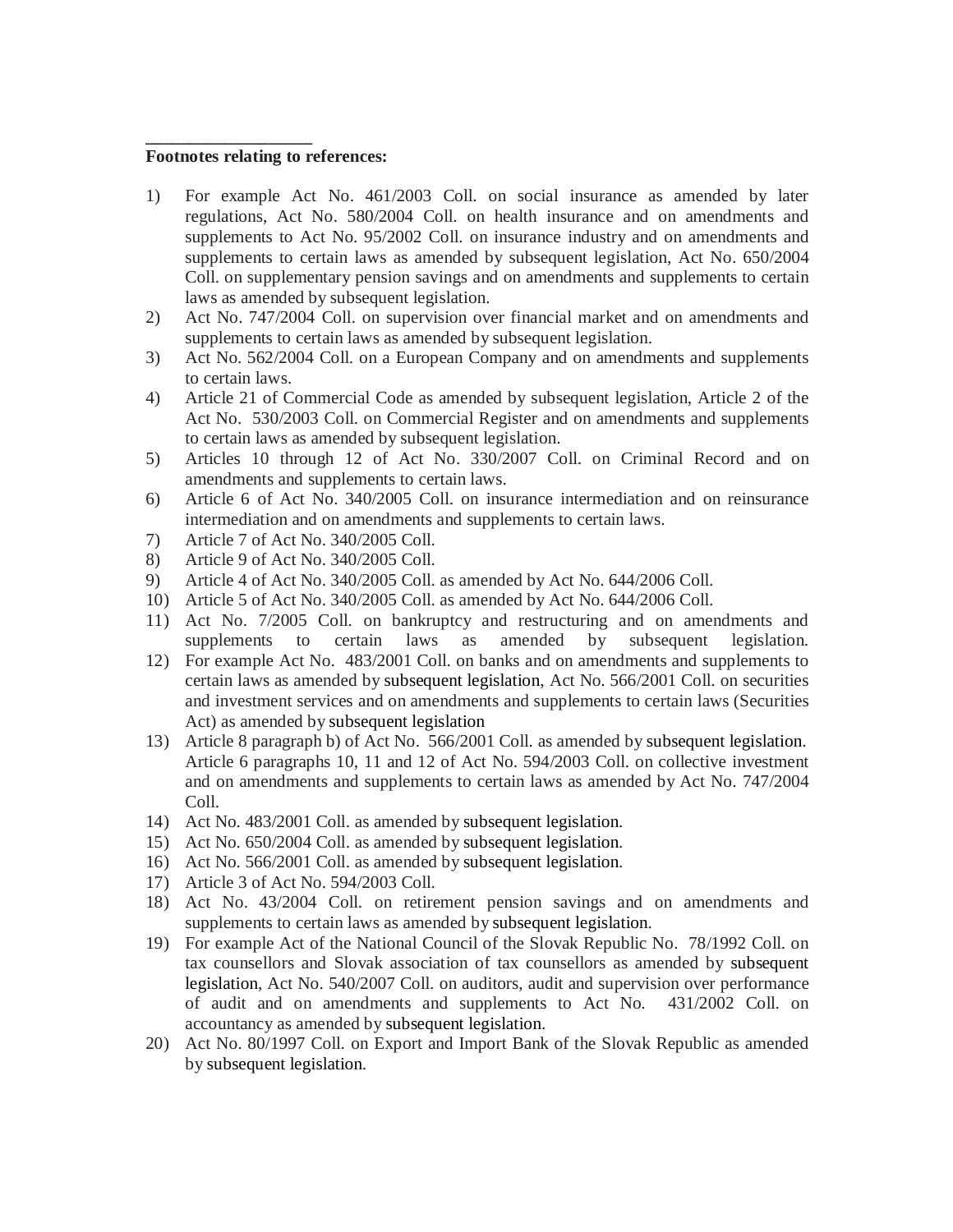Act No. 381/2001 Coll. on compulsory contractual motor vehicle third party liability insurance and on amendments and supplements to certain laws as amended by subsequent legislation.

- 21) Article 116 of Civil Code.
- 22) Article 15a of Act No. 381/2001 Coll. as amended by subsequent legislation.
- 23) Article 29 of Act No. 747/2004 Coll.
- 24) Council Decision as of 20 June 1991 on conclusion of an Agreement between the European Economic Community and the Swiss Confederation on direct insurance with the exception of life assurance (OJ EC L 205; Special Edition OJ EU Chapter 6/Volume 1).
- 25) Article 27 of Act No. 747/2004 Coll. as amended by subsequent legislation.
- 26) Articles 476 through 488 of Commercial Code as amended by subsequent legislation.
- 27) Article 5 of Act No. 428/2002 Coll. on personal data protection as amended by Act No. 90/2005 Coll.
- 28) Article 20 paragraph 2 subparagraphs a) and b) and Article 28 paragraphs 3 and 4 of Act No. 381/2001 Coll. as amended by Act No. 430/2003 Coll.
- 29) Article 66b of Commercial Code as amended by later regulations.
- 30) Directive of the European Parliament and of the Council (EC) No.1606/2002 of 19 July 2002 on application of international accounting standards (Special Edition OJ EU Chapter 13/Volume 29 OJ EC L 243, 11.09.2002). Directive of the Commission (EC) No. 1725/2003 of 29 September 2003 on adoption of certain international accounting standards in accordance with the Directive of the European Parliament and of the Council (EC) No. 1606/2002 (Special Edition OJ EC Chapter 12/Volume 32 OJ EU L 261, 13.10.2003) as amended
- 31) Act No. 594/2003 Coll. as amended by subsequent legislation.
- 32) Article 4 paragraph 7 of Act No. 594/2003 Coll. as amended by Act No. 213/2006 Coll.
- 33) Act No. 211/2000 Coll. on free access to information and on amendments and supplements to certain laws (Freedom of Information Act) as amended by subsequent legislation.
- 34) Article 66 of Commercial Code as amended by subsequent legislation.
- 35) Act No. 340/2005 Coll. as amended by Act No. 644/2006 Coll.
- 36) Code of Civil Procedure as amended by subsequent legislation.
- 37) Code of Criminal Procedure as amended by subsequent legislation.
- 38) Act of the National Council of the Slovak Republic No. 511/1992 Coll. on administration of taxes and fees and on changes of the system of territorial financial authorities as amended by subsequent legislation. Act No.150/2001 Coll. on tax offices amending and supplementing Act No. 440/2000
- Coll. financial control administrations as amended by subsequent legislation. 39) Act of the National Council of the Slovak Republic No. 171/1993 Coll. on the Police Force as amended by subsequent legislation.
- 40) Act of the National Council of the Slovak Republic No. 46/1993 Coll. on Slovak Information Service as amended by subsequent legislation. Act No. 215/2004 Coll. on classified information protection and on amendments and
- supplements to certain laws as amended by subsequent legislation. 41) Act of the National Council of the Slovak Republic No. 233/1995 Coll. on judicial executors and on execution activity (Execution Rules) and on amendments and supplements to certain laws as amended by subsequent legislation.
- 42) Articles 340 and 341 of Criminal Act.
- 43) Act No. 431/2002 Coll. on accountancy as amended by subsequent legislation.
- 44) Act No. 136/2001 Coll. on protection of competition and on amendments and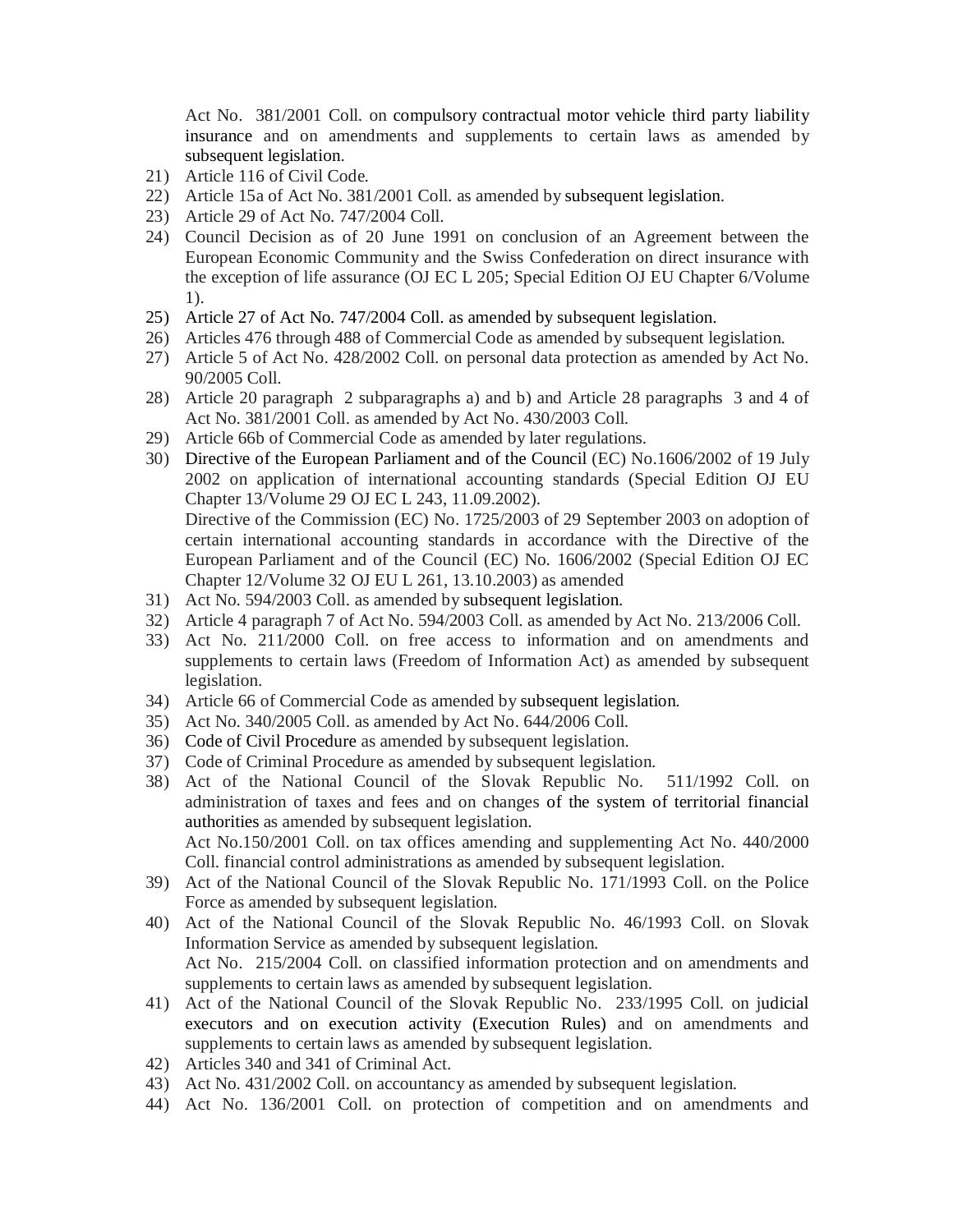supplements to Act of the Slovak National Council No. 347/1990 Coll. on organization of ministries and other central bodies of the state administration of the Slovak Republic as amended by subsequent legislation, as amended by subsequent legislation.

- 45) Article 3 of Act No. 428/2002 Coll. on personal data protection.
- 46) For example Articles 6, 7, 9 and 9a of Act No. 83/1990 Coll. on association of citizens as amended by subsequent legislation, Article 3a and Article 27 through 33 of Commercial Code as amended by subsequent legislation, Article 6 paragraph 1 and Article 7 of Act of the National Council of the Slovak Republic No. 182/1993 Coll. on ownership of residential and non-residential premises as amended by subsequent legislation, Article 5 paragraphs 1 and 2 of Act of the National Council of the Slovak Republic No. 222/1996 Coll. on organization of local state administration and on amendments and supplements to certain laws, Article 9 paragraph 1 and 2 and Article 10 of Act No. 147/1997 Coll. on non-investment funds and on supplements to Act of the National Council of the Slovak Republic No. 207/1966 Coll., Article 9 paragraph 1 and 2 and Article 11 of Act No. 213/1997 Coll. on non-profit organizations providing community services as amended by Act No. 35/2002 Coll., Article 2 paragraph 2 and Articles 10 and 11 of Act No. 34/2002 Coll. on foundations and on amendments to Civil Code as amended by subsequent legislation.
- 47) For example Act No. 367/2000 Coll. on protection against legalization of proceeds from criminal activity and on amendments and supplements to certain laws as amended by subsequent legislation, Act No. 395/2002 Coll. on archives and registers and on supplements to certain laws as amended by subsequent legislation, Act No. 431/2002 Coll. as amended by subsequent legislation.
- 48) Article 4 paragraph 5 and Article 7 paragraph 3 of Act No. 428/2002 Coll. as amended by Act No. 90/2005 Coll.
- 49) Article 4 paragraph 1 subparagraphs a), b) and c), Article 7 paragraph 3, paragraph 5 second sentence and paragraph 6 second sentence, Article 8 paragraph 2 and Article 10 paragraph 6 of Act No. 428/2002 Coll. as amended by Act No. 90/2005 Coll.
- 50) Article 2 of Act of the National Council of the Slovak Republic No. 301/1995 Coll. on birth registration number.
- 51) Article 7 paragraph 6 of Act No. 428/2002 Coll. as amended by Act No. 90/2005 Coll.
- 52) Articles 23 and 55 of Act No. 428/2002 Coll. as amended by Act No. 90/2005 Coll.
- 53) Article 2 subparagraph c) of Act No. 340/2005 Coll.
- 54) Article 5 subparagraph p) of Act No. 483/2001 Coll. as amended by Act No. 644/2006 Coll.
- 55) Article 6 paragraph 17 of Act No. 483/2001 Coll. as amended by subsequent legislation.
- 56) Article 25 paragraph 7 of Act No. 483/2001 Coll.
- 57) Article 35 of Act No. 483/2001 Coll. as amended by subsequent legislation.
- 58) For example Act No. 367/2000 Coll. as amended by subsequent legislation, Act No. 381/2001 Coll. as amended by subsequent legislation, Act No. 659/2007 Coll. on the introduction of the Euro currency in the Slovak Republic and on amendments and supplements to certain laws.
- 59) Act No. 381/2001 Coll. as amended by subsequent legislation
- 60) For example Commercial Code as amended by subsequent legislation.
- 61) Articles 13, 14 and 15 of Act No. 586/2003 Coll. on advocacy and on amendments and supplements to Act No. 455/1991 Coll. on small businesses (Trade Licensing Act) as amended by subsequent legislation.
- 62) Act of the National Council of the Slovak Republic No. 323/1992 Coll. on notaries and notarial activity (Notarial Code) as amended by subsequent legislation.
- 63) Articles 154 through 229 of Commercial Code as amended by subsequent legislation.